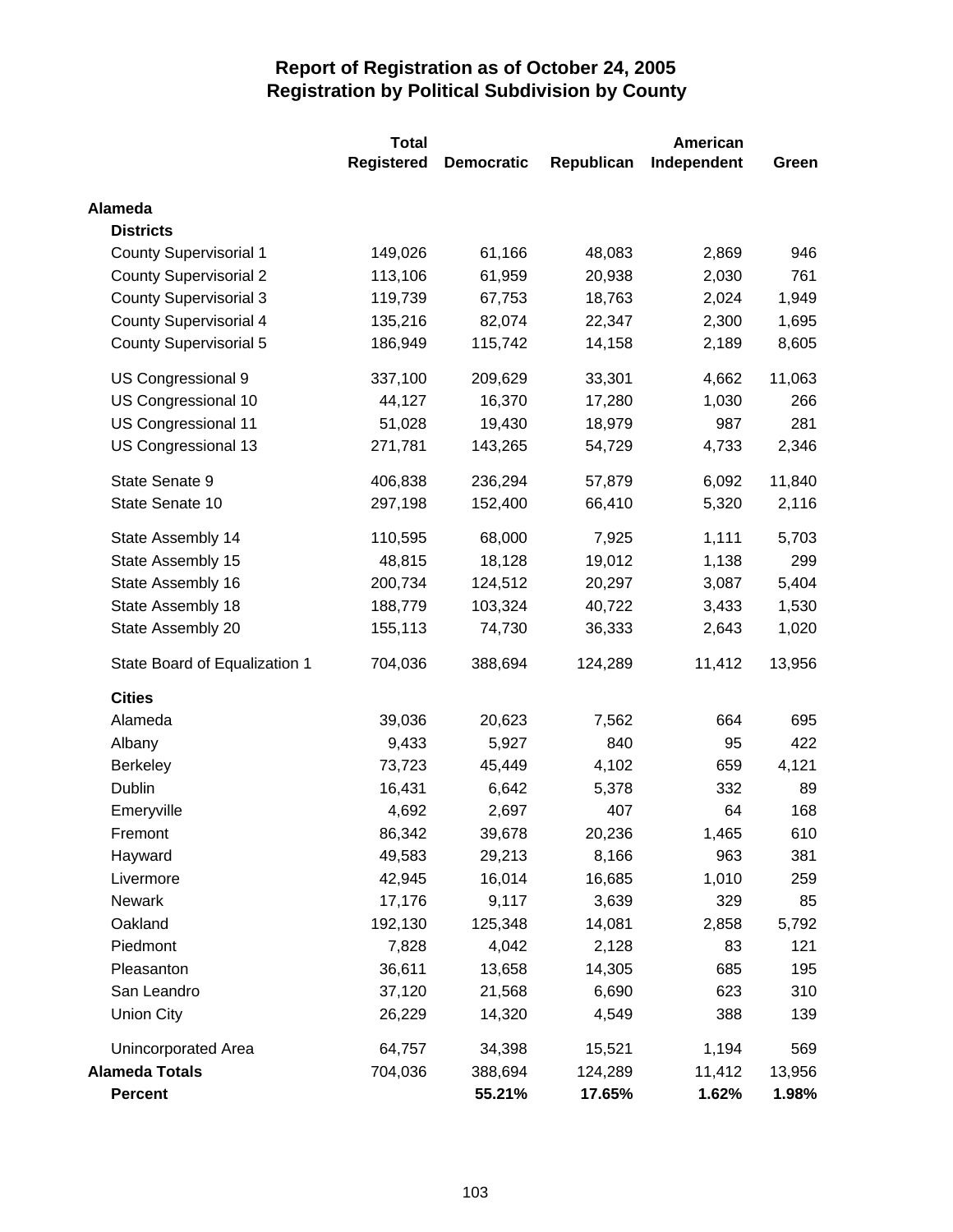|                               |             | <b>Natural</b> | Peace and |                      | <b>Declined to</b> |
|-------------------------------|-------------|----------------|-----------|----------------------|--------------------|
|                               | Libertarian | Law            | Freedom   | <b>Miscellaneous</b> | <b>State</b>       |
| <b>Alameda</b>                |             |                |           |                      |                    |
| <b>Districts</b>              |             |                |           |                      |                    |
| <b>County Supervisorial 1</b> | 718         | 109            | 254       | 1,166                | 33,715             |
| <b>County Supervisorial 2</b> | 459         | 145            | 410       | 861                  | 25,543             |
| <b>County Supervisorial 3</b> | 523         | 206            | 610       | 854                  | 27,057             |
| <b>County Supervisorial 4</b> | 540         | 462            | 716       | 917                  | 24,165             |
| County Supervisorial 5        | 903         | 441            | 1,243     | 1,428                | 42,240             |
| US Congressional 9            | 1,482       | 989            | 2,218     | 2,430                | 71,326             |
| US Congressional 10           | 241         | 23             | 64        | 326                  | 8,527              |
| US Congressional 11           | 233         | 22             | 75        | 351                  | 10,670             |
| US Congressional 13           | 1,187       | 329            | 876       | 2,119                | 62,197             |
| State Senate 9                | 1,847       | 1,023          | 2,340     | 2,951                | 86,572             |
| State Senate 10               | 1,296       | 340            | 893       | 2,275                | 66,148             |
| State Assembly 14             | 575         | 201            | 643       | 826                  | 25,611             |
| State Assembly 15             | 261         | 26             | 69        | 357                  | 9,525              |
| State Assembly 16             | 811         | 692            | 1,475     | 1,425                | 43,031             |
| State Assembly 18             | 815         | 287            | 672       | 1,332                | 36,664             |
| State Assembly 20             | 681         | 157            | 374       | 1,286                | 37,889             |
| State Board of Equalization 1 | 3,143       | 1,363          | 3,233     | 5,226                | 152,720            |
| <b>Cities</b>                 |             |                |           |                      |                    |
| Alameda                       | 217         | 49             | 151       | 302                  | 8,773              |
| Albany                        | 42          | 14             | 44        | 72                   | 1,977              |
| <b>Berkeley</b>               | 384         | 149            | 480       | 519                  | 17,860             |
| Dublin                        | 81          | 8              | 28        | 124                  | 3,749              |
| Emeryville                    | 29          | 4              | 24        | 46                   | 1,253              |
| Fremont                       | 405         | 83             | 186       | 781                  | 22,898             |
| Hayward                       | 211         | 75             | 228       | 336                  | 10,010             |
| Livermore                     | 229         | 23             | 64        | 315                  | 8,346              |
| Newark                        | 75          | 25             | 55        | 127                  | 3,724              |
| Oakland                       | 727         | 754            | 1,511     | 1,375                | 39,684             |
| Piedmont                      | 25          | 3              | 9         | 55                   | 1,362              |
| Pleasanton                    | 163         | 16             | 47        | 239                  | 7,303              |
| San Leandro                   | 133         | 53             | 116       | 246                  | 7,381              |
| <b>Union City</b>             | 71          | 30             | 81        | 201                  | 6,450              |
| Unincorporated Area           | 351         | 77             | 209       | 488                  | 11,950             |
| <b>Alameda Totals</b>         | 3,143       | 1,363          | 3,233     | 5,226                | 152,720            |
| <b>Percent</b>                | 0.45%       | 0.19%          | 0.46%     | 0.74%                | 21.69%             |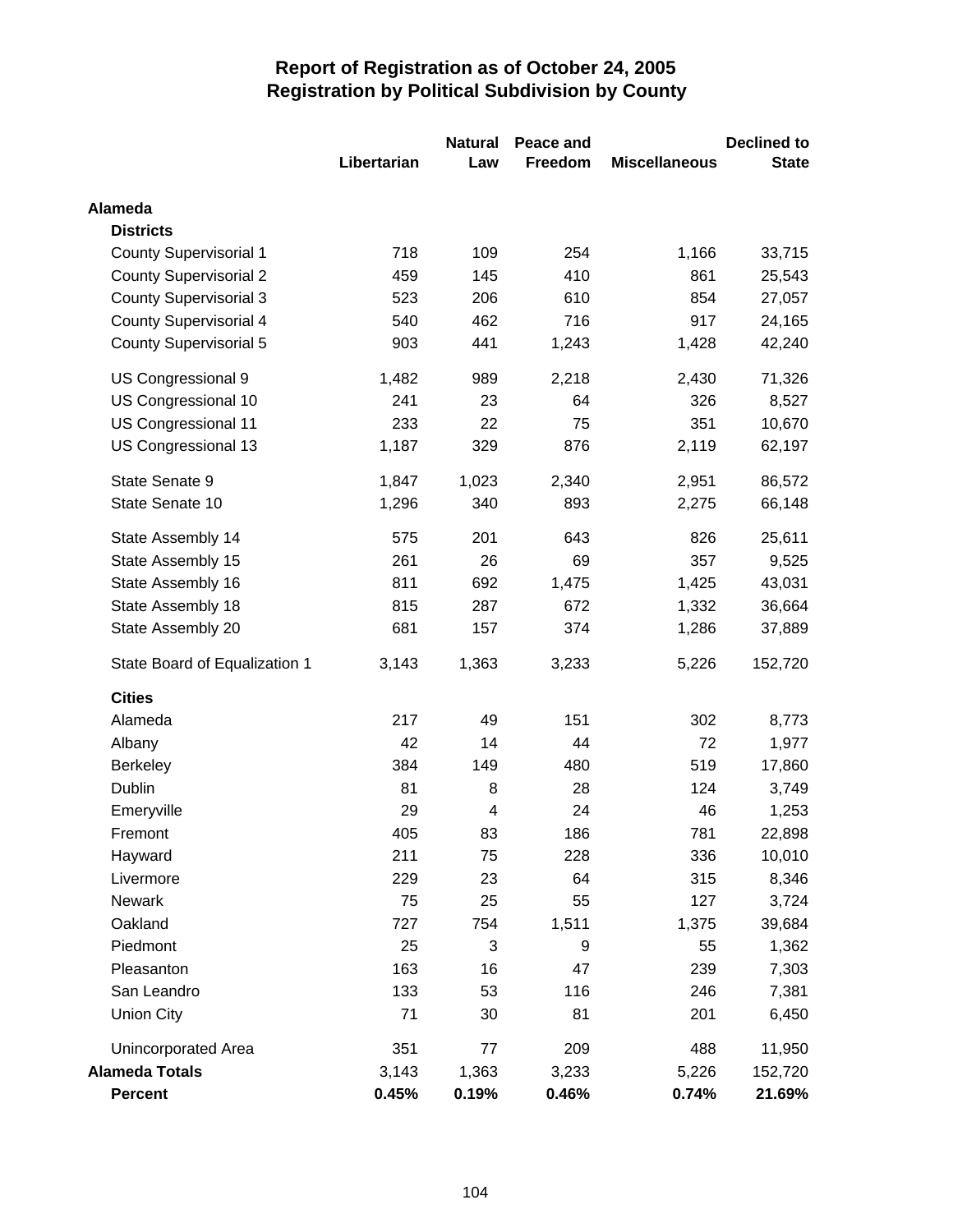|                               | <b>Total</b>      |                   |            | American    |                |
|-------------------------------|-------------------|-------------------|------------|-------------|----------------|
|                               | <b>Registered</b> | <b>Democratic</b> | Republican | Independent | Green          |
| <b>Alpine</b>                 |                   |                   |            |             |                |
| <b>Districts</b>              |                   |                   |            |             |                |
| <b>County Supervisorial 1</b> | 149               | 56                | 49         | 8           | $\overline{2}$ |
| <b>County Supervisorial 2</b> | 139               | 58                | 52         | $\mathbf 0$ | $\overline{2}$ |
| <b>County Supervisorial 3</b> | 113               | 50                | 13         | 12          | $\pmb{0}$      |
| <b>County Supervisorial 4</b> | 219               | 68                | 90         | 1           | $\sqrt{5}$     |
| <b>County Supervisorial 5</b> | 190               | 55                | 86         | 6           | 6              |
| US Congressional 3            | 810               | 287               | 290        | 27          | 15             |
| State Senate 1                | 810               | 287               | 290        | 27          | 15             |
| State Assembly 4              | 810               | 287               | 290        | 27          | 15             |
| State Board of Equalization 2 | 810               | 287               | 290        | 27          | 15             |
| <b>Cities</b>                 |                   |                   |            |             |                |
| Unincorporated Area           | 810               | 287               | 290        | 27          | 15             |
| <b>Alpine Totals</b>          | 810               | 287               | 290        | 27          | 15             |
| <b>Percent</b>                |                   | 35.43%            | 35.80%     | 3.33%       | 1.85%          |
| <b>Amador</b>                 |                   |                   |            |             |                |
| <b>Districts</b>              |                   |                   |            |             |                |
| <b>County Supervisorial 1</b> | 3,882             | 1,378             | 1,826      | 135         | 17             |
| <b>County Supervisorial 2</b> | 4,171             | 1,333             | 2,040      | 126         | 24             |
| <b>County Supervisorial 3</b> | 3,959             | 1,403             | 1,771      | 115         | 45             |
| <b>County Supervisorial 4</b> | 4,039             | 1,460             | 1,921      | 112         | 30             |
| <b>County Supervisorial 5</b> | 4,423             | 1,560             | 2,013      | 117         | 37             |
| US Congressional 3            | 20,474            | 7,134             | 9,571      | 605         | 153            |
| State Senate 1                | 20,474            | 7,134             | 9,571      | 605         | 153            |
| State Assembly 10             | 20,474            | 7,134             | 9,571      | 605         | 153            |
| State Board of Equalization 2 | 20,474            | 7,134             | 9,571      | 605         | 153            |
| <b>Cities</b>                 |                   |                   |            |             |                |
| Amador                        | 138               | 50                | 51         | 3           | $\overline{7}$ |
| Ione                          | 1,920             | 606               | 956        | 54          | 8              |
| Jackson                       | 2,360             | 867               | 1,091      | 84          | 10             |
| Plymouth                      | 564               | 197               | 243        | 21          | 4              |
| <b>Sutter Creek</b>           | 1,535             | 612               | 680        | 46          | 16             |
| Unincorporated Area           | 13,957            | 4,802             | 6,550      | 397         | 108            |
| <b>Amador Totals</b>          | 20,474            | 7,134             | 9,571      | 605         | 153            |
| <b>Percent</b>                |                   | 34.84%            | 46.75%     | 2.95%       | 0.75%          |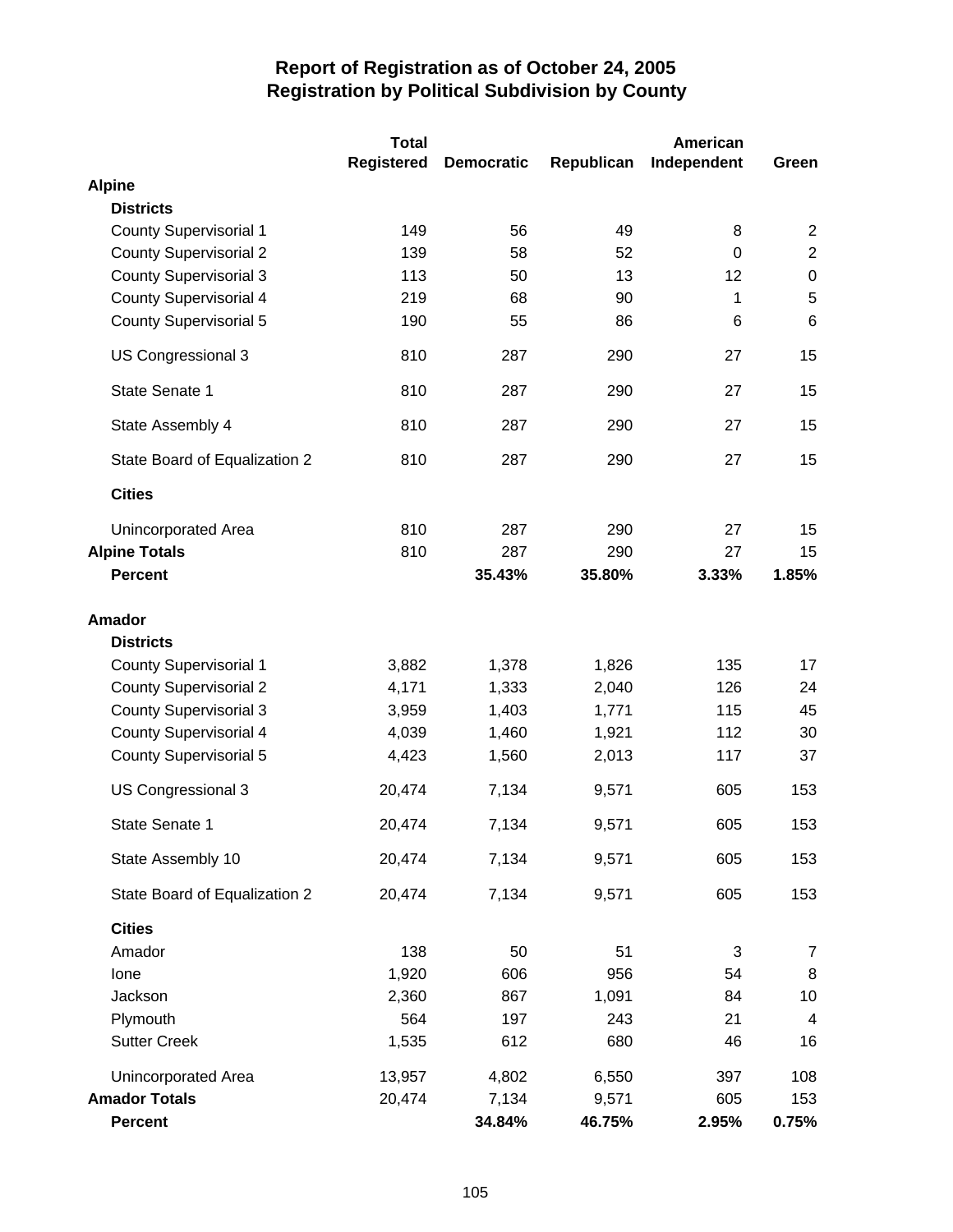|                               |                | <b>Natural</b> | Peace and      |                      | <b>Declined to</b> |
|-------------------------------|----------------|----------------|----------------|----------------------|--------------------|
|                               | Libertarian    | Law            | Freedom        | <b>Miscellaneous</b> | <b>State</b>       |
| <b>Alpine</b>                 |                |                |                |                      |                    |
| <b>Districts</b>              |                |                |                |                      |                    |
| <b>County Supervisorial 1</b> | 0              | 0              | 0              | $\overline{2}$       | 32                 |
| <b>County Supervisorial 2</b> | 0              | 0              | 0              | $\boldsymbol{0}$     | 27                 |
| <b>County Supervisorial 3</b> | 0              | $\mathbf 0$    | 1              | 0                    | 37                 |
| <b>County Supervisorial 4</b> | 4              | 0              | 0              | 0                    | 51                 |
| <b>County Supervisorial 5</b> | 0              | 0              | 0              | $\boldsymbol{0}$     | 37                 |
| US Congressional 3            | $\overline{4}$ | $\mathbf 0$    | $\mathbf{1}$   | $\overline{2}$       | 184                |
| State Senate 1                | $\overline{4}$ | 0              | 1              | $\overline{2}$       | 184                |
| State Assembly 4              | 4              | $\mathbf 0$    | $\mathbf{1}$   | $\overline{2}$       | 184                |
| State Board of Equalization 2 | 4              | $\mathbf 0$    | 1              | $\overline{2}$       | 184                |
| <b>Cities</b>                 |                |                |                |                      |                    |
| <b>Unincorporated Area</b>    | 4              | $\mathbf 0$    | 1              | $\overline{c}$       | 184                |
| <b>Alpine Totals</b>          | 4              | $\Omega$       | 1              | $\overline{2}$       | 184                |
| <b>Percent</b>                | 0.49%          | 0.00%          | 0.12%          | 0.25%                | 22.72%             |
| Amador                        |                |                |                |                      |                    |
| <b>Districts</b>              |                |                |                |                      |                    |
| <b>County Supervisorial 1</b> | 27             | $\overline{2}$ | 8              | 30                   | 459                |
| <b>County Supervisorial 2</b> | 32             | $\overline{7}$ | 8              | 47                   | 554                |
| <b>County Supervisorial 3</b> | 27             | 1              | $\overline{7}$ | 36                   | 554                |
| County Supervisorial 4        | 23             | 0              | $\overline{7}$ | 27                   | 459                |
| <b>County Supervisorial 5</b> | 31             | $\overline{4}$ | 4              | 43                   | 614                |
| US Congressional 3            | 140            | 14             | 34             | 183                  | 2,640              |
| State Senate 1                | 140            | 14             | 34             | 183                  | 2,640              |
| State Assembly 10             | 140            | 14             | 34             | 183                  | 2,640              |
| State Board of Equalization 2 | 140            | 14             | 34             | 183                  | 2,640              |
| <b>Cities</b>                 |                |                |                |                      |                    |
| Amador                        | 1              | 1              | 0              | $\overline{2}$       | 23                 |
| Ione                          | 16             | 3              | 4              | 26                   | 247                |
| Jackson                       | 18             | 1              | 5              | 19                   | 265                |
| Plymouth                      | 2              | $\pmb{0}$      | 0              | 3                    | 94                 |
| <b>Sutter Creek</b>           | $\overline{7}$ | $\mathbf 0$    | $\overline{2}$ | 5                    | 167                |
| Unincorporated Area           | 96             | 9              | 23             | 128                  | 1,844              |
| <b>Amador Totals</b>          | 140            | 14             | 34             | 183                  | 2,640              |
| Percent                       | 0.68%          | 0.07%          | 0.17%          | 0.89%                | 12.89%             |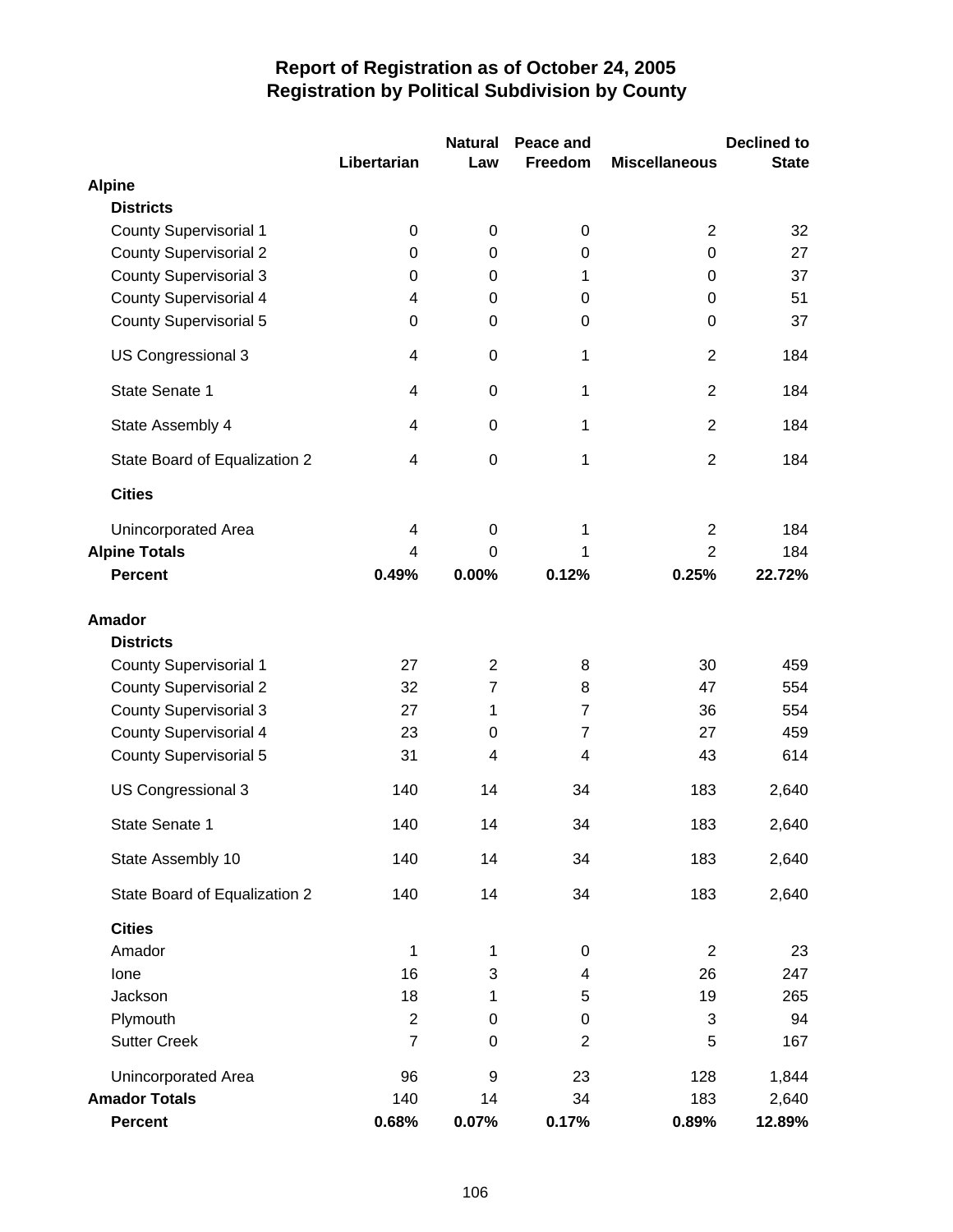|                               | <b>Total</b>      |                   |            | American    |       |  |
|-------------------------------|-------------------|-------------------|------------|-------------|-------|--|
|                               | <b>Registered</b> | <b>Democratic</b> | Republican | Independent | Green |  |
| <b>Butte</b>                  |                   |                   |            |             |       |  |
| <b>Districts</b>              |                   |                   |            |             |       |  |
| <b>County Supervisorial 1</b> | 21,337            | 7,302             | 9,190      | 720         | 159   |  |
| <b>County Supervisorial 2</b> | 21,066            | 8,068             | 6,756      | 529         | 753   |  |
| <b>County Supervisorial 3</b> | 26,460            | 9,391             | 10,968     | 579         | 697   |  |
| <b>County Supervisorial 4</b> | 19,980            | 6,548             | 9,238      | 524         | 218   |  |
| <b>County Supervisorial 5</b> | 25,668            | 8,414             | 11,599     | 701         | 371   |  |
| US Congressional 2            | 92,164            | 31,939            | 38,223     | 2,284       | 2,064 |  |
| US Congressional 4            | 22,347            | 7,784             | 9,528      | 769         | 134   |  |
| State Senate 4                | 114,511           | 39,723            | 47,751     | 3,053       | 2,198 |  |
| State Assembly 2              | 9,541             | 2,544             | 5,276      | 199         | 90    |  |
| State Assembly 3              | 104,970           | 37,179            | 42,475     | 2,854       | 2,108 |  |
| State Board of Equalization 2 | 114,511           | 39,723            | 47,751     | 3,053       | 2,198 |  |
| <b>Cities</b>                 |                   |                   |            |             |       |  |
| <b>Biggs</b>                  | 721               | 267               | 303        | 14          | 4     |  |
| Chico                         | 36,705            | 13,903            | 12,978     | 884         | 1,128 |  |
| Gridley                       | 2,207             | 895               | 850        | 53          | 17    |  |
| Oroville                      | 5,327             | 1,896             | 2,119      | 209         | 46    |  |
| Paradise                      | 16,694            | 5,433             | 7,649      | 440         | 226   |  |
| Unincorporated Area           | 52,857            | 17,329            | 23,852     | 1,453       | 777   |  |
| <b>Butte Totals</b>           | 114,511           | 39,723            | 47,751     | 3,053       | 2,198 |  |
| <b>Percent</b>                |                   | 34.69%            | 41.70%     | 2.67%       | 1.92% |  |
| <b>Calaveras</b>              |                   |                   |            |             |       |  |
| <b>Districts</b>              |                   |                   |            |             |       |  |
| <b>County Supervisorial 1</b> | 5,711             | 1,865             | 2,761      | 139         | 34    |  |
| <b>County Supervisorial 2</b> | 5,130             | 1,935             | 1,997      | 141         | 120   |  |
| <b>County Supervisorial 3</b> | 4,412             | 1,546             | 2,021      | 96          | 71    |  |
| <b>County Supervisorial 4</b> | 5,481             | 1,861             | 2,482      | 157         | 60    |  |
| <b>County Supervisorial 5</b> | 5,914             | 1,936             | 2,749      | 196         | 31    |  |
| US Congressional 3            | 26,648            | 9,143             | 12,010     | 729         | 316   |  |
| State Senate 1                | 26,648            | 9,143             | 12,010     | 729         | 316   |  |
| State Assembly 25             | 26,648            | 9,143             | 12,010     | 729         | 316   |  |
| State Board of Equalization 2 | 26,648            | 9,143             | 12,010     | 729         | 316   |  |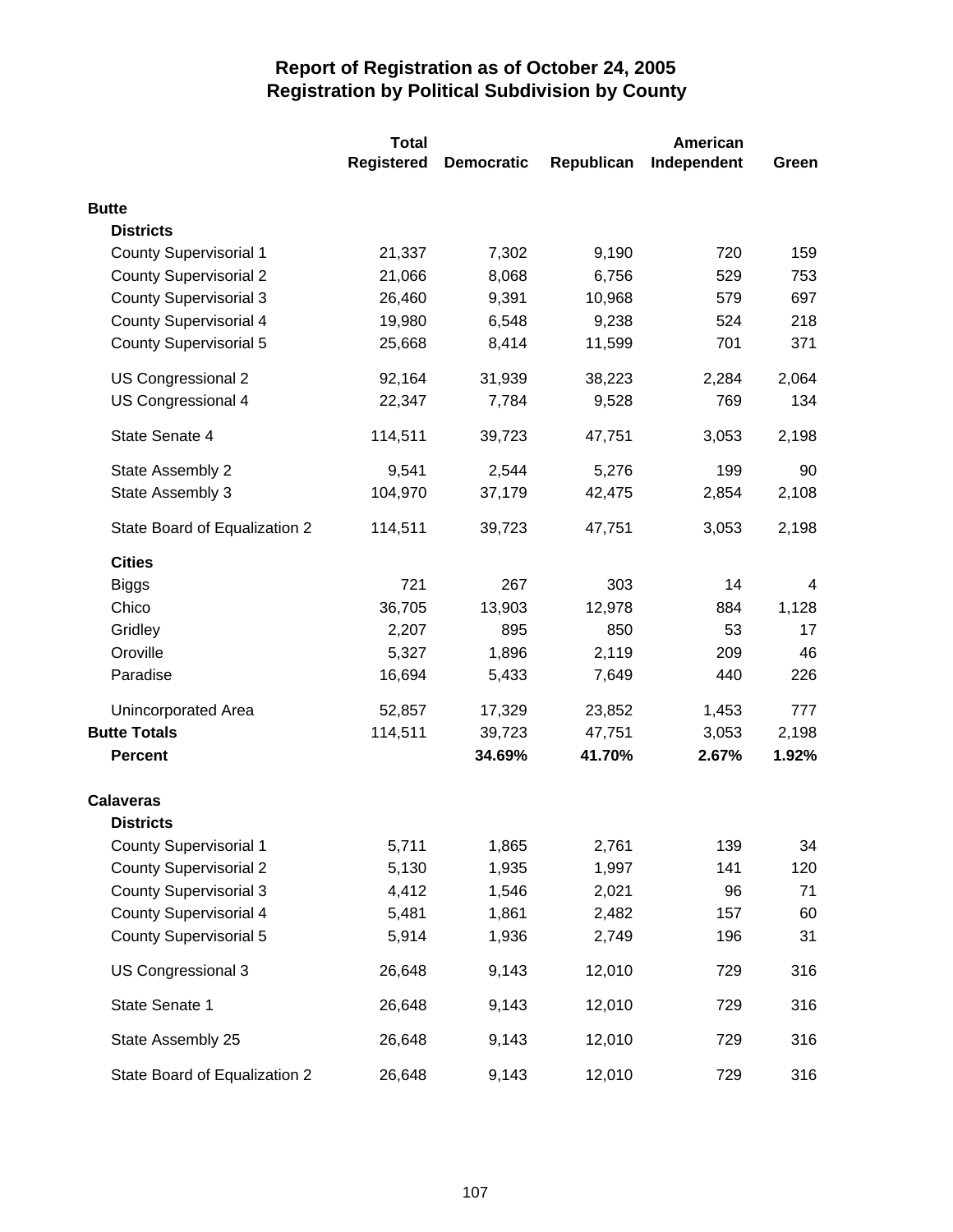|                               |                | <b>Natural</b>          | Peace and |                      | <b>Declined to</b> |
|-------------------------------|----------------|-------------------------|-----------|----------------------|--------------------|
|                               | Libertarian    | Law                     | Freedom   | <b>Miscellaneous</b> | <b>State</b>       |
| <b>Butte</b>                  |                |                         |           |                      |                    |
| <b>Districts</b>              |                |                         |           |                      |                    |
| <b>County Supervisorial 1</b> | 127            | 25                      | 93        | 145                  | 3,576              |
| <b>County Supervisorial 2</b> | 187            | 15                      | 115       | 136                  | 4,507              |
| <b>County Supervisorial 3</b> | 167            | 13                      | 101       | 164                  | 4,380              |
| <b>County Supervisorial 4</b> | 123            | 23                      | 63        | 101                  | 3,142              |
| <b>County Supervisorial 5</b> | 173            | 13                      | 122       | 184                  | 4,091              |
| US Congressional 2            | 647            | 61                      | 395       | 588                  | 15,963             |
| US Congressional 4            | 130            | 28                      | 99        | 142                  | 3,733              |
| State Senate 4                | 777            | 89                      | 494       | 730                  | 19,696             |
| State Assembly 2              | 51             | $\overline{7}$          | 29        | 41                   | 1,304              |
| State Assembly 3              | 726            | 82                      | 465       | 689                  | 18,392             |
| State Board of Equalization 2 | 777            | 89                      | 494       | 730                  | 19,696             |
| <b>Cities</b>                 |                |                         |           |                      |                    |
| <b>Biggs</b>                  | $\overline{2}$ | $\overline{2}$          | 1         | 3                    | 125                |
| Chico                         | 296            | 24                      | 164       | 241                  | 7,087              |
| Gridley                       | 6              | 3                       | 8         | 6                    | 369                |
| Oroville                      | 33             | 10                      | 27        | 28                   | 959                |
| Paradise                      | 100            | 11                      | 88        | 128                  | 2,619              |
| Unincorporated Area           | 340            | 39                      | 206       | 324                  | 8,537              |
| <b>Butte Totals</b>           | 777            | 89                      | 494       | 730                  | 19,696             |
| <b>Percent</b>                | 0.68%          | 0.08%                   | 0.43%     | 0.64%                | 17.20%             |
| <b>Calaveras</b>              |                |                         |           |                      |                    |
| <b>Districts</b>              |                |                         |           |                      |                    |
| <b>County Supervisorial 1</b> | 52             | 3                       | 10        | 15                   | 832                |
| <b>County Supervisorial 2</b> | 72             | 10                      | 14        | 23                   | 818                |
| <b>County Supervisorial 3</b> | 35             | 1                       | 9         | 19                   | 614                |
| <b>County Supervisorial 4</b> | 114            | $\overline{\mathbf{c}}$ | 19        | 20                   | 766                |
| <b>County Supervisorial 5</b> | 42             | $\overline{c}$          | 9         | 20                   | 929                |
| US Congressional 3            | 315            | 18                      | 61        | 97                   | 3,959              |
| State Senate 1                | 315            | 18                      | 61        | 97                   | 3,959              |
| State Assembly 25             | 315            | 18                      | 61        | 97                   | 3,959              |
| State Board of Equalization 2 | 315            | 18                      | 61        | 97                   | 3,959              |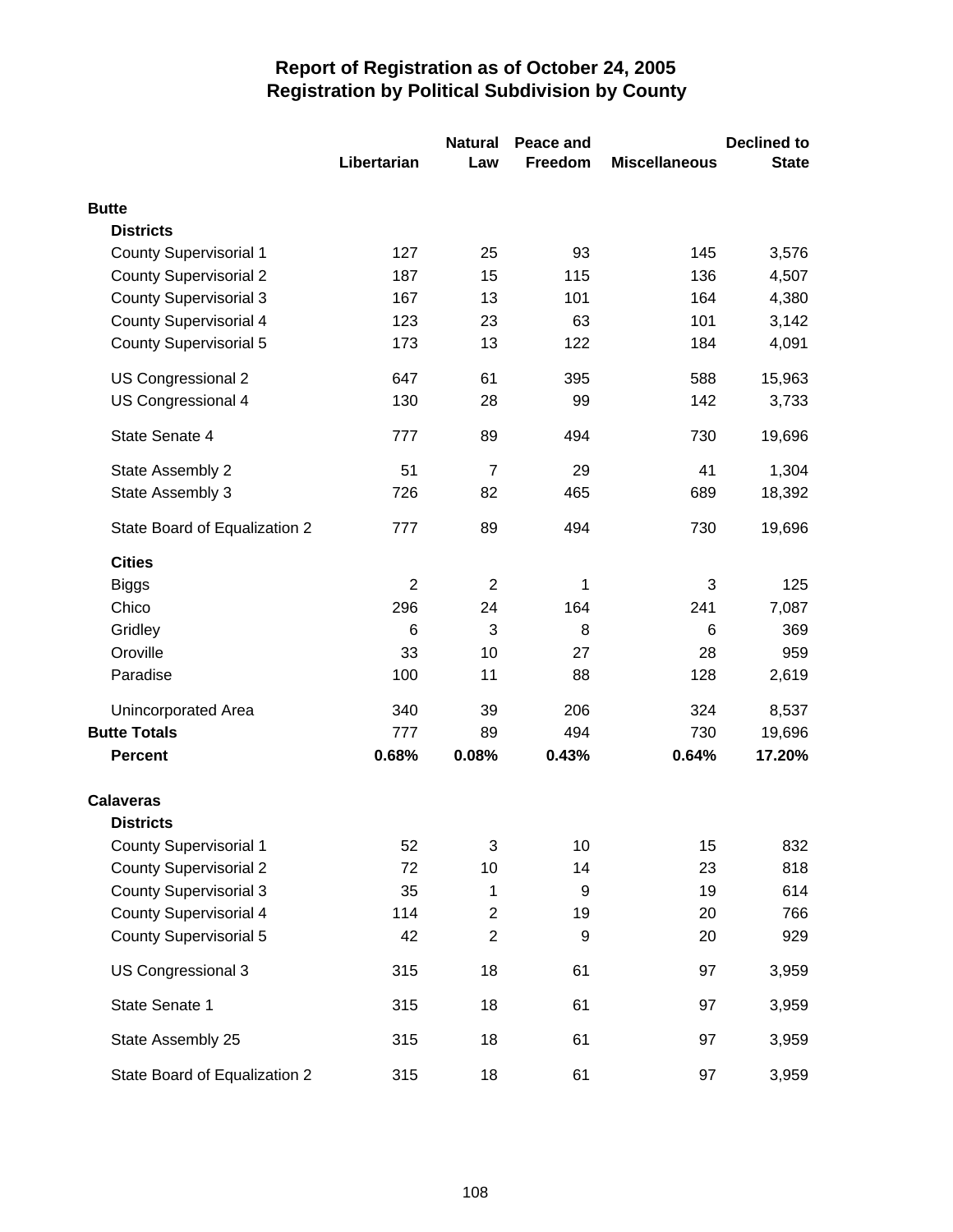|                               | <b>Total</b>      |                   |            | American    |                |
|-------------------------------|-------------------|-------------------|------------|-------------|----------------|
|                               | <b>Registered</b> | <b>Democratic</b> | Republican | Independent | Green          |
| <b>Cities</b>                 |                   |                   |            |             |                |
| Angels                        | 2,138             | 733               | 985        | 51          | 12             |
| Unincorporated Area           | 24,510            | 8,410             | 11,025     | 678         | 304            |
| <b>Calaveras Totals</b>       | 26,648            | 9,143             | 12,010     | 729         | 316            |
| <b>Percent</b>                |                   | 34.31%            | 45.07%     | 2.74%       | 1.19%          |
| Colusa                        |                   |                   |            |             |                |
| <b>Districts</b>              |                   |                   |            |             |                |
| <b>County Supervisorial 1</b> | 1,494             | 548               | 676        | 32          | $\overline{2}$ |
| <b>County Supervisorial 2</b> | 1,745             | 675               | 831        | 32          | $\overline{4}$ |
| <b>County Supervisorial 3</b> | 1,311             | 470               | 608        | 35          | $\overline{4}$ |
| <b>County Supervisorial 4</b> | 1,672             | 608               | 766        | 51          | $\sqrt{5}$     |
| <b>County Supervisorial 5</b> | 1,745             | 579               | 878        | 31          | $\overline{7}$ |
| US Congressional 2            | 7,967             | 2,880             | 3,759      | 181         | 22             |
| State Senate 4                | 7,967             | 2,880             | 3,759      | 181         | 22             |
| State Assembly 2              | 7,967             | 2,880             | 3,759      | 181         | 22             |
| State Board of Equalization 1 | 7,967             | 2,880             | 3,759      | 181         | 22             |
| <b>Cities</b>                 |                   |                   |            |             |                |
| Colusa                        | 2,412             | 904               | 1,155      | 45          | 4              |
| Williams                      | 1,061             | 451               | 417        | 25          | 3              |
| Unincorporated Area           | 4,494             | 1,525             | 2,187      | 111         | 15             |
| <b>Colusa Totals</b>          | 7,967             | 2,880             | 3,759      | 181         | 22             |
| <b>Percent</b>                |                   | 36.15%            | 47.18%     | 2.27%       | 0.28%          |
| <b>Contra Costa</b>           |                   |                   |            |             |                |
| <b>Districts</b>              |                   |                   |            |             |                |
| <b>County Supervisorial 1</b> | 75,599            | 50,204            | 8,527      | 1,032       | 1,443          |
| <b>County Supervisorial 2</b> | 112,570           | 53,736            | 34,827     | 1,946       | 1,101          |
| <b>County Supervisorial 3</b> | 126,649           | 44,684            | 55,301     | 2,222       | 657            |
| <b>County Supervisorial 4</b> | 92,816            | 42,630            | 29,187     | 1,926       | 838            |
| <b>County Supervisorial 5</b> | 85,022            | 46,672            | 19,581     | 1,913       | 347            |
| US Congressional 7            | 170,938           | 99,678            | 32,802     | 3,203       | 1,867          |
| US Congressional 10           | 237,179           | 109,262           | 76,902     | 4,259       | 2,172          |
| US Congressional 11           | 84,539            | 28,986            | 37,719     | 1,577       | 347            |
| State Senate 7                | 460,337           | 215,259           | 144,824    | 8,518       | 3,884          |
| State Senate 9                | 32,319            | 22,667            | 2,599      | 521         | 502            |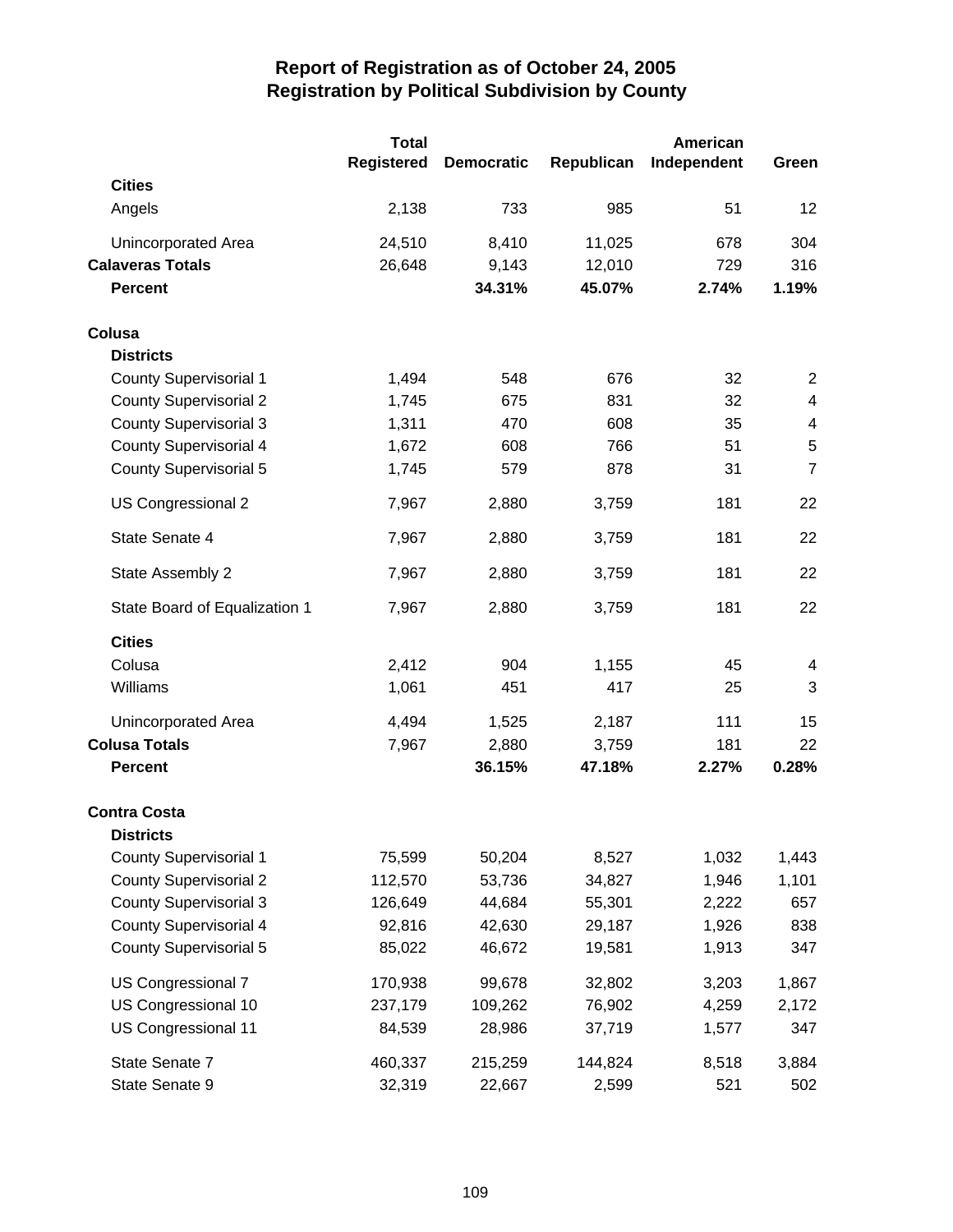|                               |                | <b>Natural</b> | Peace and      |                      | <b>Declined to</b> |
|-------------------------------|----------------|----------------|----------------|----------------------|--------------------|
|                               | Libertarian    | Law            | Freedom        | <b>Miscellaneous</b> | <b>State</b>       |
| <b>Cities</b>                 |                |                |                |                      |                    |
| Angels                        | 49             | 1              | $\overline{7}$ | 5                    | 295                |
| <b>Unincorporated Area</b>    | 266            | 17             | 54             | 92                   | 3,664              |
| <b>Calaveras Totals</b>       | 315            | 18             | 61             | 97                   | 3,959              |
| <b>Percent</b>                | 1.18%          | 0.07%          | 0.23%          | 0.36%                | 14.86%             |
| Colusa                        |                |                |                |                      |                    |
| <b>Districts</b>              |                |                |                |                      |                    |
| <b>County Supervisorial 1</b> | 9              | 1              | 3              | $\overline{2}$       | 221                |
| <b>County Supervisorial 2</b> | 4              | $\mathbf 0$    | 6              | 4                    | 189                |
| <b>County Supervisorial 3</b> | 4              | 1              | 1              | 1                    | 187                |
| <b>County Supervisorial 4</b> | 5              | 0              | 3              | $\overline{7}$       | 227                |
| <b>County Supervisorial 5</b> | 11             | 1              | 11             | $\overline{7}$       | 220                |
| US Congressional 2            | 33             | 3              | 24             | 21                   | 1,044              |
| State Senate 4                | 33             | 3              | 24             | 21                   | 1,044              |
| State Assembly 2              | 33             | 3              | 24             | 21                   | 1,044              |
| State Board of Equalization 1 | 33             | 3              | 24             | 21                   | 1,044              |
| <b>Cities</b>                 |                |                |                |                      |                    |
| Colusa                        | 9              | 1              | 16             | 8                    | 270                |
| Williams                      | $\overline{2}$ | 1              | 1              | $\overline{2}$       | 159                |
| <b>Unincorporated Area</b>    | 22             | 1              | $\overline{7}$ | 11                   | 615                |
| <b>Colusa Totals</b>          | 33             | 3              | 24             | 21                   | 1,044              |
| <b>Percent</b>                | 0.41%          | 0.04%          | 0.30%          | 0.26%                | 13.10%             |
| <b>Contra Costa</b>           |                |                |                |                      |                    |
| <b>Districts</b>              |                |                |                |                      |                    |
| <b>County Supervisorial 1</b> | 298            | 170            | 330            | 416                  | 13,179             |
| <b>County Supervisorial 2</b> | 546            | 118            | 200            | 917                  | 19,179             |
| <b>County Supervisorial 3</b> | 491            | 71             | 120            | 827                  | 22,276             |
| <b>County Supervisorial 4</b> | 521            | 107            | 232            | 691                  | 16,684             |
| <b>County Supervisorial 5</b> | 331            | 62             | 317            | 461                  | 15,338             |
| US Congressional 7            | 784            | 291            | 656            | 1,117                | 30,540             |
| US Congressional 10           | 1,080          | 194            | 461            | 1,711                | 41,138             |
| US Congressional 11           | 323            | 43             | 82             | 484                  | 14,978             |
| State Senate 7                | 2,090          | 402            | 1,009          | 3,152                | 81,199             |
| State Senate 9                | 97             | 126            | 190            | 160                  | 5,457              |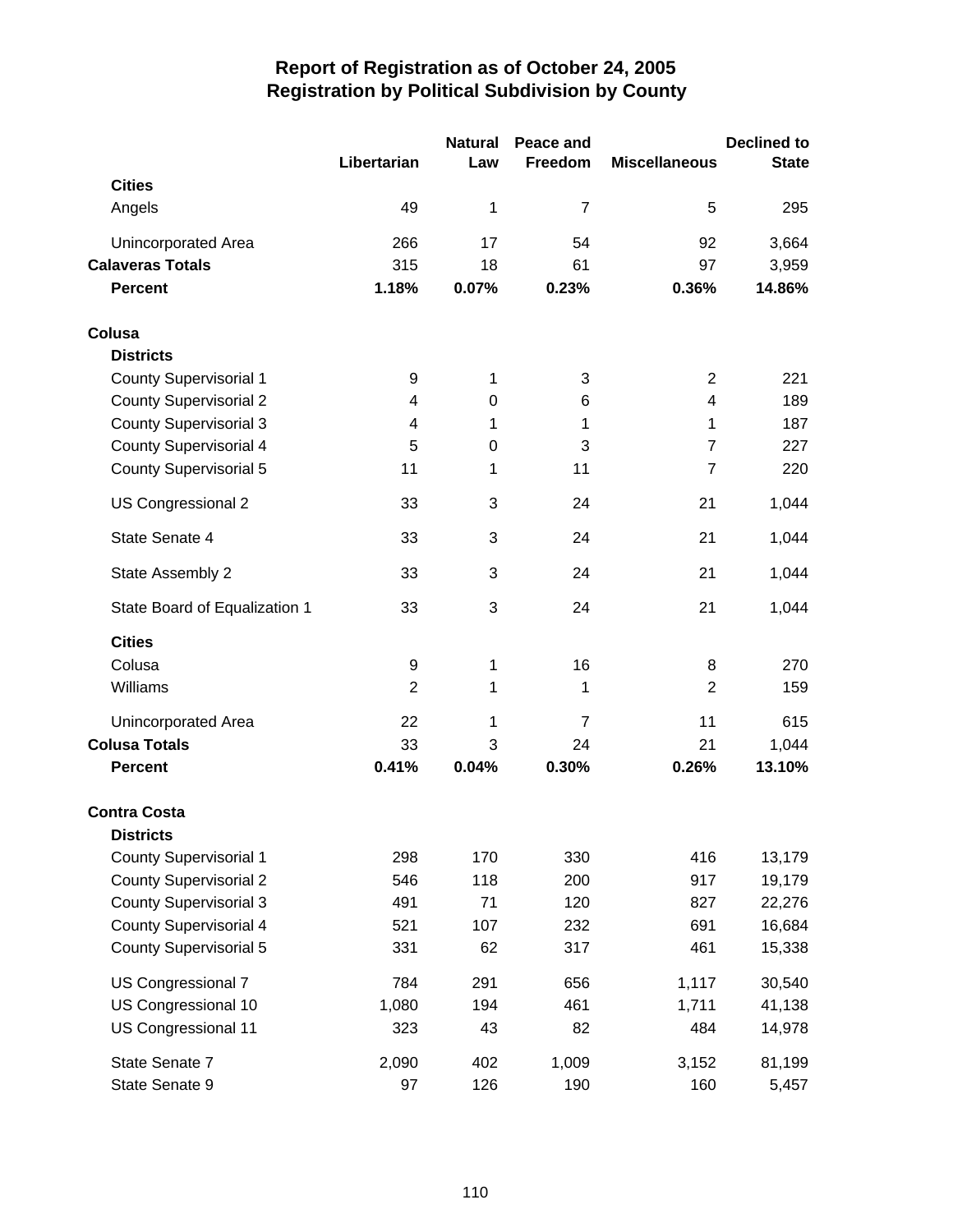|                               | <b>Total</b>      |                   |            | <b>American</b> |       |
|-------------------------------|-------------------|-------------------|------------|-----------------|-------|
|                               | <b>Registered</b> | <b>Democratic</b> | Republican | Independent     | Green |
| State Assembly 11             | 197,032           | 103,163           | 49,487     | 4,122           | 1,476 |
| State Assembly 14             | 131,178           | 72,780            | 29,770     | 1,946           | 2,023 |
| State Assembly 15             | 164,446           | 61,983            | 68,166     | 2,971           | 887   |
| State Board of Equalization 1 | 492,656           | 237,926           | 147,423    | 9,039           | 4,386 |
| <b>Cities</b>                 |                   |                   |            |                 |       |
| Antioch                       | 42,185            | 22,644            | 10,367     | 936             | 178   |
| Brentwood                     | 19,136            | 7,657             | 7,612      | 410             | 71    |
| Clayton                       | 7,230             | 2,657             | 3,188      | 130             | 31    |
| Concord                       | 54,887            | 26,005            | 16,455     | 1,212           | 468   |
| Danville                      | 26,690            | 8,511             | 12,920     | 401             | 108   |
| El Cerrito                    | 13,659            | 8,407             | 1,843      | 106             | 394   |
| Hercules                      | 10,879            | 6,335             | 1,855      | 153             | 71    |
| Lafayette                     | 15,937            | 6,554             | 6,119      | 275             | 191   |
| Martinez                      | 21,130            | 10,313            | 5,944      | 450             | 252   |
| Moraga                        | 10,191            | 3,830             | 4,204      | 156             | 72    |
| Oakley                        | 11,720            | 5,660             | 3,544      | 303             | 41    |
| Orinda                        | 12,730            | 5,346             | 4,841      | 182             | 122   |
| Pinole                        | 9,500             | 5,495             | 1,968      | 166             | 84    |
| Pittsburg                     | 22,704            | 13,759            | 3,794      | 468             | 85    |
| Pleasant Hill                 | 18,586            | 8,627             | 5,608      | 347             | 227   |
| Richmond                      | 38,737            | 26,952            | 3,526      | 559             | 617   |
| San Pablo                     | 7,291             | 4,827             | 743        | 143             | 79    |
| San Ramon                     | 28,304            | 10,062            | 11,267     | 554             | 136   |
| <b>Walnut Creek</b>           | 41,494            | 17,705            | 15,549     | 626             | 339   |
| Unincorporated Area           | 79,666            | 36,580            | 26,076     | 1,462           | 820   |
| <b>Contra Costa Totals</b>    | 492,656           | 237,926           | 147,423    | 9,039           | 4,386 |
| <b>Percent</b>                |                   | 48.29%            | 29.92%     | 1.83%           | 0.89% |
| <b>Del Norte</b>              |                   |                   |            |                 |       |
| <b>Districts</b>              |                   |                   |            |                 |       |
| <b>County Supervisorial 1</b> | 1,972             | 780               | 670        | 65              | 27    |
| <b>County Supervisorial 2</b> | 2,220             | 831               | 803        | 74              | 23    |
| <b>County Supervisorial 3</b> | 2,961             | 1,073             | 1,211      | 81              | 21    |
| <b>County Supervisorial 4</b> | 2,842             | 959               | 1,261      | 74              | 17    |
| <b>County Supervisorial 5</b> | 2,808             | 1,107             | 1,061      | 89              | 34    |
| US Congressional 1            | 12,803            | 4,750             | 5,006      | 383             | 122   |
| State Senate 4                | 12,803            | 4,750             | 5,006      | 383             | 122   |
| State Assembly 1              | 12,803            | 4,750             | 5,006      | 383             | 122   |
| State Board of Equalization 1 | 12,803            | 4,750             | 5,006      | 383             | 122   |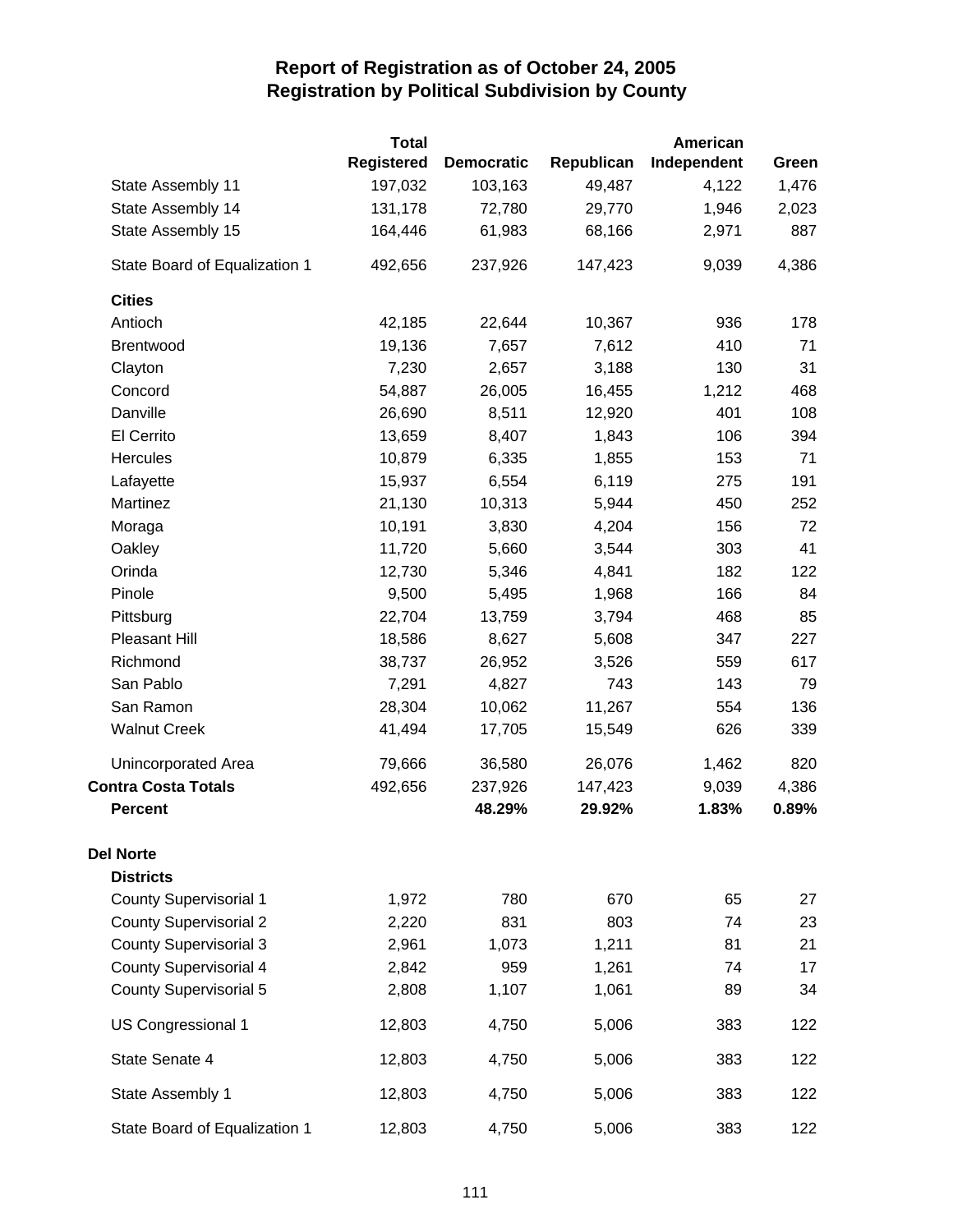|                               |             | <b>Natural</b> | Peace and      |                      | <b>Declined to</b> |
|-------------------------------|-------------|----------------|----------------|----------------------|--------------------|
|                               | Libertarian | Law            | Freedom        | <b>Miscellaneous</b> | <b>State</b>       |
| State Assembly 11             | 957         | 203            | 617            | 1,327                | 35,680             |
| State Assembly 14             | 566         | 211            | 399            | 883                  | 22,600             |
| State Assembly 15             | 664         | 114            | 183            | 1,102                | 28,376             |
| State Board of Equalization 1 | 2,187       | 528            | 1,199          | 3,312                | 86,656             |
| <b>Cities</b>                 |             |                |                |                      |                    |
| Antioch                       | 155         | 30             | 128            | 207                  | 7,540              |
| Brentwood                     | 61          | $\overline{2}$ | 26             | 84                   | 3,213              |
| Clayton                       | 25          | 6              | 8              | 47                   | 1,138              |
| Concord                       | 318         | 59             | 154            | 404                  | 9,812              |
| Danville                      | 107         | 16             | 22             | 163                  | 4,442              |
| El Cerrito                    | 64          | $\,6$          | 47             | 76                   | 2,716              |
| Hercules                      | 30          | 19             | 36             | 66                   | 2,314              |
| Lafayette                     | 85          | 11             | 16             | 150                  | 2,536              |
| Martinez                      | 155         | 22             | 42             | 193                  | 3,759              |
| Moraga                        | 43          | 4              | $\overline{7}$ | 79                   | 1,796              |
| Oakley                        | 49          | 4              | 35             | 62                   | 2,022              |
| Orinda                        | 64          | 12             | 12             | 105                  | 2,046              |
| Pinole                        | 35          | 10             | 22             | 64                   | 1,656              |
| Pittsburg                     | 86          | 19             | 113            | 133                  | 4,247              |
| Pleasant Hill                 | 93          | 23             | 50             | 151                  | 3,460              |
| Richmond                      | 115         | 122            | 175            | 199                  | 6,472              |
| San Pablo                     | 23          | 20             | 56             | 42                   | 1,358              |
| San Ramon                     | 124         | 19             | 30             | 169                  | 5,943              |
| <b>Walnut Creek</b>           | 182         | 42             | 43             | 353                  | 6,655              |
| Unincorporated Area           | 373         | 82             | 177            | 565                  | 13,531             |
| <b>Contra Costa Totals</b>    | 2,187       | 528            | 1,199          | 3,312                | 86,656             |
| <b>Percent</b>                | 0.44%       | 0.11%          | 0.24%          | 0.67%                | 17.59%             |
| <b>Del Norte</b>              |             |                |                |                      |                    |
| <b>Districts</b>              |             |                |                |                      |                    |
| <b>County Supervisorial 1</b> | 13          | 1              | 6              | 24                   | 386                |
| <b>County Supervisorial 2</b> | 18          | $\overline{2}$ | 11             | 19                   | 439                |
| <b>County Supervisorial 3</b> | 30          | 1              | 4              | 25                   | 515                |
| <b>County Supervisorial 4</b> | 13          | 1              | 9              | 22                   | 486                |
| <b>County Supervisorial 5</b> | 18          | 0              | 11             | 23                   | 465                |
| US Congressional 1            | 92          | 5              | 41             | 113                  | 2,291              |
| State Senate 4                | 92          | 5              | 41             | 113                  | 2,291              |
| State Assembly 1              | 92          | 5              | 41             | 113                  | 2,291              |
| State Board of Equalization 1 | 92          | 5              | 41             | 113                  | 2,291              |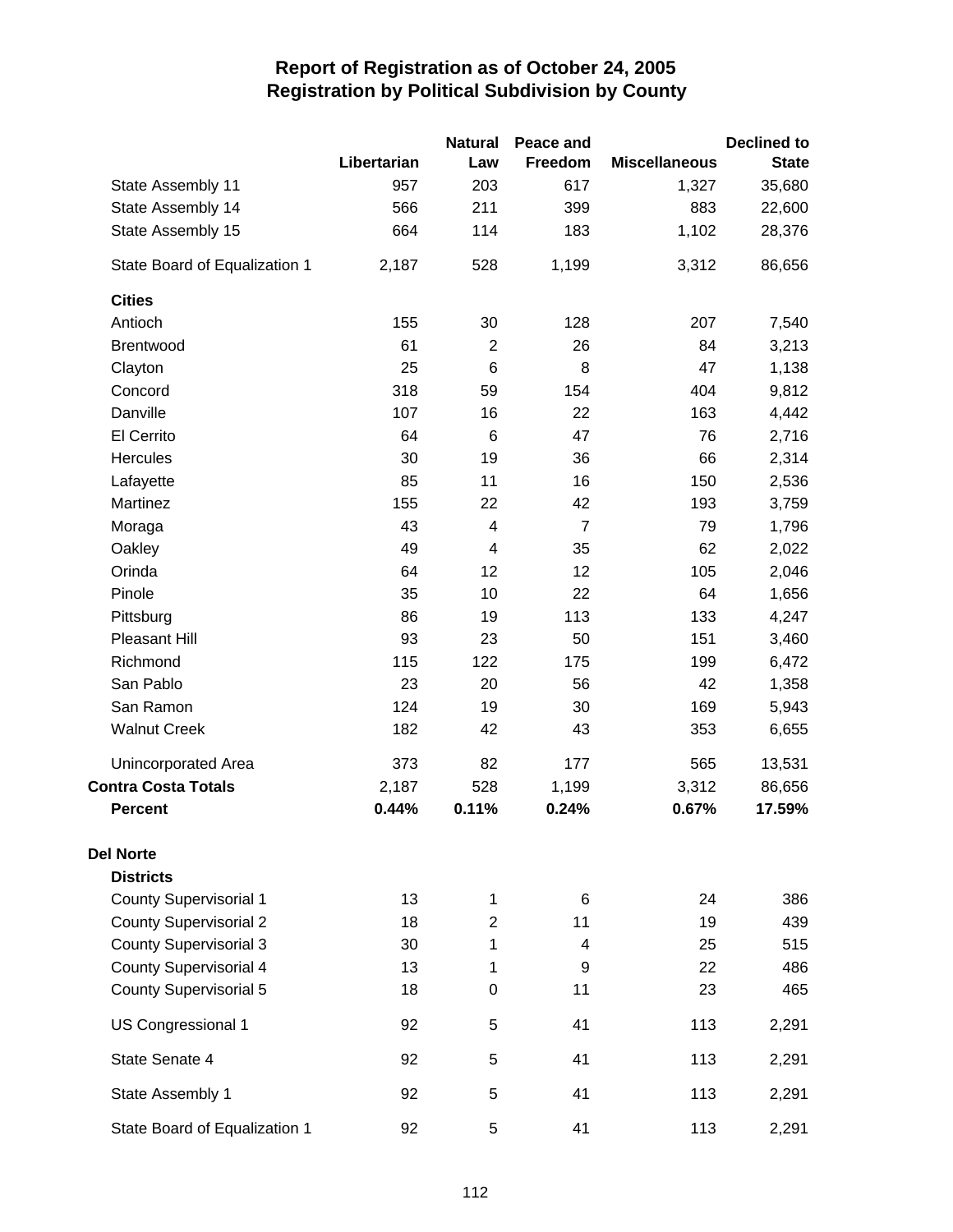|                               | <b>Total</b><br><b>Registered</b> | <b>Democratic</b> | Republican | American<br>Independent | Green |
|-------------------------------|-----------------------------------|-------------------|------------|-------------------------|-------|
| <b>Cities</b>                 |                                   |                   |            |                         |       |
| <b>Crescent City</b>          | 1,757                             | 681               | 594        | 56                      | 22    |
| Unincorporated Area           | 11,046                            | 4,069             | 4,412      | 327                     | 100   |
| <b>Del Norte Totals</b>       | 12,803                            | 4,750             | 5,006      | 383                     | 122   |
| <b>Percent</b>                |                                   | 37.10%            | 39.10%     | 2.99%                   | 0.95% |
| <b>El Dorado</b>              |                                   |                   |            |                         |       |
| <b>Districts</b>              |                                   |                   |            |                         |       |
| <b>County Supervisorial 1</b> | 21,555                            | 5,704             | 11,772     | 421                     | 110   |
| <b>County Supervisorial 2</b> | 25,246                            | 7,478             | 12,417     | 652                     | 231   |
| <b>County Supervisorial 3</b> | 19,422                            | 6,571             | 8,597      | 561                     | 243   |
| <b>County Supervisorial 4</b> | 22,699                            | 6,570             | 11,459     | 567                     | 238   |
| <b>County Supervisorial 5</b> | 16,111                            | 6,091             | 4,588      | 556                     | 365   |
| US Congressional 4            | 105,033                           | 32,414            | 48,833     | 2,757                   | 1,187 |
| State Senate 1                | 105,033                           | 32,414            | 48,833     | 2,757                   | 1,187 |
| State Assembly 4              | 83,347                            | 26,775            | 36,825     | 2,358                   | 1,093 |
| State Assembly 10             | 21,686                            | 5,639             | 12,008     | 399                     | 94    |
| State Board of Equalization 2 | 105,033                           | 32,414            | 48,833     | 2,757                   | 1,187 |
| <b>Cities</b>                 |                                   |                   |            |                         |       |
| Placerville                   | 5,450                             | 1,964             | 2,151      | 169                     | 106   |
| South Lake Tahoe              | 9,843                             | 3,756             | 2,711      | 362                     | 223   |
| Unincorporated Area           | 89,740                            | 26,694            | 43,971     | 2,226                   | 858   |
| <b>El Dorado Totals</b>       | 105,033                           | 32,414            | 48,833     | 2,757                   | 1,187 |
| <b>Percent</b>                |                                   | 30.86%            | 46.49%     | 2.62%                   | 1.13% |
| <b>Fresno</b>                 |                                   |                   |            |                         |       |
| <b>Districts</b>              |                                   |                   |            |                         |       |
| <b>County Supervisorial 1</b> | 56,059                            | 26,752            | 21,483     | 919                     | 203   |
| <b>County Supervisorial 2</b> | 86,262                            | 28,664            | 45,270     | 1,306                   | 522   |
| <b>County Supervisorial 3</b> | 46,903                            | 24,265            | 16,231     | 710                     | 353   |
| <b>County Supervisorial 4</b> | 49,294                            | 21,079            | 21,788     | 738                     | 125   |
| <b>County Supervisorial 5</b> | 83,872                            | 27,145            | 43,920     | 1,613                   | 389   |
| US Congressional 18           | 1,351                             | 467               | 730        | 16                      | 3     |
| US Congressional 19           | 111,146                           | 41,051            | 53,720     | 1,827                   | 690   |
| US Congressional 20           | 80,654                            | 43,252            | 27,207     | 1,161                   | 339   |
| US Congressional 21           | 129,239                           | 43,135            | 67,035     | 2,282                   | 560   |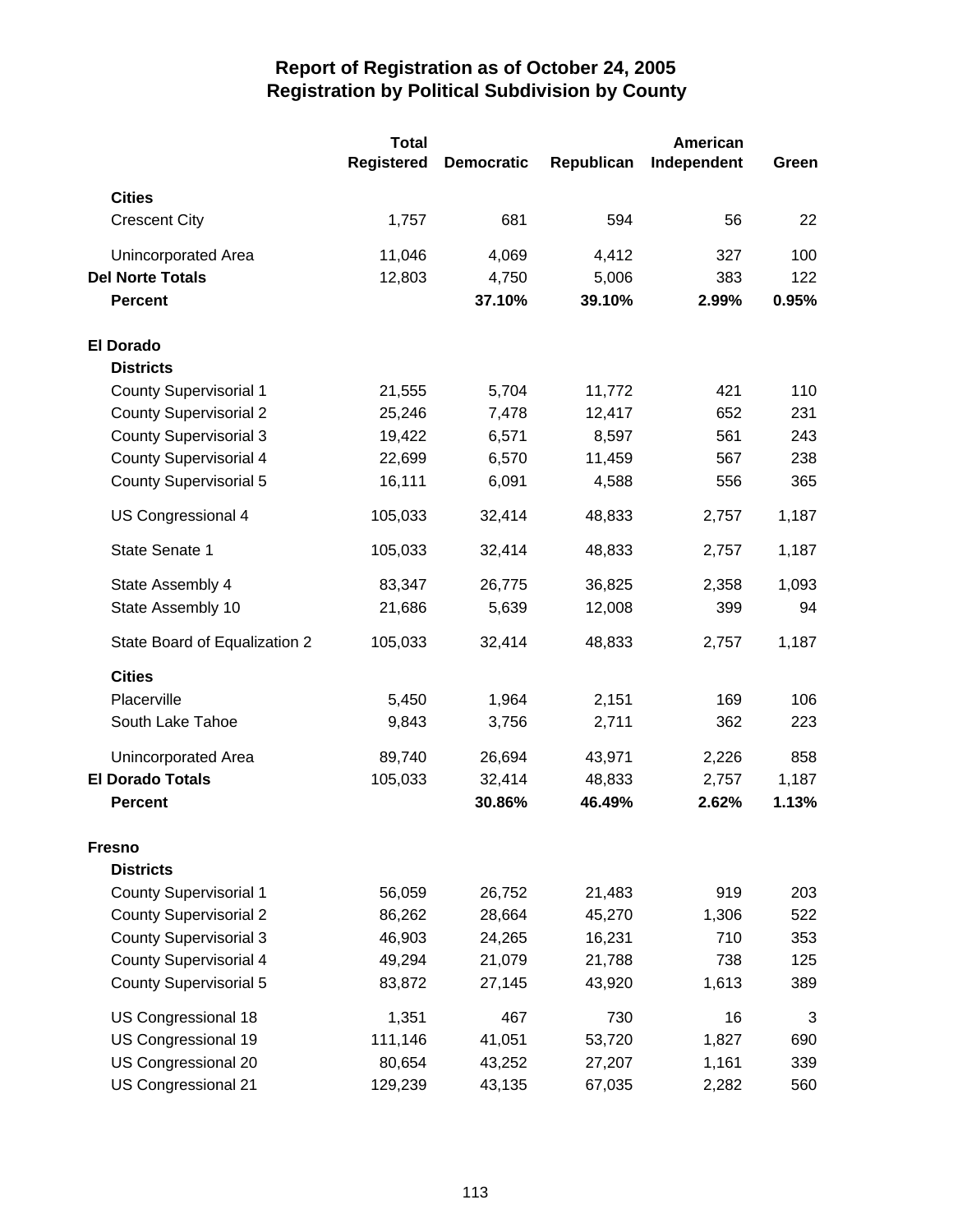|                               |             | <b>Natural</b> | Peace and |                      | <b>Declined to</b> |
|-------------------------------|-------------|----------------|-----------|----------------------|--------------------|
|                               | Libertarian | Law            | Freedom   | <b>Miscellaneous</b> | <b>State</b>       |
| <b>Cities</b>                 |             |                |           |                      |                    |
| <b>Crescent City</b>          | 11          | 3              | 9         | 14                   | 367                |
| Unincorporated Area           | 81          | $\overline{2}$ | 32        | 99                   | 1,924              |
| <b>Del Norte Totals</b>       | 92          | 5              | 41        | 113                  | 2,291              |
| <b>Percent</b>                | 0.72%       | 0.04%          | 0.32%     | 0.88%                | 17.89%             |
| <b>El Dorado</b>              |             |                |           |                      |                    |
| <b>Districts</b>              |             |                |           |                      |                    |
| <b>County Supervisorial 1</b> | 105         | 9              | 29        | 121                  | 3,284              |
| <b>County Supervisorial 2</b> | 194         | 8              | 62        | 158                  | 4,046              |
| <b>County Supervisorial 3</b> | 116         | 14             | 73        | 134                  | 3,113              |
| <b>County Supervisorial 4</b> | 160         | 13             | 35        | 162                  | 3,495              |
| <b>County Supervisorial 5</b> | 149         | 29             | 89        | 135                  | 4,109              |
| US Congressional 4            | 724         | 73             | 288       | 710                  | 18,047             |
| State Senate 1                | 724         | 73             | 288       | 710                  | 18,047             |
| State Assembly 4              | 631         | 67             | 273       | 610                  | 14,715             |
| State Assembly 10             | 93          | 6              | 15        | 100                  | 3,332              |
| State Board of Equalization 2 | 724         | 73             | 288       | 710                  | 18,047             |
| <b>Cities</b>                 |             |                |           |                      |                    |
| Placerville                   | 34          | 4              | 27        | 38                   | 957                |
| South Lake Tahoe              | 98          | 21             | 62        | 83                   | 2,527              |
| Unincorporated Area           | 592         | 48             | 199       | 589                  | 14,563             |
| <b>El Dorado Totals</b>       | 724         | 73             | 288       | 710                  | 18,047             |
| <b>Percent</b>                | 0.69%       | 0.07%          | 0.27%     | 0.68%                | 17.18%             |
| <b>Fresno</b>                 |             |                |           |                      |                    |
| <b>Districts</b>              |             |                |           |                      |                    |
| <b>County Supervisorial 1</b> | 176         | 40             | 106       | 77                   | 6,303              |
| <b>County Supervisorial 2</b> | 301         | 48             | 94        | 118                  | 9,939              |
| <b>County Supervisorial 3</b> | 141         | 42             | 98        | 63                   | 5,000              |
| <b>County Supervisorial 4</b> | 119         | 42             | 91        | 63                   | 5,249              |
| <b>County Supervisorial 5</b> | 318         | 34             | 111       | 119                  | 10,223             |
| US Congressional 18           | 4           | $\mathbf 0$    | 1         | $\overline{2}$       | 128                |
| US Congressional 19           | 404         | 79             | 153       | 169                  | 13,053             |
| US Congressional 20           | 210         | 67             | 188       | 92                   | 8,138              |
| US Congressional 21           | 437         | 60             | 158       | 177                  | 15,395             |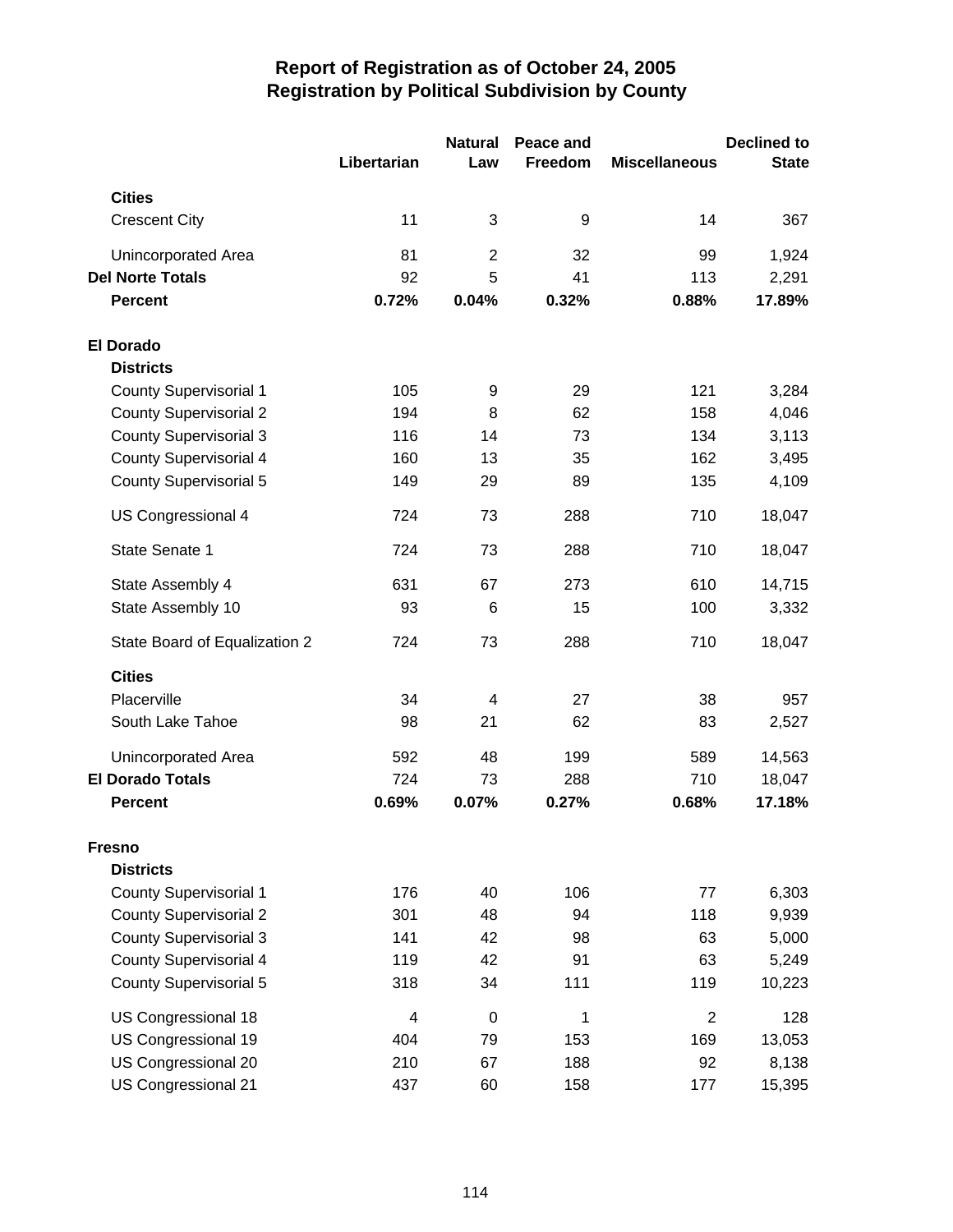|                               | <b>Total</b>      |                   |            | American    |                  |
|-------------------------------|-------------------|-------------------|------------|-------------|------------------|
|                               | <b>Registered</b> | <b>Democratic</b> | Republican | Independent | Green            |
| State Senate 14               | 215,218           | 72,073            | 111,388    | 3,659       | 1,178            |
| State Senate 16               | 107,172           | 55,832            | 37,304     | 1,627       | 414              |
| State Assembly 29             | 183,617           | 61,157            | 95,241     | 3,172       | 958              |
| State Assembly 30             | 13,992            | 4,766             | 7,254      | 254         | 33               |
| State Assembly 31             | 124,781           | 61,982            | 46,197     | 1,860       | 601              |
| State Board of Equalization 2 | 322,390           | 127,905           | 148,692    | 5,286       | 1,592            |
| <b>Cities</b>                 |                   |                   |            |             |                  |
| Clovis                        | 39,334            | 11,649            | 21,597     | 741         | 165              |
| Coalinga                      | 3,317             | 1,289             | 1,413      | 86          | 8                |
| Firebaugh                     | 1,382             | 803               | 382        | 22          | 1                |
| Fowler                        | 1,687             | 793               | 675        | 23          | $\boldsymbol{2}$ |
| Fresno                        | 169,818           | 72,078            | 73,047     | 2,697       | 984              |
| Huron                         | 803               | 570               | 107        | 14          | 1                |
| Kerman                        | 3,126             | 1,488             | 1,177      | 52          | 5                |
| Kingsburg                     | 5,060             | 1,315             | 3,094      | 76          | 11               |
| Mendota                       | 1,476             | 1,082             | 253        | 17          | $\sqrt{3}$       |
| Orange Cove                   | 1,254             | 755               | 327        | 11          | $\pmb{0}$        |
| Parlier                       | 2,500             | 1,702             | 488        | 29          | $\,6$            |
| Reedley                       | 6,771             | 2,566             | 3,265      | 90          | 31               |
| San Joaquin                   | 445               | 291               | 81         | 10          | $\mathbf 0$      |
| Sanger                        | 6,310             | 3,549             | 1,988      | 69          | 17               |
| Selma                         | 6,835             | 3,184             | 2,817      | 111         | 14               |
| Unincorporated Area           | 72,272            | 24,791            | 37,981     | 1,238       | 344              |
| <b>Fresno Totals</b>          | 322,390           | 127,905           | 148,692    | 5,286       | 1,592            |
| <b>Percent</b>                |                   | 39.67%            | 46.12%     | 1.64%       | 0.49%            |
| Glenn                         |                   |                   |            |             |                  |
| <b>Districts</b>              |                   |                   |            |             |                  |
| <b>County Supervisorial 1</b> | 2,491             | 787               | 1,170      | 70          | 10               |
| <b>County Supervisorial 2</b> | 2,249             | 753               | 1,058      | 51          | 15               |
| <b>County Supervisorial 3</b> | 2,773             | 819               | 1,496      | 76          | 4                |
| <b>County Supervisorial 4</b> | 2,231             | 788               | 973        | 72          | 4                |
| <b>County Supervisorial 5</b> | 2,048             | 764               | 934        | 41          | 10               |
| US Congressional 2            | 11,792            | 3,911             | 5,631      | 310         | 43               |
| State Senate 4                | 11,792            | 3,911             | 5,631      | 310         | 43               |
| State Assembly 2              | 11,792            | 3,911             | 5,631      | 310         | 43               |
| State Board of Equalization 2 | 11,792            | 3,911             | 5,631      | 310         | 43               |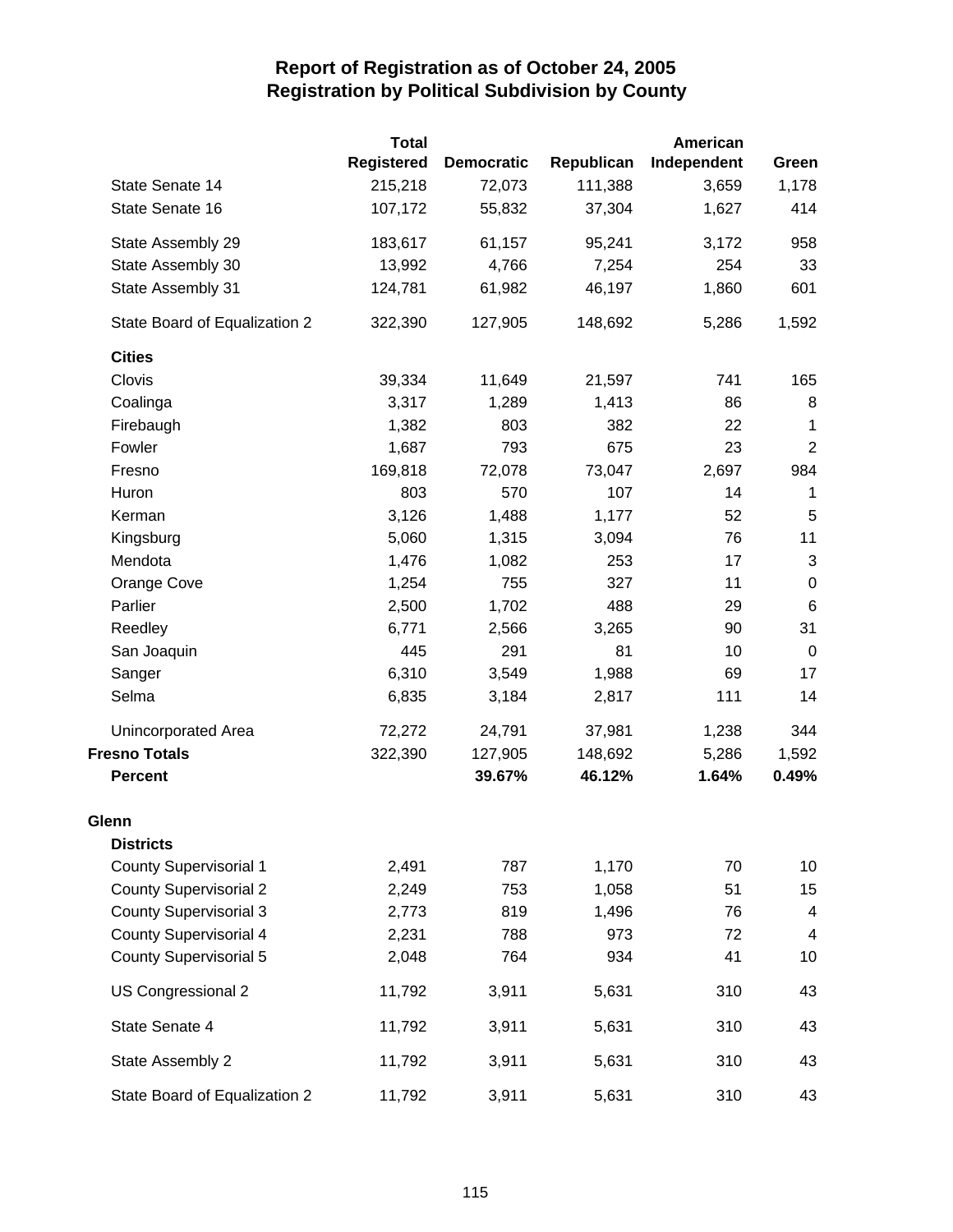|                               |                | <b>Natural</b> | Peace and      |                      | <b>Declined to</b> |
|-------------------------------|----------------|----------------|----------------|----------------------|--------------------|
|                               | Libertarian    | Law            | Freedom        | <b>Miscellaneous</b> | <b>State</b>       |
| State Senate 14               | 776            | 121            | 267            | 309                  | 25,447             |
| State Senate 16               | 279            | 85             | 233            | 131                  | 11,267             |
| State Assembly 29             | 664            | 99             | 219            | 266                  | 21,841             |
| State Assembly 30             | 49             | 15             | 29             | 18                   | 1,574              |
| State Assembly 31             | 342            | 92             | 252            | 156                  | 13,299             |
| State Board of Equalization 2 | 1,055          | 206            | 500            | 440                  | 36,714             |
| <b>Cities</b>                 |                |                |                |                      |                    |
| Clovis                        | 134            | 12             | 48             | 42                   | 4,946              |
| Coalinga                      | 18             | 5              | 10             | 5                    | 483                |
| Firebaugh                     | 4              | 1              | 6              | 0                    | 163                |
| Fowler                        | $\overline{2}$ | 1              | $\overline{2}$ | 1                    | 188                |
| Fresno                        | 542            | 128            | 268            | 241                  | 19,833             |
| Huron                         | 1              | 4              | 8              | 0                    | 98                 |
| Kerman                        | 9              | 1              | 4              | $\overline{c}$       | 388                |
| Kingsburg                     | 11             | 4              | 4              | 8                    | 537                |
| Mendota                       | 8              | 1              | 3              | 0                    | 109                |
| Orange Cove                   | 3              | 6              | $\overline{4}$ | 3                    | 145                |
| Parlier                       | 5              | 1              | 12             | 4                    | 253                |
| Reedley                       | 17             | 5              | 8              | $\overline{7}$       | 782                |
| San Joaquin                   | 1              | $\pmb{0}$      | $\overline{4}$ | 0                    | 58                 |
| Sanger                        | 19             | 3              | 13             | 10                   | 642                |
| Selma                         | 8              | 5              | 10             | 4                    | 682                |
| Unincorporated Area           | 273            | 29             | 96             | 113                  | 7,407              |
| <b>Fresno Totals</b>          | 1,055          | 206            | 500            | 440                  | 36,714             |
| <b>Percent</b>                | 0.33%          | 0.06%          | 0.16%          | 0.14%                | 11.39%             |
| Glenn                         |                |                |                |                      |                    |
| <b>Districts</b>              |                |                |                |                      |                    |
| <b>County Supervisorial 1</b> | 13             | 1              | 11             | 9                    | 420                |
| <b>County Supervisorial 2</b> | 4              | 3              | 6              | 6                    | 353                |
| <b>County Supervisorial 3</b> | $\overline{7}$ | $\overline{2}$ | $\overline{7}$ | 3                    | 359                |
| <b>County Supervisorial 4</b> | 10             | $\overline{2}$ | $\,6$          | 10                   | 366                |
| <b>County Supervisorial 5</b> | 5              | 1              | 10             | 1                    | 282                |
| US Congressional 2            | 39             | 9              | 40             | 29                   | 1,780              |
| State Senate 4                | 39             | 9              | 40             | 29                   | 1,780              |
| State Assembly 2              | 39             | 9              | 40             | 29                   | 1,780              |
| State Board of Equalization 2 | 39             | 9              | 40             | 29                   | 1,780              |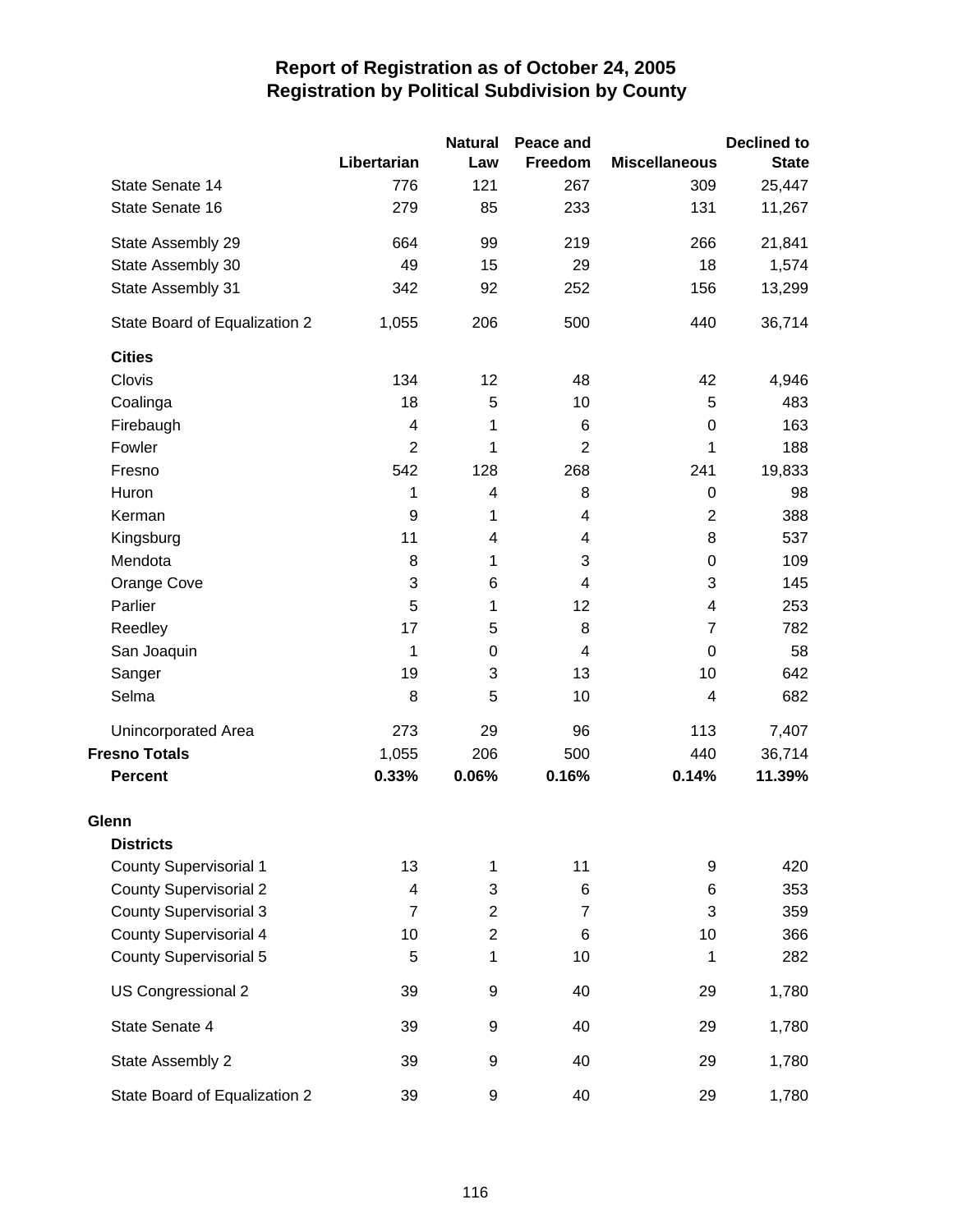|                               | <b>Total</b>      |                   |            | <b>American</b> |       |
|-------------------------------|-------------------|-------------------|------------|-----------------|-------|
|                               | <b>Registered</b> | <b>Democratic</b> | Republican | Independent     | Green |
| <b>Cities</b>                 |                   |                   |            |                 |       |
| Orland                        | 2,494             | 857               | 1,130      | 55              | 18    |
| Willows                       | 2,522             | 891               | 1,100      | 80              | 4     |
| Unincorporated Area           | 6,776             | 2,163             | 3,401      | 175             | 21    |
| <b>Glenn Totals</b>           | 11,792            | 3,911             | 5,631      | 310             | 43    |
| <b>Percent</b>                |                   | 33.17%            | 47.75%     | 2.63%           | 0.36% |
| Humboldt                      |                   |                   |            |                 |       |
| <b>Districts</b>              |                   |                   |            |                 |       |
| <b>County Supervisorial 1</b> | 15,933            | 6,163             | 6,112      | 363             | 420   |
| <b>County Supervisorial 2</b> | 16,802            | 6,500             | 5,840      | 437             | 647   |
| <b>County Supervisorial 3</b> | 17,580            | 7,522             | 3,224      | 364             | 1,745 |
| <b>County Supervisorial 4</b> | 14,206            | 6,009             | 3,970      | 374             | 660   |
| <b>County Supervisorial 5</b> | 17,241            | 7,467             | 4,747      | 436             | 920   |
| US Congressional 1            | 81,762            | 33,661            | 23,893     | 1,974           | 4,392 |
| State Senate 2                | 81,762            | 33,661            | 23,893     | 1,974           | 4,392 |
| State Assembly 1              | 81,762            | 33,661            | 23,893     | 1,974           | 4,392 |
| State Board of Equalization 1 | 81,762            | 33,661            | 23,893     | 1,974           | 4,392 |
| <b>Cities</b>                 |                   |                   |            |                 |       |
| Arcata                        | 11,522            | 4,950             | 1,487      | 253             | 1,315 |
| <b>Blue Lake</b>              | 856               | 360               | 206        | 31              | 65    |
| Eureka                        | 15,709            | 6,630             | 4,648      | 364             | 668   |
| Ferndale                      | 982               | 353               | 426        | 25              | 16    |
| Fortuna                       | 6,469             | 2,265             | 2,813      | 158             | 64    |
| Rio Dell                      | 1,759             | 642               | 667        | 71              | 18    |
| Trinidad                      | 298               | 146               | 66         | $\overline{c}$  | 21    |
| Unincorporated Area           | 44,167            | 18,315            | 13,580     | 1,070           | 2,225 |
| <b>Humboldt Totals</b>        | 81,762            | 33,661            | 23,893     | 1,974           | 4,392 |
| <b>Percent</b>                |                   | 41.17%            | 29.22%     | 2.41%           | 5.37% |
| <b>Imperial</b>               |                   |                   |            |                 |       |
| <b>Districts</b>              |                   |                   |            |                 |       |
| <b>County Supervisorial 1</b> | 11,919            | 8,042             | 1,489      | 135             | 31    |
| <b>County Supervisorial 2</b> | 10,773            | 5,443             | 3,447      | 182             | 26    |
| <b>County Supervisorial 3</b> | 10,825            | 5,078             | 3,821      | 218             | 20    |
| <b>County Supervisorial 4</b> | 10,506            | 5,016             | 3,708      | 213             | 20    |
| <b>County Supervisorial 5</b> | 9,867             | 5,561             | 2,612      | 222             | 26    |
| US Congressional 51           | 53,890            | 29,140            | 15,077     | 970             | 123   |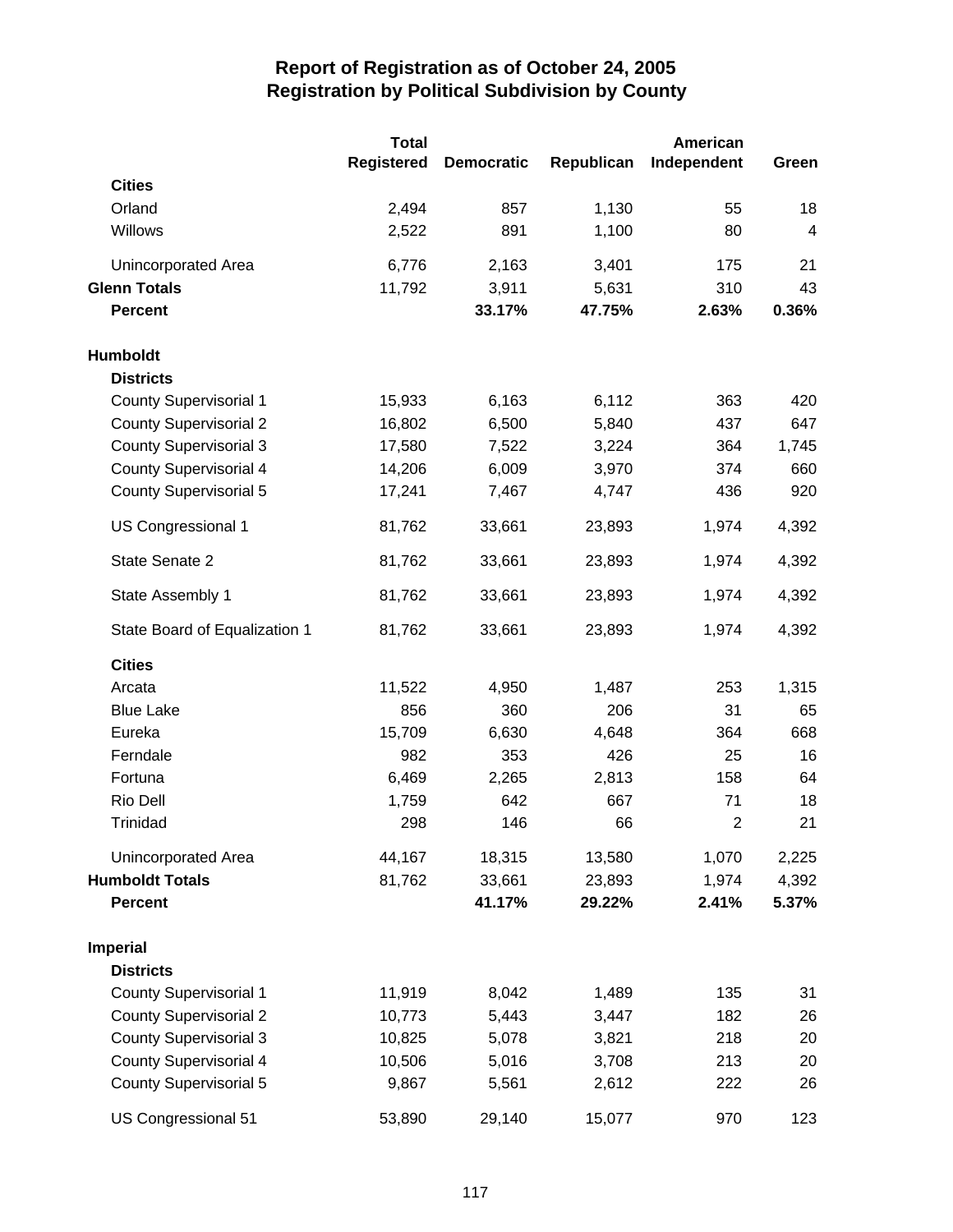|                               |                | <b>Natural</b>           | Peace and |                      | <b>Declined to</b> |
|-------------------------------|----------------|--------------------------|-----------|----------------------|--------------------|
|                               | Libertarian    | Law                      | Freedom   | <b>Miscellaneous</b> | <b>State</b>       |
| <b>Cities</b>                 |                |                          |           |                      |                    |
| Orland                        | 4              | 3                        | 9         | $\,6$                | 412                |
| Willows                       | 10             | $\overline{2}$           | 8         | 10                   | 417                |
| Unincorporated Area           | 25             | $\overline{\mathcal{A}}$ | 23        | 13                   | 951                |
| <b>Glenn Totals</b>           | 39             | 9                        | 40        | 29                   | 1,780              |
| <b>Percent</b>                | 0.33%          | 0.08%                    | 0.34%     | 0.25%                | 15.09%             |
| Humboldt                      |                |                          |           |                      |                    |
| <b>Districts</b>              |                |                          |           |                      |                    |
| County Supervisorial 1        | 126            | 13                       | 37        | 59                   | 2,640              |
| <b>County Supervisorial 2</b> | 154            | 19                       | 66        | 39                   | 3,100              |
| <b>County Supervisorial 3</b> | 200            | 25                       | 71        | 40                   | 4,389              |
| <b>County Supervisorial 4</b> | 130            | 18                       | 53        | 59                   | 2,933              |
| <b>County Supervisorial 5</b> | 143            | 39                       | 65        | 46                   | 3,378              |
| US Congressional 1            | 753            | 114                      | 292       | 243                  | 16,440             |
| State Senate 2                | 753            | 114                      | 292       | 243                  | 16,440             |
| State Assembly 1              | 753            | 114                      | 292       | 243                  | 16,440             |
| State Board of Equalization 1 | 753            | 114                      | 292       | 243                  | 16,440             |
| <b>Cities</b>                 |                |                          |           |                      |                    |
| Arcata                        | 148            | 18                       | 48        | 23                   | 3,280              |
| <b>Blue Lake</b>              | 10             | 8                        | 1         | 3                    | 172                |
| Eureka                        | 142            | 21                       | 60        | 66                   | 3,110              |
| Ferndale                      | $\overline{4}$ | $\mathbf 0$              | 1         | 1                    | 156                |
| Fortuna                       | 55             | 4                        | 17        | 13                   | 1,080              |
| Rio Dell                      | 14             | 4                        | 6         | 5                    | 332                |
| Trinidad                      | 3              | 1                        | 1         | $\mathbf 0$          | 58                 |
| Unincorporated Area           | 377            | 58                       | 158       | 132                  | 8,252              |
| <b>Humboldt Totals</b>        | 753            | 114                      | 292       | 243                  | 16,440             |
| <b>Percent</b>                | 0.92%          | 0.14%                    | 0.36%     | 0.30%                | 20.11%             |
| <b>Imperial</b>               |                |                          |           |                      |                    |
| <b>Districts</b>              |                |                          |           |                      |                    |
| <b>County Supervisorial 1</b> | 38             | 16                       | 56        | 41                   | 2,071              |
| <b>County Supervisorial 2</b> | 31             | 14                       | 42        | 45                   | 1,543              |
| <b>County Supervisorial 3</b> | 36             | 15                       | 32        | 53                   | 1,552              |
| <b>County Supervisorial 4</b> | 30             | 9                        | 39        | 55                   | 1,416              |
| <b>County Supervisorial 5</b> | 40             | 11                       | 48        | 36                   | 1,311              |
| US Congressional 51           | 175            | 65                       | 217       | 230                  | 7,893              |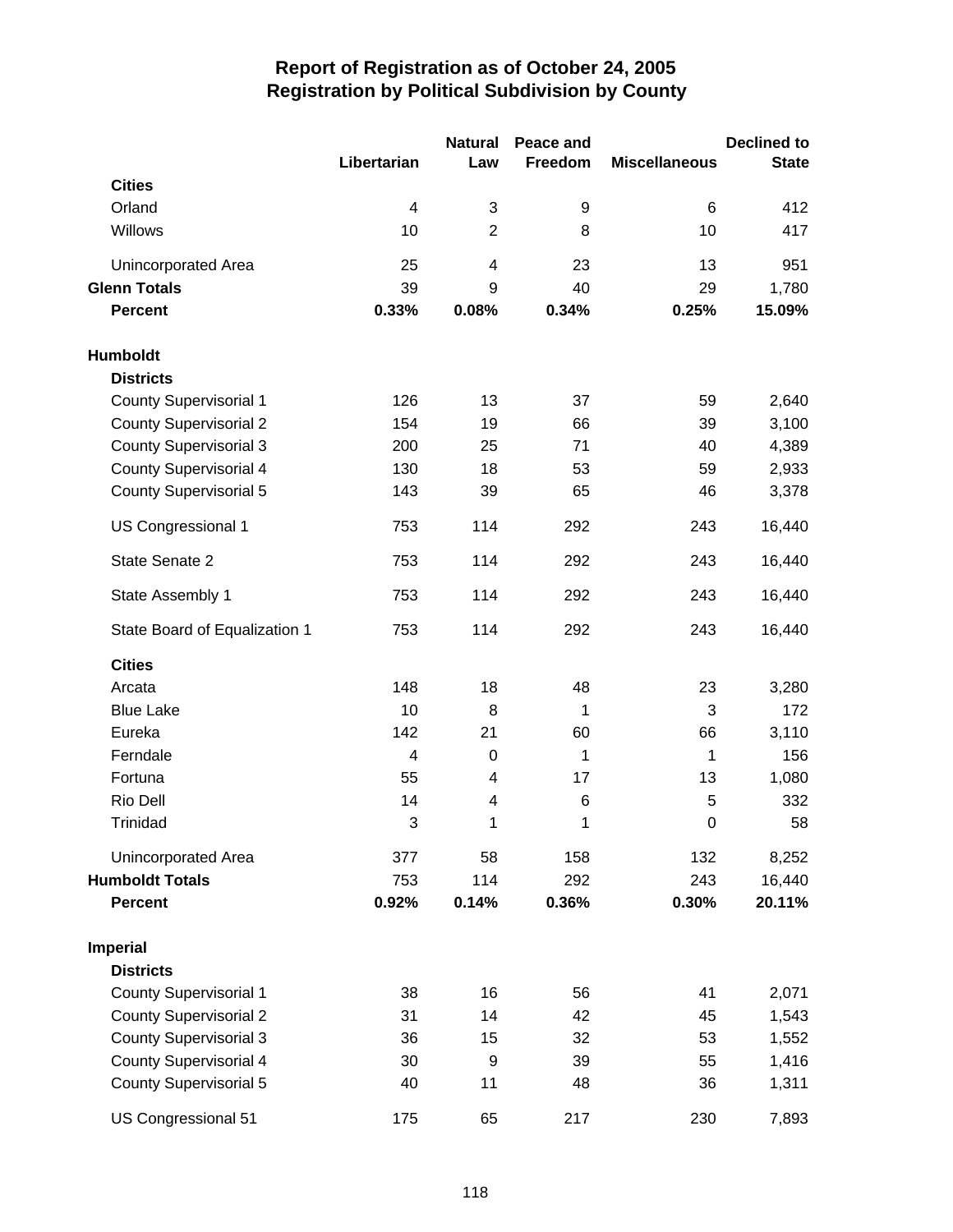|                               | <b>Total</b>      |                   |            | <b>American</b> |                |
|-------------------------------|-------------------|-------------------|------------|-----------------|----------------|
|                               | <b>Registered</b> | <b>Democratic</b> | Republican | Independent     | Green          |
| State Senate 40               | 53,890            | 29,140            | 15,077     | 970             | 123            |
| State Assembly 80             | 53,890            | 29,140            | 15,077     | 970             | 123            |
| State Board of Equalization 3 | 53,890            | 29,140            | 15,077     | 970             | 123            |
| <b>Cities</b>                 |                   |                   |            |                 |                |
| <b>Brawley</b>                | 8,767             | 4,808             | 2,614      | 141             | 15             |
| Calexico                      | 11,776            | 7,976             | 1,438      | 133             | 30             |
| Calipatria                    | 1,132             | 666               | 257        | 13              | $\mathbf{3}$   |
| El Centro                     | 14,997            | 7,944             | 4,476      | 263             | 34             |
| Holtville                     | 2,106             | 1,064             | 663        | 54              | $\overline{2}$ |
| Imperial                      | 3,910             | 1,647             | 1,509      | 84              | 5              |
| Westmorland                   | 723               | 414               | 187        | 15              | $\mathbf 0$    |
| Unincorporated Area           | 10,479            | 4,621             | 3,933      | 267             | 34             |
| <b>Imperial Totals</b>        | 53,890            | 29,140            | 15,077     | 970             | 123            |
| <b>Percent</b>                |                   | 54.07%            | 27.98%     | 1.80%           | 0.23%          |
| <b>Inyo</b>                   |                   |                   |            |                 |                |
| <b>Districts</b>              |                   |                   |            |                 |                |
| <b>County Supervisorial 1</b> | 2,258             | 657               | 1,220      | 48              | 19             |
| <b>County Supervisorial 2</b> | 2,036             | 649               | 874        | 61              | 27             |
| <b>County Supervisorial 3</b> | 2,517             | 780               | 1,234      | 67              | 21             |
| <b>County Supervisorial 4</b> | 2,072             | 667               | 966        | 43              | 15             |
| <b>County Supervisorial 5</b> | 1,733             | 684               | 591        | 72              | 31             |
| US Congressional 25           | 10,616            | 3,437             | 4,885      | 291             | 113            |
| State Senate 18               | 10,616            | 3,437             | 4,885      | 291             | 113            |
| State Assembly 34             | 10,616            | 3,437             | 4,885      | 291             | 113            |
| State Board of Equalization 2 | 10,616            | 3,437             | 4,885      | 291             | 113            |
| <b>Cities</b>                 |                   |                   |            |                 |                |
| <b>Bishop</b>                 | 1,856             | 595               | 795        | 56              | 25             |
| Unincorporated Area           | 8,760             | 2,842             | 4,090      | 235             | 88             |
| <b>Inyo Totals</b>            | 10,616            | 3,437             | 4,885      | 291             | 113            |
| <b>Percent</b>                |                   | 32.38%            | 46.02%     | 2.74%           | 1.06%          |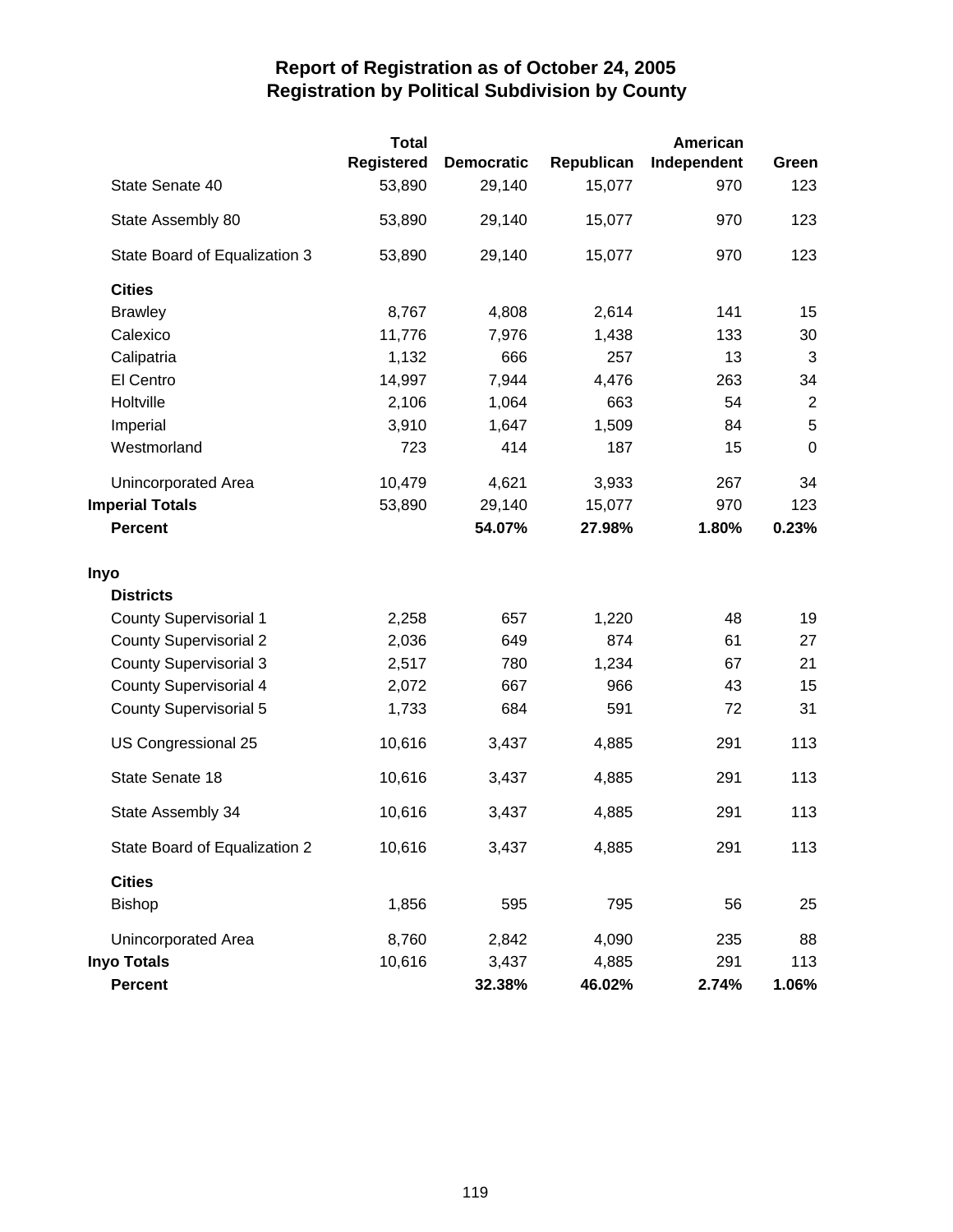|                               |                  | <b>Natural</b> | Peace and |                      | <b>Declined to</b> |
|-------------------------------|------------------|----------------|-----------|----------------------|--------------------|
|                               | Libertarian      | Law            | Freedom   | <b>Miscellaneous</b> | <b>State</b>       |
| State Senate 40               | 175              | 65             | 217       | 230                  | 7,893              |
| State Assembly 80             | 175              | 65             | 217       | 230                  | 7,893              |
| State Board of Equalization 3 | 175              | 65             | 217       | 230                  | 7,893              |
| <b>Cities</b>                 |                  |                |           |                      |                    |
| <b>Brawley</b>                | 27               | 10             | 22        | 40                   | 1,090              |
| Calexico                      | 38               | 15             | 56        | 41                   | 2,049              |
| Calipatria                    | 4                | 1              | 9         | 4                    | 175                |
| El Centro                     | 51               | 18             | 65        | 58                   | 2,088              |
| Holtville                     | 4                | $\overline{2}$ | 11        | 10                   | 296                |
| Imperial                      | 8                | 6              | 6         | 20                   | 625                |
| Westmorland                   | 3                | 1              | 10        | $\overline{2}$       | 91                 |
| Unincorporated Area           | 40               | 12             | 38        | 55                   | 1,479              |
| <b>Imperial Totals</b>        | 175              | 65             | 217       | 230                  | 7,893              |
| <b>Percent</b>                | 0.32%            | 0.12%          | 0.40%     | 0.43%                | 14.65%             |
| Inyo                          |                  |                |           |                      |                    |
| <b>Districts</b>              |                  |                |           |                      |                    |
| <b>County Supervisorial 1</b> | $\overline{7}$   | 1              | 6         | 9                    | 291                |
| <b>County Supervisorial 2</b> | 13               | 1              | 6         | 12                   | 393                |
| <b>County Supervisorial 3</b> | $\boldsymbol{9}$ | $\overline{2}$ | $\,6$     | 19                   | 379                |
| <b>County Supervisorial 4</b> | 15               | 1              | 5         | 12                   | 348                |
| <b>County Supervisorial 5</b> | 24               | 1              | 5         | 17                   | 308                |
| US Congressional 25           | 68               | 6              | 28        | 69                   | 1,719              |
| State Senate 18               | 68               | 6              | 28        | 69                   | 1,719              |
| State Assembly 34             | 68               | 6              | 28        | 69                   | 1,719              |
| State Board of Equalization 2 | 68               | 6              | 28        | 69                   | 1,719              |
| <b>Cities</b>                 |                  |                |           |                      |                    |
| <b>Bishop</b>                 | 12               | 1              | 6         | 12                   | 354                |
| Unincorporated Area           | 56               | 5              | 22        | 57                   | 1,365              |
| <b>Inyo Totals</b>            | 68               | 6              | 28        | 69                   | 1,719              |
| Percent                       | 0.64%            | 0.06%          | 0.26%     | 0.65%                | 16.19%             |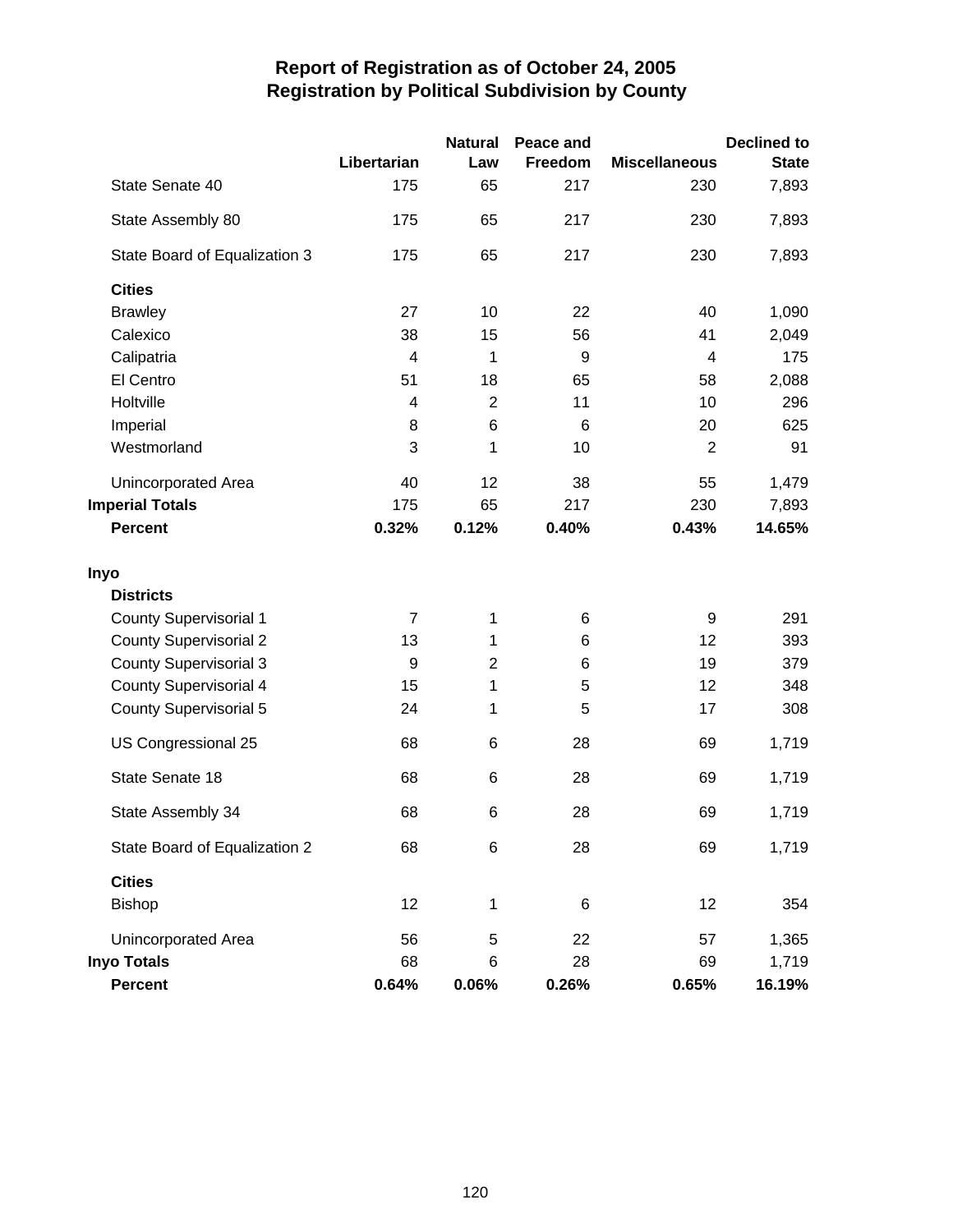|                               | <b>Total</b>      |                   |            | <b>American</b> |             |
|-------------------------------|-------------------|-------------------|------------|-----------------|-------------|
|                               | <b>Registered</b> | <b>Democratic</b> | Republican | Independent     | Green       |
| Kern                          |                   |                   |            |                 |             |
| <b>Districts</b>              |                   |                   |            |                 |             |
| <b>County Supervisorial 1</b> | 55,852            | 20,251            | 26,180     | 1,401           | 144         |
| <b>County Supervisorial 2</b> | 60,775            | 19,795            | 29,344     | 1,803           | 178         |
| <b>County Supervisorial 3</b> | 68,440            | 21,338            | 36,649     | 1,736           | 202         |
| <b>County Supervisorial 4</b> | 71,843            | 20,434            | 40,058     | 1,710           | 212         |
| <b>County Supervisorial 5</b> | 39,496            | 22,770            | 11,532     | 800             | 74          |
| US Congressional 20           | 59,781            | 35,230            | 17,156     | 1,066           | 70          |
| US Congressional 22           | 236,625           | 69,358            | 126,607    | 6,384           | 740         |
| State Senate 16               | 66,248            | 38,257            | 19,572     | 1,228           | 85          |
| State Senate 17               | $\overline{7}$    | 1                 | 5          | 0               | $\mathbf 0$ |
| State Senate 18               | 230,151           | 66,330            | 124,186    | 6,222           | 725         |
| State Assembly 30             | 54,384            | 32,522            | 15,374     | 937             | 63          |
| State Assembly 32             | 226,323           | 67,425            | 121,174    | 5,919           | 705         |
| State Assembly 34             | 15,692            | 4,640             | 7,210      | 594             | 42          |
| State Assembly 37             | 7                 | 1                 | 5          | 0               | $\mathbf 0$ |
| State Board of Equalization 2 | 296,406           | 104,588           | 143,763    | 7,450           | 810         |
| <b>Cities</b>                 |                   |                   |            |                 |             |
| Arvin                         | 2,953             | 1,954             | 569        | 52              | 0           |
| <b>Bakersfield</b>            | 127,952           | 43,995            | 64,479     | 2,827           | 353         |
| California City               | 4,473             | 1,406             | 1,932      | 183             | 5           |
| Delano                        | 10,030            | 6,110             | 2,771      | 122             | 9           |
| Maricopa                      | 492               | 151               | 233        | 26              | $\pmb{0}$   |
| McFarland                     | 2,556             | 1,646             | 595        | 49              | 1           |
| Ridgecrest                    | 13,472            | 3,354             | 7,027      | 379             | 49          |
| Shafter                       | 4,262             | 2,040             | 1,754      | 71              | $\,6$       |
| Taft                          | 3,221             | 844               | 1,789      | 116             | 7           |
| Tehachapi                     | 3,416             | 1,090             | 1,615      | 130             | 16          |
| Wasco                         | 5,102             | 2,783             | 1,724      | 84              | 6           |
| Unincorporated Area           | 118,477           | 39,215            | 59,275     | 3,411           | 358         |
| <b>Kern Totals</b>            | 296,406           | 104,588           | 143,763    | 7,450           | 810         |
| <b>Percent</b>                |                   | 35.29%            | 48.50%     | 2.51%           | $0.27\%$    |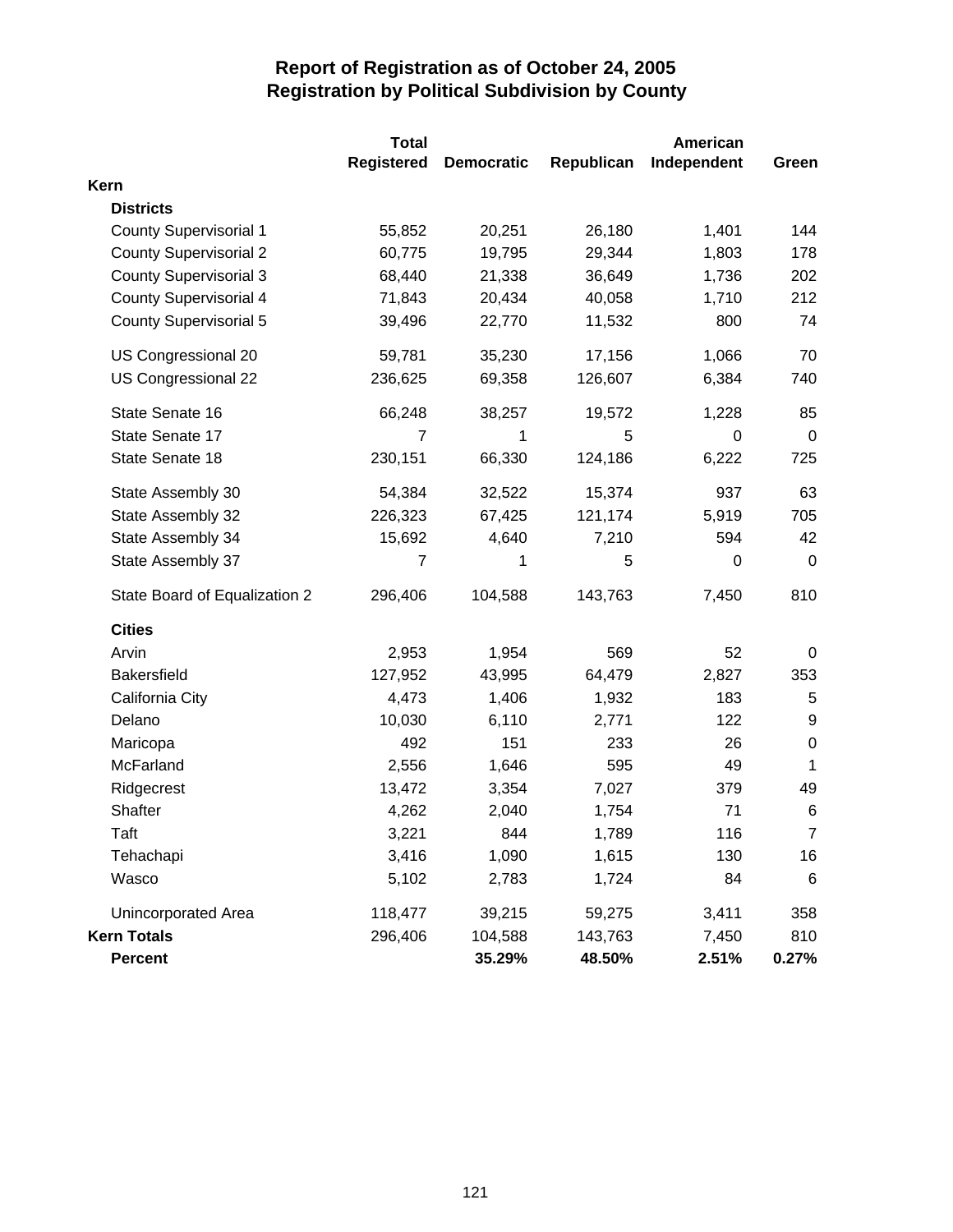|                               |                | <b>Natural</b>          | Peace and       |                      | <b>Declined to</b> |
|-------------------------------|----------------|-------------------------|-----------------|----------------------|--------------------|
|                               | Libertarian    | Law                     | Freedom         | <b>Miscellaneous</b> | <b>State</b>       |
| Kern                          |                |                         |                 |                      |                    |
| <b>Districts</b>              |                |                         |                 |                      |                    |
| <b>County Supervisorial 1</b> | 297            | 44                      | 111             | 83                   | 7,341              |
| <b>County Supervisorial 2</b> | 317            | 47                      | 137             | 152                  | 9,002              |
| <b>County Supervisorial 3</b> | 320            | 30                      | 98              | 117                  | 7,950              |
| <b>County Supervisorial 4</b> | 326            | 42                      | 95              | 108                  | 8,858              |
| <b>County Supervisorial 5</b> | 139            | 45                      | 122             | 80                   | 3,934              |
| US Congressional 20           | 178            | 72                      | 181             | 102                  | 5,726              |
| US Congressional 22           | 1,221          | 136                     | 382             | 438                  | 31,359             |
| State Senate 16               | 204            | 74                      | 207             | 113                  | 6,508              |
| State Senate 17               | 1              | $\mathbf 0$             | $\mathbf 0$     | $\boldsymbol{0}$     | 0                  |
| State Senate 18               | 1,194          | 134                     | 356             | 427                  | 30,577             |
| State Assembly 30             | 149            | 63                      | 166             | 78                   | 5,032              |
| State Assembly 32             | 1,155          | 126                     | 356             | 423                  | 29,040             |
| State Assembly 34             | 94             | 19                      | 41              | 39                   | 3,013              |
| State Assembly 37             | 1              | $\mathbf 0$             | $\mathbf 0$     | 0                    | 0                  |
| State Board of Equalization 2 | 1,399          | 208                     | 563             | 540                  | 37,085             |
| <b>Cities</b>                 |                |                         |                 |                      |                    |
| Arvin                         | 9              | $\overline{2}$          | $\overline{7}$  | 1                    | 359                |
| <b>Bakersfield</b>            | 483            | 82                      | 199             | 210                  | 15,324             |
| California City               | 22             | 5                       | 11              | 6                    | 903                |
| Delano                        | 17             | 12                      | 27              | 9                    | 953                |
| Maricopa                      | 4              | $\overline{2}$          | 3               | 1                    | 72                 |
| McFarland                     | $\overline{7}$ | $\overline{\mathbf{4}}$ | 10              | $\overline{2}$       | 242                |
| Ridgecrest                    | 118            | 16                      | 24              | 25                   | 2,480              |
| Shafter                       | 8              | 3                       | 10              | $\mathbf 2$          | 368                |
| Taft                          | 18             | 3                       | $6\phantom{1}6$ | $\overline{7}$       | 431                |
| Tehachapi                     | 20             | $\overline{2}$          | 6               | 6                    | 531                |
| Wasco                         | 18             | $\overline{2}$          | 10              | 9                    | 466                |
| Unincorporated Area           | 675            | 75                      | 250             | 262                  | 14,956             |
| <b>Kern Totals</b>            | 1,399          | 208                     | 563             | 540                  | 37,085             |
| <b>Percent</b>                | 0.47%          | 0.07%                   | 0.19%           | 0.18%                | 12.51%             |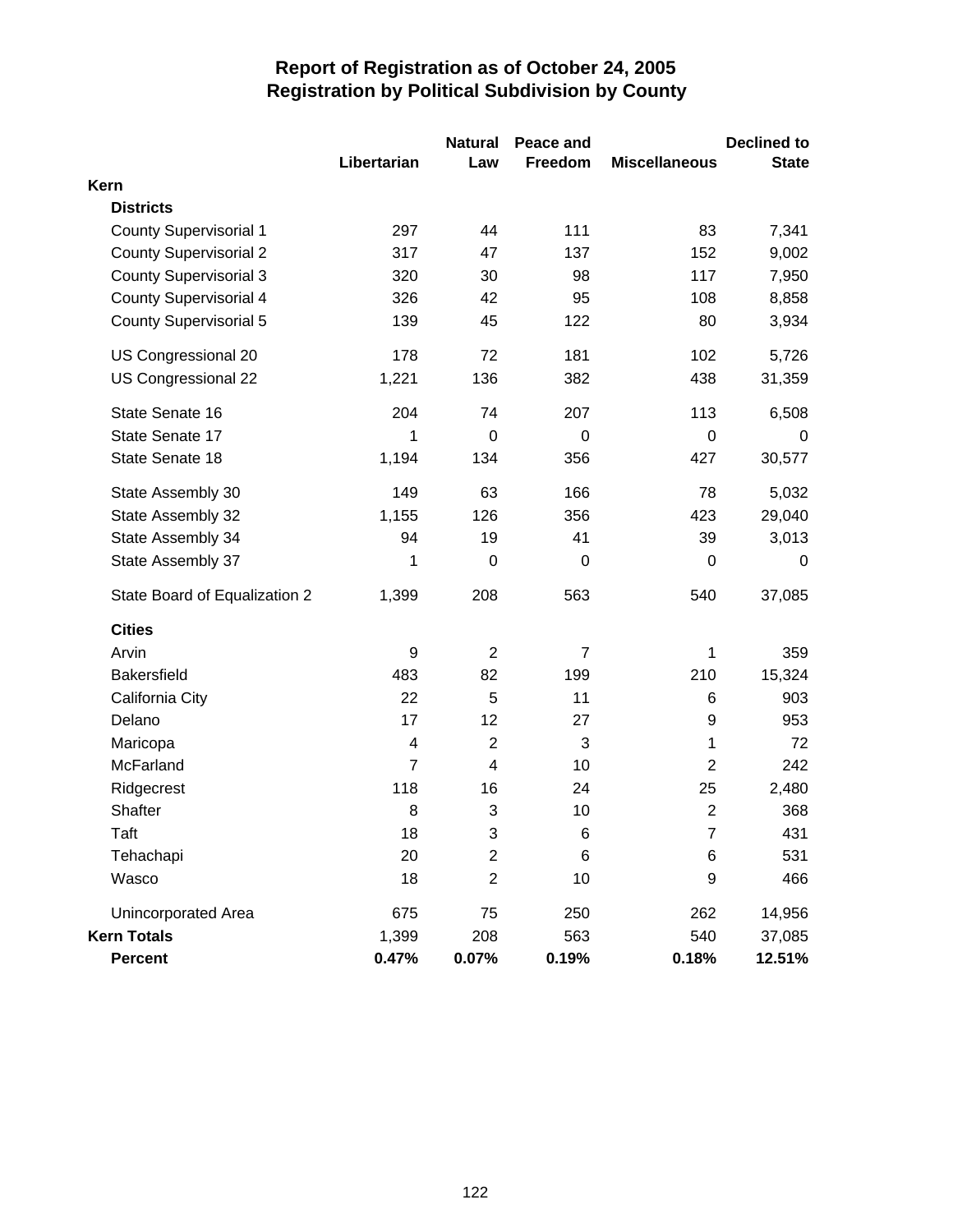|                               | <b>Total</b>      | American          |            |             |       |
|-------------------------------|-------------------|-------------------|------------|-------------|-------|
|                               | <b>Registered</b> | <b>Democratic</b> | Republican | Independent | Green |
| <b>Kings</b>                  |                   |                   |            |             |       |
| <b>Districts</b>              |                   |                   |            |             |       |
| <b>County Supervisorial 1</b> | 8,378             | 2,632             | 4,379      | 184         | 22    |
| <b>County Supervisorial 2</b> | 6,387             | 3,528             | 1,964      | 136         | 15    |
| <b>County Supervisorial 3</b> | 13,072            | 3,854             | 7,368      | 238         | 38    |
| <b>County Supervisorial 4</b> | 10,117            | 4,618             | 4,133      | 189         | 21    |
| <b>County Supervisorial 5</b> | 10,630            | 4,186             | 4,975      | 219         | 24    |
| US Congressional 20           | 48,584            | 18,818            | 22,819     | 966         | 120   |
| State Senate 16               | 48,584            | 18,818            | 22,819     | 966         | 120   |
| State Assembly 30             | 48,584            | 18,818            | 22,819     | 966         | 120   |
| State Board of Equalization 2 | 48,584            | 18,818            | 22,819     | 966         | 120   |
| <b>Cities</b>                 |                   |                   |            |             |       |
| Avenal                        | 1,556             | 745               | 524        | 46          | 3     |
| Corcoran                      | 3,656             | 2,133             | 1,064      | 72          | 11    |
| Hanford                       | 21,577            | 8,482             | 10,141     | 408         | 54    |
| Lemoore                       | 9,220             | 2,834             | 4,867      | 208         | 19    |
| Unincorporated Area           | 12,575            | 4,624             | 6,223      | 232         | 33    |
| <b>Kings Totals</b>           | 48,584            | 18,818            | 22,819     | 966         | 120   |
| <b>Percent</b>                |                   | 38.73%            | 46.97%     | 1.99%       | 0.25% |
| Lake                          |                   |                   |            |             |       |
| <b>Districts</b>              |                   |                   |            |             |       |
| <b>County Supervisorial 1</b> | 7,092             | 2,945             | 2,335      | 236         | 110   |
| <b>County Supervisorial 2</b> | 5,562             | 2,917             | 1,276      | 187         | 68    |
| <b>County Supervisorial 3</b> | 6,829             | 3,121             | 2,026      | 220         | 90    |
| <b>County Supervisorial 4</b> | 6,668             | 2,583             | 2,647      | 153         | 96    |
| <b>County Supervisorial 5</b> | 7,156             | 2,955             | 2,504      | 203         | 100   |
| US Congressional 1            | 33,307            | 14,521            | 10,788     | 999         | 464   |
| State Senate 2                | 33,307            | 14,521            | 10,788     | 999         | 464   |
| State Assembly 1              | 33,307            | 14,521            | 10,788     | 999         | 464   |
| State Board of Equalization 1 | 33,307            | 14,521            | 10,788     | 999         | 464   |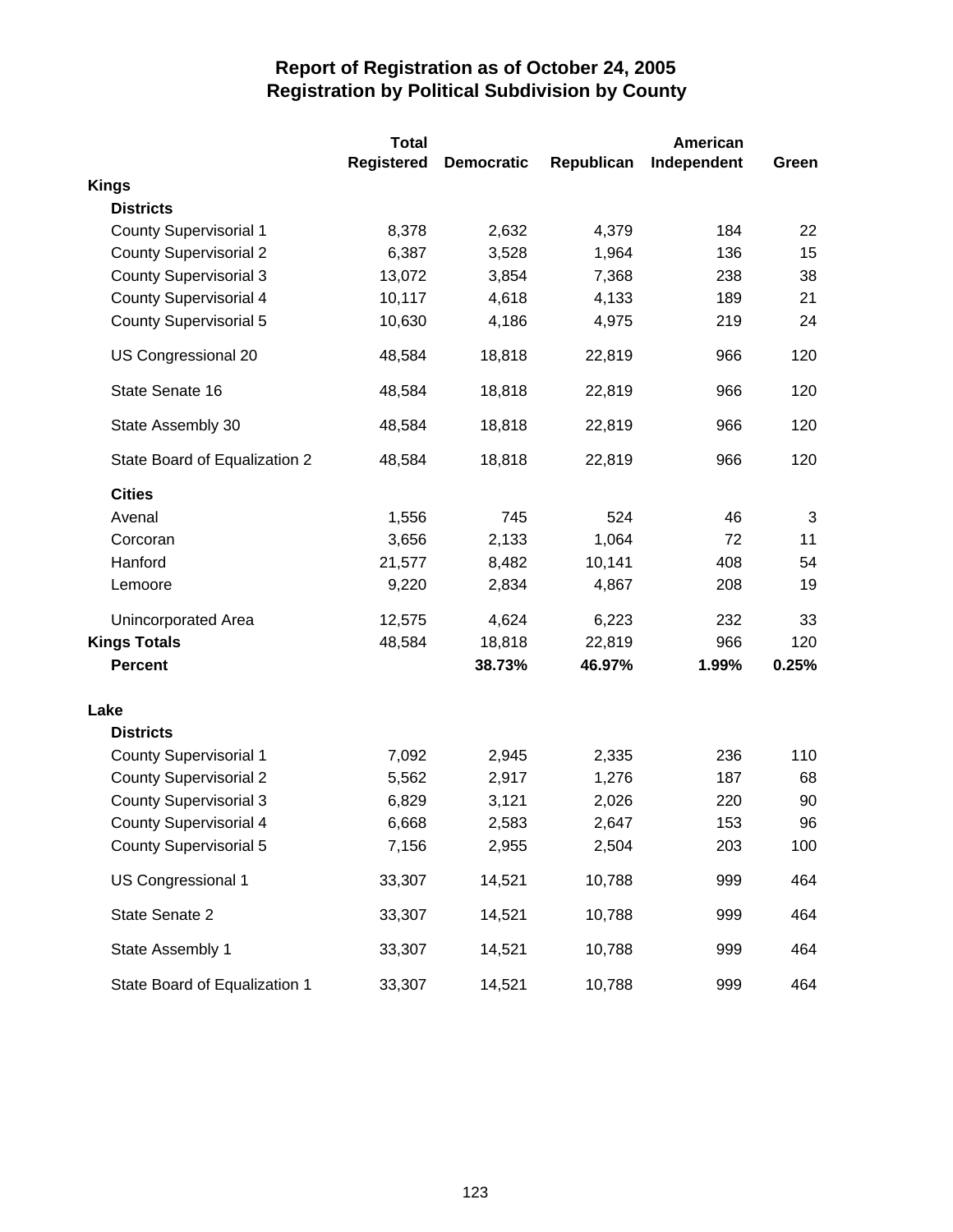|                               |             | <b>Natural</b> | Peace and      |                      | <b>Declined to</b> |
|-------------------------------|-------------|----------------|----------------|----------------------|--------------------|
|                               | Libertarian | Law            | Freedom        | <b>Miscellaneous</b> | <b>State</b>       |
| <b>Kings</b>                  |             |                |                |                      |                    |
| <b>Districts</b>              |             |                |                |                      |                    |
| <b>County Supervisorial 1</b> | 25          | 7              | $\overline{2}$ | 83                   | 1,044              |
| <b>County Supervisorial 2</b> | 18          | 9              | 8              | 57                   | 652                |
| <b>County Supervisorial 3</b> | 51          | 10             | 3              | 103                  | 1,407              |
| <b>County Supervisorial 4</b> | 21          | 5              | $\overline{7}$ | 106                  | 1,017              |
| <b>County Supervisorial 5</b> | 25          | $\overline{2}$ | 5              | 88                   | 1,106              |
| US Congressional 20           | 140         | 33             | 25             | 437                  | 5,226              |
| State Senate 16               | 140         | 33             | 25             | 437                  | 5,226              |
| State Assembly 30             | 140         | 33             | 25             | 437                  | 5,226              |
| State Board of Equalization 2 | 140         | 33             | 25             | 437                  | 5,226              |
| <b>Cities</b>                 |             |                |                |                      |                    |
| Avenal                        | 8           | 6              | 3              | 24                   | 197                |
| Corcoran                      | 8           | 1              | 4              | 24                   | 339                |
| Hanford                       | 56          | 11             | 11             | 179                  | 2,235              |
| Lemoore                       | 32          | $\overline{7}$ | 1              | 88                   | 1,164              |
| Unincorporated Area           | 36          | 8              | 6              | 122                  | 1,291              |
| <b>Kings Totals</b>           | 140         | 33             | 25             | 437                  | 5,226              |
| <b>Percent</b>                | 0.29%       | 0.07%          | 0.05%          | 0.90%                | 10.76%             |
| Lake                          |             |                |                |                      |                    |
| <b>Districts</b>              |             |                |                |                      |                    |
| <b>County Supervisorial 1</b> | 46          | 4              | 28             | 16                   | 1,372              |
| <b>County Supervisorial 2</b> | 38          | 4              | 21             | 16                   | 1,035              |
| <b>County Supervisorial 3</b> | 44          | $\overline{7}$ | 30             | 28                   | 1,263              |
| <b>County Supervisorial 4</b> | 38          | 5              | 13             | 17                   | 1,116              |
| <b>County Supervisorial 5</b> | 51          | 4              | 23             | 13                   | 1,303              |
| US Congressional 1            | 217         | 24             | 115            | 90                   | 6,089              |
| State Senate 2                | 217         | 24             | 115            | 90                   | 6,089              |
| State Assembly 1              | 217         | 24             | 115            | 90                   | 6,089              |
| State Board of Equalization 1 | 217         | 24             | 115            | 90                   | 6,089              |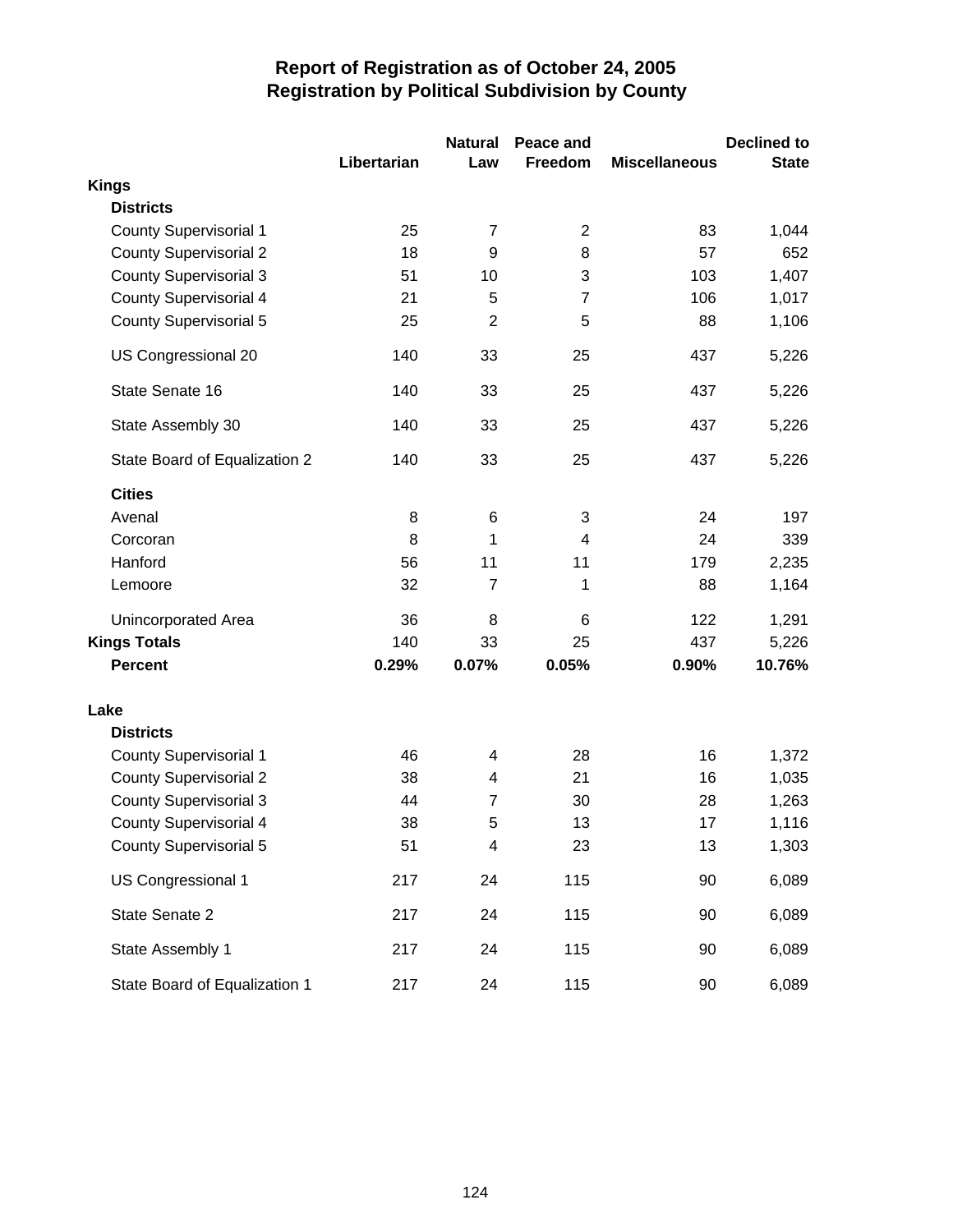|                               | <b>Total</b>      |                   |            | <b>American</b> |       |
|-------------------------------|-------------------|-------------------|------------|-----------------|-------|
|                               | <b>Registered</b> | <b>Democratic</b> | Republican | Independent     | Green |
| <b>Cities</b>                 |                   |                   |            |                 |       |
| Clearlake                     | 6,112             | 3,214             | 1,370      | 216             | 67    |
| Lakeport                      | 2,664             | 1,053             | 1,018      | 64              | 45    |
| Unincorporated Area           | 24,531            | 10,254            | 8,400      | 719             | 352   |
| <b>Lake Totals</b>            | 33,307            | 14,521            | 10,788     | 999             | 464   |
| <b>Percent</b>                |                   | 43.60%            | 32.39%     | 3.00%           | 1.39% |
| Lassen                        |                   |                   |            |                 |       |
| <b>Districts</b>              |                   |                   |            |                 |       |
| <b>County Supervisorial 1</b> | 2,910             | 971               | 1,237      | 128             | 14    |
| <b>County Supervisorial 2</b> | 2,812             | 901               | 1,143      | 131             | 15    |
| <b>County Supervisorial 3</b> | 3,251             | 841               | 1,695      | 124             | 10    |
| <b>County Supervisorial 4</b> | 2,855             | 832               | 1,439      | 82              | 16    |
| <b>County Supervisorial 5</b> | 2,457             | 746               | 1,088      | 134             | 8     |
| US Congressional 4            | 14,285            | 4,291             | 6,602      | 599             | 63    |
| State Senate 1                | 14,285            | 4,291             | 6,602      | 599             | 63    |
| State Assembly 3              | 14,285            | 4,291             | 6,602      | 599             | 63    |
| State Board of Equalization 2 | 14,285            | 4,291             | 6,602      | 599             | 63    |
| <b>Cities</b>                 |                   |                   |            |                 |       |
| Susanville                    | 4,830             | 1,501             | 2,103      | 193             | 24    |
| Unincorporated Area           | 9,455             | 2,790             | 4,499      | 406             | 39    |
| <b>Lassen Totals</b>          | 14,285            | 4,291             | 6,602      | 599             | 63    |
| <b>Percent</b>                |                   | 30.04%            | 46.22%     | 4.19%           | 0.44% |
| <b>Los Angeles</b>            |                   |                   |            |                 |       |
| <b>Districts</b>              |                   |                   |            |                 |       |
| <b>County Supervisorial 1</b> | 551,090           | 320,477           | 104,023    | 8,509           | 3,354 |
| <b>County Supervisorial 2</b> | 656,474           | 440,826           | 80,700     | 9,840           | 3,606 |
| <b>County Supervisorial 3</b> | 854,639           | 445,171           | 196,296    | 14,130          | 8,166 |
| <b>County Supervisorial 4</b> | 848,146           | 370,642           | 290,222    | 14,068          | 4,904 |
| <b>County Supervisorial 5</b> | 932,538           | 359,978           | 366,724    | 16,808          | 5,477 |
| US Congressional 22           | 33,687            | 10,692            | 16,297     | 866             | 142   |
| US Congressional 25           | 231,801           | 78,886            | 105,610    | 5,197           | 940   |
| US Congressional 26           | 210,173           | 69,828            | 93,731     | 3,194           | 1,340 |
| US Congressional 27           | 271,276           | 128,961           | 80,523     | 4,793           | 1,879 |
| US Congressional 28           | 221,010           | 123,645           | 45,007     | 3,847           | 1,556 |
| US Congressional 29           | 281,376           | 122,764           | 87,633     | 4,460           | 2,020 |
| US Congressional 30           | 390,865           | 195,853           | 99,439     | 5,871           | 3,739 |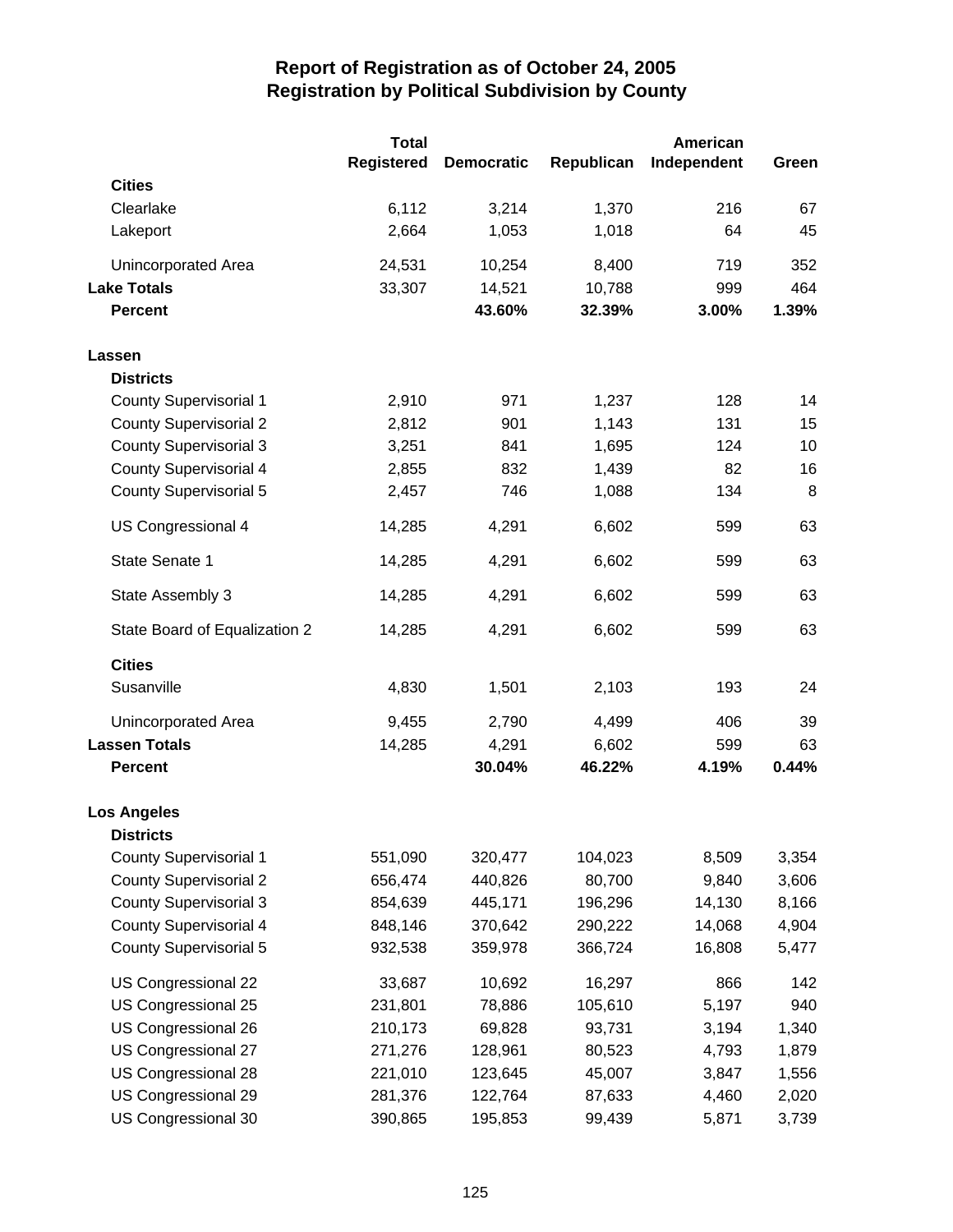|                               |             | <b>Natural</b> | Peace and |                      | <b>Declined to</b> |
|-------------------------------|-------------|----------------|-----------|----------------------|--------------------|
|                               | Libertarian | Law            | Freedom   | <b>Miscellaneous</b> | <b>State</b>       |
| <b>Cities</b>                 |             |                |           |                      |                    |
| Clearlake                     | 42          | $\overline{7}$ | 23        | 18                   | 1,155              |
| Lakeport                      | 13          | 3              | 6         | $\overline{4}$       | 458                |
| Unincorporated Area           | 162         | 14             | 86        | 68                   | 4,476              |
| <b>Lake Totals</b>            | 217         | 24             | 115       | 90                   | 6,089              |
| <b>Percent</b>                | 0.65%       | 0.07%          | 0.35%     | 0.27%                | 18.28%             |
| Lassen                        |             |                |           |                      |                    |
| <b>Districts</b>              |             |                |           |                      |                    |
| <b>County Supervisorial 1</b> | 22          | $\mathbf 0$    | 8         | 16                   | 514                |
| <b>County Supervisorial 2</b> | 18          | $\overline{7}$ | 9         | 20                   | 568                |
| <b>County Supervisorial 3</b> | 22          | 0              | 1         | 12                   | 546                |
| <b>County Supervisorial 4</b> | 5           | $\overline{2}$ | 4         | 10                   | 465                |
| <b>County Supervisorial 5</b> | 27          | 3              | 5         | 12                   | 434                |
| US Congressional 4            | 94          | 12             | 27        | 70                   | 2,527              |
| State Senate 1                | 94          | 12             | 27        | 70                   | 2,527              |
| State Assembly 3              | 94          | 12             | 27        | 70                   | 2,527              |
| State Board of Equalization 2 | 94          | 12             | 27        | 70                   | 2,527              |
| <b>Cities</b>                 |             |                |           |                      |                    |
| Susanville                    | 22          | 8              | 12        | 29                   | 938                |
| Unincorporated Area           | 72          | 4              | 15        | 41                   | 1,589              |
| <b>Lassen Totals</b>          | 94          | 12             | 27        | 70                   | 2,527              |
| <b>Percent</b>                | 0.66%       | 0.08%          | 0.19%     | 0.49%                | 17.69%             |
| <b>Los Angeles</b>            |             |                |           |                      |                    |
| <b>Districts</b>              |             |                |           |                      |                    |
| <b>County Supervisorial 1</b> | 1,979       | 1,068          | 6,622     | 2,696                | 102,362            |
| <b>County Supervisorial 2</b> | 2,197       | 3,688          | 5,425     | 3,584                | 106,608            |
| <b>County Supervisorial 3</b> | 4,881       | 1,081          | 3,631     | 6,962                | 174,321            |
| <b>County Supervisorial 4</b> | 4,213       | 1,302          | 4,769     | 5,085                | 152,941            |
| <b>County Supervisorial 5</b> | 4,635       | 1,028          | 3,415     | 6,139                | 168,334            |
| US Congressional 22           | 152         | 34             | 91        | 199                  | 5,214              |
| US Congressional 25           | 1,208       | 264            | 504       | 1,502                | 37,690             |
| US Congressional 26           | 997         | 182            | 703       | 1,323                | 38,875             |
| US Congressional 27           | 1,539       | 340            | 1,193     | 2,090                | 49,958             |
| US Congressional 28           | 1,197       | 354            | 1,083     | 1,629                | 42,692             |
| US Congressional 29           | 1,329       | 352            | 1,393     | 1,921                | 59,504             |
| US Congressional 30           | 2,137       | 388            | 1,055     | 3,294                | 79,089             |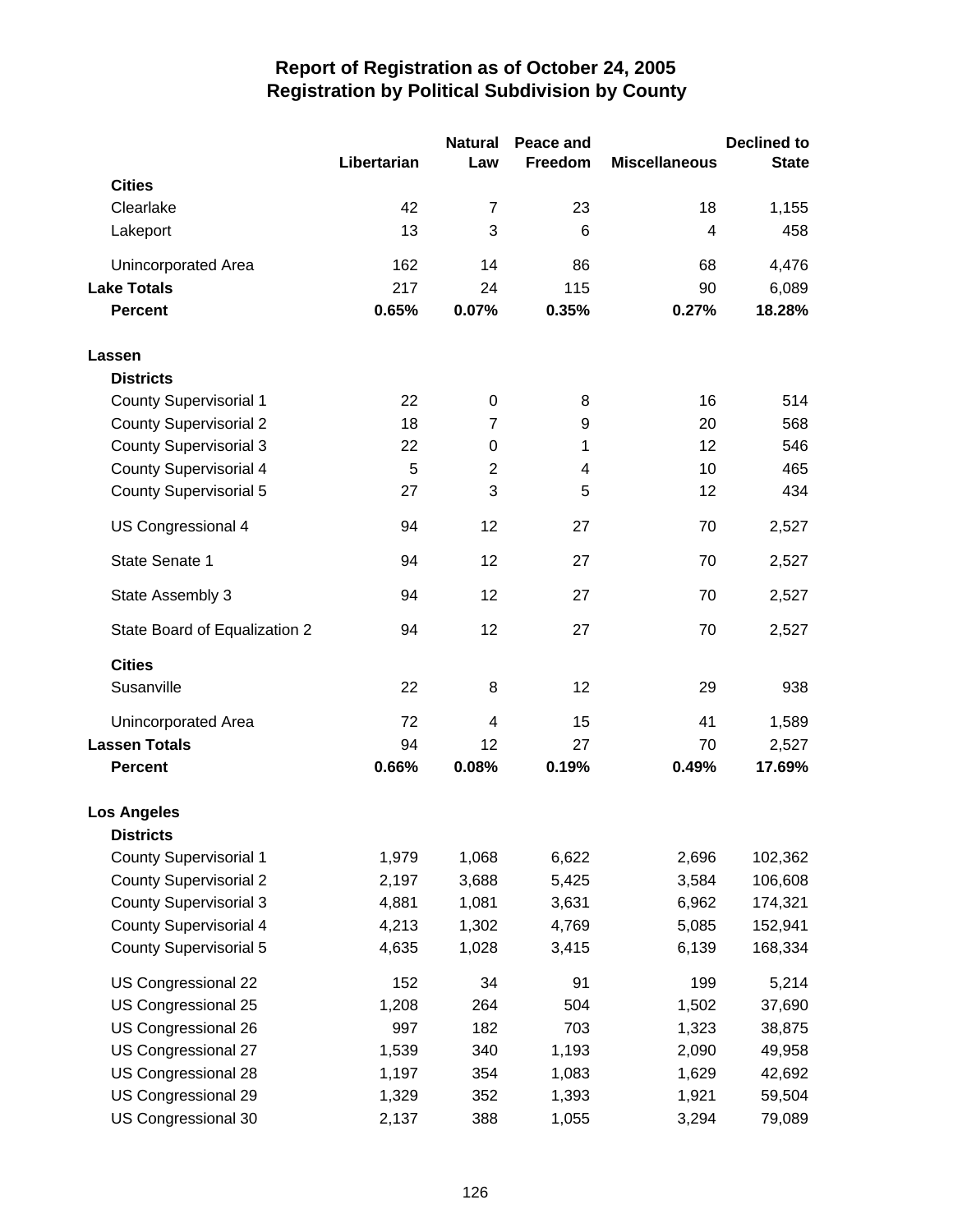|                     | <b>Total</b>      |                   |            | American    |       |
|---------------------|-------------------|-------------------|------------|-------------|-------|
|                     | <b>Registered</b> | <b>Democratic</b> | Republican | Independent | Green |
| US Congressional 31 | 162,419           | 95,332            | 25,549     | 2,430       | 1,964 |
| US Congressional 32 | 212,155           | 108,796           | 55,040     | 3,554       | 846   |
| US Congressional 33 | 266,399           | 174,540           | 30,891     | 3,875       | 2,367 |
| US Congressional 34 | 166,552           | 96,837            | 33,518     | 2,646       | 750   |
| US Congressional 35 | 223,927           | 149,354           | 30,962     | 3,573       | 910   |
| US Congressional 36 | 314,888           | 137,986           | 99,767     | 5,232       | 2,790 |
| US Congressional 37 | 239,193           | 143,794           | 44,401     | 4,134       | 1,549 |
| US Congressional 38 | 217,853           | 123,477           | 50,184     | 3,404       | 824   |
| US Congressional 39 | 230,316           | 117,892           | 65,427     | 3,719       | 874   |
| US Congressional 42 | 62,471            | 21,168            | 25,562     | 966         | 244   |
| US Congressional 46 | 106,526           | 37,289            | 48,424     | 1,594       | 773   |
| State Senate 17     | 285,837           | 101,130           | 126,657    | 6,255       | 1,241 |
| State Senate 19     | 35,288            | 10,856            | 17,253     | 656         | 150   |
| State Senate 20     | 252,574           | 135,013           | 59,182     | 4,638       | 1,567 |
| State Senate 21     | 401,456           | 184,287           | 119,253    | 6,429       | 3,478 |
| State Senate 22     | 203,805           | 117,613           | 35,286     | 3,016       | 1,670 |
| State Senate 23     | 394,283           | 197,616           | 102,339    | 6,044       | 3,611 |
| State Senate 24     | 277,467           | 146,754           | 67,399     | 4,530       | 1,120 |
| State Senate 25     | 325,122           | 197,758           | 65,175     | 4,978       | 1,317 |
| State Senate 26     | 338,481           | 220,138           | 40,676     | 5,007       | 2,874 |
| State Senate 27     | 338,135           | 166,735           | 98,312     | 5,839       | 2,206 |
| State Senate 28     | 417,561           | 195,286           | 120,196    | 6,860       | 3,490 |
| State Senate 29     | 242,764           | 82,702            | 102,114    | 3,961       | 1,467 |
| State Senate 30     | 285,851           | 157,684           | 72,390     | 4,364       | 1,092 |
| State Senate 32     | 44,263            | 23,522            | 11,733     | 778         | 224   |
| State Assembly 36   | 131,327           | 46,989            | 58,879     | 3,251       | 455   |
| State Assembly 37   | 36,540            | 13,308            | 15,384     | 724         | 216   |
| State Assembly 38   | 196,972           | 70,359            | 84,998     | 3,754       | 1,060 |
| State Assembly 39   | 108,464           | 63,601            | 20,567     | 1,975       | 521   |
| State Assembly 40   | 165,251           | 79,481            | 48,200     | 2,922       | 1,068 |
| State Assembly 41   | 184,748           | 89,922            | 51,640     | 2,805       | 1,991 |
| State Assembly 42   | 253,091           | 135,764           | 51,884     | 3,964       | 2,353 |
| State Assembly 43   | 181,376           | 80,549            | 53,798     | 3,349       | 1,616 |
| State Assembly 44   | 210,868           | 94,768            | 67,265     | 2,948       | 1,729 |
| State Assembly 45   | 121,168           | 70,463            | 17,970     | 1,907       | 1,582 |
| State Assembly 46   | 83,315            | 54,295            | 9,832      | 1,255       | 490   |
| State Assembly 47   | 204,868           | 132,454           | 25,663     | 2,809       | 1,711 |
| State Assembly 48   | 119,778           | 85,807            | 9,896      | 1,765       | 576   |
| State Assembly 49   | 138,008           | 63,800            | 35,848     | 2,035       | 607   |
| State Assembly 50   | 113,581           | 68,915            | 20,700     | 1,856       | 429   |
| State Assembly 51   | 156,322           | 98,873            | 25,997     | 2,431       | 677   |
| State Assembly 52   | 116,210           | 84,128            | 10,769     | 1,923       | 387   |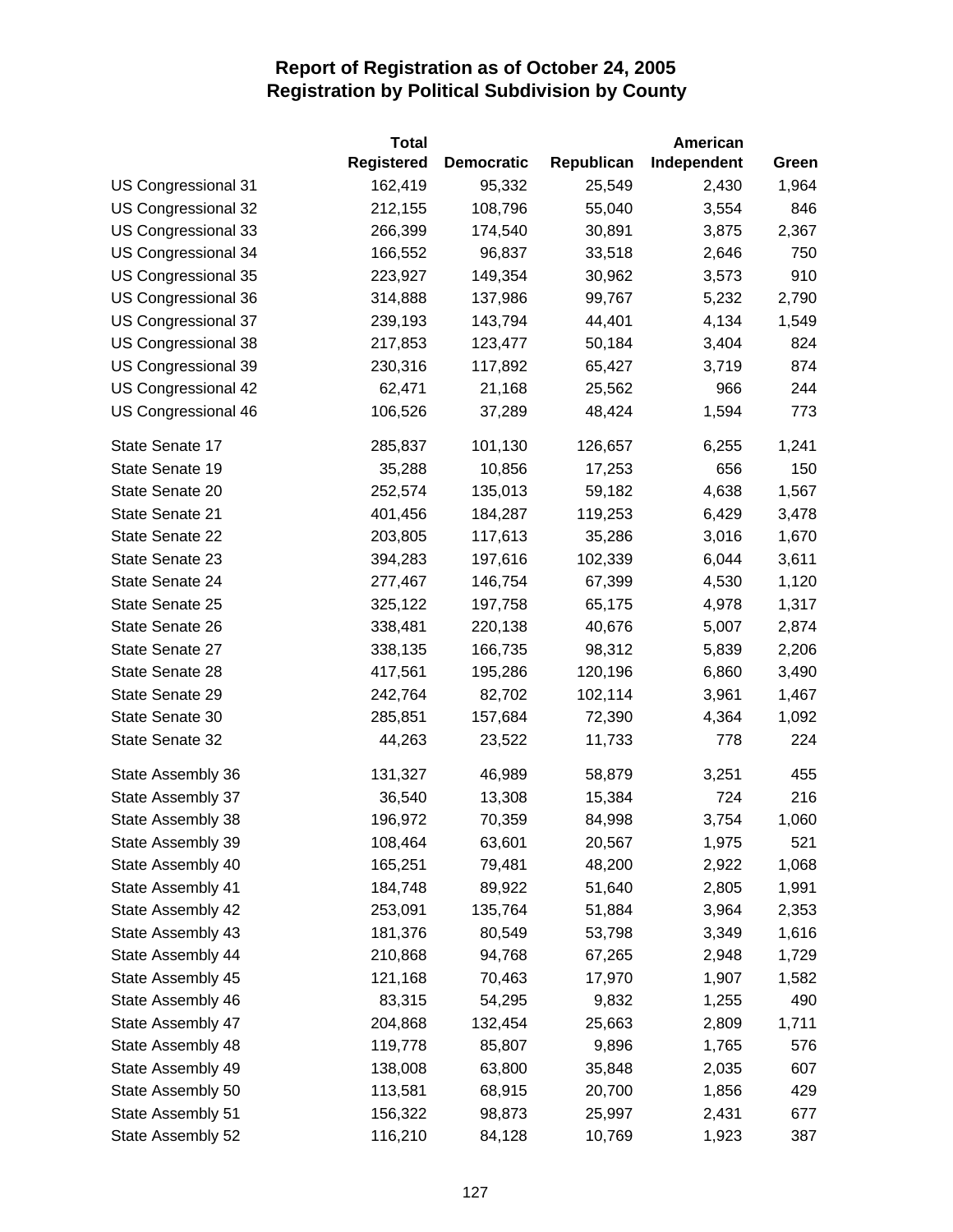|                     |             | <b>Natural</b> | Peace and |                      | <b>Declined to</b> |
|---------------------|-------------|----------------|-----------|----------------------|--------------------|
|                     | Libertarian | Law            | Freedom   | <b>Miscellaneous</b> | <b>State</b>       |
| US Congressional 31 | 728         | 370            | 1,619     | 1,017                | 33,410             |
| US Congressional 32 | 773         | 330            | 1,954     | 1,008                | 39,854             |
| US Congressional 33 | 1,190       | 872            | 1,633     | 1,890                | 49,141             |
| US Congressional 34 | 644         | 367            | 2,395     | 720                  | 28,675             |
| US Congressional 35 | 691         | 1,581          | 1,782     | 1,122                | 33,952             |
| US Congressional 36 | 1,922       | 457            | 1,432     | 2,492                | 62,810             |
| US Congressional 37 | 1,029       | 1,228          | 2,172     | 1,169                | 39,717             |
| US Congressional 38 | 672         | 348            | 2,332     | 953                  | 35,659             |
| US Congressional 39 | 888         | 542            | 2,009     | 1,084                | 37,881             |
| US Congressional 42 | 216         | 69             | 264       | 335                  | 13,647             |
| US Congressional 46 | 593         | 89             | 248       | 718                  | 16,798             |
| State Senate 17     | 1,488       | 303            | 705       | 1,900                | 46,158             |
| State Senate 19     | 150         | 23             | 57        | 215                  | 5,928              |
| State Senate 20     | 1,289       | 437            | 1,554     | 1,684                | 47,210             |
| State Senate 21     | 2,127       | 529            | 1,727     | 3,059                | 80,567             |
| State Senate 22     | 798         | 427            | 2,458     | 1,022                | 41,515             |
| State Senate 23     | 2,161       | 405            | 1,091     | 3,348                | 77,668             |
| State Senate 24     | 1,005       | 430            | 2,642     | 1,333                | 52,254             |
| State Senate 25     | 1,091       | 2,089          | 2,521     | 1,645                | 48,548             |
| State Senate 26     | 1,480       | 1,214          | 2,160     | 2,354                | 62,578             |
| State Senate 27     | 1,640       | 693            | 2,543     | 1,757                | 58,410             |
| State Senate 28     | 2,402       | 712            | 1,877     | 3,180                | 83,558             |
| State Senate 29     | 1,160       | 252            | 919       | 1,480                | 48,709             |
| State Senate 30     | 972         | 587            | 3,088     | 1,291                | 44,383             |
| State Senate 32     | 142         | 66             | 520       | 198                  | 7,080              |
| State Assembly 36   | 580         | 182            | 358       | 732                  | 19,901             |
| State Assembly 37   | 215         | 36             | 107       | 264                  | 6,286              |
| State Assembly 38   | 1,146       | 171            | 478       | 1,468                | 33,538             |
| State Assembly 39   | 502         | 225            | 816       | 622                  | 19,635             |
| State Assembly 40   | 872         | 207            | 816       | 1,249                | 30,436             |
| State Assembly 41   | 1,085       | 213            | 514       | 1,645                | 34,933             |
| State Assembly 42   | 1,452       | 250            | 642       | 2,233                | 54,549             |
| State Assembly 43   | 1,074       | 232            | 783       | 1,511                | 38,464             |
| State Assembly 44   | 953         | 293            | 938       | 1,364                | 40,610             |
| State Assembly 45   | 647         | 228            | 1,262     | 828                  | 26,281             |
| State Assembly 46   | 318         | 219            | 1,503     | 358                  | 15,045             |
| State Assembly 47   | 828         | 592            | 959       | 1,440                | 38,412             |
| State Assembly 48   | 294         | 884            | 1,148     | 573                  | 18,835             |
| State Assembly 49   | 454         | 180            | 1,149     | 722                  | 33,213             |
| State Assembly 50   | 414         | 325            | 1,578     | 425                  | 18,939             |
| State Assembly 51   | 539         | 887            | 1,048     | 844                  | 25,026             |
| State Assembly 52   | 284         | 1,031          | 1,550     | 351                  | 15,787             |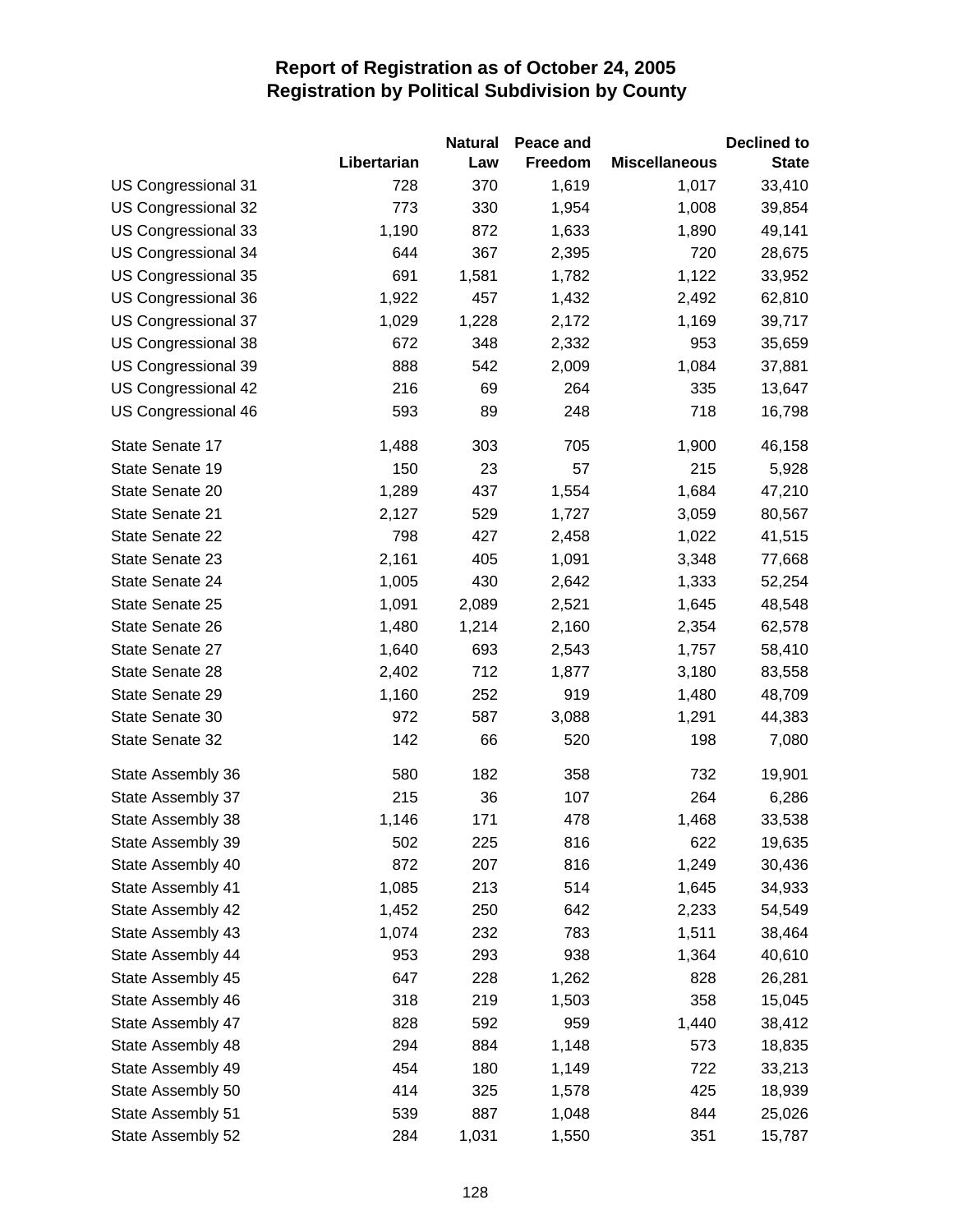|                               | <b>Total</b>      |                   |            | American    |        |
|-------------------------------|-------------------|-------------------|------------|-------------|--------|
|                               | <b>Registered</b> | <b>Democratic</b> | Republican | Independent | Green  |
| State Assembly 53             | 241,939           | 98,690            | 82,880     | 4,028       | 2,290  |
| State Assembly 54             | 218,696           | 94,593            | 76,696     | 3,683       | 1,986  |
| State Assembly 55             | 160,491           | 86,647            | 39,968     | 2,786       | 654    |
| State Assembly 56             | 131,252           | 66,513            | 36,745     | 2,018       | 443    |
| State Assembly 57             | 151,345           | 76,024            | 43,808     | 2,671       | 561    |
| State Assembly 58             | 163,921           | 86,199            | 45,424     | 2,356       | 635    |
| State Assembly 59             | 120,118           | 40,908            | 55,202     | 2,018       | 947    |
| State Assembly 60             | 88,894            | 30,487            | 36,192     | 1,342       | 298    |
| State Assembly 61             | 44,344            | 23,557            | 11,760     | 780         | 225    |
| State Board of Equalization 2 | 394,457           | 147,602           | 167,054    | 8,300       | 1,914  |
| State Board of Equalization 3 | 112,935           | 43,930            | 45,352     | 1,774       | 899    |
| State Board of Equalization 4 | 3,335,495         | 1,745,562         | 825,559    | 53,281      | 22,694 |
| <b>Cities</b>                 |                   |                   |            |             |        |
| Agoura Hills                  | 12,263            | 4,943             | 4,636      | 226         | 66     |
| Alhambra                      | 31,226            | 14,931            | 7,588      | 439         | 183    |
| Arcadia                       | 26,027            | 7,154             | 11,361     | 340         | 104    |
| Artesia                       | 5,602             | 2,731             | 1,612      | 64          | 20     |
| Avalon                        | 1,559             | 557               | 673        | 25          | 26     |
| Azusa                         | 15,208            | 6,829             | 5,059      | 306         | 75     |
| <b>Baldwin Park</b>           | 20,621            | 12,000            | 4,051      | 334         | 62     |
| Bell                          | 7,513             | 4,746             | 1,129      | 112         | 19     |
| <b>Bell Gardens</b>           | 8,838             | 5,570             | 1,097      | 157         | 40     |
| <b>Bellflower</b>             | 25,684            | 12,947            | 7,196      | 501         | 95     |
| <b>Beverly Hills</b>          | 20,619            | 10,192            | 5,415      | 254         | 86     |
| <b>Bradbury</b>               | 540               | 122               | 292        | 7           | 3      |
| <b>Burbank</b>                | 49,263            | 21,046            | 16,622     | 858         | 327    |
| Calabasas                     | 12,578            | 5,694             | 4,239      | 184         | 69     |
| Carson                        | 42,027            | 25,697            | 7,577      | 636         | 127    |
| Cerritos                      | 27,292            | 10,887            | 9,296      | 305         | 69     |
| Claremont                     | 20,535            | 8,720             | 7,312      | 315         | 318    |
| Commerce                      | 4,921             | 3,505             | 543        | 54          | 24     |
| Compton                       | 30,533            | 23,287            | 2,287      | 444         | 94     |
| Covina                        | 21,227            | 8,640             | 8,478      | 399         | 78     |
| Cudahy                        | 4,539             | 2,846             | 651        | 69          | 17     |
| <b>Culver City</b>            | 22,569            | 12,901            | 4,375      | 306         | 231    |
| Diamond Bar                   | 27,017            | 9,229             | 10,307     | 425         | 114    |
| Downey                        | 42,334            | 20,507            | 13,942     | 627         | 133    |
| Duarte                        | 9,755             | 4,531             | 3,265      | 164         | 45     |
| El Monte                      | 25,633            | 13,517            | 5,543      | 494         | 85     |
| El Segundo                    | 9,914             | 3,203             | 4,337      | 205         | 67     |
| Gardena                       | 22,700            | 13,480            | 4,405      | 354         | 93     |
| Glendale                      | 81,936            | 30,589            | 29,763     | 1,576       | 549    |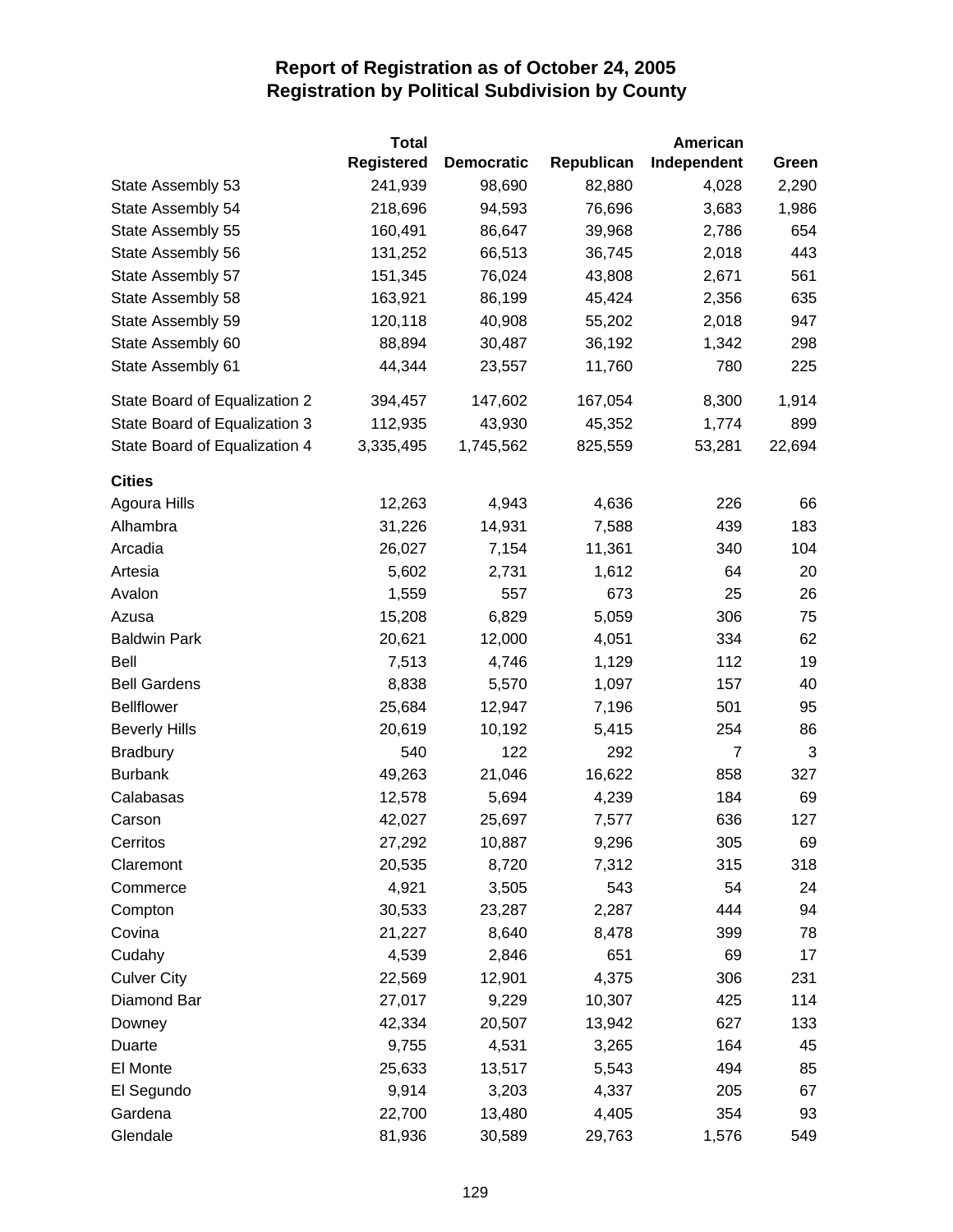|                               |                         | <b>Natural</b>   | Peace and |                      | <b>Declined to</b> |
|-------------------------------|-------------------------|------------------|-----------|----------------------|--------------------|
|                               | Libertarian             | Law              | Freedom   | <b>Miscellaneous</b> | <b>State</b>       |
| State Assembly 53             | 1,552                   | 304              | 912       | 2,033                | 49,250             |
| State Assembly 54             | 1,312                   | 298              | 1,025     | 1,438                | 37,665             |
| State Assembly 55             | 688                     | 447              | 1,161     | 812                  | 27,328             |
| State Assembly 56             | 448                     | 229              | 1,160     | 618                  | 23,078             |
| State Assembly 57             | 569                     | 218              | 1,115     | 720                  | 25,659             |
| State Assembly 58             | 508                     | 252              | 1,545     | 756                  | 26,246             |
| State Assembly 59             | 695                     | 99               | 388       | 754                  | 19,107             |
| State Assembly 60             | 333                     | 99               | 387       | 508                  | 19,248             |
| State Assembly 61             | 143                     | 66               | 520       | 198                  | 7,095              |
| State Board of Equalization 2 | 1,817                   | 448              | 1,513     | 2,366                | 63,443             |
| State Board of Equalization 3 | 665                     | 121              | 393       | 823                  | 18,978             |
| State Board of Equalization 4 | 15,423                  | 7,598            | 21,956    | 21,277               | 622,145            |
| <b>Cities</b>                 |                         |                  |           |                      |                    |
| Agoura Hills                  | 92                      | 8                | 14        | 96                   | 2,182              |
| Alhambra                      | 92                      | 37               | 243       | 160                  | 7,553              |
| Arcadia                       | 80                      | 22               | 88        | 163                  | 6,715              |
| Artesia                       | 19                      | 13               | 40        | 23                   | 1,080              |
| Avalon                        | 11                      | 1                | 8         | $\overline{7}$       | 251                |
| Azusa                         | 64                      | 21               | 118       | 91                   | 2,645              |
| <b>Baldwin Park</b>           | 69                      | 37               | 185       | 87                   | 3,796              |
| Bell                          | 22                      | 23               | 139       | 19                   | 1,304              |
| <b>Bell Gardens</b>           | 31                      | 50               | 167       | 31                   | 1,695              |
| <b>Bellflower</b>             | 121                     | 40               | 200       | 120                  | 4,464              |
| <b>Beverly Hills</b>          | 91                      | 16               | 51        | 171                  | 4,343              |
| <b>Bradbury</b>               | $\overline{\mathbf{4}}$ | $\boldsymbol{0}$ | 1         | 5                    | 106                |
| <b>Burbank</b>                | 295                     | 51               | 153       | 402                  | 9,509              |
| Calabasas                     | 61                      | 10               | 31        | 92                   | 2,198              |
| Carson                        | 137                     | 168              | 275       | 205                  | 7,205              |
| Cerritos                      | 71                      | 49               | 157       | 138                  | 6,320              |
| Claremont                     | 126                     | 26               | 52        | 150                  | 3,516              |
| Commerce                      | 22                      | $\overline{7}$   | 90        | 15                   | 661                |
| Compton                       | 54                      | 419              | 400       | 88                   | 3,460              |
| Covina                        | 87                      | 21               | 113       | 98                   | 3,313              |
| Cudahy                        | 12                      | 15               | 117       | 13                   | 799                |
| <b>Culver City</b>            | 126                     | 41               | 74        | 193                  | 4,322              |
| Diamond Bar                   | 112                     | 28               | 114       | 143                  | 6,545              |
| Downey                        | 146                     | 67               | 368       | 203                  | 6,341              |
| Duarte                        | 29                      | 16               | 43        | 56                   | 1,606              |
| El Monte                      | 87                      | 54               | 273       | 112                  | 5,468              |
| El Segundo                    | 73                      | 12               | 35        | 74                   | 1,908              |
| Gardena                       | 69                      | 118              | 143       | 116                  | 3,922              |
| Glendale                      | 439                     | 107              | 389       | 689                  | 17,835             |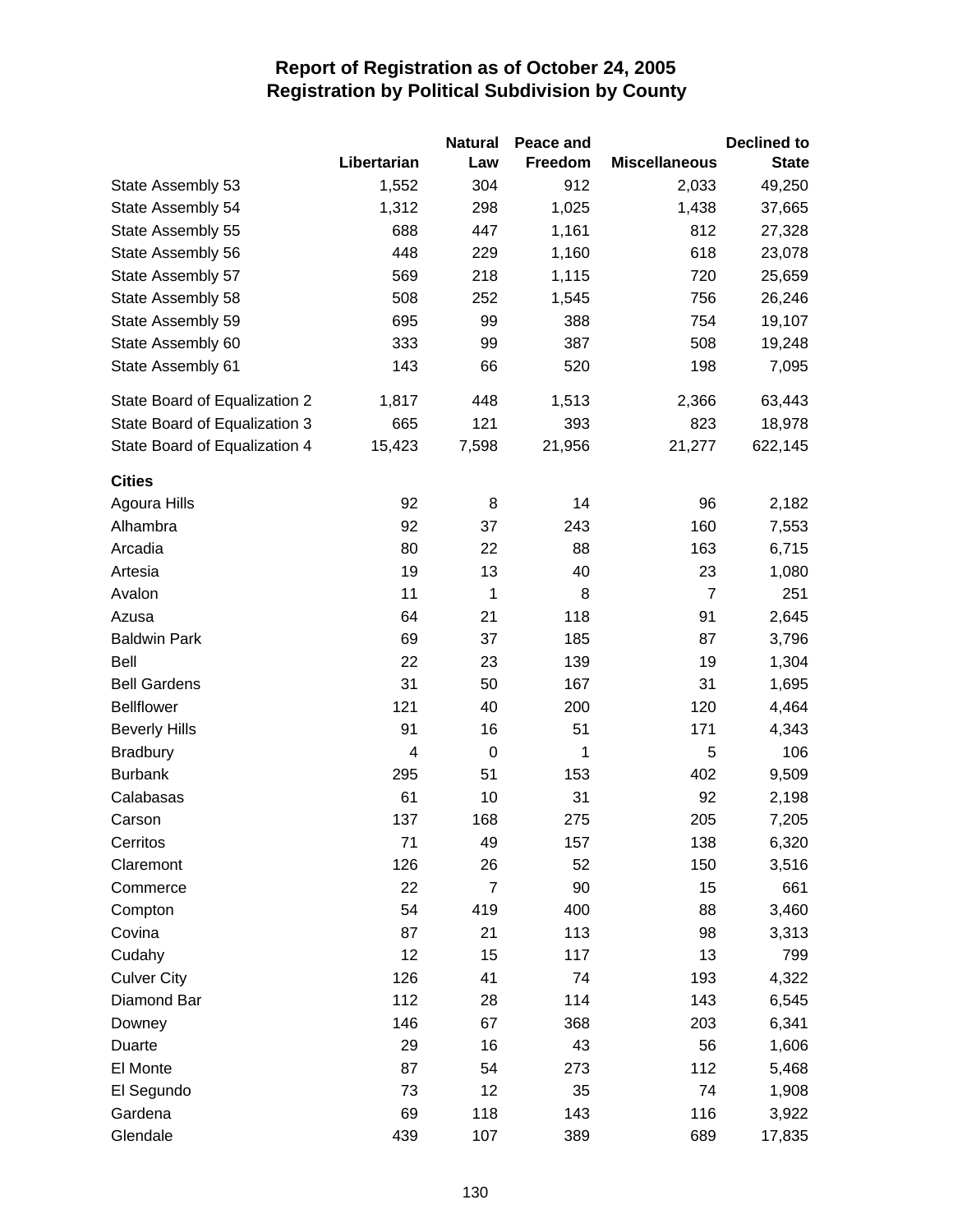|                              | <b>Total</b>      |                   |            | American    |                |
|------------------------------|-------------------|-------------------|------------|-------------|----------------|
|                              | <b>Registered</b> | <b>Democratic</b> | Republican | Independent | Green          |
| Glendora                     | 27,344            | 7,925             | 14,475     | 472         | 141            |
| <b>Hawaiian Gardens</b>      | 3,303             | 1,876             | 657        | 80          | 15             |
| Hawthorne                    | 26,796            | 16,293            | 4,693      | 457         | 119            |
| Hermosa Beach                | 13,364            | 4,533             | 5,014      | 247         | 101            |
| Hidden Hills                 | 1,237             | 477               | 568        | 13          | $\overline{4}$ |
| Huntington Park              | 11,923            | 7,843             | 1,646      | 171         | 42             |
| Industry                     | 105               | 29                | 61         | 1           | 1              |
| Inglewood                    | 41,939            | 31,265            | 3,400      | 588         | 106            |
| Irwindale                    | 712               | 478               | 128        | 10          | $\mathbf{1}$   |
| La Canada Flintridge         | 13,148            | 3,559             | 7,187      | 116         | 60             |
| La Habra Heights             | 3,526             | 802               | 2,072      | 64          | 13             |
| La Mirada                    | 24,088            | 9,147             | 10,498     | 372         | 73             |
| La Puente                    | 11,872            | 7,188             | 2,264      | 196         | 36             |
| La Verne                     | 18,390            | 6,229             | 8,791      | 325         | 109            |
| Lakewood                     | 40,438            | 17,872            | 14,722     | 750         | 186            |
| Lancaster                    | 53,207            | 18,091            | 24,798     | 1,325       | 189            |
| Lawndale                     | 9,958             | 5,199             | 2,374      | 188         | 59             |
| Lomita                       | 9,585             | 3,622             | 3,804      | 175         | 70             |
| Long Beach                   | 193,068           | 95,625            | 54,150     | 3,548       | 1,730          |
| Los Angeles                  | 1,396,060         | 784,517           | 282,346    | 22,454      | 11,875         |
| Lynwood                      | 16,100            | 11,154            | 1,671      | 263         | 49             |
| Malibu                       | 8,541             | 3,581             | 2,876      | 121         | 99             |
| Manhattan Beach              | 23,410            | 8,286             | 10,094     | 357         | 116            |
| Maywood                      | 5,996             | 3,840             | 699        | 100         | 29             |
| Monrovia                     | 17,299            | 6,948             | 6,651      | 305         | 126            |
| Montebello                   | 22,910            | 13,986            | 4,634      | 319         | 107            |
| <b>Monterey Park</b>         | 23,778            | 11,026            | 5,506      | 280         | 88             |
| Norwalk                      | 35,491            | 19,886            | 8,238      | 585         | 122            |
| Palmdale                     | 50,270            | 20,569            | 19,883     | 1,198       | 155            |
| Palos Verdes Estates         | 9,391             | 2,299             | 5,443      | 98          | 42             |
| Paramount                    | 13,677            | 8,657             | 2,256      | 238         | 36             |
| Pasadena                     | 66,275            | 31,594            | 19,994     | 922         | 628            |
| Pico Rivera                  | 24,970            | 16,528            | 4,192      | 346         | 86             |
| Pomona                       | 44,263            | 23,522            | 11,733     | 778         | 224            |
| Rancho Palos Verdes          | 26,008            | 8,107             | 12,862     | 330         | 98             |
| Redondo Beach                | 38,955            | 14,339            | 14,596     | 667         | 301            |
| <b>Rolling Hills</b>         | 1,366             | 255               | 902        | 14          | $\overline{2}$ |
| <b>Rolling Hills Estates</b> | 5,353             | 1,439             | 3,029      | 48          | 16             |
| Rosemead                     | 16,350            | 7,733             | 3,633      | 288         | 73             |
| San Dimas                    | 19,039            | 6,319             | 9,040      | 326         | 94             |
| San Fernando                 | 6,799             | 4,344             | 1,098      | 97          | 32             |
| San Gabriel                  | 13,679            | 5,816             | 3,918      | 180         | 63             |
| San Marino                   | 7,885             | 1,632             | 4,191      | 65          | 20             |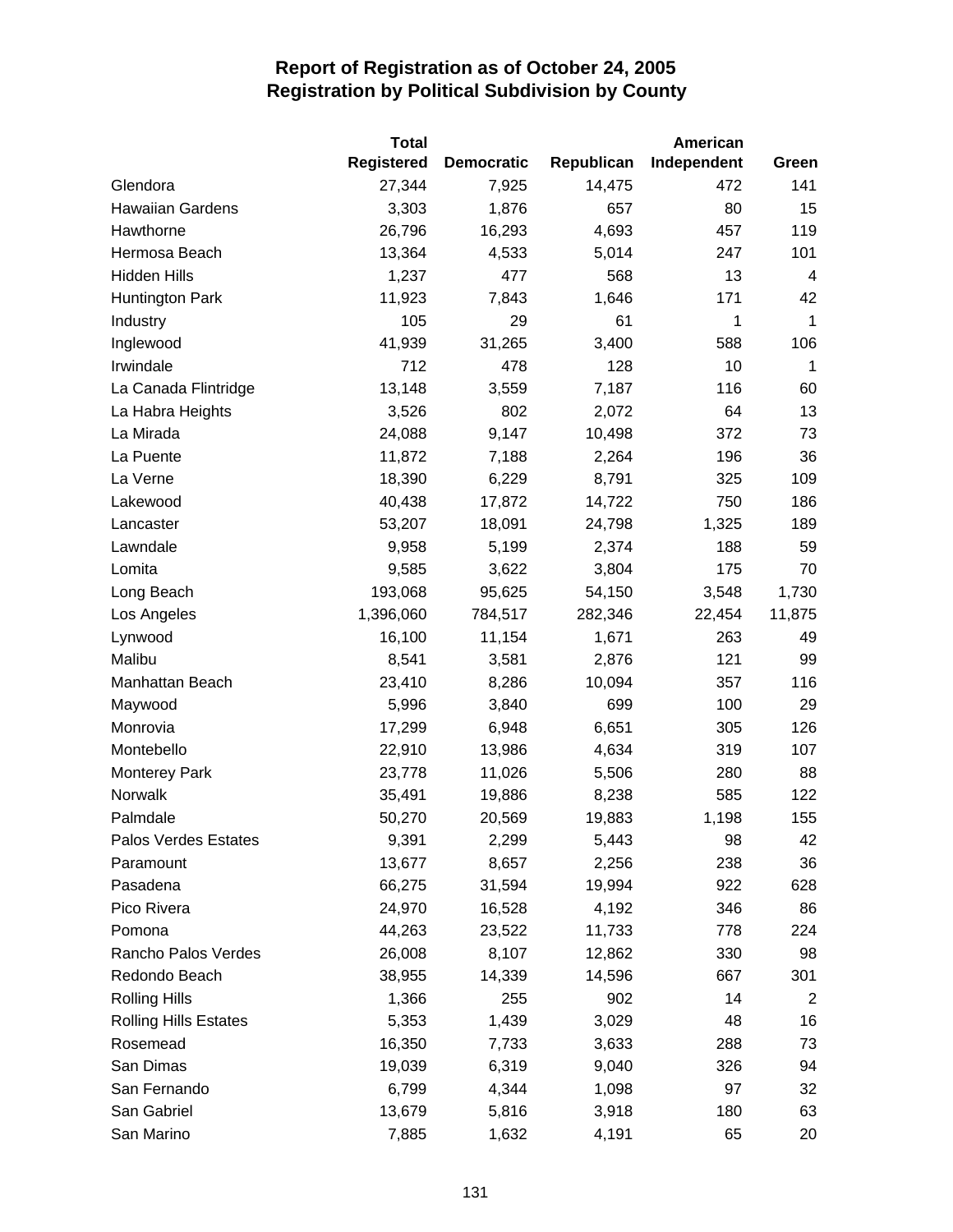|                              |                | <b>Natural</b> | Peace and      |                      | <b>Declined to</b> |
|------------------------------|----------------|----------------|----------------|----------------------|--------------------|
|                              | Libertarian    | Law            | Freedom        | <b>Miscellaneous</b> | <b>State</b>       |
| Glendora                     | 157            | 21             | 91             | 163                  | 3,899              |
| Hawaiian Gardens             | 18             | $\overline{2}$ | 36             | 14                   | 605                |
| Hawthorne                    | 110            | 157            | 232            | 155                  | 4,580              |
| Hermosa Beach                | 112            | 10             | 23             | 144                  | 3,180              |
| <b>Hidden Hills</b>          | 6              | 1              | 4              | 6                    | 158                |
| <b>Huntington Park</b>       | 40             | 43             | 227            | 40                   | 1,871              |
| Industry                     | $\overline{2}$ | $\mathbf 0$    | 0              | $\boldsymbol{0}$     | 11                 |
| Inglewood                    | 88             | 274            | 279            | 199                  | 5,740              |
| Irwindale                    | 1              | $\overline{2}$ | 5              | 3                    | 84                 |
| La Canada Flintridge         | 56             | 6              | 25             | 78                   | 2,061              |
| La Habra Heights             | 10             | 1              | 11             | 18                   | 535                |
| La Mirada                    | 122            | 24             | 109            | 157                  | 3,586              |
| La Puente                    | 36             | 15             | 117            | 64                   | 1,956              |
| La Verne                     | 91             | 18             | 63             | 110                  | 2,654              |
| Lakewood                     | 201            | 67             | 182            | 211                  | 6,247              |
| Lancaster                    | 218            | 65             | 131            | 294                  | 8,096              |
| Lawndale                     | 50             | 26             | 69             | 67                   | 1,926              |
| Lomita                       | 65             | 14             | 38             | 68                   | 1,729              |
| Long Beach                   | 1,091          | 378            | 1,349          | 1,135                | 34,062             |
| Los Angeles                  | 7,025          | 3,217          | 8,667          | 9,933                | 266,026            |
| Lynwood                      | 46             | 84             | 255            | 40                   | 2,538              |
| Malibu                       | 67             | 15             | 29             | 93                   | 1,660              |
| Manhattan Beach              | 141            | 19             | 37             | 185                  | 4,175              |
| Maywood                      | 30             | 30             | 96             | 13                   | 1,159              |
| Monrovia                     | 97             | 20             | 76             | 110                  | 2,966              |
| Montebello                   | 67             | 29             | 272            | 111                  | 3,385              |
| <b>Monterey Park</b>         | 67             | 20             | 207            | 127                  | 6,457              |
| Norwalk                      | 123            | 69             | 419            | 153                  | 5,896              |
| Palmdale                     | 218            | 73             | 157            | 263                  | 7,754              |
| Palos Verdes Estates         | 42             | $\overline{7}$ | 8              | 67                   | 1,385              |
| Paramount                    | 45             | 37             | 177            | 48                   | 2,183              |
| Pasadena                     | 335            | 80             | 302            | 442                  | 11,978             |
| Pico Rivera                  | 56             | 52             | 239            | 100                  | 3,371              |
| Pomona                       | 142            | 66             | 520            | 198                  | 7,080              |
| Rancho Palos Verdes          | 126            | 15             | 41             | 182                  | 4,247              |
| Redondo Beach                | 278            | 52             | 82             | 345                  | 8,295              |
| <b>Rolling Hills</b>         | $\overline{2}$ | 1              | $\overline{2}$ | 5                    | 183                |
| <b>Rolling Hills Estates</b> | 27             | 4              | 14             | 37                   | 739                |
| Rosemead                     | 64             | 32             | 194            | 82                   | 4,251              |
| San Dimas                    | 88             | 9              | 68             | 108                  | 2,987              |
| San Fernando                 | 32             | 4              | 54             | 40                   | 1,098              |
| San Gabriel                  | 49             | 7              | 78             | 79                   | 3,489              |
| San Marino                   | 30             | 4              | 9              | 50                   | 1,884              |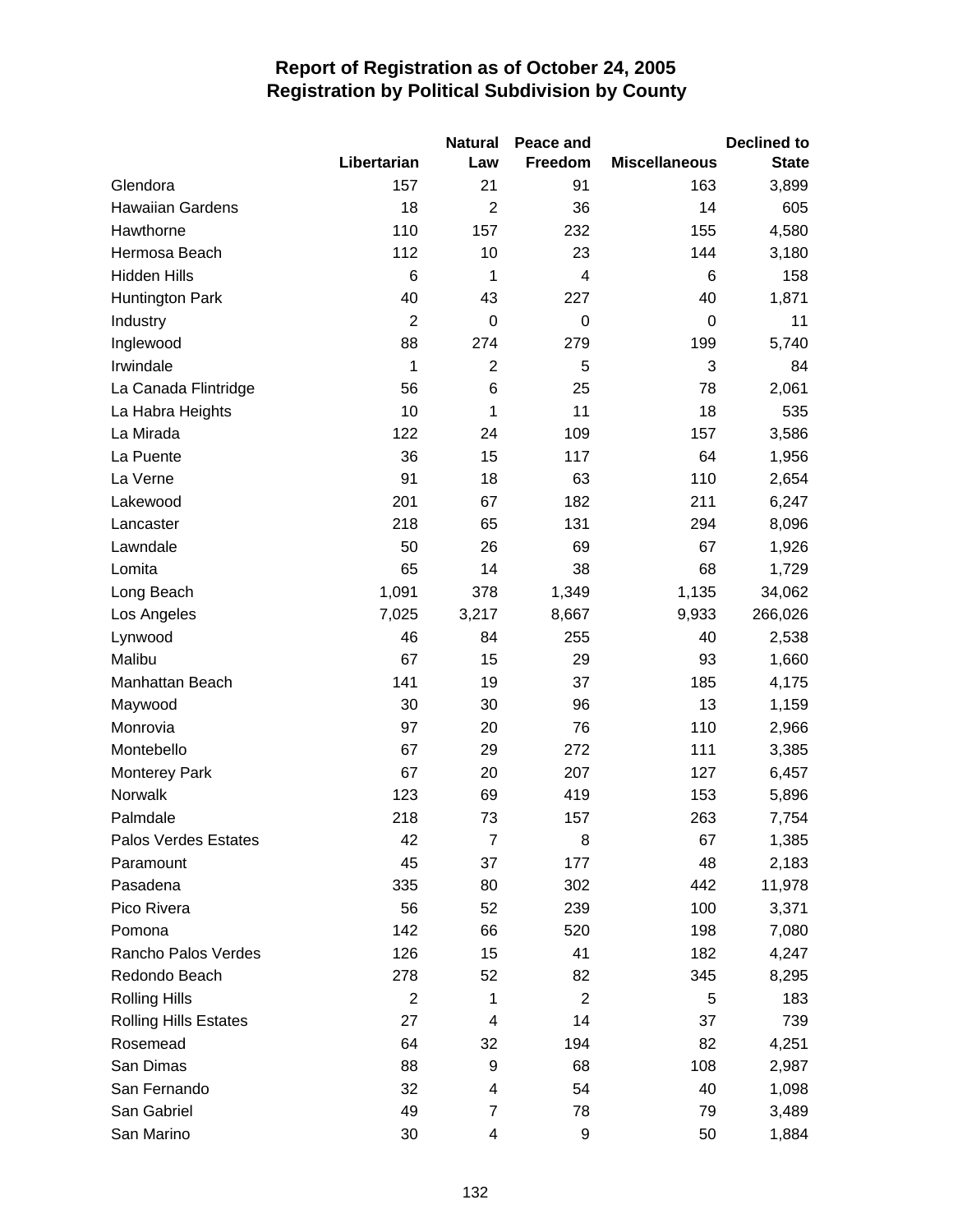|                               | <b>Total</b>      |                   |            | American    |                |
|-------------------------------|-------------------|-------------------|------------|-------------|----------------|
|                               | <b>Registered</b> | <b>Democratic</b> | Republican | Independent | Green          |
| Santa Clarita                 | 79,517            | 25,625            | 37,610     | 1,675       | 355            |
| Santa Fe Springs              | 7,460             | 4,601             | 1,579      | 121         | 23             |
| Santa Monica                  | 57,602            | 30,456            | 11,042     | 925         | 929            |
| Sierra Madre                  | 7,391             | 2,692             | 3,154      | 123         | 89             |
| Signal Hill                   | 4,871             | 2,335             | 1,418      | 87          | 30             |
| South El Monte                | 5,713             | 3,415             | 929        | 96          | 15             |
| South Gate                    | 25,803            | 16,433            | 3,919      | 392         | 132            |
| South Pasadena                | 14,429            | 6,264             | 4,520      | 214         | 154            |
| <b>Temple City</b>            | 15,186            | 5,553             | 5,373      | 237         | 73             |
| Torrance                      | 72,531            | 26,114            | 30,359     | 1,168       | 393            |
| Vernon                        | 66                | 34                | 18         | 0           | 0              |
| Walnut                        | 14,647            | 5,047             | 4,932      | 208         | 42             |
| <b>West Covina</b>            | 43,079            | 20,089            | 13,664     | 708         | 169            |
| West Hollywood                | 23,162            | 13,936            | 2,757      | 396         | 271            |
| Westlake Village              | 5,615             | 1,742             | 2,731      | 101         | 35             |
| Whittier                      | 38,732            | 16,307            | 15,610     | 603         | 197            |
| Unincorporated Area           | 398,742           | 201,020           | 114,512    | 6,644       | 1,845          |
| <b>Los Angeles Totals</b>     | 3,842,887         | 1,937,094         | 1,037,965  | 63,355      | 25,507         |
| <b>Percent</b>                |                   | 50.41%            | 27.01%     | 1.65%       | 0.66%          |
| <b>Madera</b>                 |                   |                   |            |             |                |
| <b>Districts</b>              |                   |                   |            |             |                |
| <b>County Supervisorial 1</b> | 12,587            | 3,736             | 6,855      | 247         | 59             |
| <b>County Supervisorial 2</b> | 9,012             | 3,152             | 4,490      | 192         | 23             |
| <b>County Supervisorial 3</b> | 9,180             | 3,653             | 4,127      | 137         | 24             |
| <b>County Supervisorial 4</b> | 5,644             | 2,834             | 1,840      | 111         | 6              |
| <b>County Supervisorial 5</b> | 12,636            | 3,414             | 6,993      | 306         | 110            |
| US Congressional 18           | 697               | 207               | 412        | 13          | $\overline{2}$ |
| US Congressional 19           | 48,362            | 16,582            | 23,893     | 980         | 220            |
| State Senate 12               | 19,600            | 8,341             | 8,137      | 347         | 45             |
| State Senate 14               | 29,459            | 8,448             | 16,168     | 646         | 177            |
| State Assembly 25             | 26,970            | 8,129             | 14,356     | 617         | 166            |
| State Assembly 29             | 22,089            | 8,660             | 9,949      | 376         | 56             |
| State Board of Equalization 2 | 49,059            | 16,789            | 24,305     | 993         | 222            |
| <b>Cities</b>                 |                   |                   |            |             |                |
| Chowchilla                    | 3,016             | 1,005             | 1,548      | 64          | 9              |
| Madera                        | 13,420            | 5,806             | 5,483      | 226         | 29             |
| Unincorporated Area           | 32,623            | 9,978             | 17,274     | 703         | 184            |
| <b>Madera Totals</b>          | 49,059            | 16,789            | 24,305     | 993         | 222            |
| <b>Percent</b>                |                   | 34.22%            | 49.54%     | 2.02%       | 0.45%          |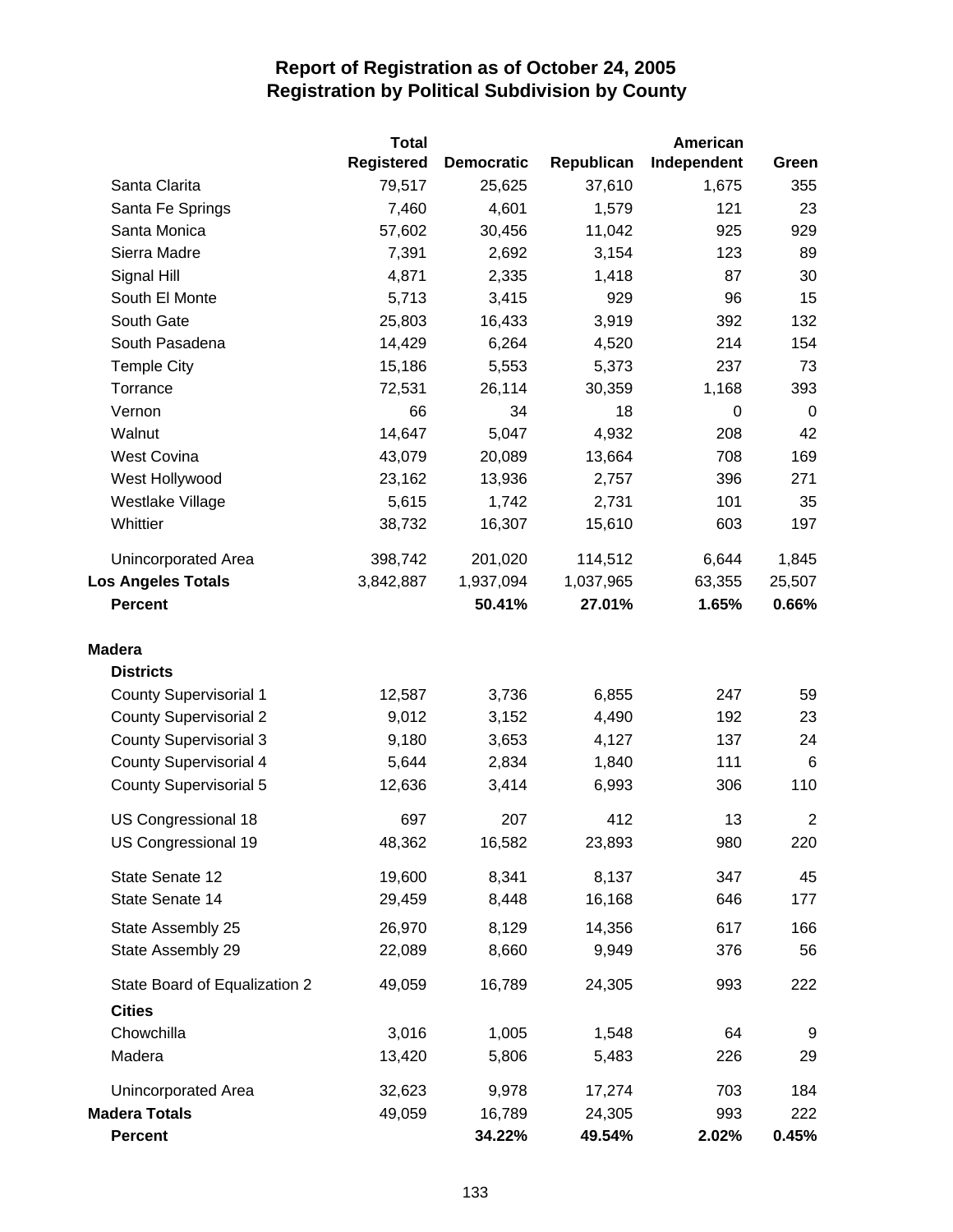|                               |                | <b>Natural</b>   | Peace and        |                      | <b>Declined to</b> |
|-------------------------------|----------------|------------------|------------------|----------------------|--------------------|
|                               | Libertarian    | Law              | Freedom          | <b>Miscellaneous</b> | <b>State</b>       |
| Santa Clarita                 | 409            | 70               | 117              | 580                  | 13,076             |
| Santa Fe Springs              | 21             | 4                | 63               | 31                   | 1,017              |
| Santa Monica                  | 364            | 88               | 202              | 593                  | 13,003             |
| Sierra Madre                  | 67             | 9                | 16               | 49                   | 1,192              |
| Signal Hill                   | 41             | 10               | 21               | 26                   | 903                |
| South El Monte                | 16             | 11               | 52               | 21                   | 1,158              |
| South Gate                    | 91             | 73               | 385              | 107                  | 4,271              |
| South Pasadena                | 83             | 17               | 48               | 81                   | 3,048              |
| <b>Temple City</b>            | 43             | 21               | 57               | 89                   | 3,740              |
| Torrance                      | 379            | 92               | 241              | 453                  | 13,332             |
| Vernon                        | $\Omega$       | $\mathbf 0$      | 0                | 0                    | 14                 |
| Walnut                        | 39             | 19               | 73               | 88                   | 4,199              |
| <b>West Covina</b>            | 174            | 61               | 263              | 207                  | 7,744              |
| West Hollywood                | 137            | 21               | 57               | 216                  | 5,371              |
| Westlake Village              | 26             | 5                | 8                | 45                   | 922                |
| Whittier                      | 162            | 45               | 211              | 212                  | 5,385              |
| <b>Unincorporated Area</b>    | 1,540          | 1,074            | 2,973            | 2,171                | 66,963             |
| <b>Los Angeles Totals</b>     | 17,905         | 8,167            | 23,862           | 24,466               | 704,566            |
| <b>Percent</b>                | 0.47%          | 0.21%            | 0.62%            | 0.64%                | 18.33%             |
| <b>Madera</b>                 |                |                  |                  |                      |                    |
| <b>Districts</b>              |                |                  |                  |                      |                    |
| <b>County Supervisorial 1</b> | 53             | 4                | 15               | 61                   | 1,557              |
| <b>County Supervisorial 2</b> | 27             | 9                | 10               | 30                   | 1,079              |
| <b>County Supervisorial 3</b> | 18             | 5                | 13               | 37                   | 1,166              |
| <b>County Supervisorial 4</b> | 13             | 8                | 17               | 26                   | 789                |
| <b>County Supervisorial 5</b> | 86             | 8                | 15               | 65                   | 1,639              |
| US Congressional 18           | $\overline{2}$ | $\boldsymbol{0}$ | $\boldsymbol{0}$ | 6                    | 55                 |
| US Congressional 19           | 195            | 34               | 70               | 213                  | 6,175              |
| State Senate 12               | 42             | 18               | 40               | 78                   | 2,552              |
| State Senate 14               | 155            | 16               | 30               | 141                  | 3,678              |
| State Assembly 25             | 139            | 18               | 28               | 119                  | 3,398              |
| State Assembly 29             | 58             | 16               | 42               | 100                  | 2,832              |
| State Board of Equalization 2 | 197            | 34               | 70               | 219                  | 6,230              |
| <b>Cities</b>                 |                |                  |                  |                      |                    |
| Chowchilla                    | 12             | $\overline{2}$   | 5                | 8                    | 363                |
| Madera                        | 29             | 12               | 25               | 54                   | 1,756              |
| Unincorporated Area           | 156            | 20               | 40               | 157                  | 4,111              |
| <b>Madera Totals</b>          | 197            | 34               | 70               | 219                  | 6,230              |
| <b>Percent</b>                | 0.40%          | 0.07%            | 0.14%            | 0.45%                | 12.70%             |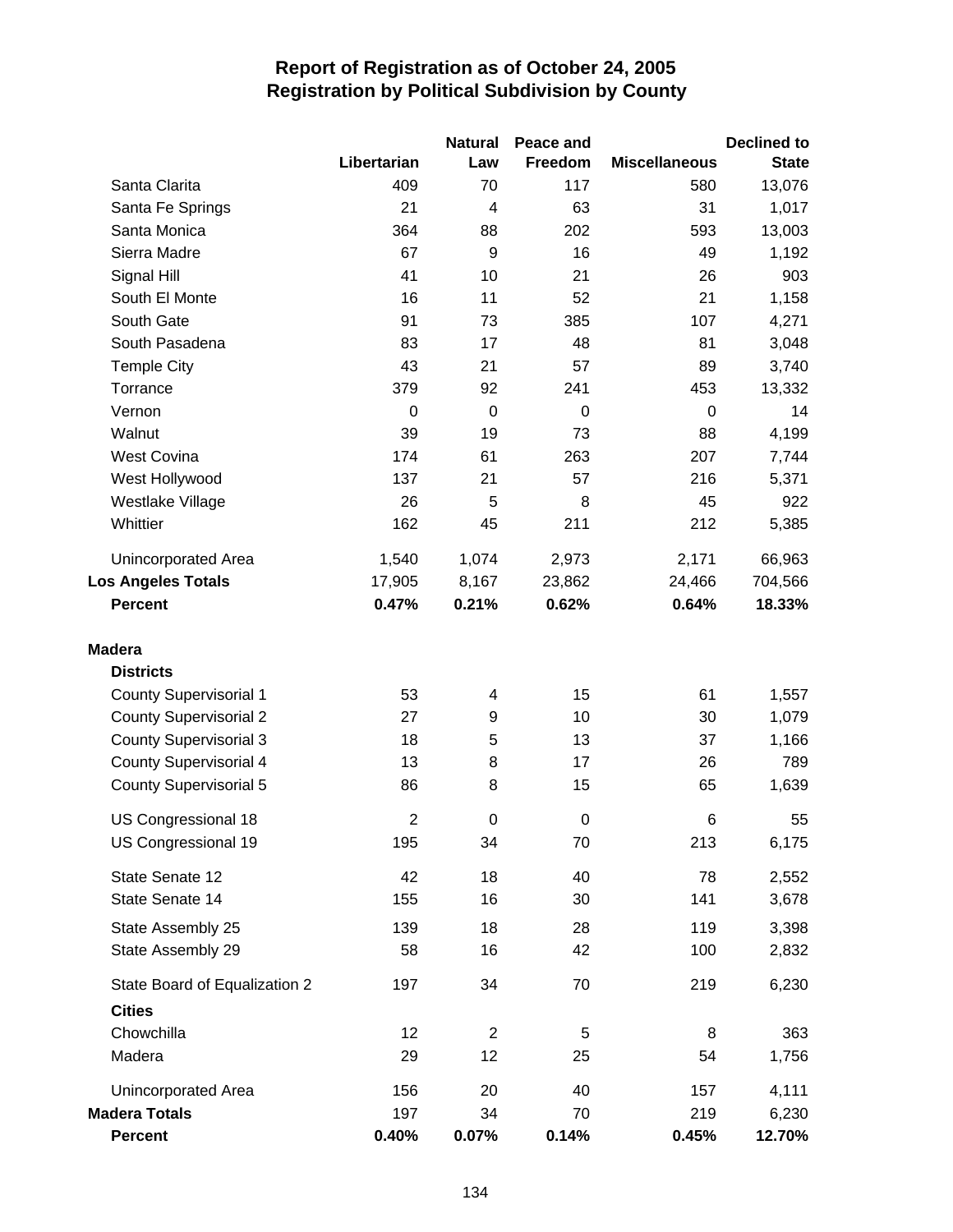|                               | <b>Total</b>      |                   |            | <b>American</b> |       |
|-------------------------------|-------------------|-------------------|------------|-----------------|-------|
|                               | <b>Registered</b> | <b>Democratic</b> | Republican | Independent     | Green |
| <b>Marin</b>                  |                   |                   |            |                 |       |
| <b>Districts</b>              |                   |                   |            |                 |       |
| <b>County Supervisorial 1</b> | 29,721            | 15,219            | 7,518      | 497             | 531   |
| <b>County Supervisorial 2</b> | 32,911            | 17,863            | 6,637      | 603             | 1,070 |
| <b>County Supervisorial 3</b> | 32,985            | 16,994            | 7,211      | 527             | 686   |
| <b>County Supervisorial 4</b> | 22,132            | 11,864            | 4,355      | 380             | 826   |
| <b>County Supervisorial 5</b> | 28,623            | 13,253            | 8,398      | 621             | 409   |
| US Congressional 6            | 146,372           | 75,193            | 34,119     | 2,628           | 3,522 |
| State Senate 3                | 146,372           | 75,193            | 34,119     | 2,628           | 3,522 |
| State Assembly 6              | 146,372           | 75,193            | 34,119     | 2,628           | 3,522 |
| State Board of Equalization 1 | 146,372           | 75,193            | 34,119     | 2,628           | 3,522 |
| <b>Cities</b>                 |                   |                   |            |                 |       |
| <b>Belvedere</b>              | 1,546             | 526               | 674        | 33              | 16    |
| Corte Madera                  | 5,713             | 3,033             | 1,231      | 97              | 107   |
| Fairfax                       | 5,166             | 3,101             | 498        | 93              | 373   |
| Larkspur                      | 7,866             | 4,057             | 1,907      | 141             | 153   |
| Mill Valley                   | 9,361             | 5,412             | 1,605      | 136             | 210   |
| Novato                        | 27,428            | 12,852            | 7,954      | 607             | 373   |
| Ross                          | 1,643             | 678               | 604        | 30              | 13    |
| San Anselmo                   | 8,148             | 4,800             | 1,225      | 148             | 290   |
| San Rafael                    | 27,661            | 14,298            | 6,539      | 474             | 554   |
| Sausalito                     | 5,066             | 2,482             | 998        | 87              | 137   |
| Tiburon                       | 5,818             | 2,534             | 1,810      | 91              | 59    |
| <b>Unincorporated Area</b>    | 40,956            | 21,420            | 9,074      | 691             | 1,237 |
| <b>Marin Totals</b>           | 146,372           | 75,193            | 34,119     | 2,628           | 3,522 |
| <b>Percent</b>                |                   | 51.37%            | 23.31%     | 1.80%           | 2.41% |
| <b>Mariposa</b>               |                   |                   |            |                 |       |
| <b>Districts</b>              |                   |                   |            |                 |       |
| <b>County Supervisorial 1</b> | 1,871             | 784               | 531        | 59              | 73    |
| <b>County Supervisorial 2</b> | 2,144             | 693               | 1,004      | 71              | 11    |
| <b>County Supervisorial 3</b> | 2,430             | 740               | 1,275      | 69              | 31    |
| <b>County Supervisorial 4</b> | 2,436             | 752               | 1,238      | 60              | 16    |
| <b>County Supervisorial 5</b> | 2,509             | 704               | 1,311      | 57              | 33    |
| US Congressional 19           | 11,390            | 3,673             | 5,359      | 316             | 164   |
| State Senate 14               | 11,390            | 3,673             | 5,359      | 316             | 164   |
| State Assembly 25             | 11,390            | 3,673             | 5,359      | 316             | 164   |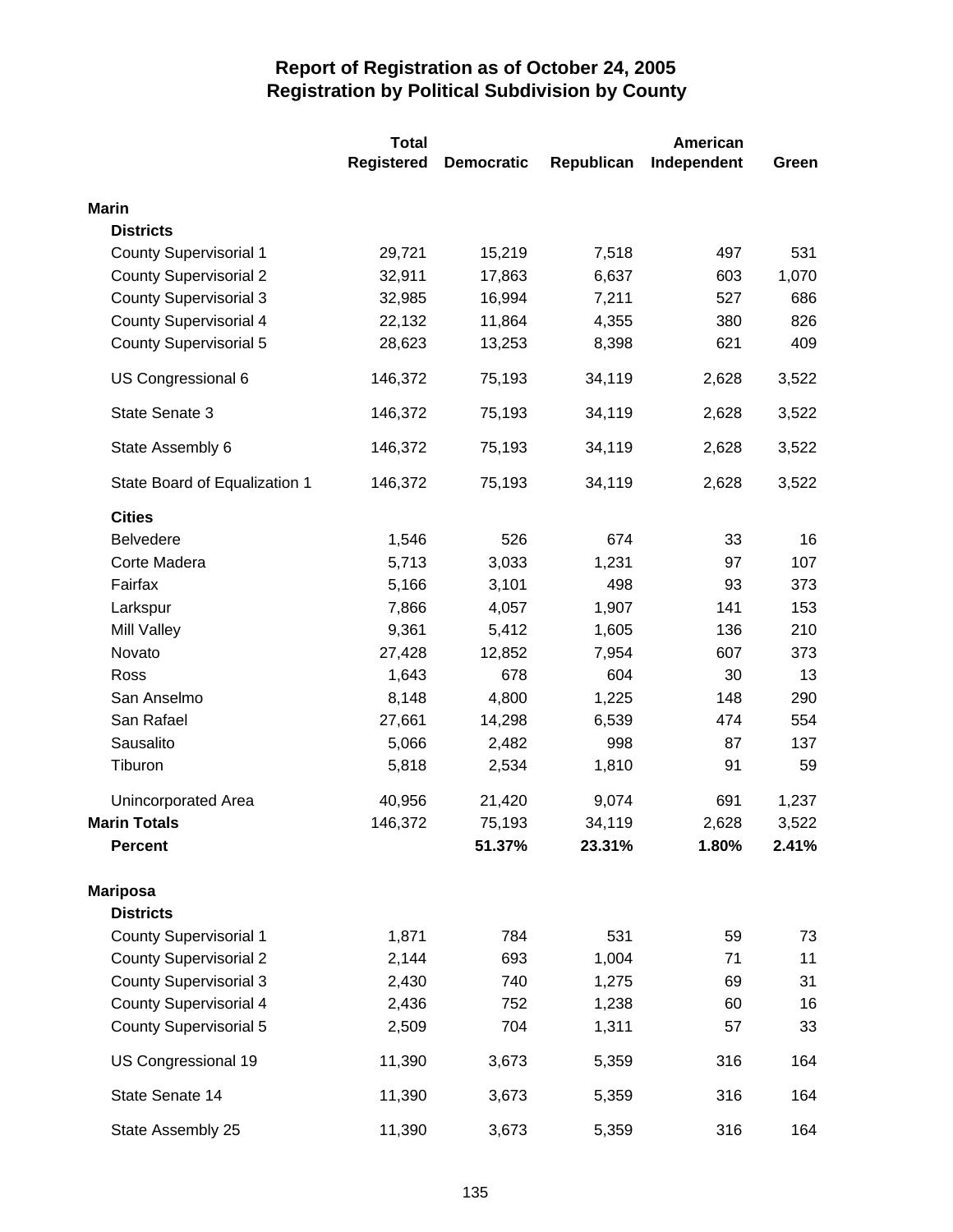|                               |                | <b>Natural</b><br>Peace and |                |                      | <b>Declined to</b> |  |
|-------------------------------|----------------|-----------------------------|----------------|----------------------|--------------------|--|
|                               | Libertarian    | Law                         | Freedom        | <b>Miscellaneous</b> | <b>State</b>       |  |
| <b>Marin</b>                  |                |                             |                |                      |                    |  |
| <b>Districts</b>              |                |                             |                |                      |                    |  |
| <b>County Supervisorial 1</b> | 166            | 24                          | 58             | 95                   | 5,613              |  |
| <b>County Supervisorial 2</b> | 175            | 32                          | 78             | 85                   | 6,368              |  |
| <b>County Supervisorial 3</b> | 184            | 31                          | 59             | 94                   | 7,199              |  |
| <b>County Supervisorial 4</b> | 128            | 17                          | 69             | 68                   | 4,425              |  |
| <b>County Supervisorial 5</b> | 143            | 19                          | 60             | 106                  | 5,614              |  |
| US Congressional 6            | 796            | 123                         | 324            | 448                  | 29,219             |  |
| State Senate 3                | 796            | 123                         | 324            | 448                  | 29,219             |  |
| State Assembly 6              | 796            | 123                         | 324            | 448                  | 29,219             |  |
| State Board of Equalization 1 | 796            | 123                         | 324            | 448                  | 29,219             |  |
| <b>Cities</b>                 |                |                             |                |                      |                    |  |
| <b>Belvedere</b>              | 4              | 3                           | $\pmb{0}$      | $\boldsymbol{0}$     | 290                |  |
| Corte Madera                  | 29             | 3                           | 15             | 16                   | 1,182              |  |
| Fairfax                       | 28             | $\overline{7}$              | 26             | 9                    | 1,031              |  |
| Larkspur                      | 39             | 6                           | 15             | 22                   | 1,526              |  |
| <b>Mill Valley</b>            | 62             | 11                          | 19             | 15                   | 1,891              |  |
| Novato                        | 137            | 16                          | 54             | 101                  | 5,334              |  |
| Ross                          | 13             | 1                           | $\pmb{0}$      | 5                    | 299                |  |
| San Anselmo                   | 43             | 9                           | 19             | 19                   | 1,595              |  |
| San Rafael                    | 158            | 27                          | 71             | 77                   | 5,463              |  |
| Sausalito                     | 31             | $\overline{\mathbf{4}}$     | 4              | 19                   | 1,304              |  |
| Tiburon                       | 20             | 4                           | 10             | 16                   | 1,274              |  |
| <b>Unincorporated Area</b>    | 232            | 32                          | 91             | 149                  | 8,030              |  |
| <b>Marin Totals</b>           | 796            | 123                         | 324            | 448                  | 29,219             |  |
| <b>Percent</b>                | 0.54%          | 0.08%                       | 0.22%          | 0.31%                | 19.96%             |  |
| <b>Mariposa</b>               |                |                             |                |                      |                    |  |
| <b>Districts</b>              |                |                             |                |                      |                    |  |
| <b>County Supervisorial 1</b> | 13             | 1                           | 9              | 32                   | 369                |  |
| <b>County Supervisorial 2</b> | $\overline{7}$ | 3                           | 3              | 36                   | 316                |  |
| <b>County Supervisorial 3</b> | 11             | 1                           | $\overline{7}$ | 34                   | 262                |  |
| <b>County Supervisorial 4</b> | 21             | $\overline{c}$              | $\overline{7}$ | 26                   | 314                |  |
| <b>County Supervisorial 5</b> | 25             | 1                           | 4              | 37                   | 337                |  |
| US Congressional 19           | 77             | 8                           | 30             | 165                  | 1,598              |  |
| State Senate 14               | 77             | 8                           | 30             | 165                  | 1,598              |  |
| State Assembly 25             | 77             | 8                           | 30             | 165                  | 1,598              |  |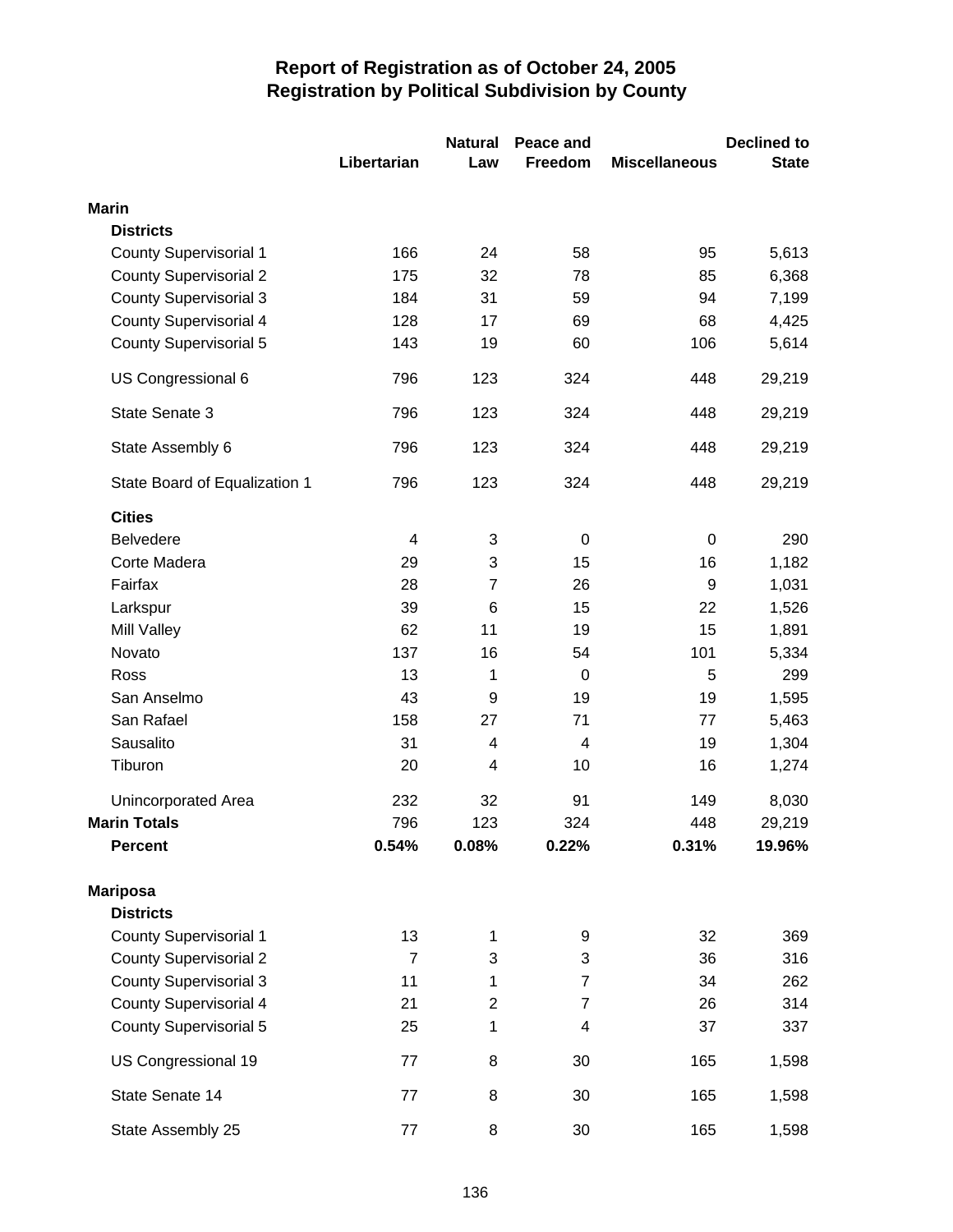|                               | <b>Total</b> |                   |            | <b>American</b> |       |
|-------------------------------|--------------|-------------------|------------|-----------------|-------|
|                               | Registered   | <b>Democratic</b> | Republican | Independent     | Green |
| State Board of Equalization 2 | 11,390       | 3,673             | 5,359      | 316             | 164   |
| <b>Cities</b>                 |              |                   |            |                 |       |
| Unincorporated Area           | 11,390       | 3,673             | 5,359      | 316             | 164   |
| <b>Mariposa Totals</b>        | 11,390       | 3,673             | 5,359      | 316             | 164   |
| <b>Percent</b>                |              | 32.25%            | 47.05%     | 2.77%           | 1.44% |
| <b>Mendocino</b>              |              |                   |            |                 |       |
| <b>Districts</b>              |              |                   |            |                 |       |
| <b>County Supervisorial 1</b> | 9,757        | 3,941             | 3,352      | 271             | 320   |
| <b>County Supervisorial 2</b> | 8,244        | 3,736             | 2,328      | 195             | 278   |
| <b>County Supervisorial 3</b> | 10,440       | 4,611             | 2,429      | 322             | 660   |
| <b>County Supervisorial 4</b> | 9,969        | 5,044             | 2,162      | 275             | 425   |
| <b>County Supervisorial 5</b> | 10,424       | 5,141             | 2,134      | 207             | 707   |
| US Congressional 1            | 48,834       | 22,473            | 12,405     | 1,270           | 2,390 |
| State Senate 2                | 48,834       | 22,473            | 12,405     | 1,270           | 2,390 |
| State Assembly 1              | 48,834       | 22,473            | 12,405     | 1,270           | 2,390 |
| State Board of Equalization 1 | 48,834       | 22,473            | 12,405     | 1,270           | 2,390 |
| <b>Cities</b>                 |              |                   |            |                 |       |
| Fort Bragg                    | 3,411        | 1,739             | 737        | 108             | 112   |
| Point Arena                   | 252          | 112               | 33         | 11              | 15    |
| Ukiah                         | 7,437        | 3,408             | 2,093      | 165             | 246   |
| Willits                       | 2,455        | 1,147             | 605        | 67              | 96    |
| Unincorporated Area           | 35,279       | 16,067            | 8,937      | 919             | 1,921 |
| <b>Mendocino Totals</b>       | 48,834       | 22,473            | 12,405     | 1,270           | 2,390 |
| <b>Percent</b>                |              | 46.02%            | 25.40%     | 2.60%           | 4.89% |
| <b>Merced</b>                 |              |                   |            |                 |       |
| <b>Districts</b>              |              |                   |            |                 |       |
| <b>County Supervisorial 1</b> | 12,968       | 7,255             | 4,298      | 166             | 29    |
| <b>County Supervisorial 2</b> | 21,926       | 9,635             | 9,673      | 346             | 126   |
| <b>County Supervisorial 3</b> | 22,309       | 8,920             | 10,569     | 410             | 73    |
| <b>County Supervisorial 4</b> | 17,393       | 7,540             | 7,388      | 374             | 37    |
| <b>County Supervisorial 5</b> | 16,504       | 7,847             | 6,489      | 323             | 32    |
| US Congressional 18           | 91,100       | 41,197            | 38,417     | 1,619           | 297   |
| State Senate 12               | 91,100       | 41,197            | 38,417     | 1,619           | 297   |
| State Assembly 17             | 91,100       | 41,197            | 38,417     | 1,619           | 297   |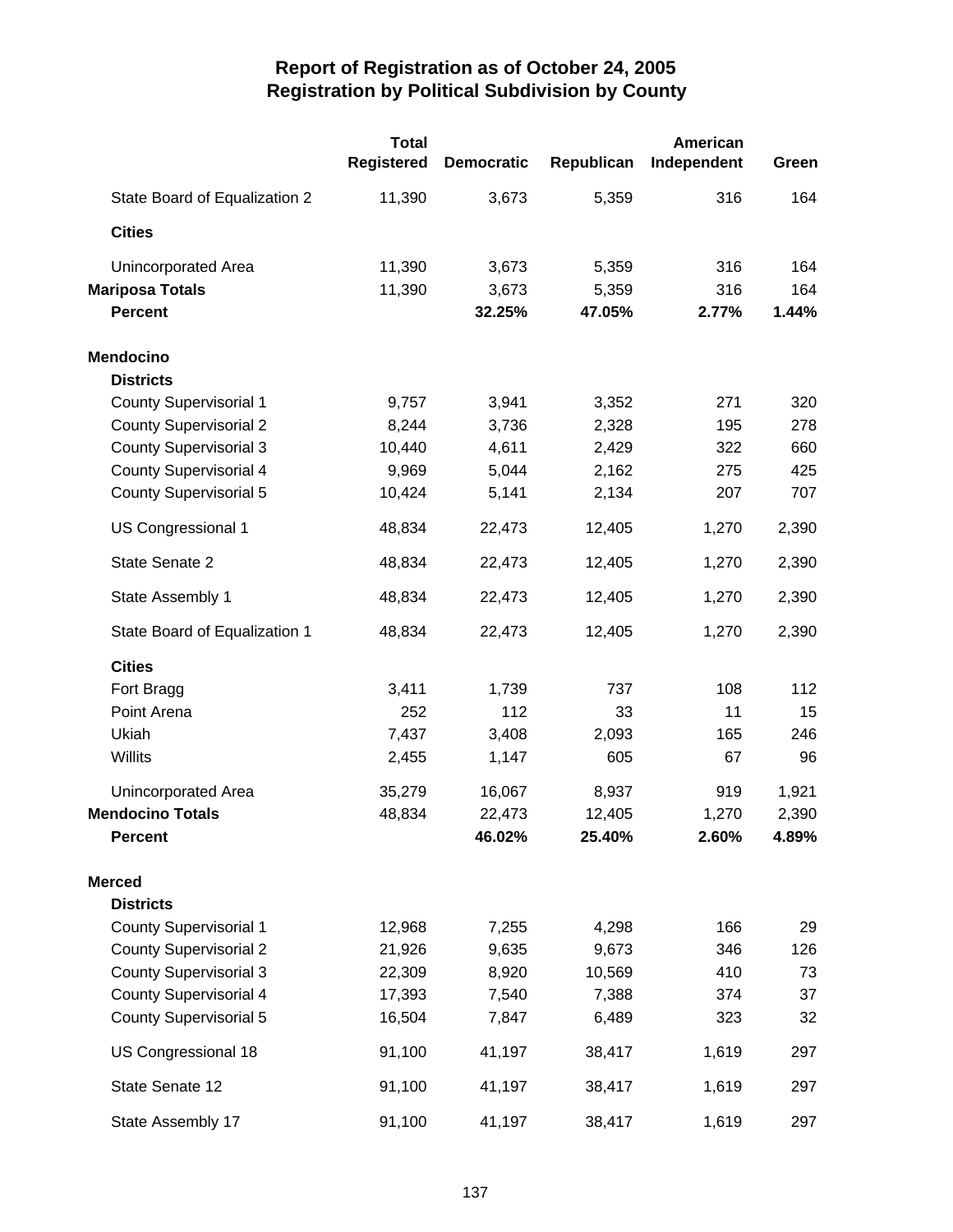|                               | Libertarian    | <b>Natural</b><br>Law | Peace and<br>Freedom | <b>Miscellaneous</b> | <b>Declined to</b><br><b>State</b> |
|-------------------------------|----------------|-----------------------|----------------------|----------------------|------------------------------------|
| State Board of Equalization 2 | 77             | 8                     | 30                   | 165                  | 1,598                              |
| <b>Cities</b>                 |                |                       |                      |                      |                                    |
| <b>Unincorporated Area</b>    | 77             | 8                     | 30                   | 165                  | 1,598                              |
| <b>Mariposa Totals</b>        | 77             | 8                     | 30                   | 165                  | 1,598                              |
| <b>Percent</b>                | 0.68%          | 0.07%                 | 0.26%                | 1.45%                | 14.03%                             |
| <b>Mendocino</b>              |                |                       |                      |                      |                                    |
| <b>Districts</b>              |                |                       |                      |                      |                                    |
| <b>County Supervisorial 1</b> | 52             | 12                    | 32                   | 35                   | 1,742                              |
| <b>County Supervisorial 2</b> | 54             | 18                    | 40                   | 39                   | 1,556                              |
| <b>County Supervisorial 3</b> | 92             | 15                    | 87                   | 125                  | 2,099                              |
| <b>County Supervisorial 4</b> | 77             | 8                     | 46                   | 36                   | 1,896                              |
| <b>County Supervisorial 5</b> | 102            | 11                    | 55                   | 59                   | 2,008                              |
| US Congressional 1            | 377            | 64                    | 260                  | 294                  | 9,301                              |
| State Senate 2                | 377            | 64                    | 260                  | 294                  | 9,301                              |
| State Assembly 1              | 377            | 64                    | 260                  | 294                  | 9,301                              |
| State Board of Equalization 1 | 377            | 64                    | 260                  | 294                  | 9,301                              |
| <b>Cities</b>                 |                |                       |                      |                      |                                    |
| Fort Bragg                    | 21             | $\overline{7}$        | 19                   | 14                   | 654                                |
| Point Arena                   | $\overline{4}$ | $\mathbf 0$           | $\overline{4}$       | 6                    | 67                                 |
| Ukiah                         | 49             | 16                    | 37                   | 35                   | 1,388                              |
| Willits                       | 19             | 5                     | 12                   | 23                   | 481                                |
|                               |                |                       |                      |                      |                                    |
| <b>Unincorporated Area</b>    | 284            | 36                    | 188                  | 216                  | 6,711                              |
| <b>Mendocino Totals</b>       | 377            | 64                    | 260                  | 294                  | 9,301                              |
| <b>Percent</b>                | 0.77%          | 0.13%                 | 0.53%                | 0.60%                | 19.05%                             |
| <b>Merced</b>                 |                |                       |                      |                      |                                    |
| <b>Districts</b>              |                |                       |                      |                      |                                    |
| <b>County Supervisorial 1</b> | 29             | 10                    | 24                   | 15                   | 1,142                              |
| <b>County Supervisorial 2</b> | 50             | 5                     | 29                   | 30                   | 2,032                              |
| <b>County Supervisorial 3</b> | 49             | 13                    | 22                   | 30                   | 2,223                              |
| <b>County Supervisorial 4</b> | 56             | 9                     | 44                   | 45                   | 1,900                              |
| <b>County Supervisorial 5</b> | 47             | $\overline{7}$        | 30                   | 13                   | 1,716                              |
| US Congressional 18           | 231            | 44                    | 149                  | 133                  | 9,013                              |
| State Senate 12               | 231            | 44                    | 149                  | 133                  | 9,013                              |
| State Assembly 17             | 231            | 44                    | 149                  | 133                  | 9,013                              |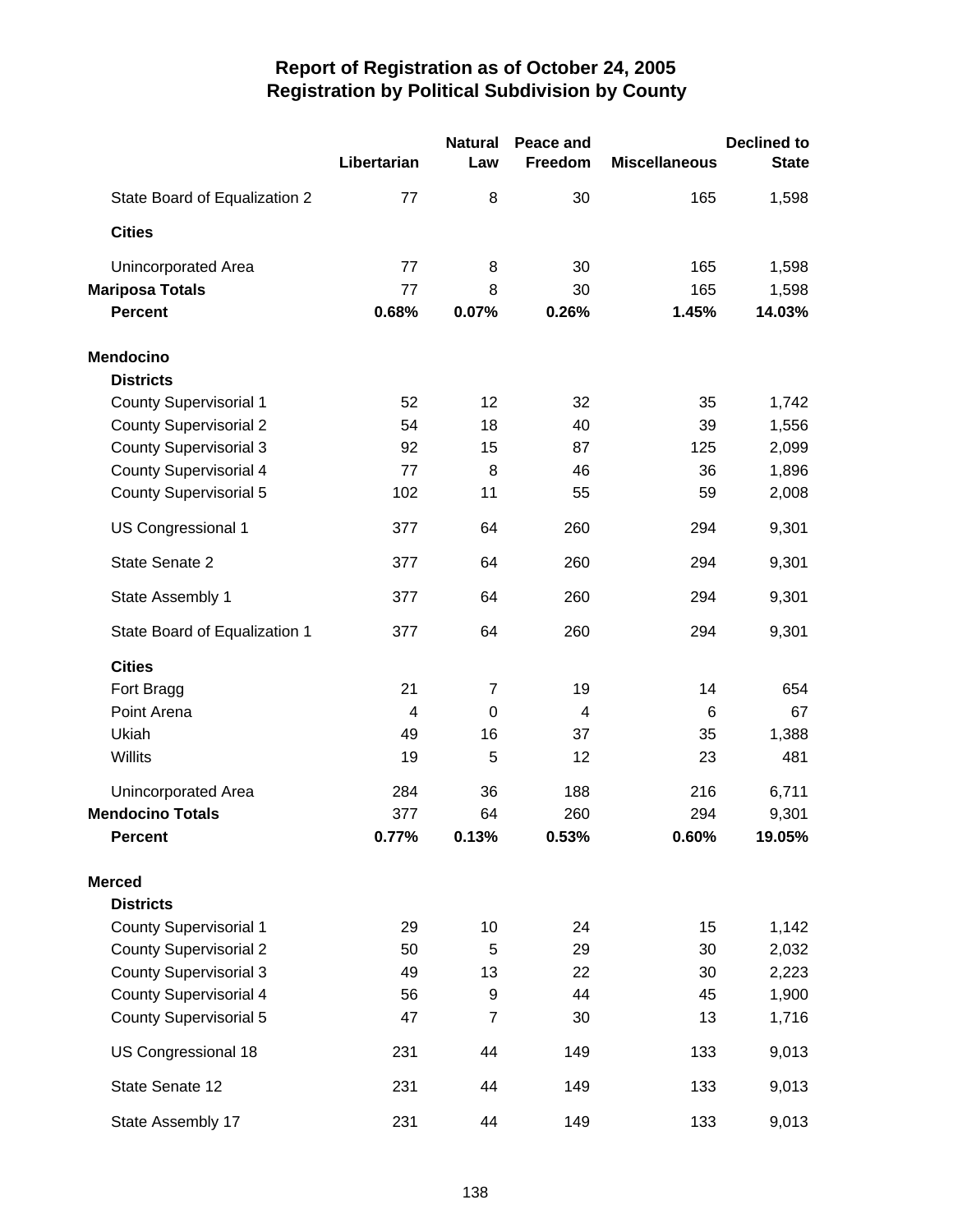|                               | <b>Total</b> |                   |            | American    |                  |
|-------------------------------|--------------|-------------------|------------|-------------|------------------|
|                               | Registered   | <b>Democratic</b> | Republican | Independent | Green            |
| State Board of Equalization 2 | 91,100       | 41,197            | 38,417     | 1,619       | 297              |
| <b>Cities</b>                 |              |                   |            |             |                  |
| Atwater                       | 10,387       | 4,174             | 4,869      | 188         | 21               |
| Dos Palos                     | 1,932        | 941               | 790        | 55          | 5                |
| Gustine                       | 2,218        | 1,151             | 759        | 50          | 3                |
| Livingston                    | 3,312        | 1,939             | 865        | 57          | $\boldsymbol{9}$ |
| Los Banos                     | 11,204       | 5,407             | 4,215      | 206         | 21               |
| Merced                        | 29,411       | 13,795            | 12,234     | 480         | 143              |
| Unincorporated Area           | 32,636       | 13,790            | 14,685     | 583         | 95               |
| <b>Merced Totals</b>          | 91,100       | 41,197            | 38,417     | 1,619       | 297              |
| <b>Percent</b>                |              | 45.22%            | 42.17%     | 1.78%       | 0.33%            |
| <b>Modoc</b>                  |              |                   |            |             |                  |
| <b>Districts</b>              |              |                   |            |             |                  |
| <b>County Supervisorial 1</b> | 827          | 231               | 426        | 24          | 8                |
| <b>County Supervisorial 2</b> | 1,272        | 445               | 551        | 44          | $\overline{7}$   |
| <b>County Supervisorial 3</b> | 1,132        | 365               | 537        | 36          | 11               |
| <b>County Supervisorial 4</b> | 1,319        | 414               | 635        | 36          | $\mathbf 1$      |
| <b>County Supervisorial 5</b> | 1,046        | 290               | 583        | 30          | 3                |
| US Congressional 4            | 5,596        | 1,745             | 2,732      | 170         | 30               |
| State Senate 1                | 5,596        | 1,745             | 2,732      | 170         | 30               |
| State Assembly 2              | 5,596        | 1,745             | 2,732      | 170         | 30               |
| State Board of Equalization 2 | 5,596        | 1,745             | 2,732      | 170         | 30               |
| <b>Cities</b>                 |              |                   |            |             |                  |
| Alturas                       | 1,713        | 629               | 700        | 68          | 16               |
| Unincorporated Area           | 3,883        | 1,116             | 2,032      | 102         | 14               |
| <b>Modoc Totals</b>           | 5,596        | 1,745             | 2,732      | 170         | 30               |
| <b>Percent</b>                |              | 31.18%            | 48.82%     | 3.04%       | 0.54%            |
| Mono                          |              |                   |            |             |                  |
| <b>Districts</b>              |              |                   |            |             |                  |
| <b>County Supervisorial 1</b> | 1,203        | 415               | 376        | 51          | 34               |
| <b>County Supervisorial 2</b> | 1,575        | 511               | 659        | 50          | 20               |
| <b>County Supervisorial 3</b> | 1,301        | 389               | 479        | 35          | 29               |
| <b>County Supervisorial 4</b> | 1,361        | 397               | 660        | 28          | 20               |
| <b>County Supervisorial 5</b> | 1,402        | 445               | 515        | 40          | 28               |
| US Congressional 25           | 6,842        | 2,157             | 2,689      | 204         | 131              |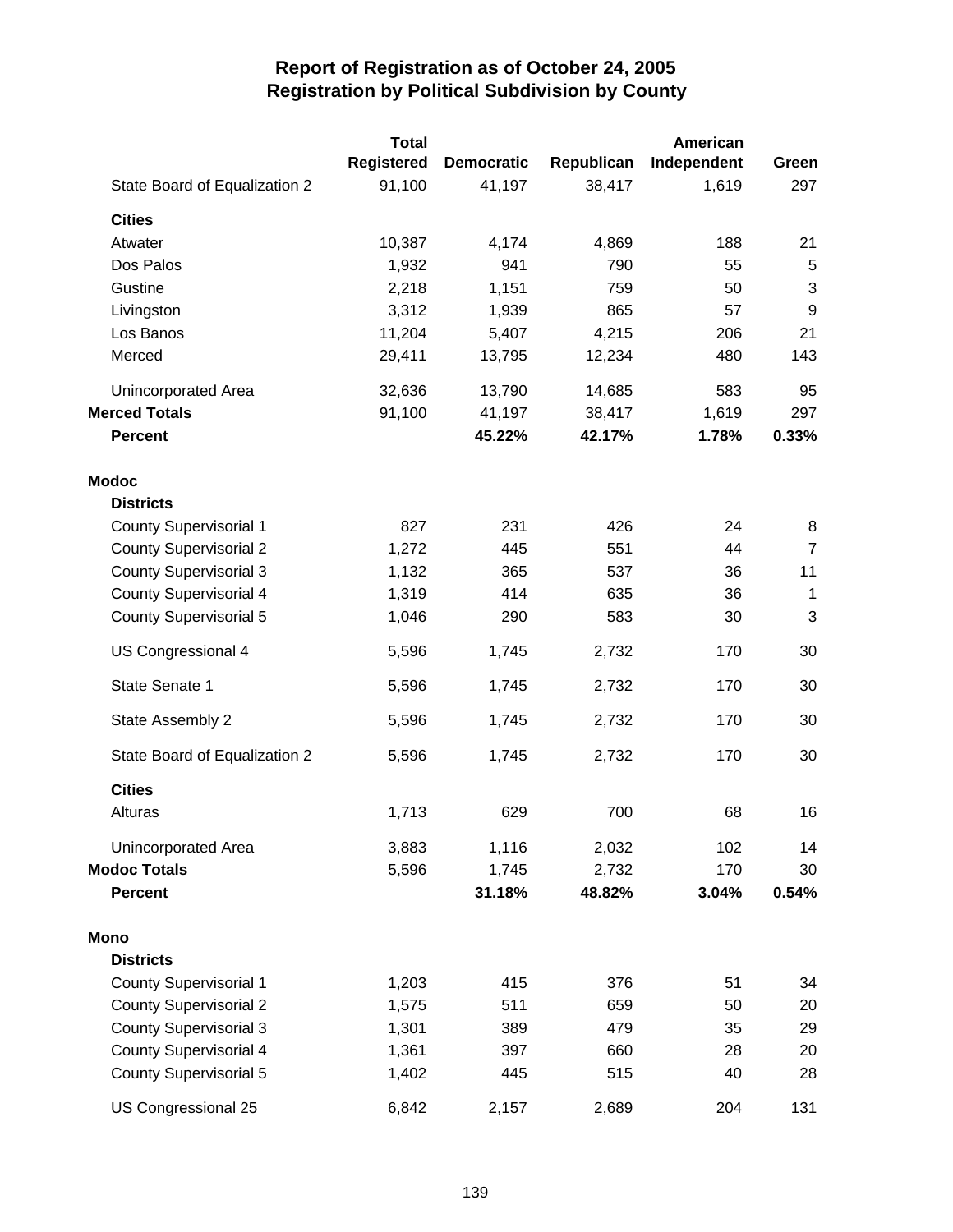|                               |                | <b>Natural</b> | Peace and      |                      | <b>Declined to</b> |
|-------------------------------|----------------|----------------|----------------|----------------------|--------------------|
|                               | Libertarian    | Law            | Freedom        | <b>Miscellaneous</b> | <b>State</b>       |
| State Board of Equalization 2 | 231            | 44             | 149            | 133                  | 9,013              |
| <b>Cities</b>                 |                |                |                |                      |                    |
| Atwater                       | 27             | 5              | 10             | 16                   | 1,077              |
| Dos Palos                     | 4              | $\mathbf 0$    | 6              | 1                    | 130                |
| Gustine                       | 8              | 1              | 4              | 6                    | 236                |
| Livingston                    | 8              | 5              | 10             | 4                    | 415                |
| Los Banos                     | 32             | $\overline{4}$ | 16             | 10                   | 1,293              |
| Merced                        | 66             | 12             | 40             | 34                   | 2,607              |
| Unincorporated Area           | 86             | 17             | 63             | 62                   | 3,255              |
| <b>Merced Totals</b>          | 231            | 44             | 149            | 133                  | 9,013              |
| <b>Percent</b>                | 0.25%          | 0.05%          | 0.16%          | 0.15%                | 9.89%              |
| <b>Modoc</b>                  |                |                |                |                      |                    |
| <b>Districts</b>              |                |                |                |                      |                    |
| <b>County Supervisorial 1</b> | 6              | $\mathbf 0$    | $\mathbf 0$    | $\overline{c}$       | 130                |
| <b>County Supervisorial 2</b> | 9              | 1              | 1              | 1                    | 213                |
| <b>County Supervisorial 3</b> | $\overline{7}$ | 1              | 1              | $\boldsymbol{0}$     | 174                |
| <b>County Supervisorial 4</b> | 6              | $\mathbf 0$    | 1              | $\overline{2}$       | 224                |
| <b>County Supervisorial 5</b> | 13             | 1              | $\overline{2}$ | $\overline{2}$       | 122                |
| US Congressional 4            | 41             | 3              | 5              | $\overline{7}$       | 863                |
| State Senate 1                | 41             | 3              | 5              | $\overline{7}$       | 863                |
| State Assembly 2              | 41             | 3              | 5              | $\overline{7}$       | 863                |
| State Board of Equalization 2 | 41             | 3              | 5              | $\overline{7}$       | 863                |
| <b>Cities</b>                 |                |                |                |                      |                    |
| Alturas                       | 13             | $\overline{2}$ | $\overline{2}$ | $\overline{2}$       | 281                |
| Unincorporated Area           | 28             | 1              | 3              | 5                    | 582                |
| <b>Modoc Totals</b>           | 41             | 3              | 5              | $\overline{7}$       | 863                |
| <b>Percent</b>                | 0.73%          | 0.05%          | 0.09%          | 0.13%                | 15.42%             |
| <b>Mono</b>                   |                |                |                |                      |                    |
| <b>Districts</b>              |                |                |                |                      |                    |
| <b>County Supervisorial 1</b> | 16             | $\mathbf 0$    | 5              | 1                    | 305                |
| <b>County Supervisorial 2</b> | 10             | $\pmb{0}$      | 3              | 0                    | 322                |
| <b>County Supervisorial 3</b> | 16             | $\overline{2}$ | 4              | 0                    | 347                |
| <b>County Supervisorial 4</b> | 8              | 1              | 1              | 0                    | 246                |
| <b>County Supervisorial 5</b> | 19             | 1              | 3              | 0                    | 351                |
| US Congressional 25           | 69             | 4              | 16             | 1                    | 1,571              |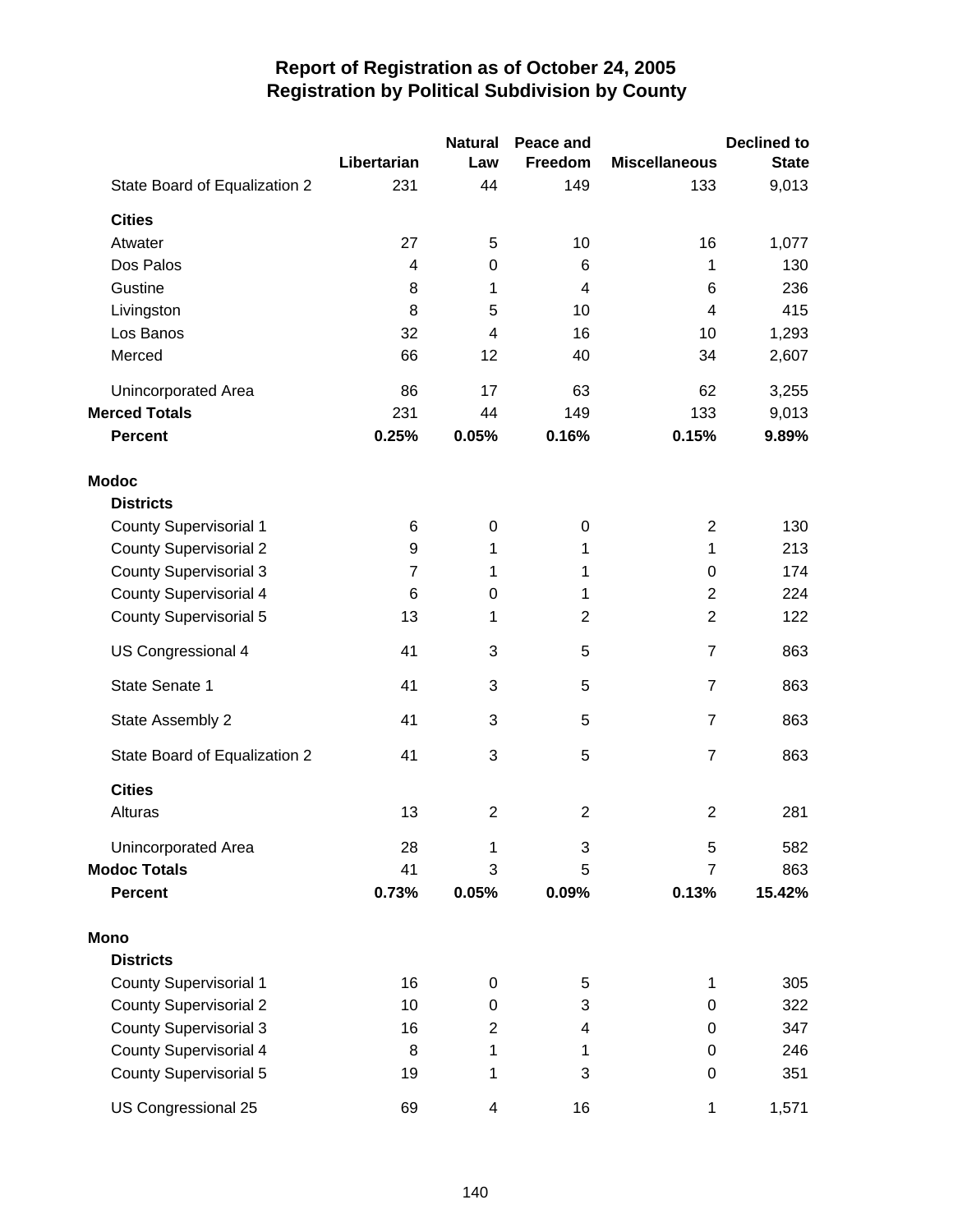|                               | <b>Total</b>      |                   |            | <b>American</b> |                |
|-------------------------------|-------------------|-------------------|------------|-----------------|----------------|
|                               | <b>Registered</b> | <b>Democratic</b> | Republican | Independent     | Green          |
| State Senate 1                | 6,842             | 2,157             | 2,689      | 204             | 131            |
| State Assembly 25             | 6,842             | 2,157             | 2,689      | 204             | 131            |
| State Board of Equalization 2 | 6,842             | 2,157             | 2,689      | 204             | 131            |
| <b>Cities</b>                 |                   |                   |            |                 |                |
| <b>Mammoth Lakes</b>          | 3,533             | 1,155             | 1,212      | 115             | 86             |
| Unincorporated Area           | 3,309             | 1,002             | 1,477      | 89              | 45             |
| <b>Mono Totals</b>            | 6,842             | 2,157             | 2,689      | 204             | 131            |
| <b>Percent</b>                |                   | 31.53%            | 39.30%     | 2.98%           | 1.91%          |
| <b>Monterey</b>               |                   |                   |            |                 |                |
| <b>Districts</b>              |                   |                   |            |                 |                |
| <b>County Supervisorial 1</b> | 18,124            | 10,733            | 4,200      | 268             | 59             |
| <b>County Supervisorial 2</b> | 33,585            | 16,887            | 9,967      | 708             | 244            |
| <b>County Supervisorial 3</b> | 18,923            | 10,011            | 5,564      | 347             | 55             |
| <b>County Supervisorial 4</b> | 34,261            | 16,324            | 10,353     | 715             | 354            |
| <b>County Supervisorial 5</b> | 53,823            | 22,052            | 19,925     | 1,052           | 717            |
| US Congressional 17           | 158,716           | 76,007            | 50,009     | 3,090           | 1,429          |
| State Senate 12               | 63,479            | 34,135            | 17,915     | 1,082           | 250            |
| State Senate 15               | 95,237            | 41,872            | 32,094     | 2,008           | 1,179          |
| State Assembly 27             | 89,039            | 39,940            | 29,091     | 1,828           | 1,126          |
| State Assembly 28             | 69,677            | 36,067            | 20,918     | 1,262           | 303            |
| State Board of Equalization 1 | 158,716           | 76,007            | 50,009     | 3,090           | 1,429          |
| <b>Cities</b>                 |                   |                   |            |                 |                |
| Carmel-by-the-Sea             | 3,030             | 1,173             | 1,233      | 46              | 43             |
| Del Rey Oaks                  | 1,075             | 500               | 346        | 23              | 8              |
| Gonzales                      | 2,436             | 1,414             | 564        | 39              | 5              |
| Greenfield                    | 2,846             | 1,830             | 554        | 49              | $\sqrt{5}$     |
| King                          | 2,446             | 1,273             | 767        | 38              | $\overline{7}$ |
| Marina                        | 8,775             | 4,197             | 2,449      | 189             | 82             |
| Monterey                      | 14,568            | 6,746             | 4,308      | 306             | 205            |
| Pacific Grove                 | 9,937             | 4,881             | 2,719      | 194             | 177            |
| Salinas                       | 45,795            | 24,148            | 13,296     | 786             | 201            |
| Sand City                     | 125               | 40                | 40         | 9               | $\mathbf{1}$   |
| Seaside                       | 11,291            | 6,034             | 2,634      | 235             | 107            |
| Soledad                       | 3,921             | 2,350             | 815        | 60              | 8              |
| <b>Unincorporated Area</b>    | 52,471            | 21,421            | 20,284     | 1,116           | 580            |
| <b>Monterey Totals</b>        | 158,716           | 76,007            | 50,009     | 3,090           | 1,429          |
| Percent                       |                   | 47.89%            | 31.51%     | 1.95%           | $0.90\%$       |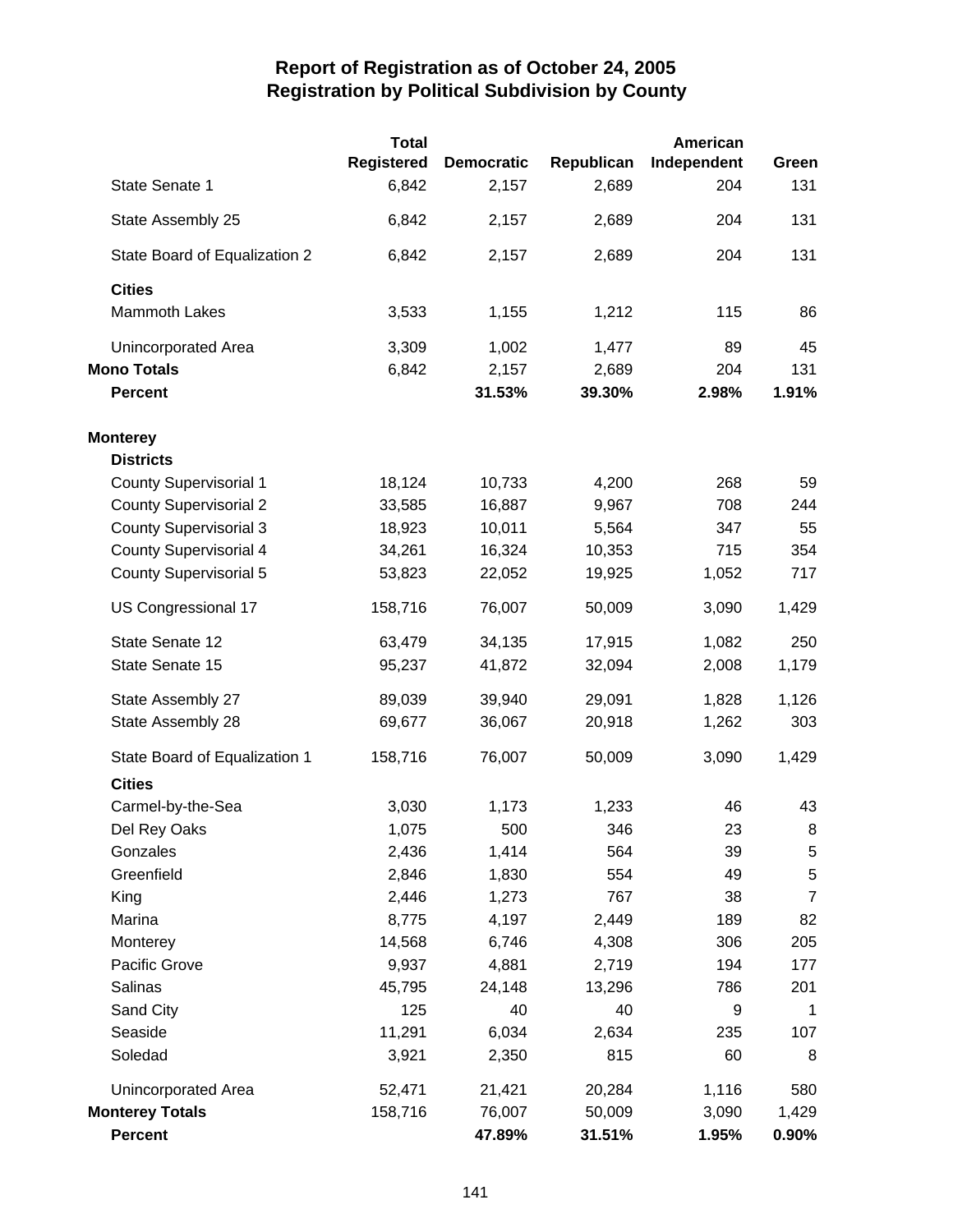|                               |                  | <b>Natural</b>   | Peace and      |                      | <b>Declined to</b> |
|-------------------------------|------------------|------------------|----------------|----------------------|--------------------|
|                               | Libertarian      | Law              | Freedom        | <b>Miscellaneous</b> | <b>State</b>       |
| State Senate 1                | 69               | 4                | 16             | 1                    | 1,571              |
| State Assembly 25             | 69               | 4                | 16             | 1                    | 1,571              |
| State Board of Equalization 2 | 69               | 4                | 16             | 1                    | 1,571              |
| <b>Cities</b>                 |                  |                  |                |                      |                    |
| <b>Mammoth Lakes</b>          | 47               | 2                | 11             | 1                    | 904                |
| <b>Unincorporated Area</b>    | 22               | $\overline{2}$   | 5              | $\mathbf 0$          | 667                |
| <b>Mono Totals</b>            | 69               | $\overline{4}$   | 16             | 1                    | 1,571              |
| <b>Percent</b>                | 1.01%            | 0.06%            | 0.23%          | 0.01%                | 22.96%             |
| <b>Monterey</b>               |                  |                  |                |                      |                    |
| <b>Districts</b>              |                  |                  |                |                      |                    |
| <b>County Supervisorial 1</b> | 43               | 32               | 67             | 35                   | 2,687              |
| <b>County Supervisorial 2</b> | 164              | 32               | 84             | 59                   | 5,440              |
| <b>County Supervisorial 3</b> | 57               | 16               | 76             | 43                   | 2,754              |
| <b>County Supervisorial 4</b> | 141              | 26               | 86             | 82                   | 6,180              |
| <b>County Supervisorial 5</b> | 280              | 51               | 89             | 112                  | 9,545              |
| US Congressional 17           | 685              | 157              | 402            | 331                  | 26,606             |
| State Senate 12               | 203              | 73               | 194            | 116                  | 9,511              |
| State Senate 15               | 482              | 84               | 208            | 215                  | 17,095             |
| State Assembly 27             | 450              | 81               | 199            | 196                  | 16,128             |
| State Assembly 28             | 235              | 76               | 203            | 135                  | 10,478             |
| State Board of Equalization 1 | 685              | 157              | 402            | 331                  | 26,606             |
| <b>Cities</b>                 |                  |                  |                |                      |                    |
| Carmel-by-the-Sea             | 8                | 5                | 4              | $\overline{7}$       | 511                |
| Del Rey Oaks                  | $\overline{2}$   | 2                | 1              | 8                    | 185                |
| Gonzales                      | 8                | 4                | $\overline{7}$ | 12                   | 383                |
| Greenfield                    | $\overline{2}$   | 4                | 8              | 5                    | 389                |
| King                          | 10               | 3                | 15             | 1                    | 332                |
| Marina                        | 29               | 11               | 27             | 17                   | 1,774              |
| Monterey                      | 83               | 13               | 27             | 34                   | 2,846              |
| Pacific Grove                 | 50               | $\overline{7}$   | 25             | 27                   | 1,857              |
| Salinas                       | 148              | 56               | 125            | 80                   | 6,955              |
| Sand City                     | $\boldsymbol{0}$ | $\boldsymbol{0}$ | 1              | $\overline{2}$       | 32                 |
| Seaside                       | 52               | 8                | 33             | 29                   | 2,159              |
| Soledad                       | 9                | $\overline{c}$   | 15             | 13                   | 649                |
| <b>Unincorporated Area</b>    | 284              | 42               | 114            | 96                   | 8,534              |
| <b>Monterey Totals</b>        | 685              | 157              | 402            | 331                  | 26,606             |
| <b>Percent</b>                | 0.43%            | 0.10%            | 0.25%          | 0.21%                | 16.76%             |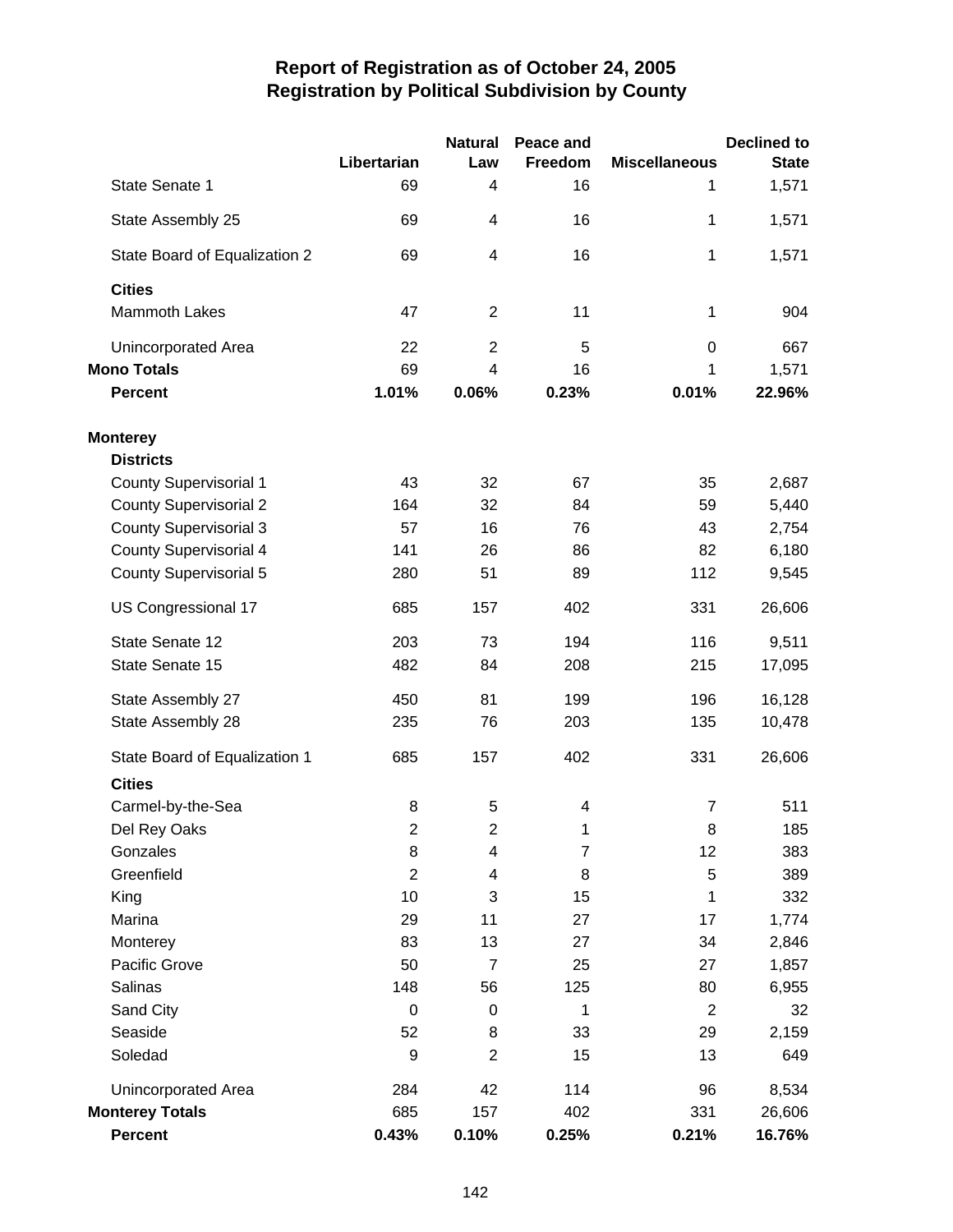|                               | <b>Total</b>      |                   |            | American    |       |  |
|-------------------------------|-------------------|-------------------|------------|-------------|-------|--|
|                               | <b>Registered</b> | <b>Democratic</b> | Republican | Independent | Green |  |
| <b>Napa</b>                   |                   |                   |            |             |       |  |
| <b>Districts</b>              |                   |                   |            |             |       |  |
| <b>County Supervisorial 1</b> | 12,026            | 5,713             | 3,629      | 260         | 203   |  |
| <b>County Supervisorial 2</b> | 14,701            | 6,749             | 4,949      | 356         | 158   |  |
| <b>County Supervisorial 3</b> | 13,686            | 5,615             | 4,814      | 292         | 236   |  |
| <b>County Supervisorial 4</b> | 12,772            | 5,763             | 4,303      | 325         | 152   |  |
| <b>County Supervisorial 5</b> | 14,710            | 7,331             | 3,901      | 357         | 210   |  |
| US Congressional 1            | 67,895            | 31,171            | 21,596     | 1,590       | 959   |  |
| State Senate 2                | 67,895            | 31,171            | 21,596     | 1,590       | 959   |  |
| State Assembly 7              | 67,895            | 31,171            | 21,596     | 1,590       | 959   |  |
| State Board of Equalization 1 | 67,895            | 31,171            | 21,596     | 1,590       | 959   |  |
| <b>Cities</b>                 |                   |                   |            |             |       |  |
| American Canyon               | 6,943             | 3,622             | 1,612      | 166         | 41    |  |
| Calistoga                     | 2,231             | 1,102             | 600        | 51          | 55    |  |
| Napa                          | 36,885            | 17,558            | 11,368     | 888         | 531   |  |
| St. Helena                    | 3,225             | 1,469             | 1,054      | 53          | 49    |  |
| Yountville                    | 2,179             | 1,054             | 663        | 61          | 25    |  |
| <b>Unincorporated Area</b>    | 16,432            | 6,366             | 6,299      | 371         | 258   |  |
| <b>Napa Totals</b>            | 67,895            | 31,171            | 21,596     | 1,590       | 959   |  |
| <b>Percent</b>                |                   | 45.91%            | 31.81%     | 2.34%       | 1.41% |  |
| <b>Nevada</b>                 |                   |                   |            |             |       |  |
| <b>Districts</b>              |                   |                   |            |             |       |  |
| <b>County Supervisorial 1</b> | 14,173            | 4,913             | 5,816      | 307         | 509   |  |
| <b>County Supervisorial 2</b> | 14,019            | 3,805             | 7,693      | 283         | 148   |  |
| <b>County Supervisorial 3</b> | 12,019            | 4,142             | 4,958      | 324         | 262   |  |
| <b>County Supervisorial 4</b> | 13,615            | 4,092             | 6,259      | 333         | 445   |  |
| <b>County Supervisorial 5</b> | 10,402            | 3,613             | 3,249      | 333         | 278   |  |
| US Congressional 4            | 64,228            | 20,565            | 27,975     | 1,580       | 1,642 |  |
| State Senate 1                | 11,576            | 3,912             | 3,882      | 364         | 314   |  |
| State Senate 4                | 52,652            | 16,653            | 24,093     | 1,216       | 1,328 |  |
| State Assembly 3              | 64,228            | 20,565            | 27,975     | 1,580       | 1,642 |  |
| State Board of Equalization 2 | 64,228            | 20,565            | 27,975     | 1,580       | 1,642 |  |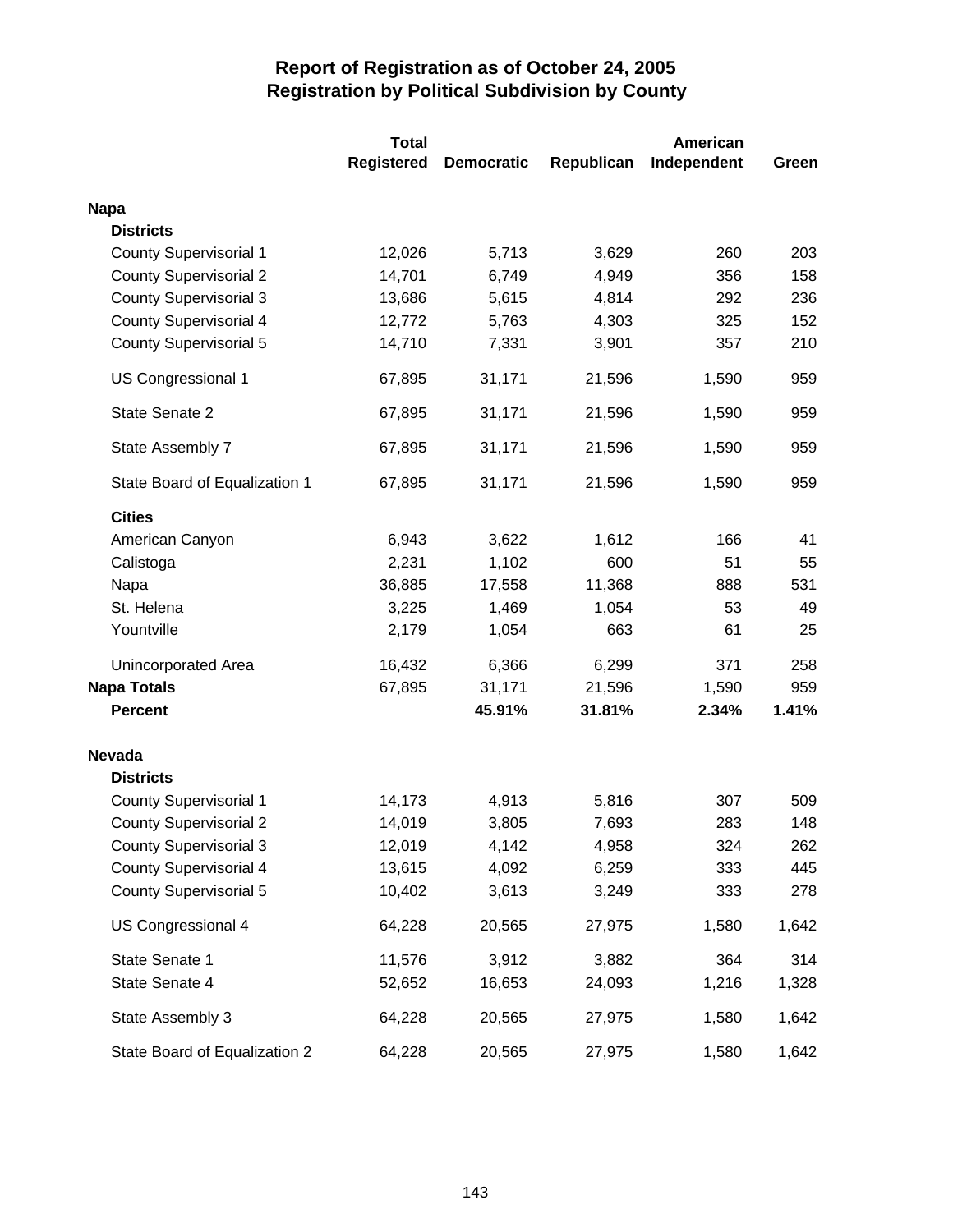|                               |             | <b>Natural</b> | Peace and      |                      | <b>Declined to</b> |
|-------------------------------|-------------|----------------|----------------|----------------------|--------------------|
|                               | Libertarian | Law            | Freedom        | <b>Miscellaneous</b> | <b>State</b>       |
| <b>Napa</b>                   |             |                |                |                      |                    |
| <b>Districts</b>              |             |                |                |                      |                    |
| <b>County Supervisorial 1</b> | 75          | 5              | 25             | 92                   | 2,024              |
| <b>County Supervisorial 2</b> | 73          | 17             | 29             | 127                  | 2,243              |
| <b>County Supervisorial 3</b> | 88          | 13             | 30             | 110                  | 2,488              |
| <b>County Supervisorial 4</b> | 68          | 11             | 31             | 96                   | 2,023              |
| <b>County Supervisorial 5</b> | 90          | 10             | 32             | 120                  | 2,659              |
| <b>US Congressional 1</b>     | 394         | 56             | 147            | 545                  | 11,437             |
| State Senate 2                | 394         | 56             | 147            | 545                  | 11,437             |
| State Assembly 7              | 394         | 56             | 147            | 545                  | 11,437             |
| State Board of Equalization 1 | 394         | 56             | 147            | 545                  | 11,437             |
| <b>Cities</b>                 |             |                |                |                      |                    |
| American Canyon               | 25          | 4              | 17             | 71                   | 1,385              |
| Calistoga                     | 13          | $\overline{2}$ | 8              | 18                   | 382                |
| Napa                          | 207         | 32             | 74             | 278                  | 5,949              |
| St. Helena                    | 10          | $\overline{2}$ | $\overline{7}$ | 25                   | 556                |
| Yountville                    | 9           | 3              | 4              | 20                   | 340                |
| Unincorporated Area           | 130         | 13             | 37             | 133                  | 2,825              |
| <b>Napa Totals</b>            | 394         | 56             | 147            | 545                  | 11,437             |
| <b>Percent</b>                | 0.58%       | 0.08%          | 0.22%          | 0.80%                | 16.85%             |
| <b>Nevada</b>                 |             |                |                |                      |                    |
| <b>Districts</b>              |             |                |                |                      |                    |
| <b>County Supervisorial 1</b> | 130         | 11             | 29             | 54                   | 2,404              |
| <b>County Supervisorial 2</b> | 67          | 10             | 20             | 65                   | 1,928              |
| <b>County Supervisorial 3</b> | 94          | 11             | 25             | 60                   | 2,143              |
| <b>County Supervisorial 4</b> | 103         | 8              | 32             | 59                   | 2,284              |
| <b>County Supervisorial 5</b> | 112         | 12             | 18             | 15                   | 2,772              |
| US Congressional 4            | 506         | 52             | 124            | 253                  | 11,531             |
| State Senate 1                | 128         | 11             | 19             | 18                   | 2,928              |
| State Senate 4                | 378         | 41             | 105            | 235                  | 8,603              |
| State Assembly 3              | 506         | 52             | 124            | 253                  | 11,531             |
| State Board of Equalization 2 | 506         | 52             | 124            | 253                  | 11,531             |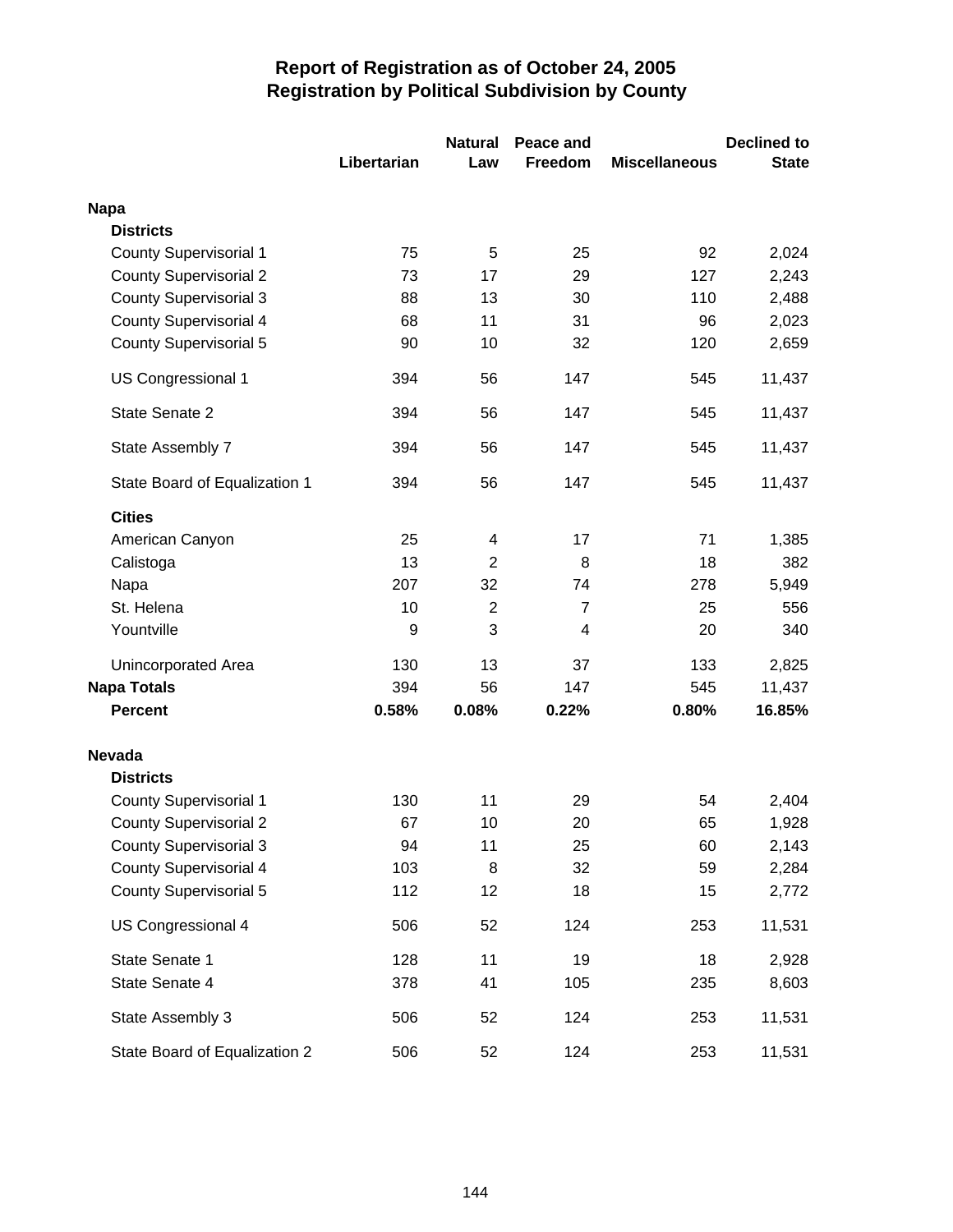|                               | <b>Total</b>      |                   |            | <b>American</b> |       |
|-------------------------------|-------------------|-------------------|------------|-----------------|-------|
|                               | <b>Registered</b> | <b>Democratic</b> | Republican | Independent     | Green |
| <b>Cities</b>                 |                   |                   |            |                 |       |
| <b>Grass Valley</b>           | 7,007             | 2,469             | 2,739      | 205             | 164   |
| Nevada City                   | 2,076             | 836               | 634        | 52              | 109   |
| Truckee                       | 8,590             | 3,003             | 2,615      | 278             | 229   |
| Unincorporated Area           | 46,555            | 14,257            | 21,987     | 1,045           | 1,140 |
| <b>Nevada Totals</b>          | 64,228            | 20,565            | 27,975     | 1,580           | 1,642 |
| <b>Percent</b>                |                   | 32.02%            | 43.56%     | 2.46%           | 2.56% |
| Orange                        |                   |                   |            |                 |       |
| <b>Districts</b>              |                   |                   |            |                 |       |
| County Supervisorial 1        | 200,930           | 78,506            | 78,859     | 3,564           | 823   |
| <b>County Supervisorial 2</b> | 363,682           | 103,580           | 179,790    | 7,540           | 2,592 |
| <b>County Supervisorial 3</b> | 321,330           | 87,024            | 164,047    | 5,749           | 1,706 |
| <b>County Supervisorial 4</b> | 246,528           | 86,196            | 107,417    | 5,042           | 1,262 |
| <b>County Supervisorial 5</b> | 358,539           | 92,151            | 188,765    | 7,449           | 1,860 |
| US Congressional 40           | 321,379           | 103,246           | 150,509    | 6,393           | 1,690 |
| US Congressional 42           | 222,948           | 57,655            | 121,263    | 4,293           | 911   |
| US Congressional 44           | 69,489            | 14,945            | 39,907     | 1,454           | 393   |
| US Congressional 46           | 283,124           | 82,084            | 135,468    | 6,024           | 2,073 |
| US Congressional 47           | 189,676           | 79,911            | 69,282     | 3,459           | 805   |
| US Congressional 48           | 404,393           | 109,616           | 202,449    | 7,721           | 2,371 |
| State Senate 29               | 127,143           | 35,346            | 67,681     | 2,419           | 538   |
| State Senate 33               | 508,305           | 136,866           | 263,915    | 9,790           | 2,466 |
| State Senate 34               | 276,342           | 111,870           | 104,182    | 5,401           | 1,157 |
| State Senate 35               | 525,725           | 150,847           | 253,769    | 10,497          | 3,722 |
| State Senate 38               | 53,494            | 12,528            | 29,331     | 1,237           | 360   |
| State Assembly 56             | 34,706            | 13,224            | 13,727     | 809             | 130   |
| State Assembly 60             | 100,388           | 26,025            | 55,591     | 1,796           | 384   |
| State Assembly 67             | 251,085           | 77,756            | 118,196    | 5,133           | 1,633 |
| State Assembly 68             | 204,665           | 63,555            | 92,980     | 4,365           | 1,232 |
| State Assembly 69             | 113,441           | 51,304            | 38,789     | 1,906           | 502   |
| State Assembly 70             | 271,024           | 75,384            | 132,409    | 5,047           | 1,646 |
| State Assembly 71             | 163,012           | 39,397            | 90,679     | 3,043           | 677   |
| State Assembly 72             | 205,966           | 64,847            | 98,638     | 4,040           | 1,162 |
| State Assembly 73             | 146,722           | 35,965            | 77,869     | 3,205           | 877   |
| State Board of Equalization 3 | 1,491,009         | 447,457           | 718,878    | 29,344          | 8,243 |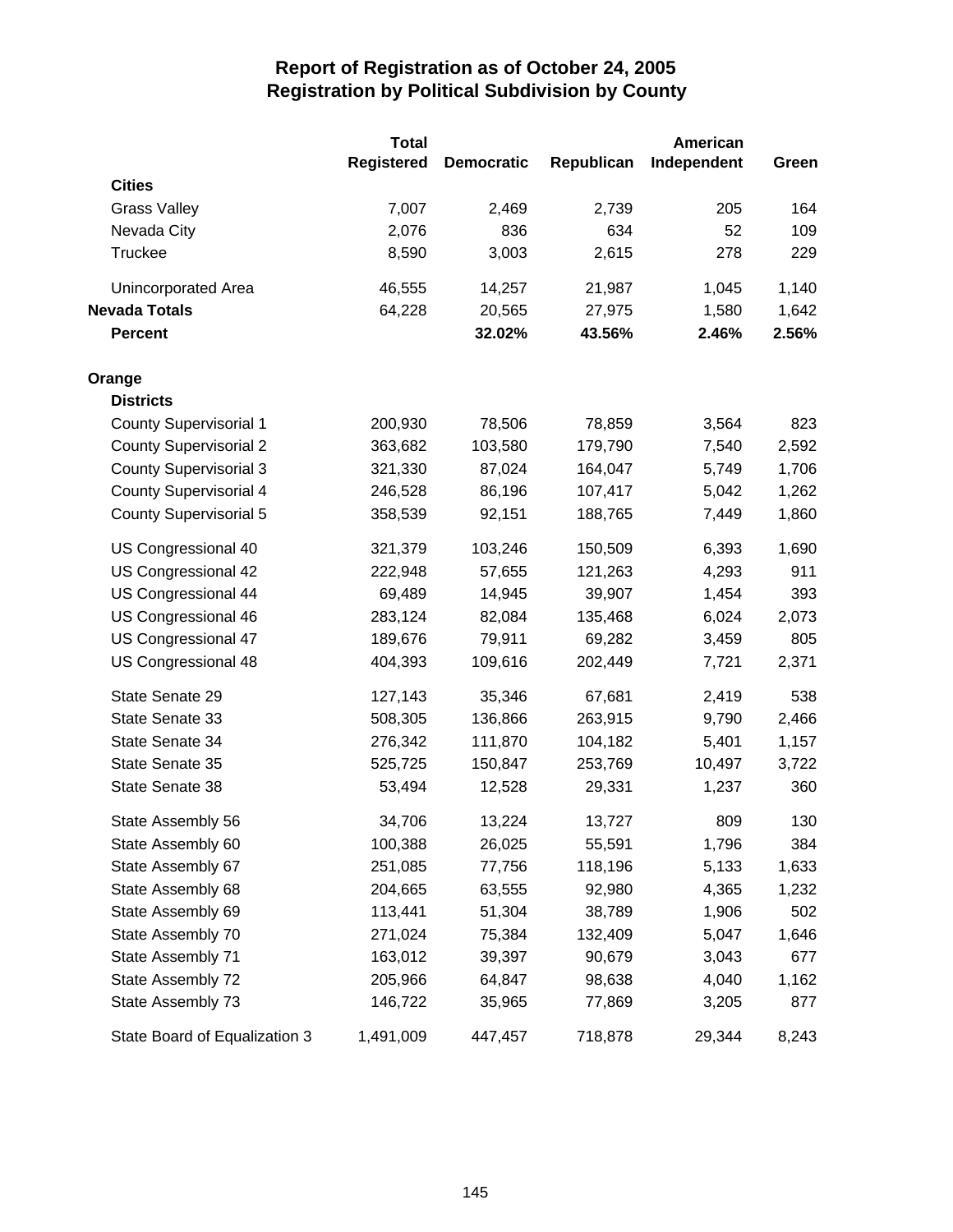|                               |             | <b>Natural</b> | Peace and      |                      | <b>Declined to</b> |
|-------------------------------|-------------|----------------|----------------|----------------------|--------------------|
| <b>Cities</b>                 | Libertarian | Law            | Freedom        | <b>Miscellaneous</b> | <b>State</b>       |
| <b>Grass Valley</b>           | 62          | 5              | 15             | 31                   | 1,317              |
| Nevada City                   | 19          | 1              | $\overline{7}$ | $\overline{7}$       | 411                |
| Truckee                       | 89          | 10             | 12             | 10                   | 2,344              |
|                               |             |                |                |                      |                    |
| Unincorporated Area           | 336         | 36             | 90             | 205                  | 7,459              |
| <b>Nevada Totals</b>          | 506         | 52             | 124            | 253                  | 11,531             |
| <b>Percent</b>                | 0.79%       | 0.08%          | 0.19%          | 0.39%                | 17.95%             |
| Orange                        |             |                |                |                      |                    |
| <b>Districts</b>              |             |                |                |                      |                    |
| <b>County Supervisorial 1</b> | 1,203       | 410            | 802            | 704                  | 36,059             |
| <b>County Supervisorial 2</b> | 2,963       | 650            | 887            | 1,422                | 64,258             |
| <b>County Supervisorial 3</b> | 2,073       | 387            | 589            | 1,037                | 58,718             |
| <b>County Supervisorial 4</b> | 1,605       | 418            | 998            | 963                  | 42,627             |
| County Supervisorial 5        | 2,379       | 446            | 542            | 1,298                | 63,649             |
| US Congressional 40           | 2,148       | 483            | 1,081          | 1,203                | 54,626             |
| US Congressional 42           | 1,223       | 263            | 412            | 747                  | 36,181             |
| US Congressional 44           | 497         | 94             | 106            | 266                  | 11,827             |
| US Congressional 46           | 2,418       | 611            | 751            | 1,168                | 52,527             |
| US Congressional 47           | 1,108       | 361            | 860            | 667                  | 33,223             |
| US Congressional 48           | 2,829       | 499            | 608            | 1,373                | 76,927             |
| State Senate 29               | 671         | 165            | 300            | 468                  | 19,555             |
| State Senate 33               | 3,408       | 614            | 946            | 1,696                | 88,604             |
| State Senate 34               | 1,626       | 539            | 1,260          | 1,044                | 49,263             |
| State Senate 35               | 4,089       | 896            | 1,198          | 1,940                | 98,767             |
| State Senate 38               | 429         | 97             | 114            | 276                  | 9,122              |
| State Assembly 56             | 203         | 50             | 161            | 132                  | 6,270              |
| State Assembly 60             | 556         | 97             | 195            | 306                  | 15,438             |
| State Assembly 67             | 1,899       | 489            | 714            | 1,004                | 44,261             |
| State Assembly 68             | 1,586       | 394            | 725            | 852                  | 38,976             |
| State Assembly 69             | 686         | 232            | 460            | 337                  | 19,225             |
| State Assembly 70             | 1,861       | 322            | 406            | 829                  | 53,120             |
| State Assembly 71             | 1,003       | 183            | 229            | 525                  | 27,276             |
| State Assembly 72             | 1,345       | 328            | 675            | 809                  | 34,122             |
| State Assembly 73             | 1,084       | 216            | 253            | 630                  | 26,623             |
| State Board of Equalization 3 | 10,223      | 2,311          | 3,818          | 5,424                | 265,311            |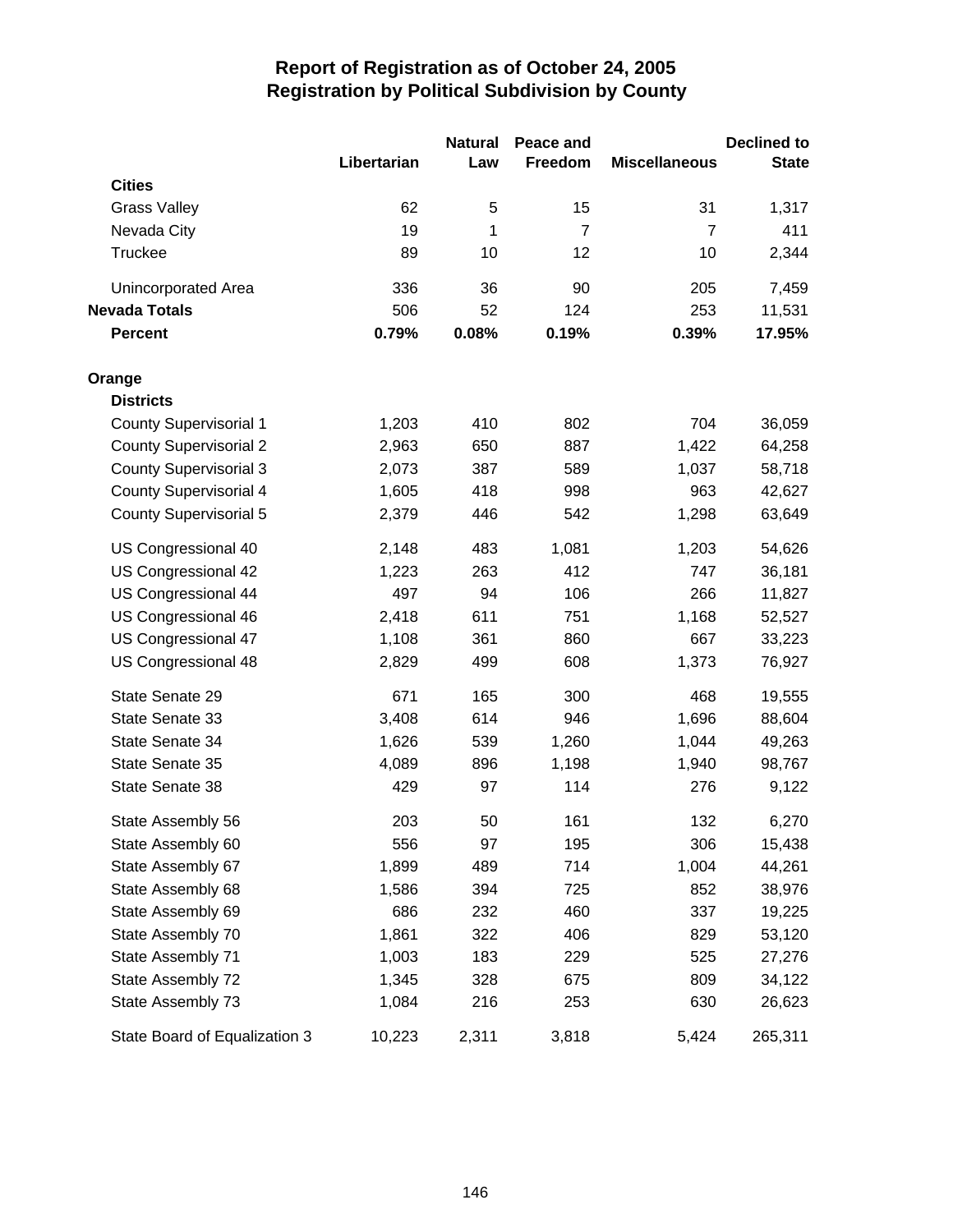|                        | <b>Total</b>      |                   |            | <b>American</b> |       |
|------------------------|-------------------|-------------------|------------|-----------------|-------|
|                        | <b>Registered</b> | <b>Democratic</b> | Republican | Independent     | Green |
| <b>Cities</b>          |                   |                   |            |                 |       |
| Aliso Viejo            | 26,134            | 6,976             | 12,615     | 603             | 141   |
| Anaheim                | 129,259           | 44,543            | 57,561     | 2,660           | 564   |
| <b>Brea</b>            | 22,909            | 6,249             | 12,333     | 474             | 96    |
| <b>Buena Park</b>      | 34,461            | 13,117            | 13,623     | 805             | 129   |
| Costa Mesa             | 54,911            | 15,673            | 25,063     | 1,405           | 599   |
| Cypress                | 26,805            | 8,982             | 11,938     | 487             | 150   |
| Dana Point             | 23,398            | 5,868             | 12,160     | 540             | 167   |
| <b>Fountain Valley</b> | 34,425            | 9,639             | 17,477     | 673             | 170   |
| Fullerton              | 66,157            | 20,544            | 31,073     | 1,227           | 474   |
| Garden Grove           | 72,431            | 24,955            | 31,580     | 1,339           | 277   |
| Huntington Beach       | 124,501           | 34,473            | 60,977     | 2,712           | 992   |
| Irvine                 | 90,699            | 26,503            | 39,420     | 1,417           | 619   |
| La Habra               | 25,794            | 9,145             | 11,517     | 529             | 113   |
| La Palma               | 8,288             | 2,916             | 3,516      | 135             | 27    |
| Laguna Beach           | 18,228            | 6,670             | 7,136      | 416             | 215   |
| Laguna Hills           | 18,361            | 4,670             | 9,529      | 361             | 102   |
| Laguna Niguel          | 40,570            | 10,112            | 21,323     | 828             | 197   |
| Laguna Woods           | 16,237            | 6,813             | 7,015      | 253             | 28    |
| Lake Forest            | 43,169            | 10,989            | 22,805     | 933             | 189   |
| Los Alamitos           | 6,586             | 2,263             | 2,962      | 141             | 50    |
| Mission Viejo          | 60,270            | 15,270            | 32,593     | 1,174           | 257   |
| Newport Beach          | 60,248            | 12,100            | 36,361     | 1,090           | 341   |
| Orange                 | 65,250            | 18,605            | 33,475     | 1,291           | 356   |
| Placentia              | 26,313            | 7,674             | 13,389     | 476             | 121   |
| Rancho Santa Margarita | 28,179            | 6,446             | 15,653     | 599             | 95    |
| San Clemente           | 37,534            | 8,456             | 20,711     | 896             | 265   |
| San Juan Capistrano    | 18,252            | 4,549             | 9,997      | 384             | 103   |
| Santa Ana              | 90,486            | 42,059            | 30,232     | 1,469           | 410   |
| Seal Beach             | 19,289            | 6,973             | 9,118      | 270             | 114   |
| Stanton                | 13,347            | 5,143             | 5,111      | 317             | 52    |
| Tustin                 | 31,246            | 9,158             | 14,471     | 655             | 180   |
| Villa Park             | 4,394             | 743               | 3,027      | 53              | 11    |
| Westminster            | 44,555            | 13,581            | 20,587     | 885             | 167   |
| Yorba Linda            | 40,609            | 8,920             | 24,493     | 712             | 144   |
| Unincorporated Area    | 67,714            | 16,680            | 38,037     | 1,135           | 328   |
| <b>Orange Totals</b>   | 1,491,009         | 447,457           | 718,878    | 29,344          | 8,243 |
| Percent                |                   | 30.01%            | 48.21%     | 1.97%           | 0.55% |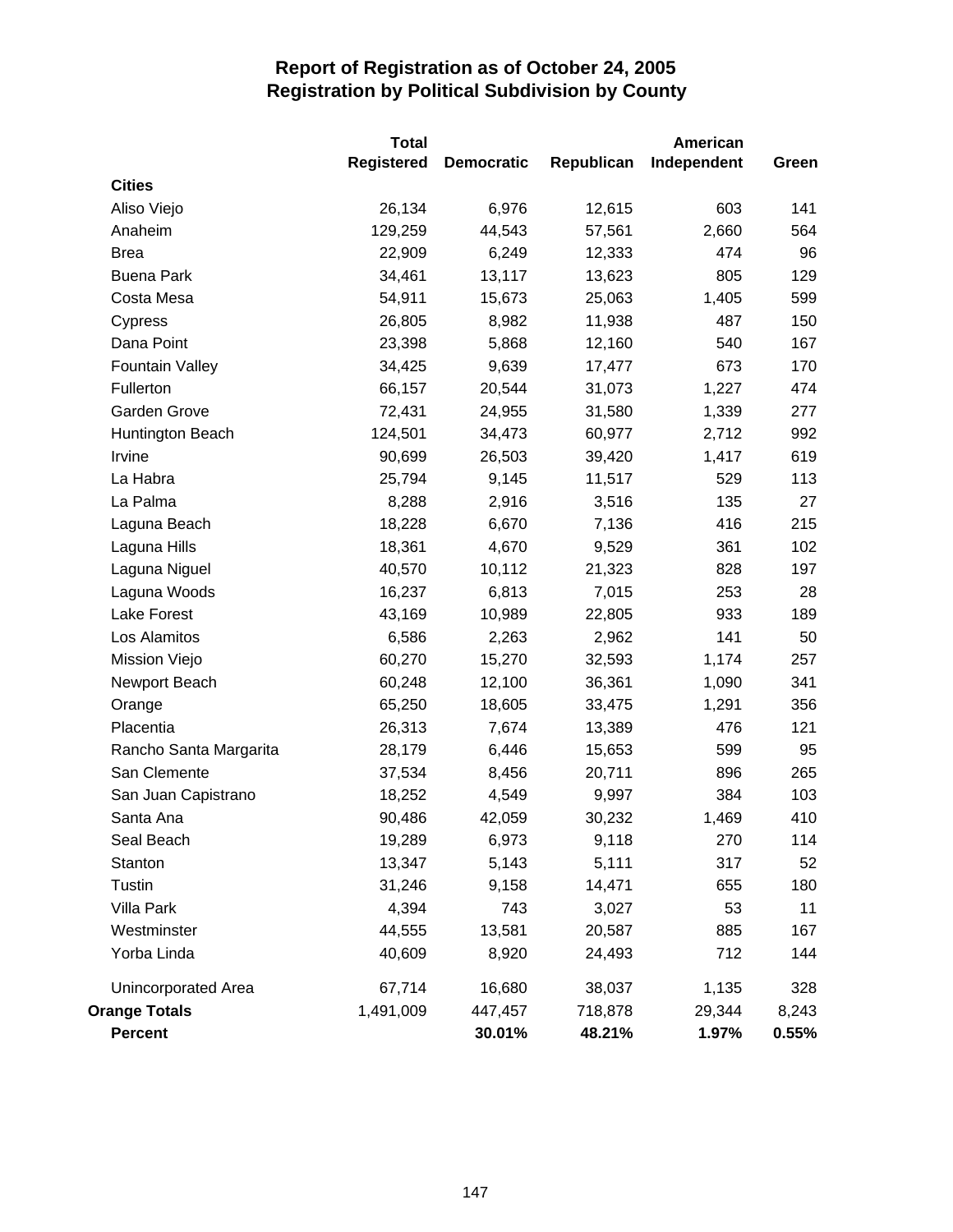|                        |             | <b>Natural</b> | Peace and      |                      | <b>Declined to</b> |
|------------------------|-------------|----------------|----------------|----------------------|--------------------|
|                        | Libertarian | Law            | Freedom        | <b>Miscellaneous</b> | <b>State</b>       |
| <b>Cities</b>          |             |                |                |                      |                    |
| Aliso Viejo            | 185         | 24             | 39             | 94                   | 5,457              |
| Anaheim                | 775         | 197            | 474            | 472                  | 22,013             |
| <b>Brea</b>            | 114         | 27             | 38             | 75                   | 3,503              |
| <b>Buena Park</b>      | 201         | 49             | 161            | 131                  | 6,245              |
| Costa Mesa             | 658         | 97             | 157            | 226                  | 11,033             |
| Cypress                | 185         | 35             | 105            | 98                   | 4,825              |
| Dana Point             | 175         | 27             | 41             | 122                  | 4,298              |
| <b>Fountain Valley</b> | 206         | 65             | 83             | 132                  | 5,980              |
| Fullerton              | 528         | 119            | 241            | 280                  | 11,671             |
| Garden Grove           | 441         | 143            | 275            | 295                  | 13,126             |
| Huntington Beach       | 1,141       | 314            | 296            | 555                  | 23,041             |
| Irvine                 | 588         | 131            | 126            | 211                  | 21,684             |
| La Habra               | 147         | 44             | 107            | 85                   | 4,107              |
| La Palma               | 32          | 9              | 29             | 23                   | 1,601              |
| Laguna Beach           | 158         | 28             | 44             | 79                   | 3,482              |
| Laguna Hills           | 134         | 28             | 27             | 57                   | 3,453              |
| Laguna Niguel          | 267         | 57             | 56             | 142                  | 7,588              |
| Laguna Woods           | 35          | $\overline{4}$ | 6              | 35                   | 2,048              |
| <b>Lake Forest</b>     | 331         | 44             | 68             | 154                  | 7,656              |
| Los Alamitos           | 38          | $\,6$          | 25             | 24                   | 1,077              |
| Mission Viejo          | 342         | 73             | 92             | 218                  | 10,251             |
| Newport Beach          | 416         | 53             | 64             | 172                  | 9,651              |
| Orange                 | 472         | 70             | 169            | 200                  | 10,612             |
| Placentia              | 145         | 43             | 64             | 121                  | 4,280              |
| Rancho Santa Margarita | 168         | 41             | 34             | 68                   | 5,075              |
| San Clemente           | 314         | 67             | 77             | 184                  | 6,564              |
| San Juan Capistrano    | 130         | 31             | 37             | 94                   | 2,927              |
| Santa Ana              | 539         | 177            | 355            | 253                  | 14,992             |
| Seal Beach             | 89          | 17             | 28             | 58                   | 2,622              |
| Stanton                | 84          | 29             | 62             | 66                   | 2,483              |
| Tustin                 | 263         | 56             | 81             | 138                  | 6,244              |
| Villa Park             | 18          | 1              | $\overline{2}$ | 9                    | 530                |
| Westminster            | 255         | 101            | 175            | 177                  | 8,627              |
| Yorba Linda            | 199         | 38             | 62             | 141                  | 5,900              |
| Unincorporated Area    | 450         | 66             | 118            | 235                  | 10,665             |
| <b>Orange Totals</b>   | 10,223      | 2,311          | 3,818          | 5,424                | 265,311            |
| <b>Percent</b>         | 0.69%       | 0.15%          | 0.26%          | 0.36%                | 17.79%             |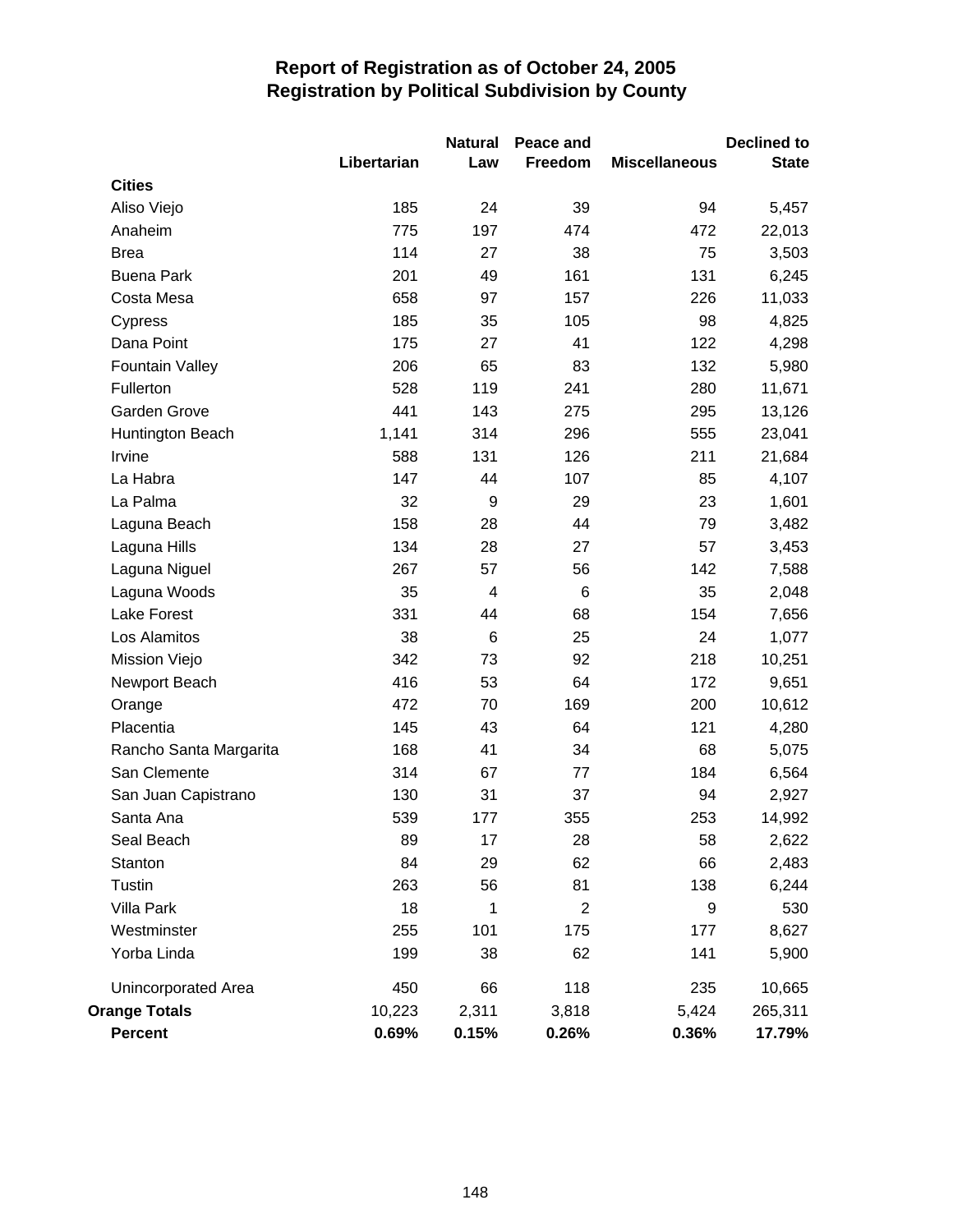|                               | <b>Total</b>      |                   |            | American    |                 |
|-------------------------------|-------------------|-------------------|------------|-------------|-----------------|
|                               | <b>Registered</b> | <b>Democratic</b> | Republican | Independent | Green           |
| <b>Placer</b>                 |                   |                   |            |             |                 |
| <b>Districts</b>              |                   |                   |            |             |                 |
| <b>County Supervisorial 1</b> | 35,910            | 11,053            | 18,546     | 678         | 190             |
| <b>County Supervisorial 2</b> | 45,186            | 12,680            | 24,788     | 850         | 181             |
| <b>County Supervisorial 3</b> | 30,765            | 9,065             | 15,671     | 561         | 296             |
| <b>County Supervisorial 4</b> | 36,581            | 9,396             | 20,577     | 641         | 192             |
| <b>County Supervisorial 5</b> | 29,336            | 8,970             | 13,097     | 701         | 420             |
| US Congressional 4            | 177,778           | 51,164            | 92,679     | 3,431       | 1,279           |
| State Senate 1                | 110,360           | 32,308            | 55,920     | 2,182       | 947             |
| State Senate 4                | 67,418            | 18,856            | 36,759     | 1,249       | 332             |
| State Assembly 3              | 16,639            | 4,802             | 8,283      | 349         | 197             |
| State Assembly 4              | 147,854           | 43,347            | 76,314     | 2,875       | 1,008           |
| State Assembly 5              | 13,285            | 3,015             | 8,082      | 207         | 74              |
| State Board of Equalization 2 | 177,778           | 51,164            | 92,679     | 3,431       | 1,279           |
| <b>Cities</b>                 |                   |                   |            |             |                 |
| Auburn                        | 8,171             | 2,547             | 3,819      | 141         | 115             |
| Colfax                        | 928               | 281               | 399        | 41          | 17              |
| Lincoln                       | 16,666            | 5,107             | 8,989      | 338         | 34              |
| Loomis                        | 3,833             | 1,064             | 2,054      | 80          | 27              |
| Rocklin                       | 28,023            | 7,452             | 15,383     | 501         | 141             |
| Roseville                     | 56,130            | 16,526            | 29,386     | 1,027       | 289             |
| Unincorporated Area           | 64,027            | 18,187            | 32,649     | 1,303       | 656             |
| <b>Placer Totals</b>          | 177,778           | 51,164            | 92,679     | 3,431       | 1,279           |
| <b>Percent</b>                |                   | 28.78%            | 52.13%     | 1.93%       | 0.72%           |
| <b>Plumas</b>                 |                   |                   |            |             |                 |
| <b>Districts</b>              |                   |                   |            |             |                 |
| <b>County Supervisorial 1</b> | 2,565             | 883               | 1,024      | 104         | 13              |
| <b>County Supervisorial 2</b> | 2,601             | 937               | 989        | 101         | 32              |
| <b>County Supervisorial 3</b> | 2,378             | 700               | 1,251      | 64          | $6\phantom{1}6$ |
| <b>County Supervisorial 4</b> | 3,037             | 1,055             | 1,214      | 119         | 45              |
| <b>County Supervisorial 5</b> | 3,414             | 1,101             | 1,603      | 91          | 32              |
| US Congressional 4            | 13,995            | 4,676             | 6,081      | 479         | 128             |
| State Senate 1                | 13,995            | 4,676             | 6,081      | 479         | 128             |
| State Assembly 3              | 13,995            | 4,676             | 6,081      | 479         | 128             |
| State Board of Equalization 2 | 13,995            | 4,676             | 6,081      | 479         | 128             |

**Cities**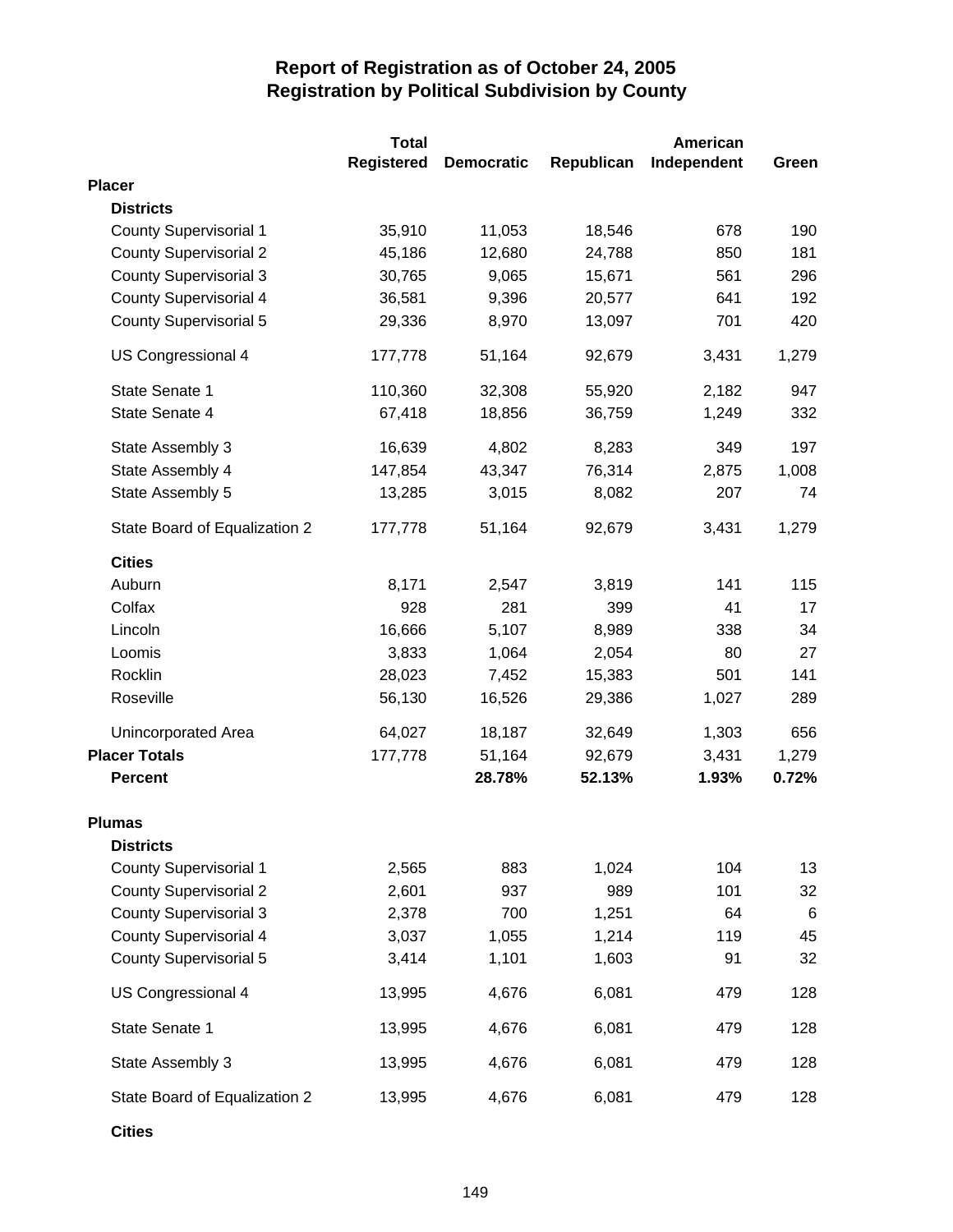|                               |             | <b>Natural</b> | Peace and        |                         | <b>Declined to</b> |
|-------------------------------|-------------|----------------|------------------|-------------------------|--------------------|
|                               | Libertarian | Law            | Freedom          | <b>Miscellaneous</b>    | <b>State</b>       |
| <b>Placer</b>                 |             |                |                  |                         |                    |
| <b>Districts</b>              |             |                |                  |                         |                    |
| <b>County Supervisorial 1</b> | 165         | 18             | 42               | 45                      | 5,173              |
| <b>County Supervisorial 2</b> | 227         | 9              | 41               | 49                      | 6,361              |
| <b>County Supervisorial 3</b> | 225         | 20             | 39               | 124                     | 4,764              |
| <b>County Supervisorial 4</b> | 197         | 6              | 35               | 52                      | 5,485              |
| <b>County Supervisorial 5</b> | 278         | 35             | 75               | 126                     | 5,634              |
| US Congressional 4            | 1,092       | 88             | 232              | 396                     | 27,417             |
| State Senate 1                | 703         | 64             | 167              | 270                     | 17,799             |
| State Senate 4                | 389         | 24             | 65               | 126                     | 9,618              |
| State Assembly 3              | 140         | 10             | 35               | 85                      | 2,738              |
| State Assembly 4              | 884         | 76             | 190              | 287                     | 22,873             |
| State Assembly 5              | 68          | $\overline{2}$ | $\overline{7}$   | 24                      | 1,806              |
| State Board of Equalization 2 | 1,092       | 88             | 232              | 396                     | 27,417             |
| <b>Cities</b>                 |             |                |                  |                         |                    |
| Auburn                        | 74          | 4              | 15               | 37                      | 1,419              |
| Colfax                        | 9           | $\pmb{0}$      | $\overline{2}$   | 4                       | 175                |
| Lincoln                       | 57          | 4              | $\boldsymbol{9}$ | 13                      | 2,115              |
| Loomis                        | 25          | 3              | 3                | 11                      | 566                |
| Rocklin                       | 171         | 9              | 34               | 27                      | 4,305              |
| Roseville                     | 280         | 20             | 63               | 67                      | 8,472              |
| Unincorporated Area           | 476         | 48             | 106              | 237                     | 10,365             |
| <b>Placer Totals</b>          | 1,092       | 88             | 232              | 396                     | 27,417             |
| <b>Percent</b>                | 0.61%       | 0.05%          | 0.13%            | 0.22%                   | 15.42%             |
| <b>Plumas</b>                 |             |                |                  |                         |                    |
| <b>Districts</b>              |             |                |                  |                         |                    |
| <b>County Supervisorial 1</b> | 16          | 1              | 9                | 1                       | 514                |
| <b>County Supervisorial 2</b> | 25          | 5              | $\overline{7}$   | $\overline{\mathbf{c}}$ | 503                |
| <b>County Supervisorial 3</b> | 13          | 0              | 6                | $\mathbf 1$             | 337                |
| County Supervisorial 4        | 18          | $\overline{7}$ | 9                | $\overline{c}$          | 568                |
| <b>County Supervisorial 5</b> | 25          | $\overline{2}$ | 8                | $\overline{2}$          | 550                |
| US Congressional 4            | 97          | 15             | 39               | 8                       | 2,472              |
| State Senate 1                | 97          | 15             | 39               | 8                       | 2,472              |
| State Assembly 3              | 97          | 15             | 39               | 8                       | 2,472              |
| State Board of Equalization 2 | 97          | 15             | 39               | 8                       | 2,472              |

**Cities**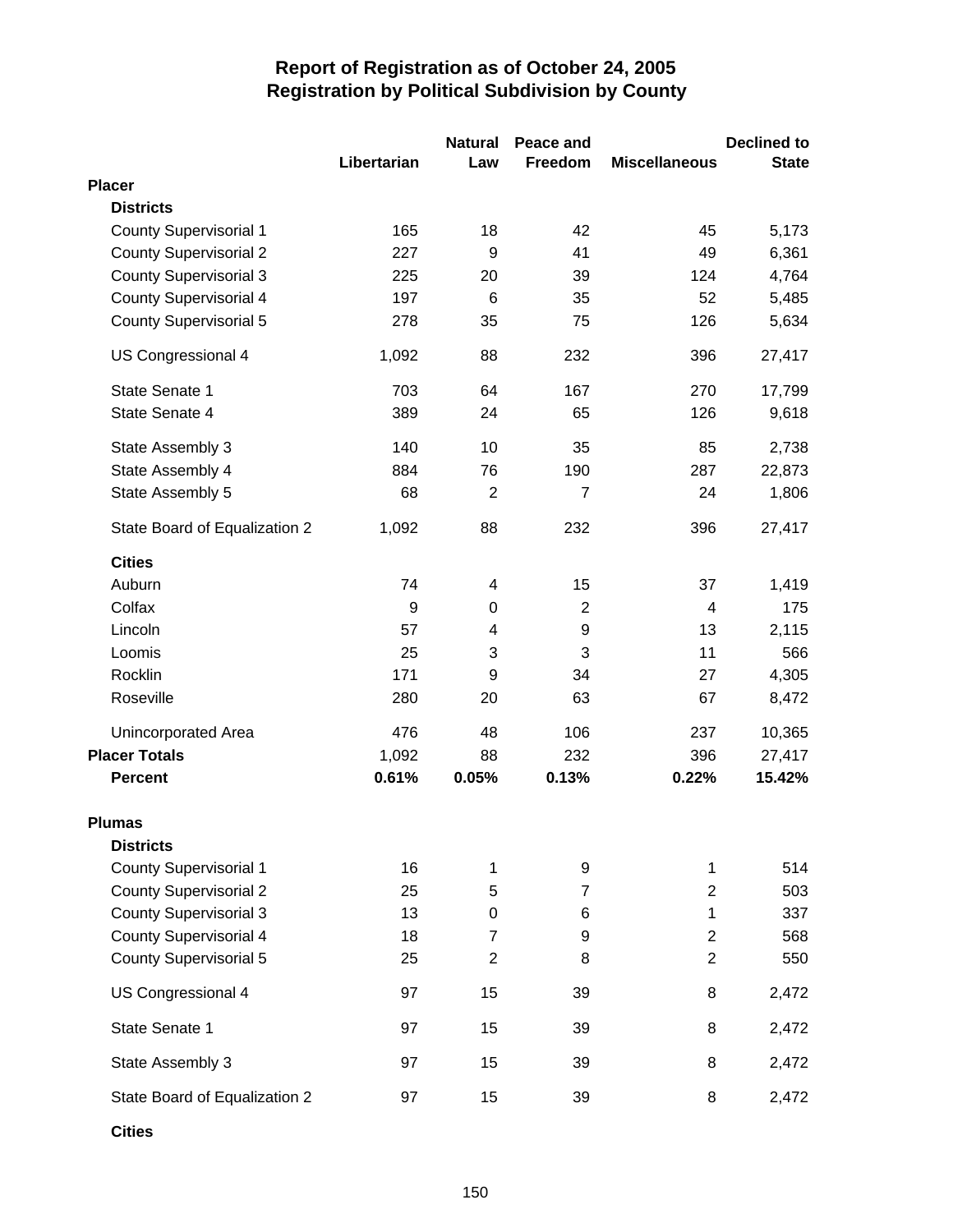|                               | <b>Total</b>      |                   |            | <b>American</b> |                |
|-------------------------------|-------------------|-------------------|------------|-----------------|----------------|
|                               | <b>Registered</b> | <b>Democratic</b> | Republican | Independent     | Green          |
| Portola                       | 1,217             | 472               | 392        | 47              | 8              |
| Unincorporated Area           | 12,778            | 4,204             | 5,689      | 432             | 120            |
| <b>Plumas Totals</b>          | 13,995            | 4,676             | 6,081      | 479             | 128            |
| <b>Percent</b>                |                   | 33.41%            | 43.45%     | 3.42%           | 0.91%          |
| <b>Riverside</b>              |                   |                   |            |                 |                |
| <b>Districts</b>              |                   |                   |            |                 |                |
| <b>County Supervisorial 1</b> | 151,240           | 51,459            | 69,262     | 3,295           | 749            |
| <b>County Supervisorial 2</b> | 139,152           | 47,520            | 63,373     | 3,065           | 619            |
| <b>County Supervisorial 3</b> | 199,804           | 55,304            | 105,619    | 4,755           | 723            |
| <b>County Supervisorial 4</b> | 148,373           | 57,695            | 67,866     | 2,602           | 377            |
| <b>County Supervisorial 5</b> | 138,393           | 55,627            | 55,385     | 3,364           | 463            |
| US Congressional 41           | 62,368            | 21,153            | 30,267     | 1,596           | 220            |
| US Congressional 44           | 255,011           | 89,311            | 114,561    | 5,499           | 1,209          |
| US Congressional 45           | 332,280           | 119,496           | 153,843    | 7,015           | 1,045          |
| US Congressional 49           | 127,303           | 37,645            | 62,834     | 2,971           | 457            |
| State Senate 31               | 153,214           | 58,064            | 64,158     | 3,405           | 848            |
| State Senate 36               | 114,122           | 26,917            | 63,066     | 2,639           | 382            |
| State Senate 37               | 447,331           | 153,166           | 210,134    | 10,043          | 1,575          |
| State Senate 40               | 62,295            | 29,458            | 24,147     | 994             | 126            |
| State Assembly 63             | 4,423             | 1,757             | 1,792      | 105             | 16             |
| State Assembly 64             | 224,940           | 75,300            | 105,507    | 4,911           | 1,051          |
| State Assembly 65             | 170,412           | 61,529            | 77,350     | 4,174           | 574            |
| State Assembly 66             | 169,238           | 50,682            | 83,188     | 3,911           | 654            |
| State Assembly 71             | 83,458            | 26,087            | 40,683     | 1,711           | 291            |
| State Assembly 80             | 124,491           | 52,250            | 52,985     | 2,269           | 345            |
| State Board of Equalization 3 | 776,962           | 267,605           | 361,505    | 17,081          | 2,931          |
| <b>Cities</b>                 |                   |                   |            |                 |                |
| Banning                       | 13,460            | 5,306             | 6,042      | 343             | 36             |
| <b>Beaumont</b>               | 7,595             | 2,498             | 3,458      | 230             | 32             |
| <b>Blythe</b>                 | 5,361             | 2,431             | 2,133      | 109             | $\,6$          |
| Calimesa                      | 4,174             | 1,310             | 2,173      | 102             | 12             |
| Canyon Lake                   | 6,404             | 1,303             | 4,001      | 158             | 13             |
| <b>Cathedral City</b>         | 18,279            | 7,078             | 8,196      | 314             | 49             |
| Coachella                     | 7,051             | 4,968             | 1,439      | 58              | 8              |
| Corona                        | 57,443            | 17,693            | 28,177     | 1,075           | 214            |
| Desert Hot Springs            | 6,806             | 2,241             | 3,404      | 169             | 26             |
| Hemet                         | 34,231            | 11,793            | 16,720     | 805             | 128            |
| <b>Indian Wells</b>           | 3,104             | 576               | 2,111      | 51              | $\overline{2}$ |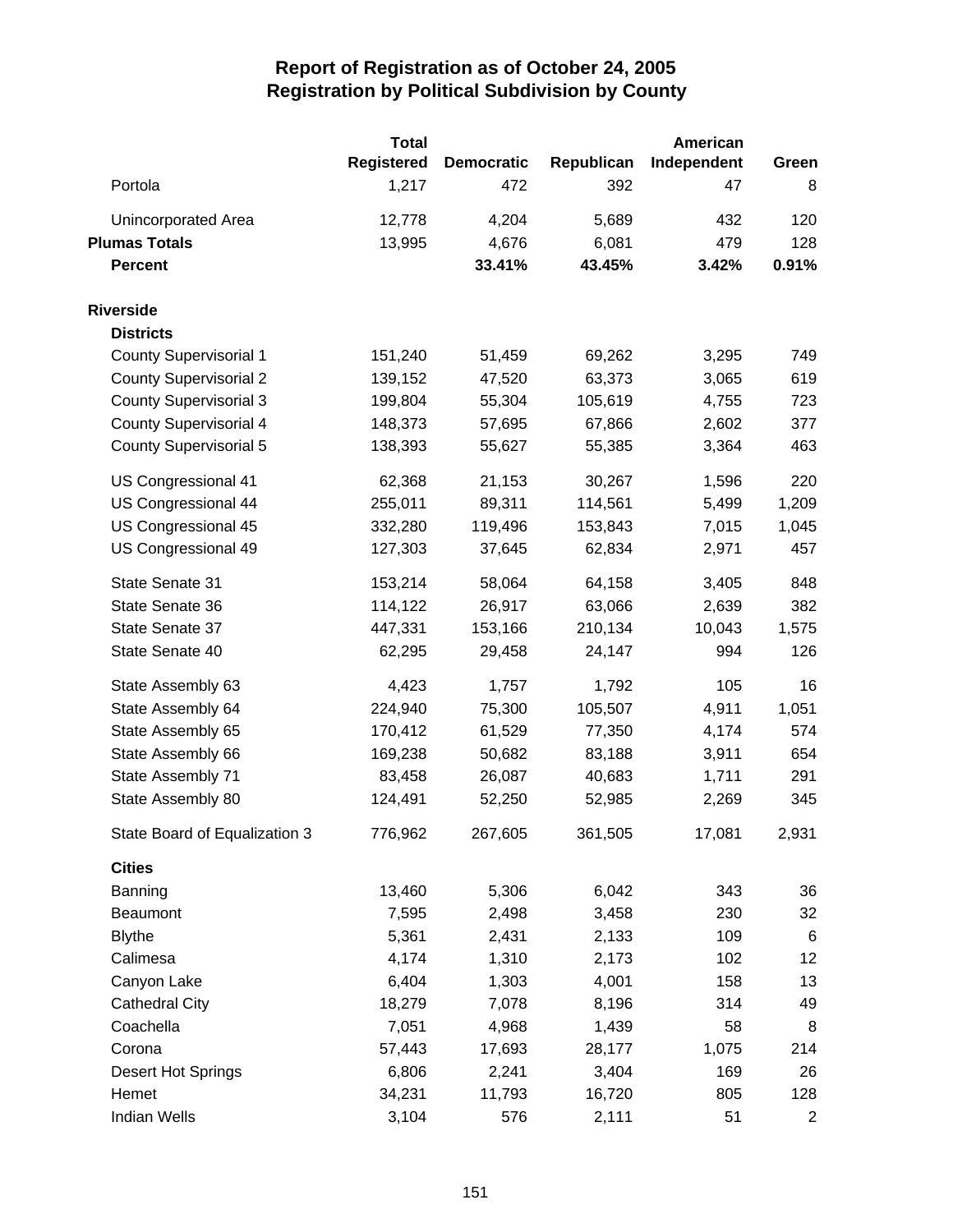|                               |             | <b>Natural</b>          | Peace and |                      | <b>Declined to</b> |
|-------------------------------|-------------|-------------------------|-----------|----------------------|--------------------|
|                               | Libertarian | Law                     | Freedom   | <b>Miscellaneous</b> | <b>State</b>       |
| Portola                       | 9           | 0                       | 8         | 0                    | 281                |
| <b>Unincorporated Area</b>    | 88          | 15                      | 31        | 8                    | 2,191              |
| <b>Plumas Totals</b>          | 97          | 15                      | 39        | 8                    | 2,472              |
| <b>Percent</b>                | 0.69%       | 0.11%                   | 0.28%     | 0.06%                | 17.66%             |
| <b>Riverside</b>              |             |                         |           |                      |                    |
| <b>Districts</b>              |             |                         |           |                      |                    |
| <b>County Supervisorial 1</b> | 861         | 236                     | 684       | 1,013                | 23,681             |
| <b>County Supervisorial 2</b> | 800         | 213                     | 456       | 770                  | 22,336             |
| <b>County Supervisorial 3</b> | 891         | 150                     | 306       | 1,349                | 30,707             |
| <b>County Supervisorial 4</b> | 445         | 87                      | 198       | 782                  | 18,321             |
| <b>County Supervisorial 5</b> | 727         | 222                     | 476       | 852                  | 21,277             |
| US Congressional 41           | 291         | 57                      | 125       | 372                  | 8,287              |
| US Congressional 44           | 1,386       | 413                     | 1,055     | 1,476                | 40,101             |
| US Congressional 45           | 1,350       | 293                     | 666       | 1,976                | 46,596             |
| US Congressional 49           | 697         | 145                     | 274       | 942                  | 21,338             |
| State Senate 31               | 842         | 319                     | 820       | 930                  | 23,828             |
| State Senate 36               | 559         | 90                      | 170       | 790                  | 19,509             |
| State Senate 37               | 2,168       | 443                     | 1,000     | 2,746                | 66,056             |
| State Senate 40               | 155         | 56                      | 130       | 300                  | 6,929              |
| State Assembly 63             | 21          | 11                      | 15        | 26                   | 680                |
| State Assembly 64             | 1,200       | 291                     | 847       | 1,346                | 34,487             |
| State Assembly 65             | 764         | 196                     | 391       | 1,135                | 24,299             |
| State Assembly 66             | 918         | 240                     | 456       | 1,173                | 28,016             |
| State Assembly 71             | 440         | 77                      | 192       | 445                  | 13,532             |
| State Assembly 80             | 381         | 93                      | 219       | 641                  | 15,308             |
| State Board of Equalization 3 | 3,724       | 908                     | 2,120     | 4,766                | 116,322            |
| <b>Cities</b>                 |             |                         |           |                      |                    |
| Banning                       | 46          | 17                      | 23        | 68                   | 1,579              |
| Beaumont                      | 44          | $\overline{7}$          | 14        | 48                   | 1,264              |
| <b>Blythe</b>                 | 12          | 3                       | 8         | 21                   | 638                |
| Calimesa                      | 17          | 1                       | 5         | 27                   | 527                |
| Canyon Lake                   | 40          | $\overline{\mathbf{4}}$ | 9         | 39                   | 837                |
| <b>Cathedral City</b>         | 56          | 12                      | 43        | 95                   | 2,436              |
| Coachella                     | 6           | 10                      | 21        | 22                   | 519                |
| Corona                        | 304         | 57                      | 129       | 296                  | 9,498              |
| Desert Hot Springs            | 37          | $\overline{7}$          | 16        | 46                   | 860                |
| Hemet                         | 106         | 33                      | 55        | 261                  | 4,330              |
| Indian Wells                  | 8           | $\boldsymbol{0}$        | 1         | 12                   | 343                |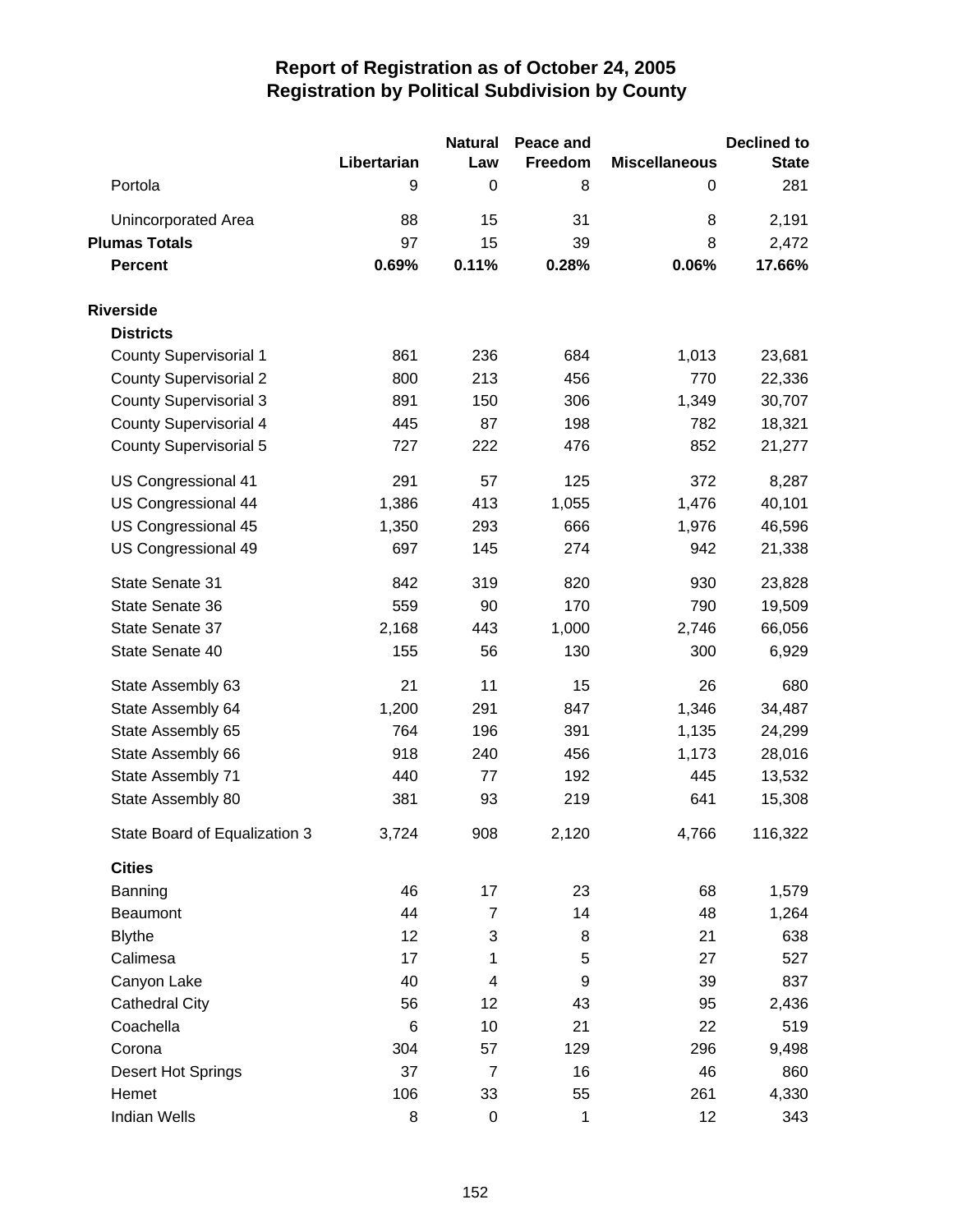|                               | <b>Total</b> |                   |            | <b>American</b> |       |
|-------------------------------|--------------|-------------------|------------|-----------------|-------|
|                               | Registered   | <b>Democratic</b> | Republican | Independent     | Green |
| Indio                         | 19,949       | 9,758             | 7,654      | 294             | 33    |
| La Quinta                     | 16,914       | 4,785             | 9,410      | 344             | 47    |
| Lake Elsinore                 | 13,336       | 4,058             | 6,242      | 343             | 60    |
| Moreno Valley                 | 61,734       | 26,516            | 22,636     | 1,387           | 195   |
| Murrieta                      | 39,189       | 9,203             | 21,816     | 918             | 105   |
| Norco                         | 11,650       | 3,198             | 6,322      | 347             | 28    |
| Palm Desert                   | 24,812       | 7,470             | 13,306     | 490             | 55    |
| Palm Springs                  | 25,924       | 11,306            | 9,881      | 521             | 123   |
| Perris                        | 13,670       | 6,254             | 4,089      | 349             | 45    |
| Rancho Mirage                 | 9,856        | 3,009             | 5,218      | 133             | 21    |
| Riverside                     | 114,143      | 43,059            | 47,840     | 2,485           | 696   |
| San Jacinto                   | 12,456       | 4,085             | 6,216      | 315             | 49    |
| Temecula                      | 37,897       | 8,819             | 20,923     | 811             | 128   |
| <b>Unincorporated Area</b>    | 211,524      | 68,888            | 102,098    | 4,930           | 820   |
| <b>Riverside Totals</b>       | 776,962      | 267,605           | 361,505    | 17,081          | 2,931 |
| <b>Percent</b>                |              | 34.44%            | 46.53%     | 2.20%           | 0.38% |
| <b>Sacramento</b>             |              |                   |            |                 |       |
| <b>Districts</b>              |              |                   |            |                 |       |
| <b>County Supervisorial 1</b> | 114,664      | 56,326            | 28,371     | 2,827           | 1,939 |
| <b>County Supervisorial 2</b> | 97,693       | 53,945            | 22,661     | 2,043           | 694   |
| <b>County Supervisorial 3</b> | 132,202      | 55,010            | 49,670     | 2,846           | 1,474 |
| <b>County Supervisorial 4</b> | 138,587      | 45,116            | 64,628     | 3,043           | 963   |
| <b>County Supervisorial 5</b> | 146,701      | 58,134            | 56,713     | 3,332           | 880   |
| US Congressional 3            | 327,849      | 118,481           | 141,655    | 7,132           | 2,221 |
| US Congressional 4            | 17,566       | 5,444             | 8,621      | 408             | 118   |
| US Congressional 5            | 282,685      | 143,873           | 71,132     | 6,514           | 3,597 |
| US Congressional 10           | 1,747        | 733               | 635        | 37              | 14    |
| State Senate 1                | 218,478      | 75,770            | 99,524     | 4,536           | 1,421 |
| State Senate 5                | 25,363       | 10,954            | 8,849      | 497             | 112   |
| State Senate 6                | 386,006      | 181,807           | 113,670    | 9,058           | 4,417 |
| State Assembly 4              | 40,064       | 15,178            | 15,549     | 1,029           | 238   |
| State Assembly 5              | 228,847      | 84,060            | 95,959     | 5,141           | 1,943 |
| State Assembly 9              | 175,859      | 96,017            | 38,023     | 3,840           | 2,586 |
| State Assembly 10             | 134,607      | 54,716            | 50,650     | 2,917           | 956   |
| State Assembly 15             | 50,470       | 18,560            | 21,862     | 1,164           | 227   |
| State Board of Equalization 2 | 629,847      | 268,531           | 222,043    | 14,091          | 5,950 |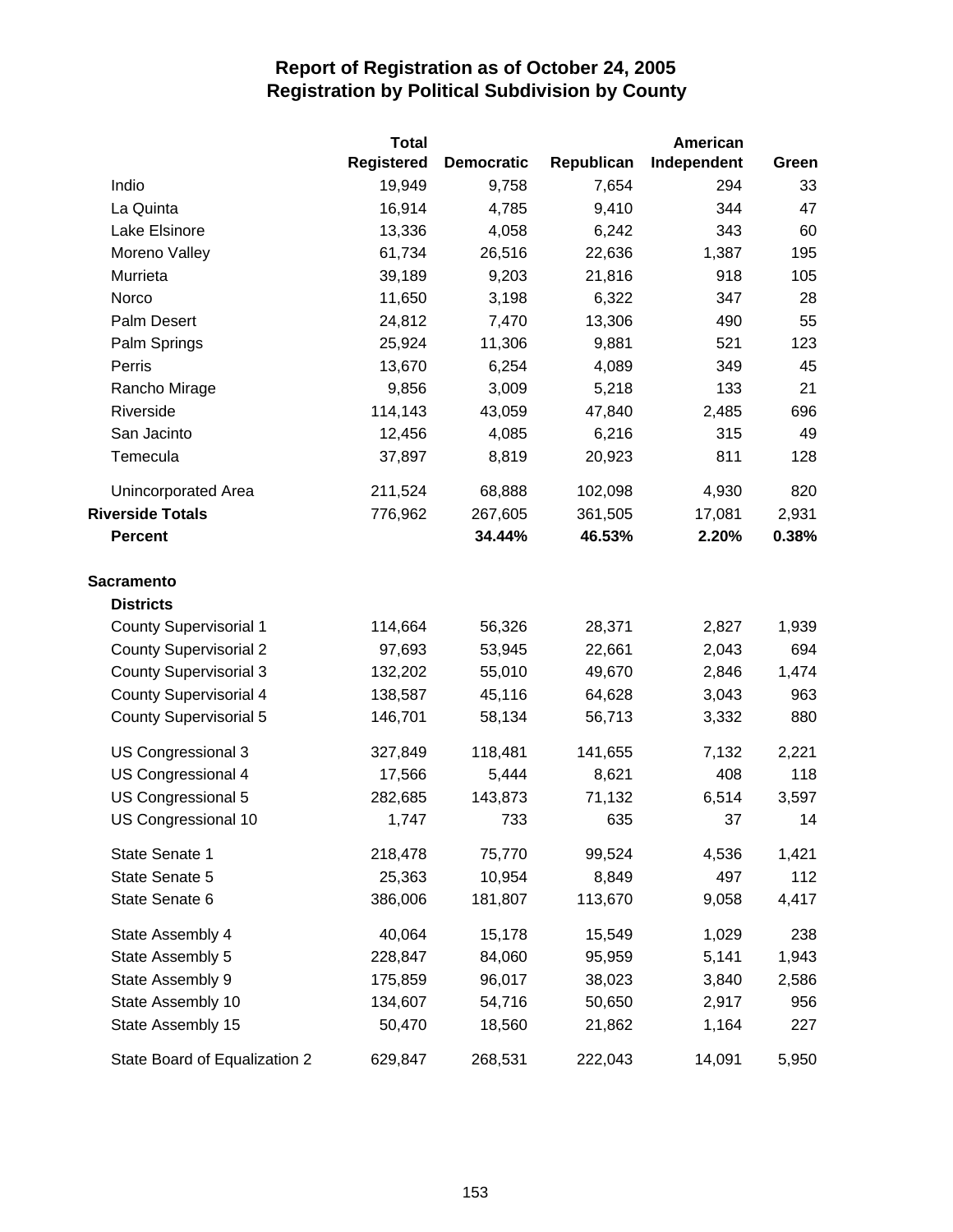|                               |             | <b>Natural</b> | Peace and |                      | <b>Declined to</b> |
|-------------------------------|-------------|----------------|-----------|----------------------|--------------------|
|                               | Libertarian | Law            | Freedom   | <b>Miscellaneous</b> | <b>State</b>       |
| Indio                         | 44          | 14             | 37        | 92                   | 2,023              |
| La Quinta                     | 48          | 8              | 18        | 78                   | 2,176              |
| Lake Elsinore                 | 97          | 13             | 35        | 111                  | 2,377              |
| Moreno Valley                 | 360         | 100            | 266       | 315                  | 9,959              |
| Murrieta                      | 175         | 38             | 54        | 265                  | 6,615              |
| Norco                         | 73          | 11             | 23        | 68                   | 1,580              |
| Palm Desert                   | 94          | $9$            | 14        | 170                  | 3,204              |
| Palm Springs                  | 95          | 18             | 34        | 133                  | 3,813              |
| Perris                        | 68          | 38             | 68        | 121                  | 2,638              |
| Rancho Mirage                 | 32          | $\overline{2}$ | 5         | 60                   | 1,376              |
| Riverside                     | 672         | 228            | 655       | 684                  | 17,824             |
| San Jacinto                   | 60          | 9              | 36        | 69                   | 1,617              |
| Temecula                      | 157         | 22             | 44        | 261                  | 6,732              |
| Unincorporated Area           | 1,073       | 247            | 507       | 1,404                | 31,557             |
| <b>Riverside Totals</b>       | 3,724       | 908            | 2,120     | 4,766                | 116,322            |
| <b>Percent</b>                | 0.48%       | 0.12%          | 0.27%     | 0.61%                | 14.97%             |
| <b>Sacramento</b>             |             |                |           |                      |                    |
| <b>Districts</b>              |             |                |           |                      |                    |
| <b>County Supervisorial 1</b> | 743         | 166            | 1,311     | 325                  | 22,656             |
| <b>County Supervisorial 2</b> | 356         | 108            | 1,159     | 252                  | 16,475             |
| <b>County Supervisorial 3</b> | 657         | 83             | 543       | 328                  | 21,591             |
| <b>County Supervisorial 4</b> | 772         | 75             | 306       | 395                  | 23,289             |
| <b>County Supervisorial 5</b> | 573         | 91             | 689       | 363                  | 25,926             |
| US Congressional 3            | 1,547       | 193            | 1,052     | 851                  | 54,717             |
| US Congressional 4            | 107         | 6              | 32        | 65                   | 2,765              |
| US Congressional 5            | 1,434       | 322            | 2,918     | 741                  | 52,154             |
| US Congressional 10           | 13          | $\overline{2}$ | 6         | 6                    | 301                |
| State Senate 1                | 1,020       | 107            | 611       | 520                  | 34,969             |
| State Senate 5                | 76          | 16             | 77        | 50                   | 4,732              |
| State Senate 6                | 2,005       | 400            | 3,320     | 1,093                | 70,236             |
| State Assembly 4              | 200         | 51             | 218       | 128                  | 7,473              |
| State Assembly 5              | 1,230       | 130            | 774       | 614                  | 38,996             |
| State Assembly 9              | 922         | 227            | 2,182     | 465                  | 31,597             |
| State Assembly 10             | 581         | 94             | 685       | 347                  | 23,661             |
| State Assembly 15             | 168         | 21             | 149       | 109                  | 8,210              |
| State Board of Equalization 2 | 3,101       | 523            | 4,008     | 1,663                | 109,937            |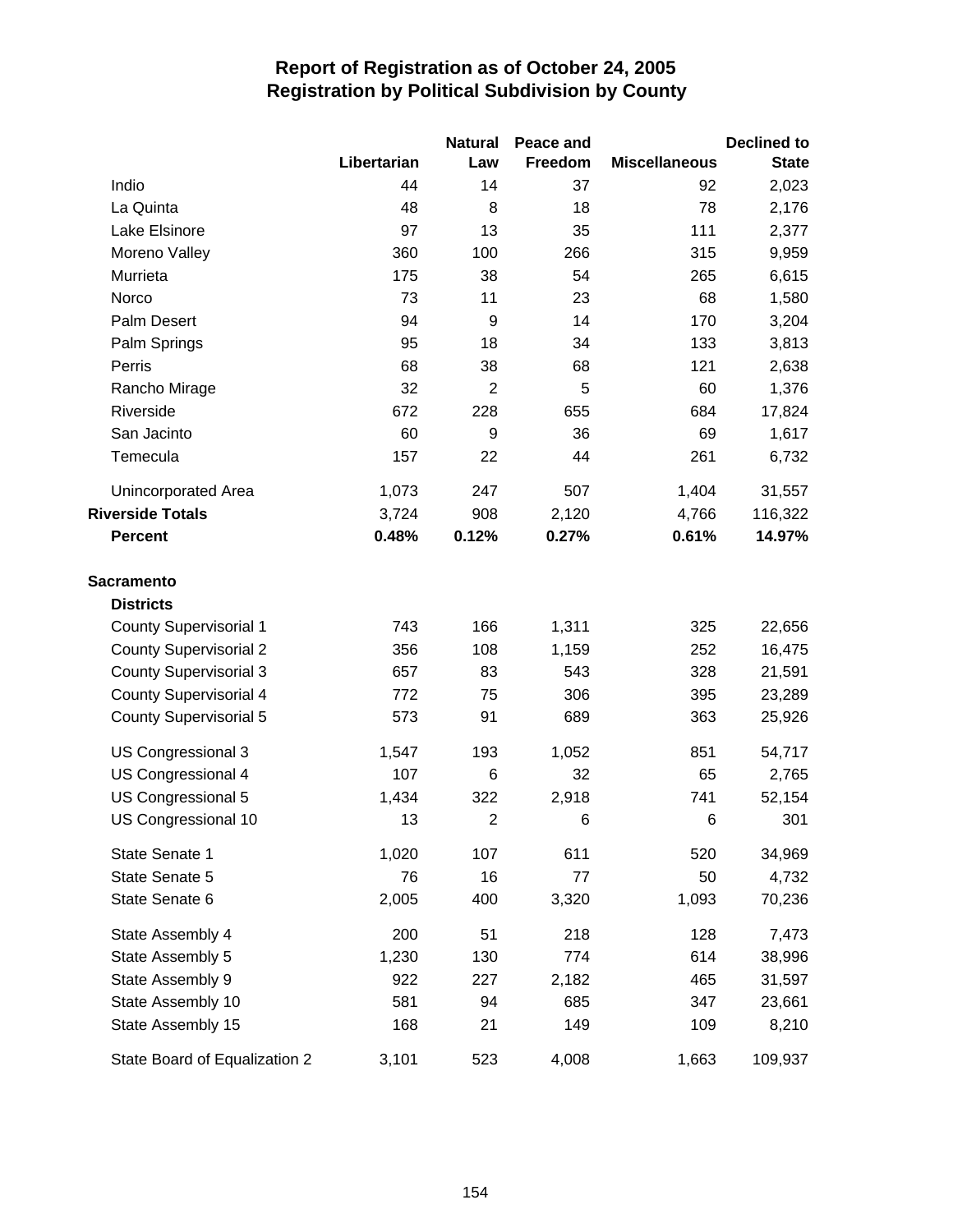|                               | <b>Total</b>      |                   |            | <b>American</b> |       |
|-------------------------------|-------------------|-------------------|------------|-----------------|-------|
|                               | <b>Registered</b> | <b>Democratic</b> | Republican | Independent     | Green |
| <b>Cities</b>                 |                   |                   |            |                 |       |
| <b>Citrus Heights</b>         | 42,413            | 14,865            | 18,519     | 1,041           | 349   |
| <b>Elk Grove</b>              | 61,067            | 24,451            | 23,786     | 1,305           | 301   |
| Folsom                        | 32,916            | 9,459             | 16,635     | 663             | 156   |
| Galt                          | 9,389             | 3,506             | 4,010      | 263             | 36    |
| Isleton                       | 513               | 268               | 127        | 15              | 5     |
| Rancho Cordova                | 24,462            | 9,912             | 8,370      | 679             | 211   |
| Sacramento                    | 193,107           | 101,738           | 45,329     | 4,136           | 2,799 |
| Unincorporated Area           | 265,980           | 104,332           | 105,267    | 5,989           | 2,093 |
| <b>Sacramento Totals</b>      | 629,847           | 268,531           | 222,043    | 14,091          | 5,950 |
| <b>Percent</b>                |                   | 42.63%            | 35.25%     | 2.24%           | 0.94% |
| <b>San Benito</b>             |                   |                   |            |                 |       |
| <b>Districts</b>              |                   |                   |            |                 |       |
| <b>County Supervisorial 1</b> | 5,004             | 1,979             | 1,937      | 113             | 29    |
| <b>County Supervisorial 2</b> | 5,671             | 2,516             | 1,965      | 135             | 52    |
| <b>County Supervisorial 3</b> | 4,074             | 2,098             | 1,100      | 105             | 23    |
| <b>County Supervisorial 4</b> | 6,050             | 2,148             | 2,781      | 138             | 32    |
| <b>County Supervisorial 5</b> | 4,133             | 2,498             | 736        | 86              | 18    |
| US Congressional 17           | 24,932            | 11,239            | 8,519      | 577             | 154   |
| State Senate 12               | 24,932            | 11,239            | 8,519      | 577             | 154   |
| State Assembly 28             | 24,932            | 11,239            | 8,519      | 577             | 154   |
| State Board of Equalization 1 | 24,932            | 11,239            | 8,519      | 577             | 154   |
| <b>Cities</b>                 |                   |                   |            |                 |       |
| Hollister                     | 14,234            | 7,117             | 3,962      | 345             | 79    |
| San Juan Bautista             | 823               | 417               | 219        | 22              | 9     |
| Unincorporated Area           | 9,875             | 3,705             | 4,338      | 210             | 66    |
| <b>San Benito Totals</b>      | 24,932            | 11,239            | 8,519      | 577             | 154   |
| <b>Percent</b>                |                   | 45.08%            | 34.17%     | 2.31%           | 0.62% |
| San Bernardino                |                   |                   |            |                 |       |
| <b>Districts</b>              |                   |                   |            |                 |       |
| <b>County Supervisorial 1</b> | 157,610           | 52,015            | 72,491     | 5,122           | 477   |
| <b>County Supervisorial 2</b> | 163,708           | 60,792            | 70,427     | 3,548           | 758   |
| <b>County Supervisorial 3</b> | 179,162           | 59,232            | 85,891     | 4,620           | 969   |
| <b>County Supervisorial 4</b> | 131,921           | 53,714            | 52,966     | 2,544           | 468   |
| <b>County Supervisorial 5</b> | 121,215           | 61,112            | 38,733     | 2,587           | 364   |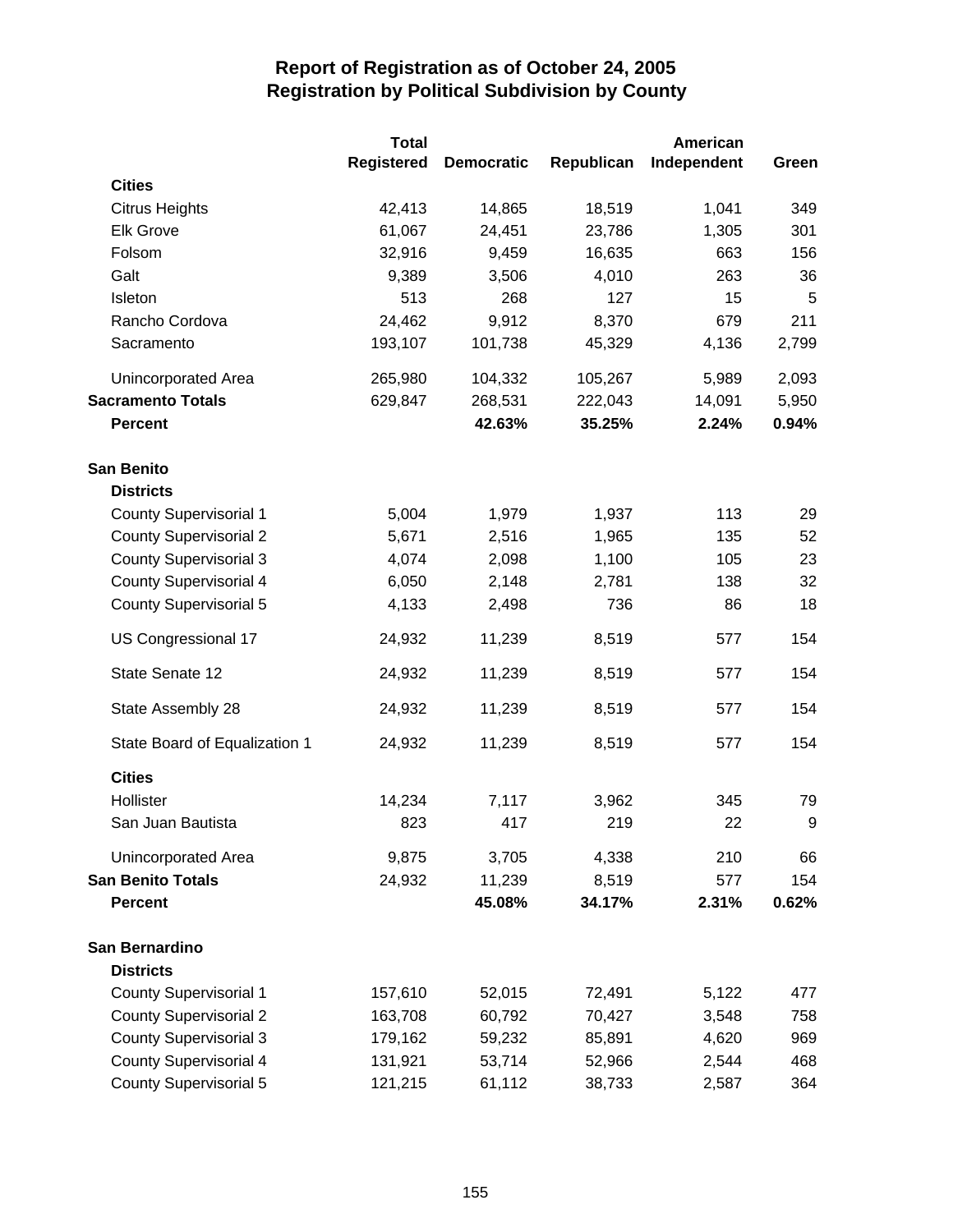|                               |                | <b>Natural</b> | Peace and      |                      | <b>Declined to</b> |
|-------------------------------|----------------|----------------|----------------|----------------------|--------------------|
|                               | Libertarian    | Law            | Freedom        | <b>Miscellaneous</b> | <b>State</b>       |
| <b>Cities</b>                 |                |                |                |                      |                    |
| <b>Citrus Heights</b>         | 252            | 25             | 119            | 159                  | 7,084              |
| <b>Elk Grove</b>              | 185            | 30             | 231            | 122                  | 10,656             |
| Folsom                        | 168            | 9              | 39             | 60                   | 5,727              |
| Galt                          | 40             | 5              | 31             | 22                   | 1,476              |
| Isleton                       | $\overline{4}$ | 1              | 3              | $\overline{2}$       | 88                 |
| Rancho Cordova                | 144            | 28             | 172            | 89                   | 4,857              |
| Sacramento                    | 1,024          | 226            | 2,028          | 485                  | 35,342             |
| Unincorporated Area           | 1,284          | 199            | 1,385          | 724                  | 44,707             |
| <b>Sacramento Totals</b>      | 3,101          | 523            | 4,008          | 1,663                | 109,937            |
| <b>Percent</b>                | 0.49%          | 0.08%          | 0.64%          | 0.26%                | 17.45%             |
| <b>San Benito</b>             |                |                |                |                      |                    |
| <b>Districts</b>              |                |                |                |                      |                    |
| <b>County Supervisorial 1</b> | 31             | 4              | 13             | 20                   | 878                |
| <b>County Supervisorial 2</b> | 29             | $\overline{2}$ | $\overline{7}$ | 23                   | 942                |
| <b>County Supervisorial 3</b> | 22             | 5              | 13             | 17                   | 691                |
| <b>County Supervisorial 4</b> | 31             | $\overline{c}$ | 8              | 28                   | 882                |
| <b>County Supervisorial 5</b> | 18             | $\overline{2}$ | 18             | 18                   | 739                |
| US Congressional 17           | 131            | 15             | 59             | 106                  | 4,132              |
| State Senate 12               | 131            | 15             | 59             | 106                  | 4,132              |
| State Assembly 28             | 131            | 15             | 59             | 106                  | 4,132              |
| State Board of Equalization 1 | 131            | 15             | 59             | 106                  | 4,132              |
| <b>Cities</b>                 |                |                |                |                      |                    |
| Hollister                     | 61             | 12             | 42             | 73                   | 2,543              |
| San Juan Bautista             | $\overline{7}$ | $\pmb{0}$      | 1              | 1                    | 147                |
| Unincorporated Area           | 63             | 3              | 16             | 32                   | 1,442              |
| <b>San Benito Totals</b>      | 131            | 15             | 59             | 106                  | 4,132              |
| <b>Percent</b>                | 0.53%          | 0.06%          | 0.24%          | 0.43%                | 16.57%             |
| <b>San Bernardino</b>         |                |                |                |                      |                    |
| <b>Districts</b>              |                |                |                |                      |                    |
| <b>County Supervisorial 1</b> | 937            | 139            | 420            | 865                  | 25,144             |
| <b>County Supervisorial 2</b> | 733            | 167            | 531            | 776                  | 25,976             |
| <b>County Supervisorial 3</b> | 971            | 194            | 501            | 1,078                | 25,706             |
| <b>County Supervisorial 4</b> | 543            | 227            | 508            | 584                  | 20,367             |
| <b>County Supervisorial 5</b> | 411            | 186            | 747            | 597                  | 16,478             |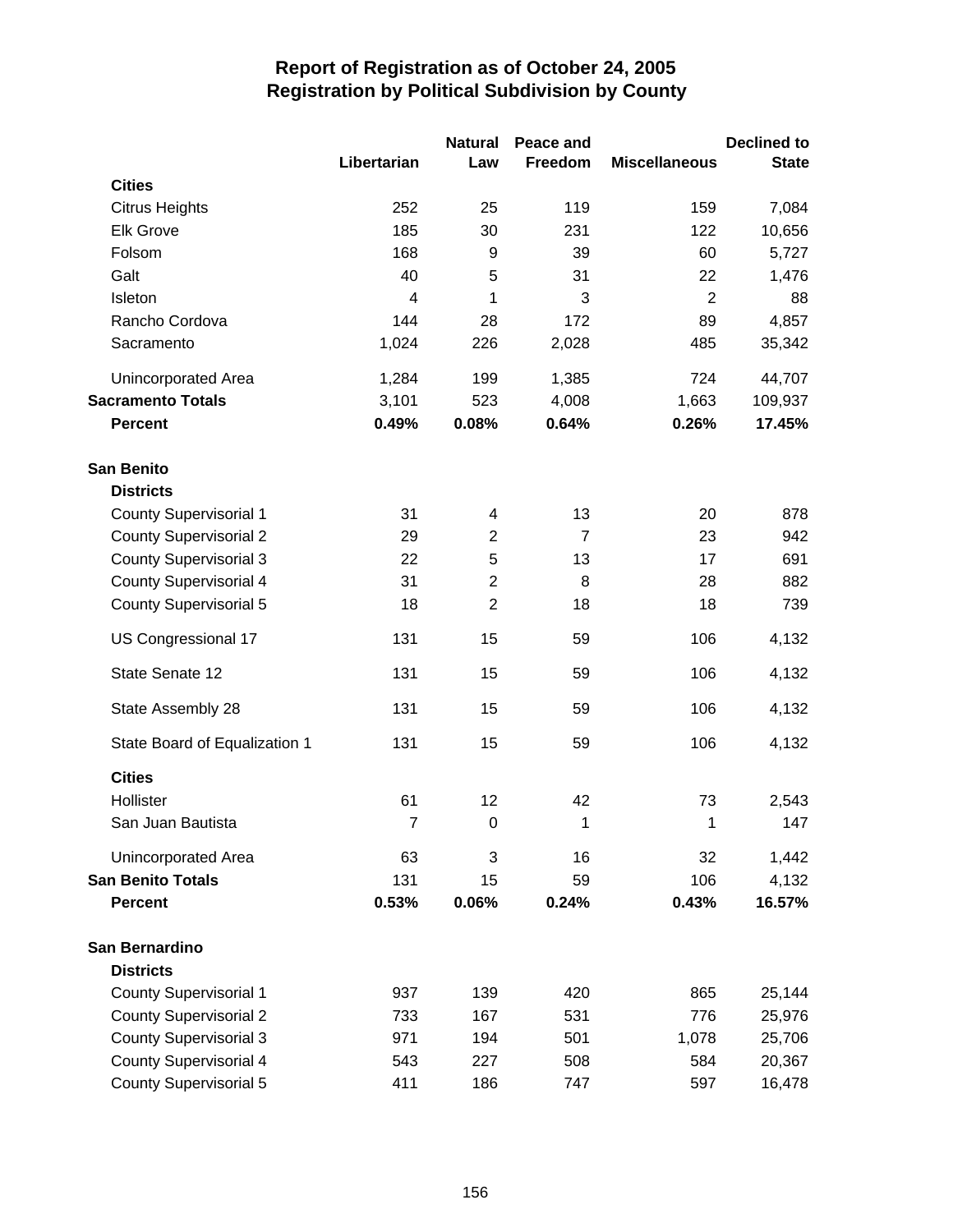|                               | <b>Total</b>      |                   |            | American    |       |
|-------------------------------|-------------------|-------------------|------------|-------------|-------|
|                               | <b>Registered</b> | <b>Democratic</b> | Republican | Independent | Green |
| US Congressional 25           | 66,287            | 24,502            | 27,186     | 2,240       | 183   |
| US Congressional 26           | 129,085           | 44,791            | 59,179     | 2,793       | 657   |
| US Congressional 41           | 270,178           | 85,918            | 131,383    | 7,446       | 1,279 |
| US Congressional 42           | 63,425            | 22,354            | 28,297     | 1,217       | 197   |
| US Congressional 43           | 224,641           | 109,300           | 74,463     | 4,725       | 720   |
| State Senate 17               | 118,814           | 37,931            | 56,967     | 3,610       | 364   |
| State Senate 18               | 53,259            | 18,673            | 21,995     | 2,068       | 245   |
| State Senate 29               | 64,833            | 22,901            | 28,877     | 1,251       | 201   |
| State Senate 31               | 271,571           | 88,667            | 131,101    | 6,348       | 1,420 |
| State Senate 32               | 245,139           | 118,693           | 81,568     | 5,144       | 806   |
| State Assembly 32             | 764               | 272               | 290        | 41          | 1     |
| State Assembly 34             | 21,651            | 8,245             | 8,143      | 902         | 75    |
| State Assembly 36             | 66,150            | 22,597            | 29,910     | 2,056       | 214   |
| State Assembly 59             | 116,359           | 36,579            | 57,204     | 3,292       | 467   |
| State Assembly 60             | 34,193            | 10,947            | 15,673     | 615         | 106   |
| State Assembly 61             | 97,786            | 42,783            | 37,319     | 1,931       | 363   |
| State Assembly 62             | 142,359           | 72,452            | 43,829     | 3,018       | 403   |
| State Assembly 63             | 216,792           | 76,334            | 98,978     | 4,740       | 1,058 |
| State Assembly 65             | 57,562            | 16,656            | 29,162     | 1,826       | 349   |
| State Board of Equalization 2 | 292,726           | 133,137           | 104,779    | 5,941       | 944   |
| State Board of Equalization 3 | 460,890           | 153,728           | 215,729    | 12,480      | 2,092 |
| <b>Cities</b>                 |                   |                   |            |             |       |
| Adelanto                      | 6,453             | 2,753             | 2,107      | 247         | 14    |
| <b>Apple Valley</b>           | 30,577            | 8,890             | 15,890     | 875         | 84    |
| <b>Barstow</b>                | 8,276             | 3,554             | 2,747      | 330         | 23    |
| <b>Big Bear Lake</b>          | 3,266             | 835               | 1,816      | 82          | 23    |
| Chino                         | 27,432            | 10,747            | 11,773     | 577         | 84    |
| Chino Hills                   | 34,193            | 10,947            | 15,673     | 615         | 106   |
| Colton                        | 17,256            | 8,989             | 5,034      | 366         | 49    |
| Fontana                       | 50,395            | 23,885            | 16,336     | 1,041       | 160   |
| <b>Grand Terrace</b>          | 6,112             | 2,231             | 2,743      | 145         | 31    |
| Hesperia                      | 30,678            | 10,047            | 14,253     | 1,003       | 77    |
| Highland                      | 21,310            | 8,238             | 9,208      | 510         | 82    |
| Loma Linda                    | 8,952             | 2,620             | 4,143      | 196         | 53    |
| Montclair                     | 11,327            | 5,628             | 3,512      | 227         | 48    |
| <b>Needles</b>                | 2,008             | 942               | 607        | 87          | 1     |
| Ontario                       | 54,622            | 24,688            | 20,139     | 1,049       | 216   |
| Rancho Cucamonga              | 71,614            | 24,051            | 33,509     | 1,564       | 301   |
| Redlands                      | 36,445            | 11,807            | 18,030     | 749         | 241   |
| Rialto                        | 33,718            | 17,176            | 10,724     | 667         | 81    |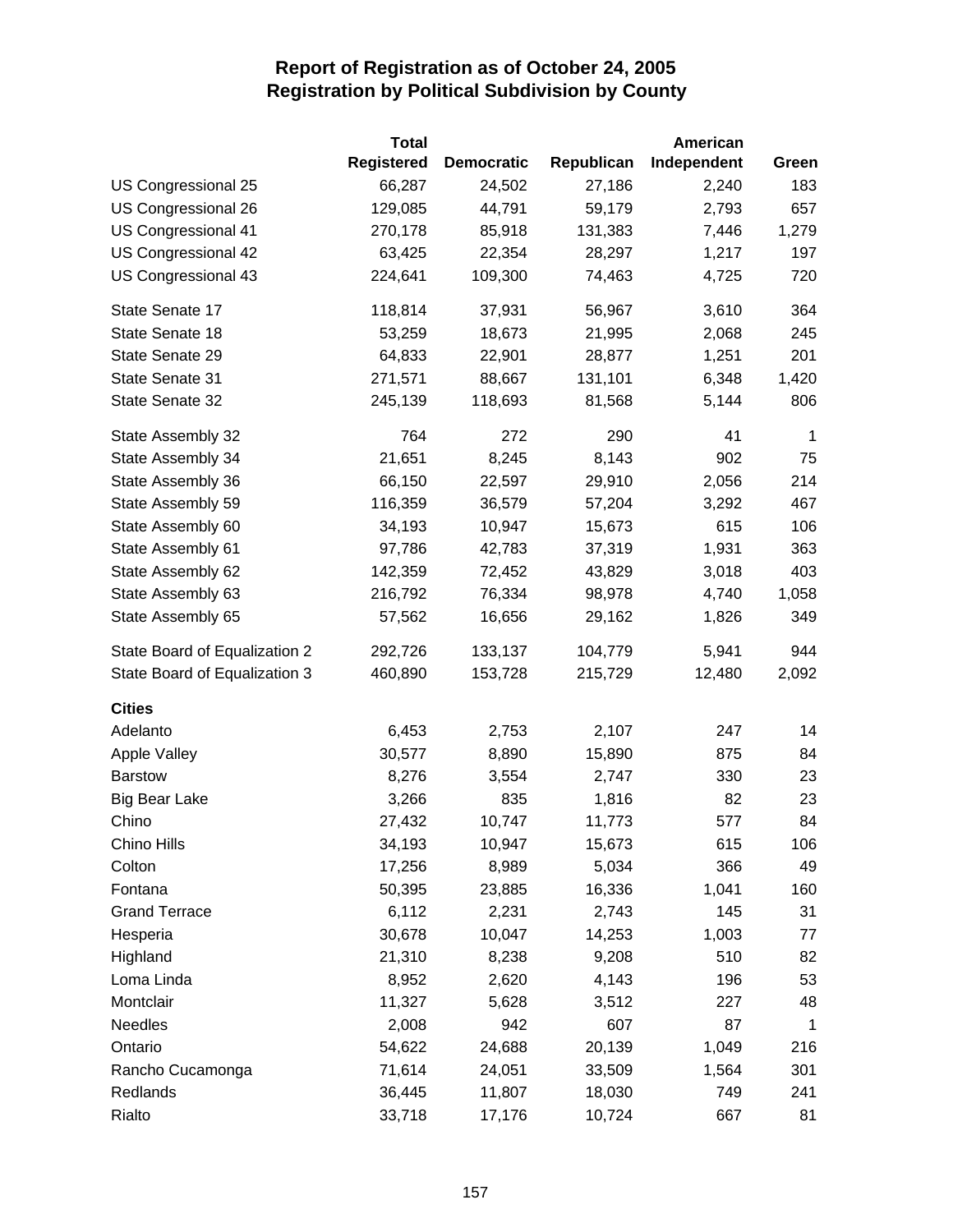|                               |             | <b>Natural</b> | Peace and   |                      | <b>Declined to</b> |
|-------------------------------|-------------|----------------|-------------|----------------------|--------------------|
|                               | Libertarian | Law            | Freedom     | <b>Miscellaneous</b> | <b>State</b>       |
| US Congressional 25           | 363         | 59             | 197         | 375                  | 11,182             |
| US Congressional 26           | 603         | 119            | 386         | 584                  | 19,973             |
| US Congressional 41           | 1,555       | 283            | 755         | 1,555                | 40,004             |
| US Congressional 42           | 275         | 132            | 170         | 293                  | 10,490             |
| US Congressional 43           | 799         | 320            | 1,199       | 1,093                | 32,022             |
| State Senate 17               | 684         | 105            | 308         | 660                  | 18,185             |
| State Senate 18               | 387         | 53             | 150         | 324                  | 9,364              |
| State Senate 29               | 281         | 136            | 181         | 302                  | 10,703             |
| State Senate 31               | 1,344       | 269            | 741         | 1,425                | 40,256             |
| State Senate 32               | 899         | 350            | 1,327       | 1,189                | 35,163             |
| State Assembly 32             | 9           | 1              | $\mathbf 0$ | 5                    | 145                |
| State Assembly 34             | 150         | 16             | 52          | 113                  | 3,955              |
| State Assembly 36             | 389         | 57             | 190         | 400                  | 10,337             |
| State Assembly 59             | 672         | 125            | 351         | 605                  | 17,064             |
| State Assembly 60             | 170         | 82             | 86          | 155                  | 6,359              |
| State Assembly 61             | 373         | 145            | 422         | 430                  | 14,020             |
| State Assembly 62             | 496         | 213            | 841         | 714                  | 20,393             |
| State Assembly 63             | 943         | 213            | 630         | 1,090                | 32,806             |
| State Assembly 65             | 393         | 61             | 135         | 388                  | 8,592              |
| State Board of Equalization 2 | 1,102       | 466            | 1,402       | 1,390                | 43,565             |
| State Board of Equalization 3 | 2,493       | 447            | 1,305       | 2,510                | 70,106             |
| <b>Cities</b>                 |             |                |             |                      |                    |
| Adelanto                      | 31          | 10             | 27          | 35                   | 1,229              |
| <b>Apple Valley</b>           | 141         | 25             | 62          | 109                  | 4,501              |
| <b>Barstow</b>                | 37          | 5              | 19          | 31                   | 1,530              |
| <b>Big Bear Lake</b>          | 33          | 4              | 6           | 20                   | 447                |
| Chino                         | 93          | 44             | 78          | 131                  | 3,905              |
| Chino Hills                   | 170         | 82             | 86          | 155                  | 6,359              |
| Colton                        | 49          | 26             | 74          | 84                   | 2,585              |
| Fontana                       | 186         | 56             | 237         | 258                  | 8,236              |
| <b>Grand Terrace</b>          | 35          | 8              | 26          | 28                   | 865                |
| Hesperia                      | 189         | 32             | 85          | 191                  | 4,801              |
| Highland                      | 71          | 28             | 61          | 123                  | 2,989              |
| Loma Linda                    | 39          | 10             | 24          | 49                   | 1,818              |
| Montclair                     | 45          | 13             | 79          | 48                   | 1,727              |
| <b>Needles</b>                | 12          | 1              | 8           | $\overline{7}$       | 343                |
| Ontario                       | 209         | 76             | 243         | 228                  | 7,774              |
| Rancho Cucamonga              | 312         | 64             | 184         | 356                  | 11,273             |
| Redlands                      | 195         | 33             | 84          | 192                  | 5,114              |
| Rialto                        | 116         | 51             | 263         | 179                  | 4,461              |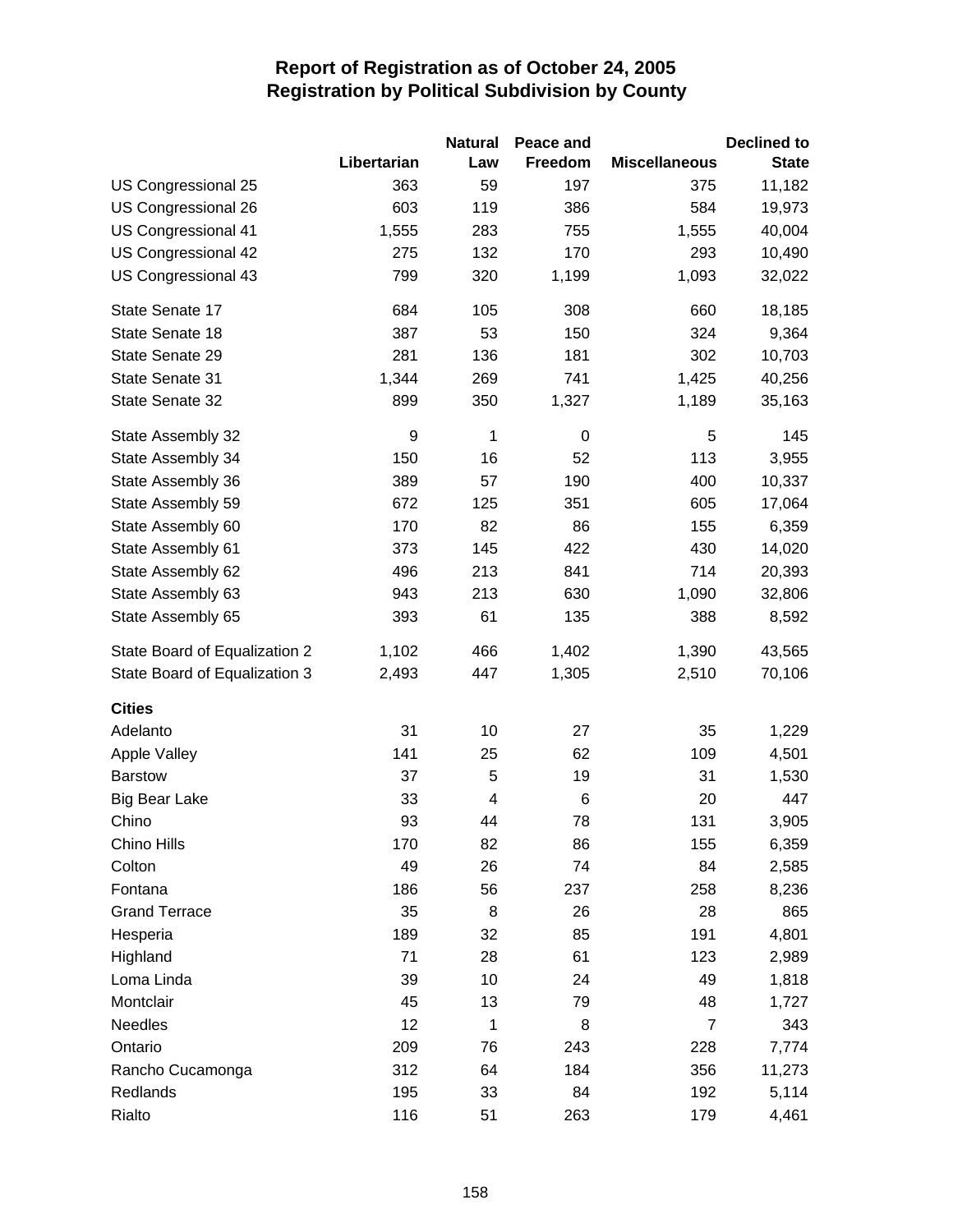|                               | <b>Total</b>      |                   |            | <b>American</b> |       |
|-------------------------------|-------------------|-------------------|------------|-----------------|-------|
|                               | <b>Registered</b> | <b>Democratic</b> | Republican | Independent     | Green |
| San Bernardino                | 71,321            | 33,084            | 25,940     | 1,624           | 246   |
| <b>Twenty-nine Palms</b>      | 5,379             | 1,507             | 2,525      | 176             | 22    |
| Upland                        | 35,535            | 12,039            | 16,778     | 711             | 224   |
| Victorville                   | 31,683            | 12,108            | 13,152     | 869             | 84    |
| Yucaipa                       | 24,162            | 6,777             | 13,085     | 686             | 97    |
| <b>Yucca Valley</b>           | 9,009             | 2,647             | 4,624      | 298             | 38    |
| Unincorporated Area           | 121,893           | 40,675            | 56,160     | 3,727           | 651   |
| <b>San Bernardino Totals</b>  | 753,616           | 286,865           | 320,508    | 18,421          | 3,036 |
| <b>Percent</b>                |                   | 38.07%            | 42.53%     | 2.44%           | 0.40% |
| San Diego                     |                   |                   |            |                 |       |
| <b>Districts</b>              |                   |                   |            |                 |       |
| <b>County Supervisorial 1</b> | 236,776           | 98,712            | 78,482     | 4,726           | 1,595 |
| <b>County Supervisorial 2</b> | 288,177           | 88,364            | 133,454    | 7,039           | 1,511 |
| <b>County Supervisorial 3</b> | 312,991           | 96,337            | 132,417    | 6,537           | 2,255 |
| <b>County Supervisorial 4</b> | 274,120           | 120,182           | 77,160     | 5,959           | 2,904 |
| County Supervisorial 5        | 271,449           | 73,859            | 132,226    | 6,517           | 1,545 |
| US Congressional 49           | 173,805           | 47,850            | 84,279     | 4,352           | 994   |
| US Congressional 50           | 359,768           | 106,980           | 159,846    | 7,746           | 2,439 |
| US Congressional 51           | 207,589           | 94,850            | 64,431     | 3,737           | 773   |
| US Congressional 52           | 342,700           | 103,703           | 158,004    | 8,037           | 1,780 |
| US Congressional 53           | 299,651           | 124,071           | 87,179     | 6,906           | 3,824 |
| State Senate 36               | 365,448           | 104,595           | 175,875    | 8,507           | 1,817 |
| State Senate 38               | 374,952           | 106,753           | 173,606    | 8,805           | 2,488 |
| State Senate 39               | 445,152           | 179,234           | 141,167    | 9,628           | 4,502 |
| State Senate 40               | 197,961           | 86,872            | 63,091     | 3,838           | 1,003 |
| State Assembly 66             | 42,818            | 9,647             | 23,905     | 1,055           | 205   |
| State Assembly 73             | 75,800            | 23,038            | 33,803     | 1,930           | 447   |
| State Assembly 74             | 222,510           | 64,249            | 102,506    | 5,230           | 1,668 |
| State Assembly 75             | 239,028           | 69,021            | 105,707    | 4,676           | 1,328 |
| State Assembly 76             | 230,509           | 92,233            | 69,959     | 5,422           | 3,092 |
| State Assembly 77             | 217,923           | 64,911            | 102,239    | 5,463           | 1,181 |
| State Assembly 78             | 212,560           | 88,327            | 74,399     | 4,160           | 1,132 |
| State Assembly 79             | 142,365           | 66,028            | 41,221     | 2,842           | 757   |
| State Board of Equalization 3 | 1,383,513         | 477,454           | 553,739    | 30,778          | 9,810 |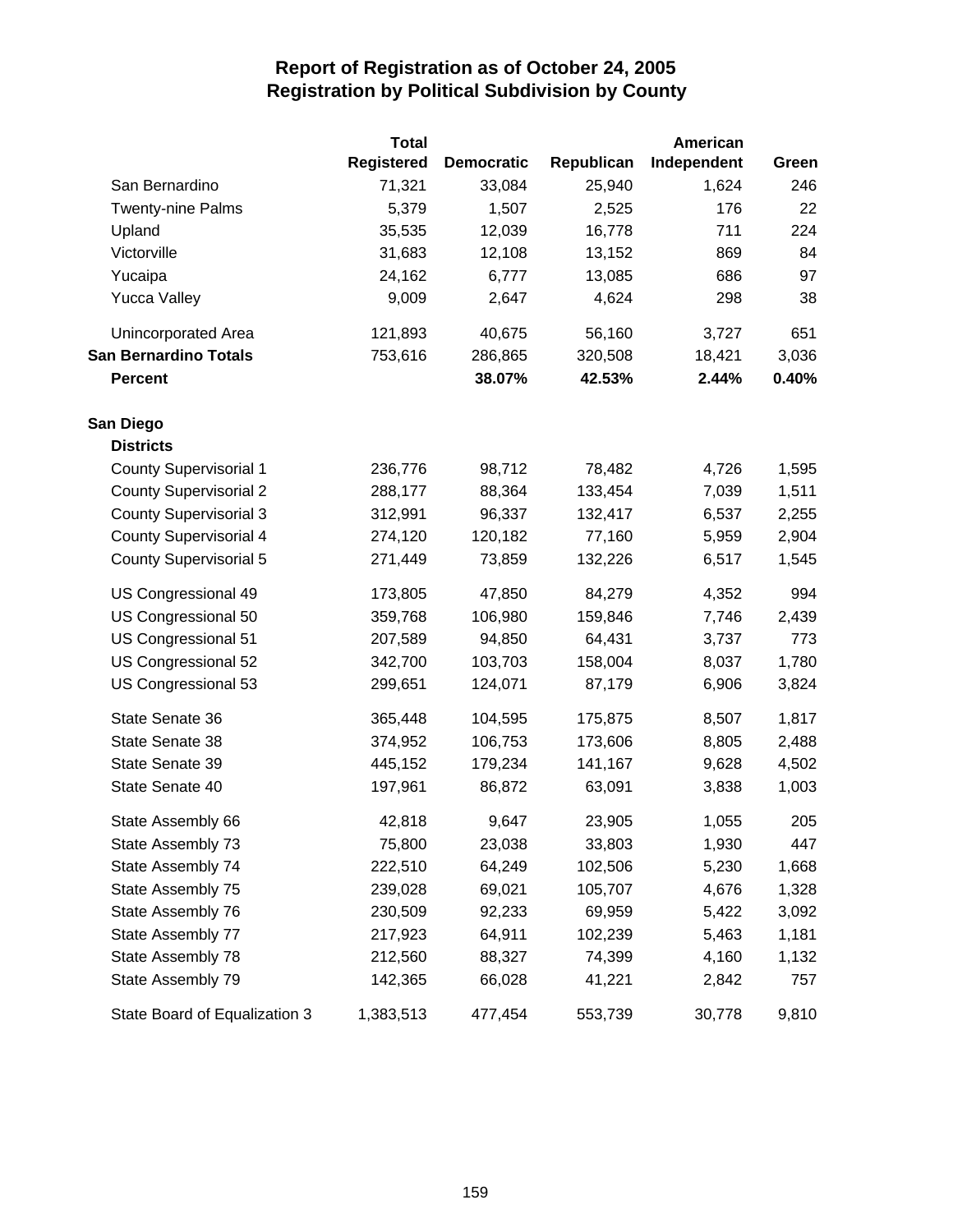|                               |             | <b>Natural</b> | Peace and |                      | <b>Declined to</b> |
|-------------------------------|-------------|----------------|-----------|----------------------|--------------------|
|                               | Libertarian | Law            | Freedom   | <b>Miscellaneous</b> | <b>State</b>       |
| San Bernardino                | 284         | 106            | 398       | 377                  | 9,262              |
| <b>Twenty-nine Palms</b>      | 33          | 4              | 23        | 30                   | 1,059              |
| Upland                        | 143         | 29             | 82        | 119                  | 5,410              |
| Victorville                   | 128         | 21             | 95        | 193                  | 5,033              |
| Yucaipa                       | 132         | 24             | 35        | 161                  | 3,165              |
| <b>Yucca Valley</b>           | 43          | 9              | 17        | 50                   | 1,283              |
| Unincorporated Area           | 869         | 152            | 411       | 746                  | 18,502             |
| <b>San Bernardino Totals</b>  | 3,595       | 913            | 2,707     | 3,900                | 113,671            |
| <b>Percent</b>                | 0.48%       | 0.12%          | 0.36%     | 0.52%                | 15.08%             |
| San Diego                     |             |                |           |                      |                    |
| <b>Districts</b>              |             |                |           |                      |                    |
| <b>County Supervisorial 1</b> | 1,262       | 1,210          | 739       | 968                  | 49,082             |
| <b>County Supervisorial 2</b> | 1,923       | 765            | 555       | 1,691                | 52,875             |
| <b>County Supervisorial 3</b> | 1,959       | 614            | 468       | 1,455                | 70,949             |
| <b>County Supervisorial 4</b> | 2,069       | 1,210          | 770       | 1,383                | 62,483             |
| <b>County Supervisorial 5</b> | 1,766       | 407            | 432       | 1,290                | 53,407             |
| US Congressional 49           | 1,206       | 269            | 319       | 854                  | 33,682             |
| US Congressional 50           | 2,281       | 703            | 555       | 1,853                | 77,365             |
| US Congressional 51           | 801         | 1,346          | 652       | 803                  | 40,196             |
| US Congressional 52           | 2,175       | 806            | 579       | 1,866                | 65,750             |
| US Congressional 53           | 2,516       | 1,082          | 859       | 1,411                | 71,803             |
| State Senate 36               | 2,316       | 784            | 590       | 1,926                | 69,038             |
| State Senate 38               | 2,397       | 674            | 642       | 1,892                | 77,695             |
| State Senate 39               | 3,382       | 1,666          | 1,009     | 2,209                | 102,355            |
| State Senate 40               | 884         | 1,082          | 723       | 760                  | 39,708             |
| State Assembly 66             | 344         | 49             | 64        | 190                  | 7,359              |
| State Assembly 73             | 486         | 120            | 158       | 358                  | 15,460             |
| State Assembly 74             | 1,456       | 417            | 358       | 1,144                | 45,482             |
| State Assembly 75             | 1,394       | 410            | 319       | 1,049                | 55,124             |
| State Assembly 76             | 2,086       | 683            | 553       | 1,283                | 55,198             |
| State Assembly 77             | 1,471       | 560            | 388       | 1,247                | 40,463             |
| State Assembly 78             | 1,078       | 1,001          | 514       | 937                  | 41,012             |
| State Assembly 79             | 664         | 966            | 610       | 579                  | 28,698             |
| State Board of Equalization 3 | 8,979       | 4,206          | 2,964     | 6,787                | 288,796            |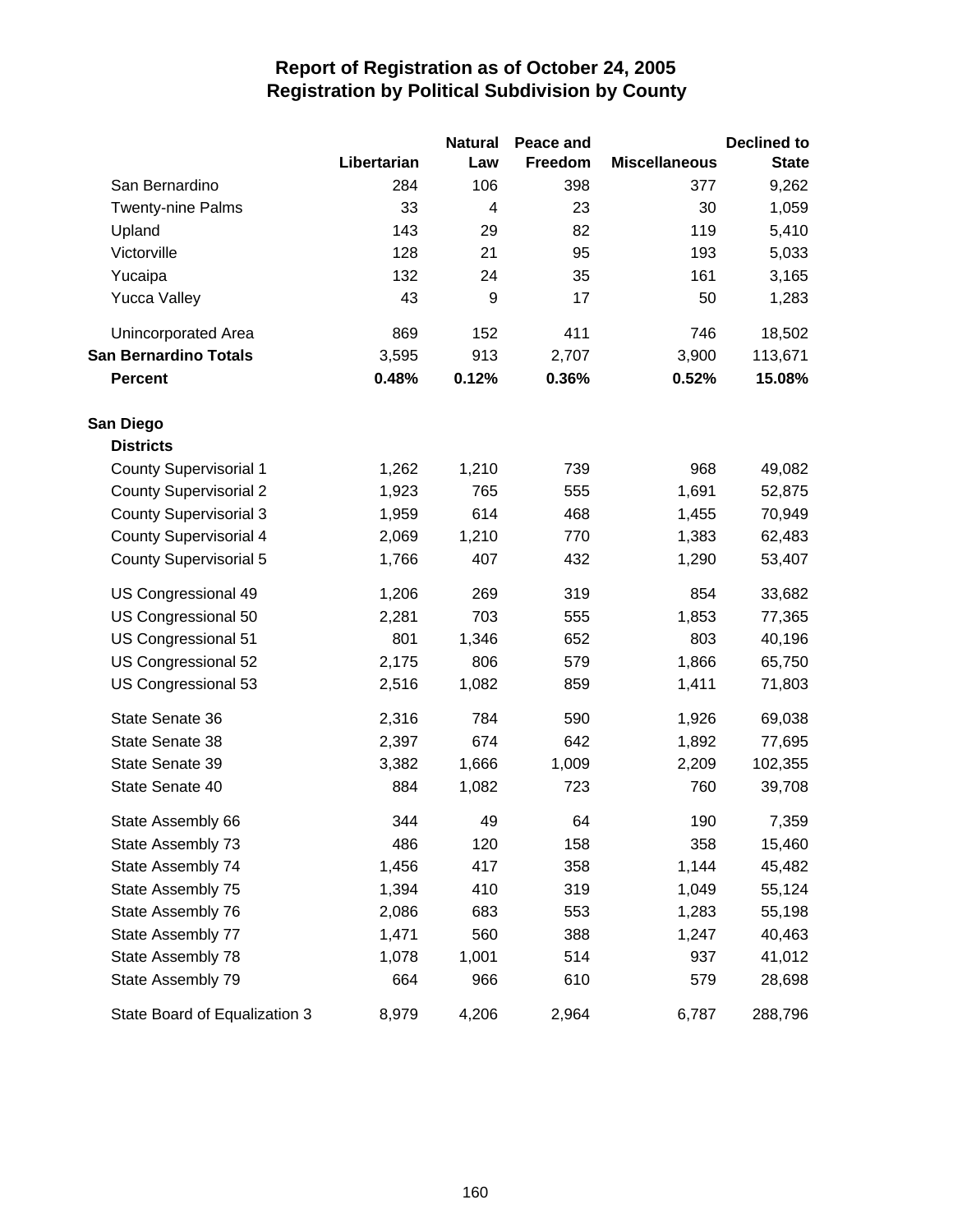|                                | <b>Total</b>      |                   |            | <b>American</b> |        |
|--------------------------------|-------------------|-------------------|------------|-----------------|--------|
|                                | <b>Registered</b> | <b>Democratic</b> | Republican | Independent     | Green  |
| <b>Cities</b>                  |                   |                   |            |                 |        |
| Carlsbad                       | 53,530            | 14,826            | 25,519     | 1,211           | 342    |
| Chula Vista                    | 90,364            | 37,366            | 32,531     | 1,624           | 355    |
| Coronado                       | 10,463            | 2,420             | 5,661      | 205             | 52     |
| Del Mar                        | 3,114             | 1,092             | 1,171      | 63              | 23     |
| El Cajon                       | 39,257            | 12,659            | 17,449     | 1,077           | 189    |
| Encinitas                      | 35,957            | 12,152            | 13,689     | 828             | 522    |
| Escondido                      | 50,441            | 13,944            | 24,161     | 1,315           | 283    |
| Imperial Beach                 | 9,919             | 3,670             | 3,321      | 289             | 82     |
| La Mesa                        | 30,383            | 11,261            | 11,906     | 709             | 229    |
| Lemon Grove                    | 11,712            | 5,032             | 3,978      | 256             | 76     |
| <b>National City</b>           | 15,546            | 8,096             | 3,834      | 279             | 49     |
| Oceanside                      | 72,730            | 22,524            | 32,125     | 1,857           | 435    |
| Poway                          | 27,373            | 6,895             | 13,707     | 579             | 115    |
| San Diego                      | 605,413           | 236,145           | 202,341    | 12,564          | 5,335  |
| San Marcos                     | 30,192            | 8,486             | 14,200     | 711             | 157    |
| Santee                         | 28,273            | 8,097             | 13,325     | 741             | 139    |
| Solana Beach                   | 8,039             | 2,490             | 3,500      | 167             | 67     |
| Vista                          | 32,696            | 9,388             | 14,939     | 877             | 215    |
| Unincorporated Area            | 228,111           | 60,911            | 116,382    | 5,426           | 1,145  |
| <b>San Diego Totals</b>        | 1,383,513         | 477,454           | 553,739    | 30,778          | 9,810  |
| <b>Percent</b>                 |                   | 34.51%            | 40.02%     | 2.22%           | 0.71%  |
| <b>San Francisco</b>           |                   |                   |            |                 |        |
| <b>Districts</b>               |                   |                   |            |                 |        |
| <b>County Supervisorial 1</b>  | 37,175            | 18,647            | 4,654      | 544             | 1,058  |
| <b>County Supervisorial 2</b>  | 44,952            | 20,845            | 10,544     | 863             | 660    |
| <b>County Supervisorial 3</b>  | 34,187            | 16,195            | 4,676      | 544             | 768    |
| County Supervisorial 4         | 36,912            | 17,524            | 4,789      | 574             | 893    |
| <b>County Supervisorial 5</b>  | 46,931            | 26,806            | 2,974      | 795             | 2,485  |
| County Supervisorial 6         | 36,734            | 19,614            | 3,382      | 758             | 1,377  |
| <b>County Supervisorial 7</b>  | 41,158            | 21,935            | 6,980      | 640             | 824    |
| <b>County Supervisorial 8</b>  | 51,700            | 33,197            | 3,378      | 620             | 2,271  |
| <b>County Supervisorial 9</b>  | 31,797            | 18,564            | 2,001      | 415             | 1,748  |
| <b>County Supervisorial 10</b> | 34,760            | 21,384            | 2,258      | 709             | 607    |
| <b>County Supervisorial 11</b> | 31,233            | 17,732            | 2,869      | 498             | 455    |
| US Congressional 8             | 347,897           | 190,792           | 36,908     | 5,777           | 11,311 |
| US Congressional 12            | 79,642            | 41,651            | 11,597     | 1,183           | 1,835  |
| State Senate 3                 | 244,626           | 136,410           | 24,636     | 4,109           | 9,005  |
| State Senate 8                 | 182,913           | 96,033            | 23,869     | 2,851           | 4,141  |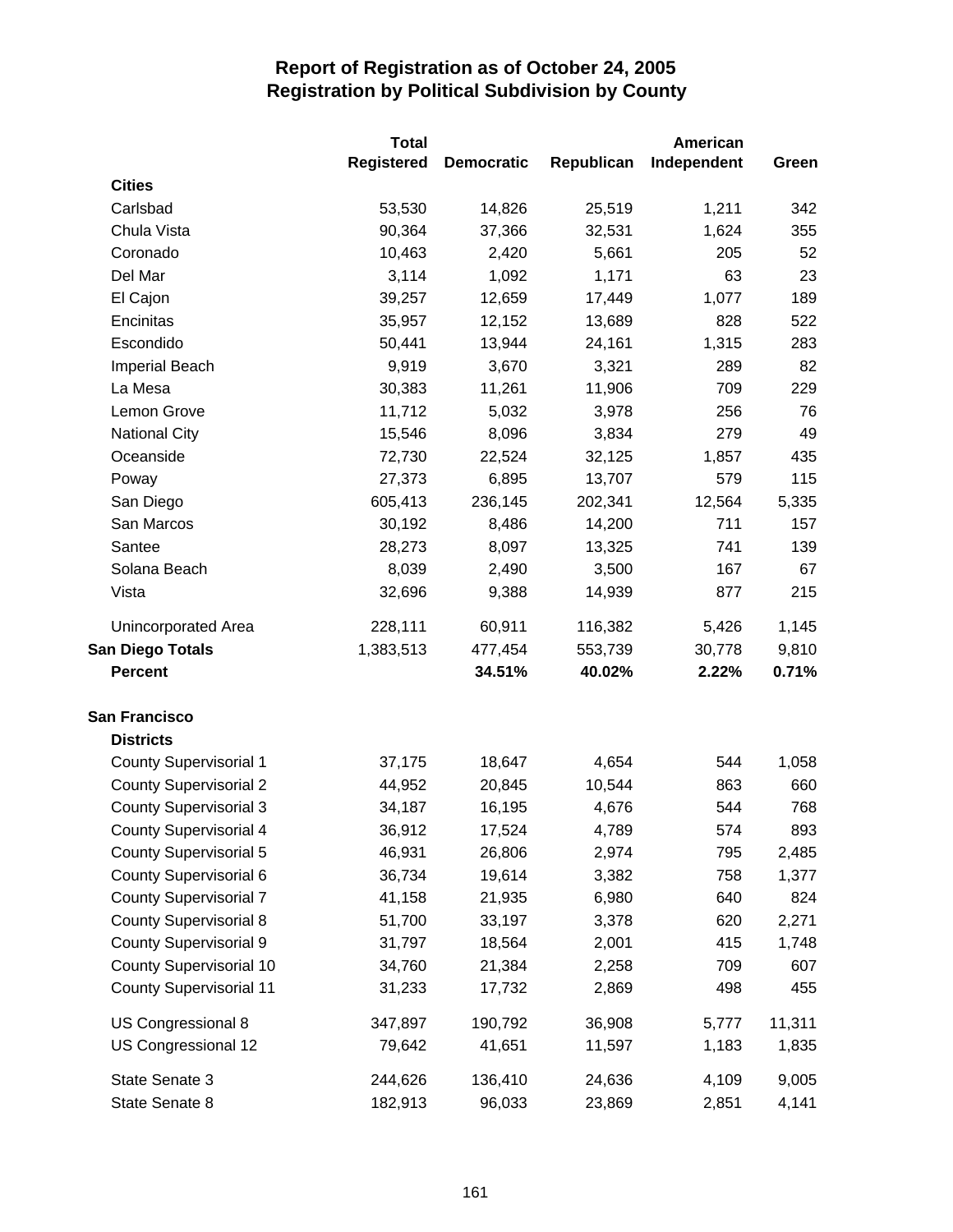|                                |             | <b>Natural</b> | Peace and      |                      | <b>Declined to</b> |
|--------------------------------|-------------|----------------|----------------|----------------------|--------------------|
|                                | Libertarian | Law            | Freedom        | <b>Miscellaneous</b> | <b>State</b>       |
| <b>Cities</b>                  |             |                |                |                      |                    |
| Carlsbad                       | 298         | 81             | 39             | 262                  | 10,952             |
| Chula Vista                    | 327         | 354            | 213            | 318                  | 17,276             |
| Coronado                       | 50          | 12             | $\overline{7}$ | 31                   | 2,025              |
| Del Mar                        | 14          | 11             | $\,6$          | 8                    | 726                |
| El Cajon                       | 247         | 116            | 87             | 212                  | 7,221              |
| Encinitas                      | 290         | 94             | 80             | 209                  | 8,093              |
| Escondido                      | 341         | 103            | 111            | 303                  | 9,880              |
| <b>Imperial Beach</b>          | 83          | 64             | 60             | 36                   | 2,314              |
| La Mesa                        | 190         | 77             | 70             | 182                  | 5,759              |
| Lemon Grove                    | 82          | 48             | 34             | 83                   | 2,123              |
| <b>National City</b>           | 65          | 122            | 81             | 68                   | 2,952              |
| Oceanside                      | 474         | 115            | 153            | 345                  | 14,702             |
| Poway                          | 172         | 37             | 28             | 161                  | 5,679              |
| San Diego                      | 4,093       | 2,248          | 1,414          | 2,806                | 138,467            |
| San Marcos                     | 175         | 43             | 58             | 112                  | 6,250              |
| Santee                         | 218         | 86             | 49             | 191                  | 5,427              |
| Solana Beach                   | 48          | 27             | 8              | 38                   | 1,694              |
| Vista                          | 256         | 59             | 70             | 196                  | 6,696              |
| Unincorporated Area            | 1,556       | 509            | 396            | 1,226                | 40,560             |
| <b>San Diego Totals</b>        | 8,979       | 4,206          | 2,964          | 6,787                | 288,796            |
| <b>Percent</b>                 | 0.65%       | 0.30%          | 0.21%          | 0.49%                | 20.87%             |
| <b>San Francisco</b>           |             |                |                |                      |                    |
| <b>Districts</b>               |             |                |                |                      |                    |
| <b>County Supervisorial 1</b>  | 185         | 38             | 124            | 52                   | 11,873             |
| <b>County Supervisorial 2</b>  | 216         | 31             | 51             | 78                   | 11,664             |
| <b>County Supervisorial 3</b>  | 229         | 36             | 99             | 45                   | 11,595             |
| <b>County Supervisorial 4</b>  | 171         | 42             | 126            | 66                   | 12,727             |
| County Supervisorial 5         | 295         | 62             | 252            | 84                   | 13,178             |
| County Supervisorial 6         | 283         | 63             | 200            | 60                   | 10,997             |
| <b>County Supervisorial 7</b>  | 204         | 39             | 91             | 62                   | 10,383             |
| <b>County Supervisorial 8</b>  | 306         | 40             | 182            | 75                   | 11,631             |
| <b>County Supervisorial 9</b>  | 159         | 42             | 220            | 49                   | 8,599              |
| <b>County Supervisorial 10</b> | 142         | 107            | 191            | 46                   | 9,316              |
| <b>County Supervisorial 11</b> | 106         | 65             | 145            | 36                   | 9,327              |
| US Congressional 8             | 1,907       | 488            | 1,458          | 532                  | 98,724             |
| US Congressional 12            | 389         | 77             | 223            | 121                  | 22,566             |
| State Senate 3                 | 1,439       | 332            | 1,078          | 390                  | 67,227             |
| State Senate 8                 | 857         | 233            | 603            | 263                  | 54,063             |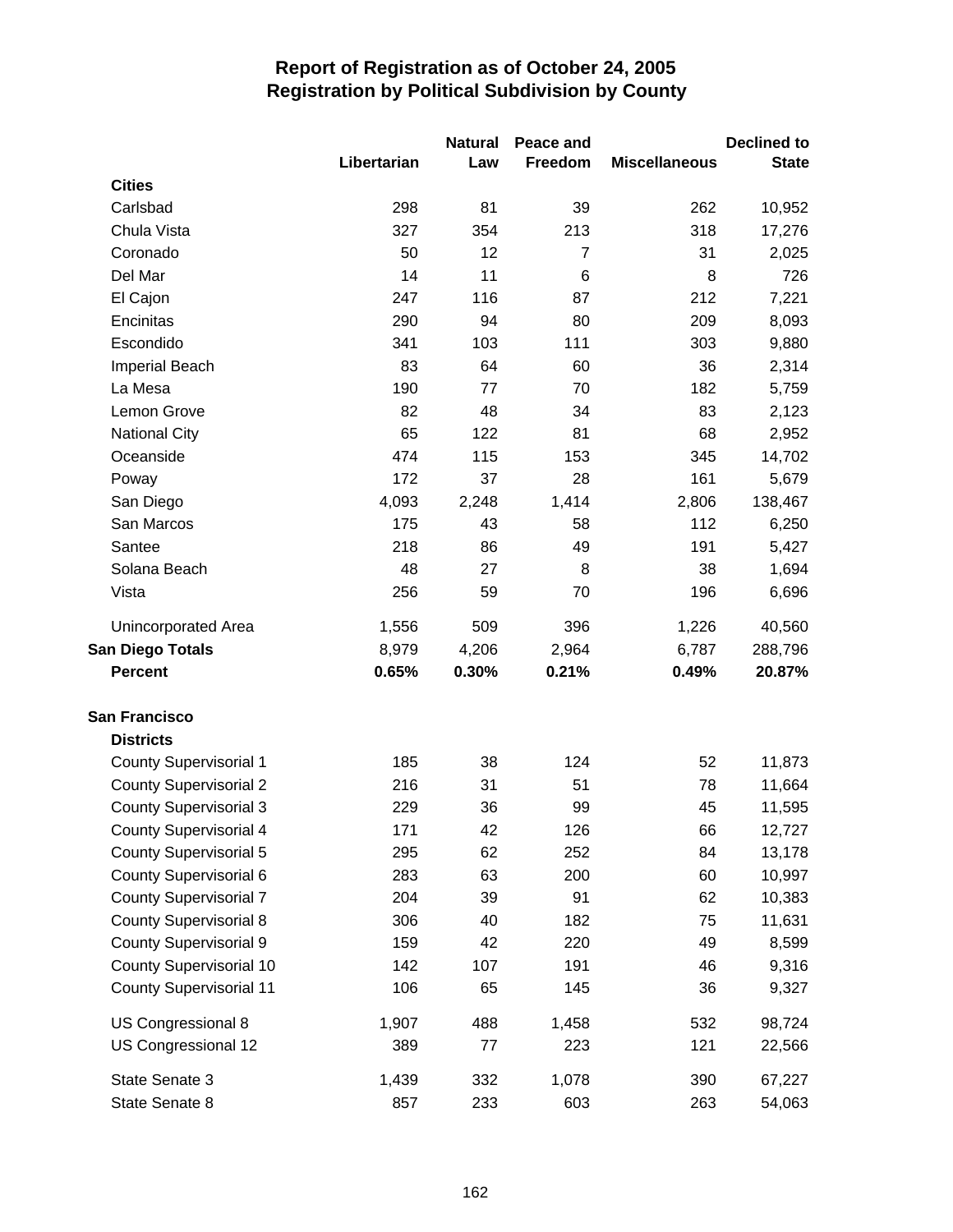|                               | <b>Total</b>      |                   |            | American    |            |
|-------------------------------|-------------------|-------------------|------------|-------------|------------|
|                               | <b>Registered</b> | <b>Democratic</b> | Republican | Independent | Green      |
| State Assembly 12             | 182,168           | 95,094            | 23,801     | 2,872       | 3,938      |
| State Assembly 13             | 245,371           | 137,349           | 24,704     | 4,088       | 9,208      |
| State Board of Equalization 1 | 427,539           | 232,443           | 48,505     | 6,960       | 13,146     |
| <b>Cities</b>                 |                   |                   |            |             |            |
| San Francisco                 | 427,539           | 232,443           | 48,505     | 6,960       | 13,146     |
| <b>San Francisco Totals</b>   | 427,539           | 232,443           | 48,505     | 6,960       | 13,146     |
| <b>Percent</b>                |                   | 54.37%            | 11.35%     | 1.63%       | 3.07%      |
| San Joaquin                   |                   |                   |            |             |            |
| <b>Districts</b>              |                   |                   |            |             |            |
| <b>County Supervisorial 1</b> | 45,902            | 25,689            | 14,428     | 588         | 142        |
| <b>County Supervisorial 2</b> | 48,464            | 22,206            | 19,497     | 738         | 222        |
| <b>County Supervisorial 3</b> | 56,281            | 24,167            | 23,518     | 925         | 171        |
| <b>County Supervisorial 4</b> | 60,311            | 19,396            | 32,024     | 1,193       | 205        |
| <b>County Supervisorial 5</b> | 60,481            | 22,421            | 27,168     | 1,205       | 194        |
| US Congressional 11           | 198,917           | 74,909            | 92,716     | 3,671       | 724        |
| US Congressional 18           | 72,522            | 38,970            | 23,919     | 978         | 210        |
| State Senate 5                | 197,280           | 90,558            | 76,792     | 3,161       | 689        |
| State Senate 14               | 74,159            | 23,321            | 39,843     | 1,488       | 245        |
| State Assembly 10             | 62,875            | 22,618            | 31,055     | 1,126       | 224        |
| State Assembly 15             | 9,126             | 4,395             | 3,162      | 150         | 23         |
| State Assembly 17             | 86,112            | 42,201            | 30,770     | 1,333       | 300        |
| State Assembly 26             | 113,326           | 44,665            | 51,648     | 2,040       | 387        |
| State Board of Equalization 2 | 271,439           | 113,879           | 116,635    | 4,649       | 934        |
| <b>Cities</b>                 |                   |                   |            |             |            |
| Escalon                       | 3,416             | 1,179             | 1,666      | 76          | $\sqrt{2}$ |
| Lathrop                       | 4,465             | 2,090             | 1,612      | 84          | 8          |
| Lodi                          | 27,765            | 8,789             | 14,845     | 552         | 90         |
| Manteca                       | 25,719            | 9,936             | 11,256     | 563         | 87         |
| Ripon                         | 6,754             | 1,751             | 3,940      | 141         | 12         |
| Stockton                      | 113,234           | 55,070            | 42,442     | 1,554       | 417        |
| <b>Tracy</b>                  | 30,143            | 12,128            | 12,083     | 587         | 98         |
| Unincorporated Area           | 59,943            | 22,936            | 28,791     | 1,092       | 215        |
| <b>San Joaquin Totals</b>     | 271,439           | 113,879           | 116,635    | 4,649       | 934        |
| <b>Percent</b>                |                   | 41.95%            | 42.97%     | 1.71%       | 0.34%      |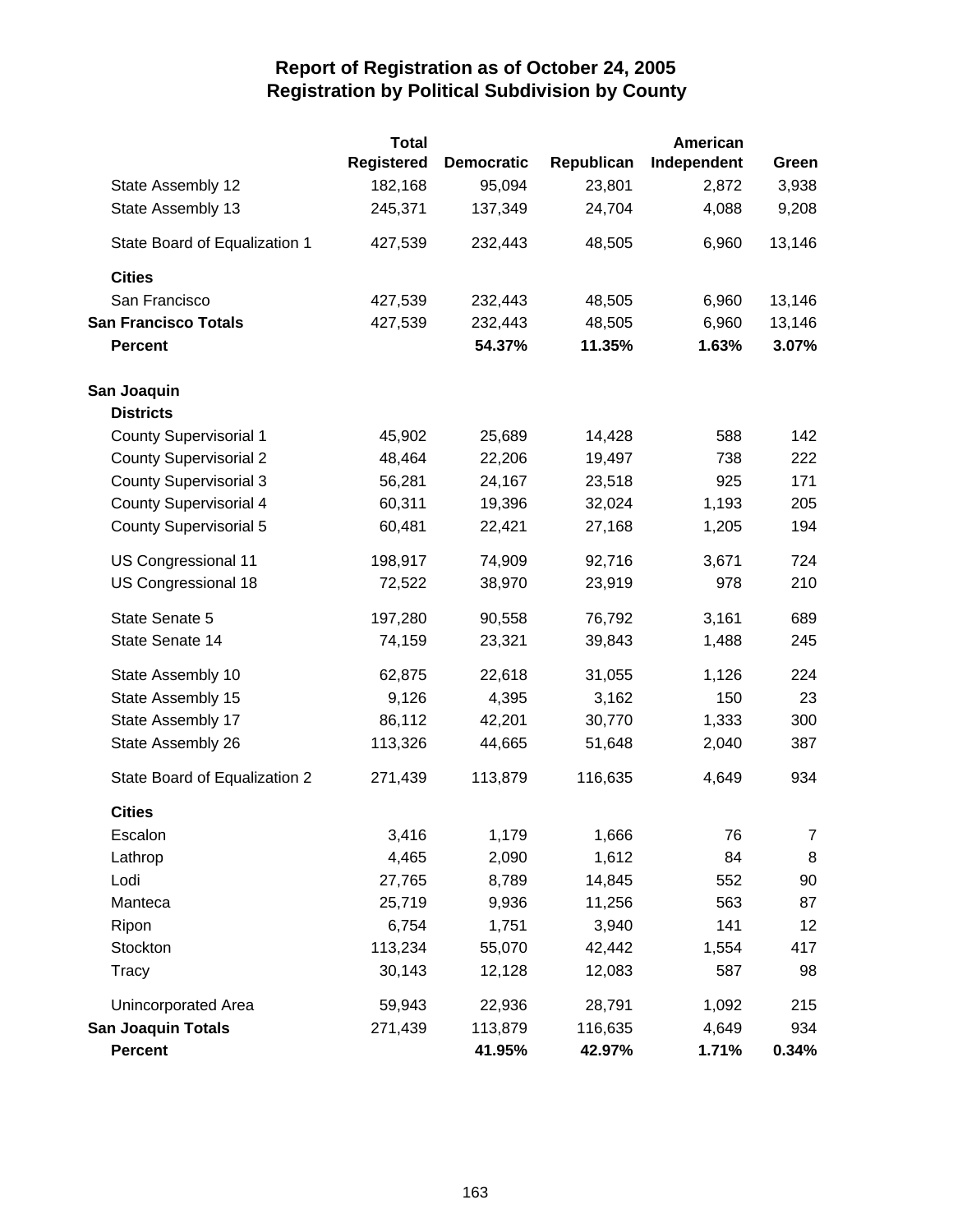|                               |                  | <b>Natural</b>          | Peace and |                      | <b>Declined to</b> |
|-------------------------------|------------------|-------------------------|-----------|----------------------|--------------------|
|                               | Libertarian      | Law                     | Freedom   | <b>Miscellaneous</b> | <b>State</b>       |
| State Assembly 12             | 829              | 239                     | 628       | 254                  | 54,513             |
| State Assembly 13             | 1,467            | 326                     | 1,053     | 399                  | 66,777             |
| State Board of Equalization 1 | 2,296            | 565                     | 1,681     | 653                  | 121,290            |
| <b>Cities</b>                 |                  |                         |           |                      |                    |
| San Francisco                 | 2,296            | 565                     | 1,681     | 653                  | 121,290            |
| <b>San Francisco Totals</b>   | 2,296            | 565                     | 1,681     | 653                  | 121,290            |
| <b>Percent</b>                | 0.54%            | 0.13%                   | 0.39%     | 0.15%                | 28.37%             |
| San Joaquin                   |                  |                         |           |                      |                    |
| <b>Districts</b>              |                  |                         |           |                      |                    |
| <b>County Supervisorial 1</b> | 87               | 28                      | 340       | 220                  | 4,380              |
| <b>County Supervisorial 2</b> | 154              | 35                      | 252       | 326                  | 5,034              |
| <b>County Supervisorial 3</b> | 164              | 41                      | 238       | 411                  | 6,646              |
| <b>County Supervisorial 4</b> | 237              | 20                      | 159       | 432                  | 6,645              |
| <b>County Supervisorial 5</b> | 238              | 25                      | 131       | 532                  | 8,567              |
| US Congressional 11           | 729              | 91                      | 568       | 1,531                | 23,978             |
| US Congressional 18           | 151              | 58                      | 552       | 390                  | 7,294              |
| State Senate 5                | 575              | 125                     | 911       | 1,378                | 23,091             |
| State Senate 14               | 305              | 24                      | 209       | 543                  | 8,181              |
| State Assembly 10             | 252              | 28                      | 186       | 431                  | 6,955              |
| State Assembly 15             | 22               | $\overline{\mathbf{4}}$ | 38        | 64                   | 1,268              |
| State Assembly 17             | 244              | 51                      | 460       | 561                  | 10,192             |
| State Assembly 26             | 362              | 66                      | 436       | 865                  | 12,857             |
| State Board of Equalization 2 | 880              | 149                     | 1,120     | 1,921                | 31,272             |
| <b>Cities</b>                 |                  |                         |           |                      |                    |
| Escalon                       | 13               | 2                       | 16        | 34                   | 423                |
| Lathrop                       | $\boldsymbol{9}$ | 3                       | 22        | 41                   | 596                |
| Lodi                          | 134              | 10                      | 70        | 205                  | 3,070              |
| Manteca                       | 96               | 14                      | 87        | 223                  | 3,457              |
| Ripon                         | 20               | $\boldsymbol{0}$        | 15        | 61                   | 814                |
| Stockton                      | 264              | 79                      | 642       | 685                  | 12,081             |
| Tracy                         | 120              | 14                      | 52        | 272                  | 4,789              |
| Unincorporated Area           | 224              | 27                      | 216       | 400                  | 6,042              |
| <b>San Joaquin Totals</b>     | 880              | 149                     | 1,120     | 1,921                | 31,272             |
| Percent                       | 0.32%            | 0.05%                   | 0.41%     | 0.71%                | 11.52%             |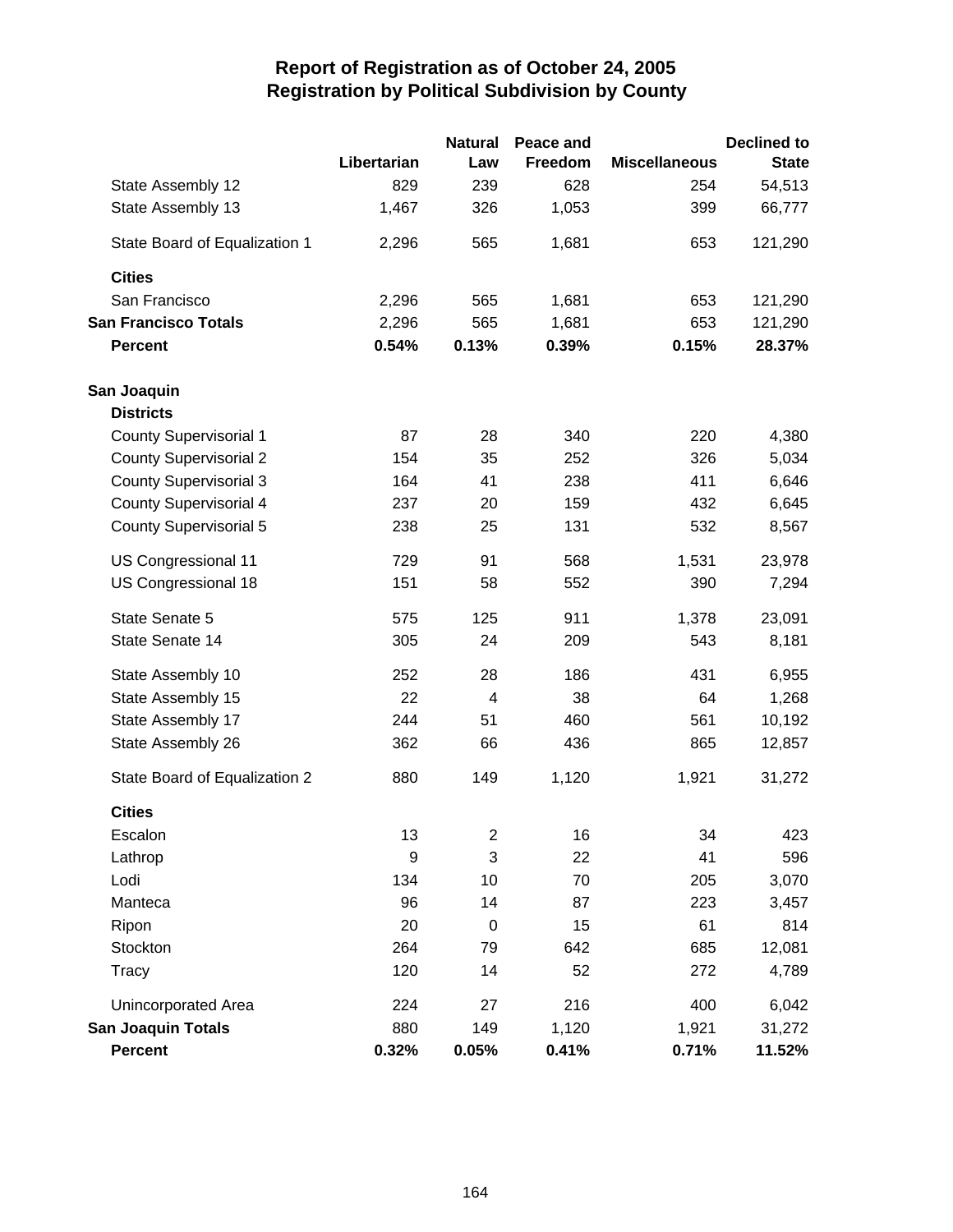|                               | <b>Total</b>      |                   |            | <b>American</b> |       |
|-------------------------------|-------------------|-------------------|------------|-----------------|-------|
|                               | <b>Registered</b> | <b>Democratic</b> | Republican | Independent     | Green |
| San Luis Obispo               |                   |                   |            |                 |       |
| <b>Districts</b>              |                   |                   |            |                 |       |
| <b>County Supervisorial 1</b> | 30,075            | 8,496             | 15,749     | 699             | 207   |
| <b>County Supervisorial 2</b> | 32,816            | 13,311            | 11,649     | 668             | 715   |
| <b>County Supervisorial 3</b> | 30,686            | 11,812            | 11,642     | 669             | 521   |
| <b>County Supervisorial 4</b> | 31,254            | 10,974            | 14,110     | 690             | 251   |
| <b>County Supervisorial 5</b> | 30,036            | 10,177            | 12,749     | 655             | 479   |
| US Congressional 22           | 74,154            | 22,542            | 36,632     | 1,625           | 755   |
| US Congressional 23           | 80,713            | 32,228            | 29,267     | 1,756           | 1,418 |
| State Senate 15               | 154,867           | 54,770            | 65,899     | 3,381           | 2,173 |
| State Assembly 33             | 154,867           | 54,770            | 65,899     | 3,381           | 2,173 |
| State Board of Equalization 1 | 154,867           | 54,770            | 65,899     | 3,381           | 2,173 |
| <b>Cities</b>                 |                   |                   |            |                 |       |
| Arroyo Grande                 | 10,904            | 3,853             | 4,974      | 223             | 90    |
| Atascadero                    | 16,169            | 5,215             | 7,471      | 355             | 198   |
| El Paso de Robles             | 6,887             | 2,750             | 2,473      | 174             | 83    |
| Grover Beach                  | 7,091             | 2,934             | 2,510      | 156             | 148   |
| Morro Bay                     | 14,103            | 4,396             | 6,970      | 329             | 95    |
| Pismo Beach                   | 5,852             | 1,937             | 2,662      | 130             | 62    |
| San Luis Obispo               | 28,748            | 11,835            | 9,513      | 587             | 591   |
| Unincorporated Area           | 65,113            | 21,850            | 29,326     | 1,427           | 906   |
| <b>San Luis Obispo Totals</b> | 154,867           | 54,770            | 65,899     | 3,381           | 2,173 |
| <b>Percent</b>                |                   | 35.37%            | 42.55%     | 2.18%           | 1.40% |
| <b>San Mateo</b>              |                   |                   |            |                 |       |
| <b>Districts</b>              |                   |                   |            |                 |       |
| <b>County Supervisorial 1</b> | 70,980            | 34,972            | 18,503     | 1,359           | 643   |
| <b>County Supervisorial 2</b> | 73,242            | 35,303            | 19,122     | 1,330           | 659   |
| <b>County Supervisorial 3</b> | 87,639            | 40,403            | 24,788     | 1,745           | 1,333 |
| <b>County Supervisorial 4</b> | 59,845            | 29,337            | 16,729     | 973             | 710   |
| <b>County Supervisorial 5</b> | 59,800            | 32,926            | 9,786      | 1,014           | 455   |
| US Congressional 12           | 252,212           | 126,677           | 60,021     | 4,716           | 2,455 |
| US Congressional 14           | 99,294            | 46,264            | 28,907     | 1,705           | 1,345 |
| State Senate 8                | 248,825           | 124,948           | 58,207     | 4,719           | 2,633 |
| State Senate 11               | 102,681           | 47,993            | 30,721     | 1,702           | 1,167 |
| State Assembly 12             | 26,431            | 14,725            | 4,063      | 420             | 219   |
| State Assembly 19             | 217,485           | 108,606           | 51,727     | 4,245           | 2,446 |
| State Assembly 21             | 107,590           | 49,610            | 33,138     | 1,756           | 1,135 |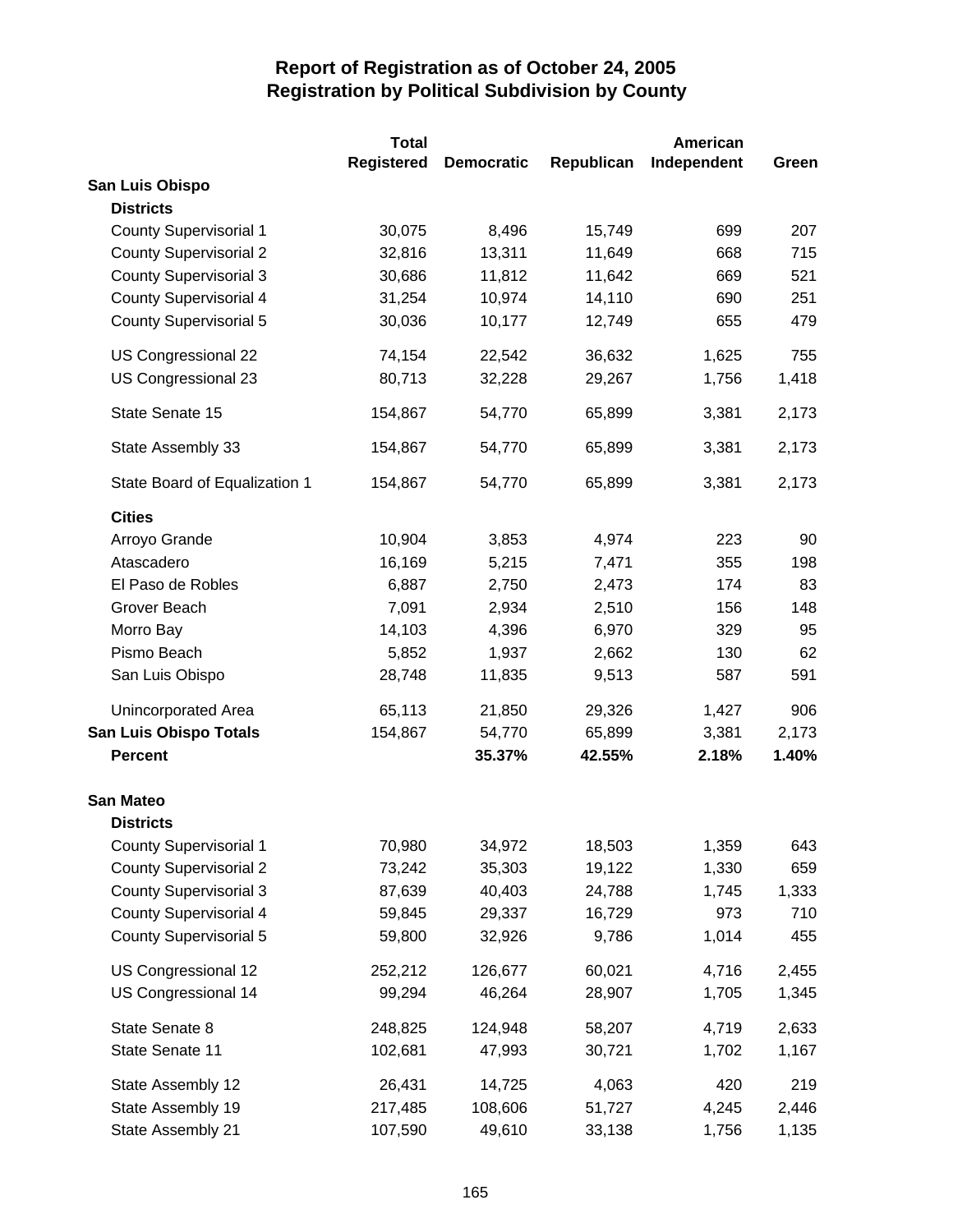|                               |             | <b>Natural</b> | Peace and      |                      | <b>Declined to</b> |
|-------------------------------|-------------|----------------|----------------|----------------------|--------------------|
|                               | Libertarian | Law            | Freedom        | <b>Miscellaneous</b> | <b>State</b>       |
| San Luis Obispo               |             |                |                |                      |                    |
| <b>Districts</b>              |             |                |                |                      |                    |
| <b>County Supervisorial 1</b> | 145         | 21             | 52             | 309                  | 4,397              |
| <b>County Supervisorial 2</b> | 240         | 52             | 76             | 414                  | 5,691              |
| <b>County Supervisorial 3</b> | 213         | 26             | 44             | 396                  | 5,363              |
| <b>County Supervisorial 4</b> | 160         | 25             | 54             | 408                  | 4,582              |
| <b>County Supervisorial 5</b> | 233         | 22             | 62             | 352                  | 5,307              |
| US Congressional 22           | 425         | 62             | 137            | 861                  | 11,115             |
| US Congressional 23           | 566         | 84             | 151            | 1,018                | 14,225             |
| State Senate 15               | 991         | 146            | 288            | 1,879                | 25,340             |
| State Assembly 33             | 991         | 146            | 288            | 1,879                | 25,340             |
| State Board of Equalization 1 | 991         | 146            | 288            | 1,879                | 25,340             |
| <b>Cities</b>                 |             |                |                |                      |                    |
| Arroyo Grande                 | 47          | 8              | 17             | 130                  | 1,562              |
| Atascadero                    | 116         | 16             | 38             | 213                  | 2,547              |
| El Paso de Robles             | 48          | 6              | 14             | 98                   | 1,241              |
| Grover Beach                  | 47          | 11             | 19             | 94                   | 1,172              |
| Morro Bay                     | 68          | 12             | 22             | 155                  | 2,056              |
| Pismo Beach                   | 39          | $\overline{2}$ | $\overline{7}$ | 82                   | 931                |
| San Luis Obispo               | 217         | 24             | 42             | 314                  | 5,625              |
| Unincorporated Area           | 409         | 67             | 129            | 793                  | 10,206             |
| <b>San Luis Obispo Totals</b> | 991         | 146            | 288            | 1,879                | 25,340             |
| <b>Percent</b>                | 0.64%       | 0.09%          | 0.19%          | 1.21%                | 16.36%             |
| <b>San Mateo</b>              |             |                |                |                      |                    |
| <b>Districts</b>              |             |                |                |                      |                    |
| <b>County Supervisorial 1</b> | 276         | 65             | 147            | 158                  | 14,857             |
| <b>County Supervisorial 2</b> | 338         | 85             | 132            | 167                  | 16,106             |
| <b>County Supervisorial 3</b> | 531         | 63             | 161            | 274                  | 18,341             |
| <b>County Supervisorial 4</b> | 334         | 51             | 194            | 164                  | 11,353             |
| <b>County Supervisorial 5</b> | 157         | 93             | 196            | 111                  | 15,062             |
| US Congressional 12           | 1,010       | 280            | 573            | 576                  | 55,904             |
| US Congressional 14           | 626         | 77             | 257            | 298                  | 19,815             |
| State Senate 8                | 1,059       | 280            | 590            | 616                  | 55,773             |
| State Senate 11               | 577         | 77             | 240            | 258                  | 19,946             |
| State Assembly 12             | 68          | 41             | 107            | 46                   | 6,742              |
| State Assembly 19             | 954         | 240            | 481            | 558                  | 48,228             |
| State Assembly 21             | 614         | 76             | 242            | 270                  | 20,749             |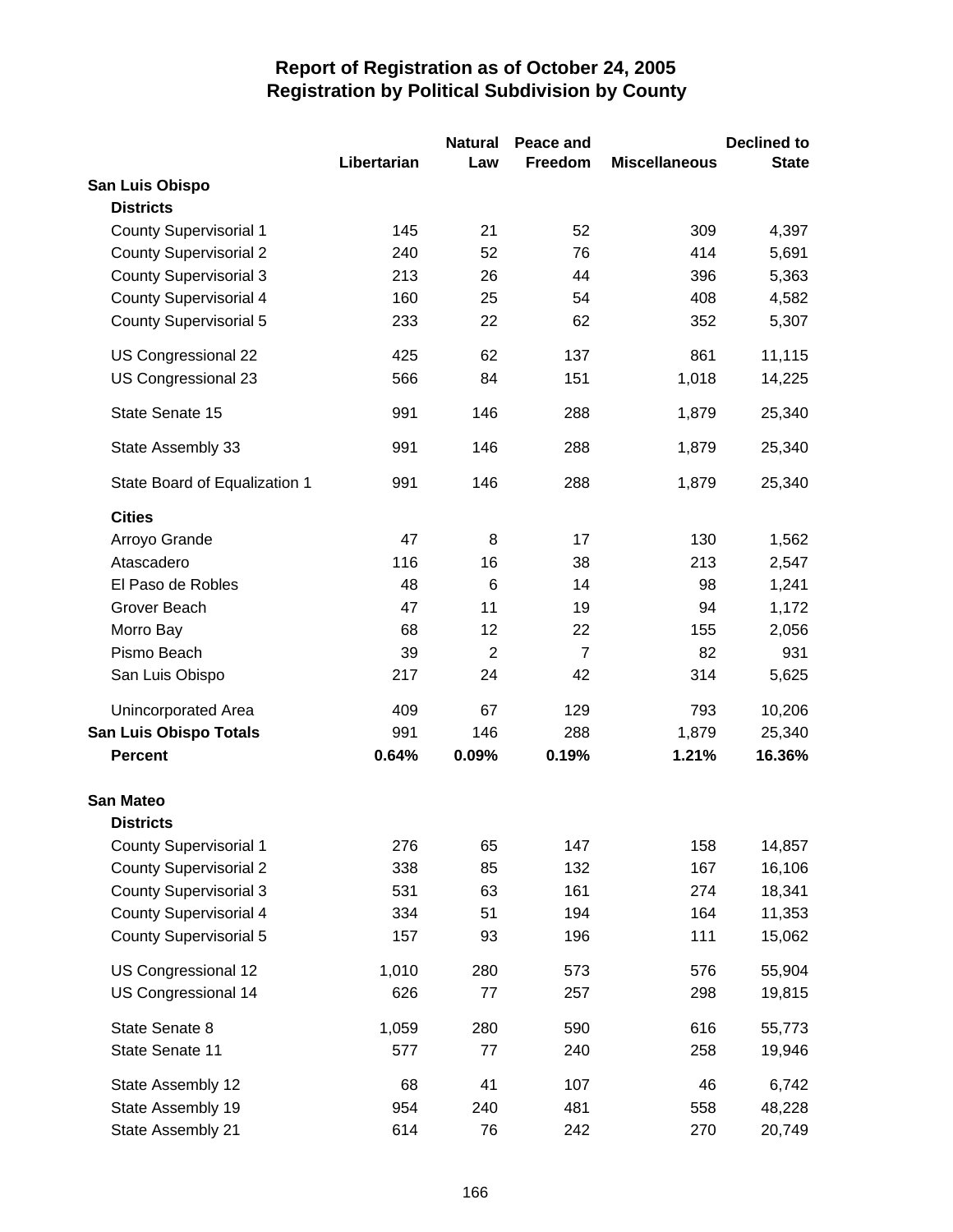|                               | <b>Total</b>      |                   |            | American    |       |
|-------------------------------|-------------------|-------------------|------------|-------------|-------|
|                               | <b>Registered</b> | <b>Democratic</b> | Republican | Independent | Green |
| State Board of Equalization 1 | 351,506           | 172,941           | 88,928     | 6,421       | 3,800 |
| <b>Cities</b>                 |                   |                   |            |             |       |
| Atherton                      | 5,014             | 1,404             | 2,611      | 44          | 41    |
| <b>Belmont</b>                | 14,557            | 6,940             | 3,841      | 282         | 158   |
| <b>Brisbane</b>               | 2,330             | 1,282             | 350        | 37          | 56    |
| <b>Burlingame</b>             | 15,789            | 7,350             | 4,478      | 305         | 193   |
| Colma                         | 629               | 353               | 92         | 16          | 6     |
| Daly City                     | 39,717            | 21,681            | 6,263      | 637         | 273   |
| East Palo Alto                | 8,534             | 4,969             | 1,571      | 134         | 75    |
| <b>Foster City</b>            | 15,391            | 6,758             | 4,280      | 241         | 93    |
| Half Moon Bay                 | 6,601             | 2,910             | 1,853      | 156         | 146   |
| Hillsborough                  | 7,082             | 2,092             | 3,411      | 109         | 31    |
| Menlo Park                    | 18,551            | 8,548             | 5,658      | 251         | 238   |
| Millbrae                      | 10,941            | 5,263             | 2,979      | 214         | 95    |
| Pacifica                      | 21,949            | 11,932            | 4,025      | 534         | 382   |
| Portola Valley                | 3,294             | 1,330             | 1,265      | 48          | 24    |
| <b>Redwood City</b>           | 34,172            | 15,833            | 10,284     | 587         | 377   |
| San Bruno                     | 19,124            | 10,558            | 3,724      | 414         | 167   |
| San Carlos                    | 17,877            | 8,190             | 5,612      | 363         | 142   |
| San Mateo                     | 46,610            | 22,969            | 12,223     | 863         | 435   |
| South San Francisco           | 26,754            | 15,352            | 4,513      | 505         | 199   |
| Woodside                      | 3,910             | 1,341             | 1,659      | 68          | 40    |
| Unincorporated Area           | 32,680            | 15,886            | 8,236      | 613         | 629   |
| <b>San Mateo Totals</b>       | 351,506           | 172,941           | 88,928     | 6,421       | 3,800 |
| <b>Percent</b>                |                   | 49.20%            | 25.30%     | 1.83%       | 1.08% |
| Santa Barbara                 |                   |                   |            |             |       |
| <b>Districts</b>              |                   |                   |            |             |       |
| <b>County Supervisorial 1</b> | 37,405            | 17,394            | 10,351     | 709         | 847   |
| <b>County Supervisorial 2</b> | 47,048            | 20,636            | 15,315     | 777         | 847   |
| <b>County Supervisorial 3</b> | 37,773            | 13,649            | 14,293     | 780         | 523   |
| <b>County Supervisorial 4</b> | 36,326            | 12,489            | 16,659     | 879         | 146   |
| <b>County Supervisorial 5</b> | 27,005            | 11,108            | 10,749     | 525         | 106   |
| US Congressional 23           | 132,311           | 58,670            | 41,347     | 2,445       | 2,171 |
| US Congressional 24           | 53,246            | 16,606            | 26,020     | 1,225       | 298   |
| State Senate 15               | 40,738            | 15,713            | 17,406     | 811         | 147   |
| State Senate 19               | 144,819           | 59,563            | 49,961     | 2,859       | 2,322 |
| State Assembly 33             | 68,901            | 25,147            | 30,240     | 1,525       | 279   |
| State Assembly 35             | 116,656           | 50,129            | 37,127     | 2,145       | 2,190 |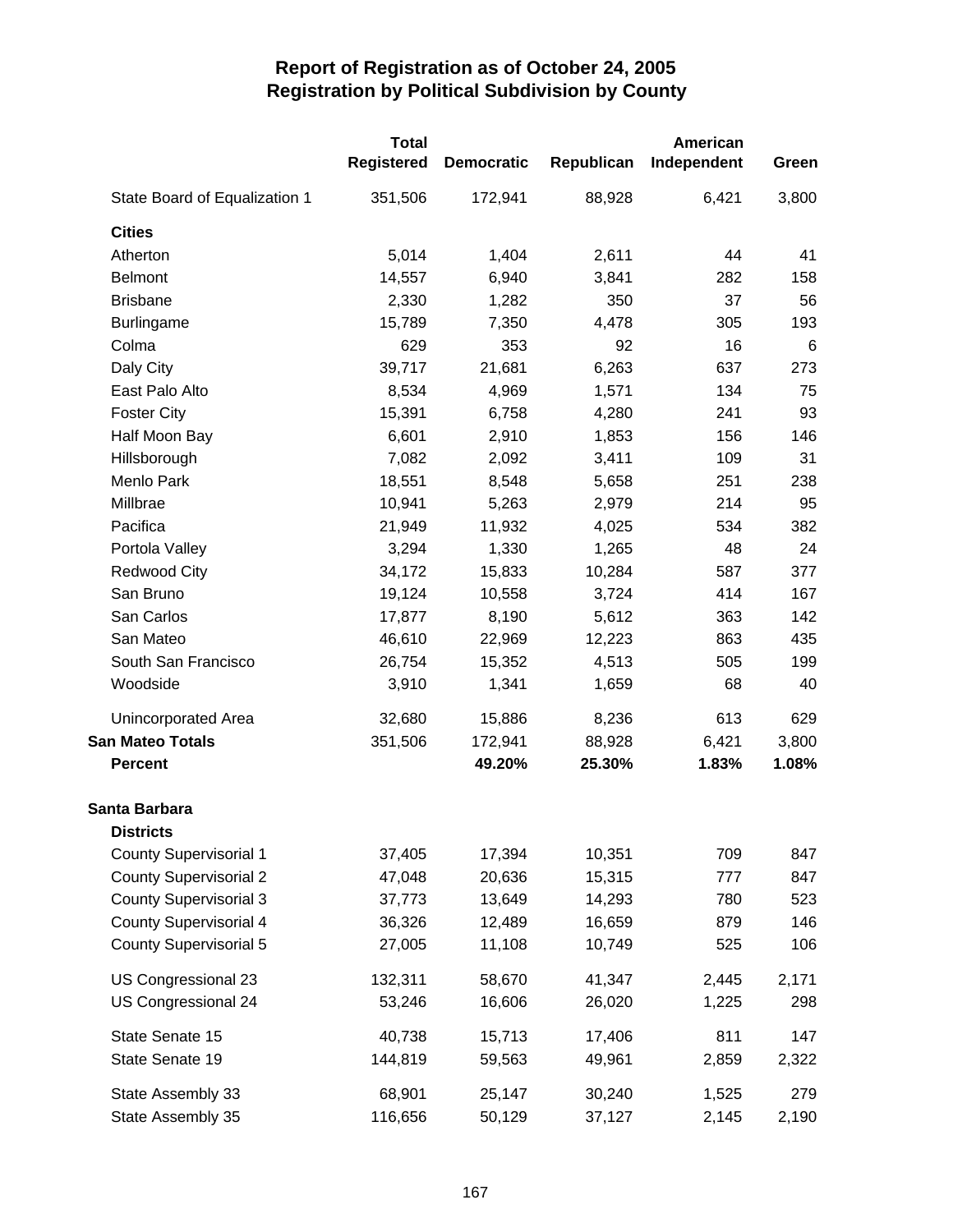|                               |             | <b>Natural</b> | Peace and    |                      | <b>Declined to</b> |
|-------------------------------|-------------|----------------|--------------|----------------------|--------------------|
|                               | Libertarian | Law            | Freedom      | <b>Miscellaneous</b> | <b>State</b>       |
| State Board of Equalization 1 | 1,636       | 357            | 830          | 874                  | 75,719             |
| <b>Cities</b>                 |             |                |              |                      |                    |
| Atherton                      | 25          | 1              | 1            | 8                    | 879                |
| <b>Belmont</b>                | 98          | 12             | 22           | 35                   | 3,169              |
| <b>Brisbane</b>               | 15          | 3              | $\mathbf{3}$ | 8                    | 576                |
| <b>Burlingame</b>             | 78          | 6              | 21           | 35                   | 3,323              |
| Colma                         | $\mathbf 0$ | $\mathbf 0$    | 3            | 1                    | 158                |
| Daly City                     | 97          | 64             | 142          | 73                   | 10,487             |
| East Palo Alto                | 38          | 22             | 65           | 18                   | 1,642              |
| <b>Foster City</b>            | 57          | 16             | 23           | 36                   | 3,887              |
| Half Moon Bay                 | 50          | 4              | 19           | 38                   | 1,425              |
| Hillsborough                  | 21          | 4              | 5            | 12                   | 1,397              |
| Menlo Park                    | 110         | 8              | 50           | 43                   | 3,645              |
| Millbrae                      | 35          | 9              | 16           | 33                   | 2,297              |
| Pacifica                      | 104         | 20             | 71           | 58                   | 4,823              |
| Portola Valley                | 36          | 1              | 3            | 5                    | 582                |
| <b>Redwood City</b>           | 188         | 18             | 63           | 98                   | 6,724              |
| San Bruno                     | 86          | 18             | 56           | 51                   | 4,050              |
| San Carlos                    | 81          | 8              | 20           | 39                   | 3,422              |
| San Mateo                     | 198         | 62             | 89           | 101                  | 9,670              |
| South San Francisco           | 73          | 44             | 88           | 45                   | 5,935              |
| Woodside                      | 19          | 1              | 4            | 18                   | 760                |
| Unincorporated Area           | 227         | 36             | 66           | 119                  | 6,868              |
| <b>San Mateo Totals</b>       | 1,636       | 357            | 830          | 874                  | 75,719             |
| <b>Percent</b>                | 0.47%       | 0.10%          | 0.24%        | 0.25%                | 21.54%             |
| Santa Barbara                 |             |                |              |                      |                    |
| <b>Districts</b>              |             |                |              |                      |                    |
| <b>County Supervisorial 1</b> | 227         | 46             | 68           | 482                  | 7,281              |
| <b>County Supervisorial 2</b> | 278         | 45             | 80           | 471                  | 8,599              |
| <b>County Supervisorial 3</b> | 256         | 25             | 40           | 386                  | 7,821              |
| <b>County Supervisorial 4</b> | 166         | 17             | 67           | 332                  | 5,571              |
| <b>County Supervisorial 5</b> | 134         | 20             | 50           | 272                  | 4,041              |
| US Congressional 23           | 804         | 126            | 227          | 1,426                | 25,095             |
| US Congressional 24           | 257         | 27             | 78           | 517                  | 8,218              |
| State Senate 15               | 178         | 28             | 67           | 405                  | 5,983              |
| State Senate 19               | 883         | 125            | 238          | 1,538                | 27,330             |
| State Assembly 33             | 324         | 39             | 123          | 674                  | 10,550             |
| State Assembly 35             | 737         | 114            | 182          | 1,269                | 22,763             |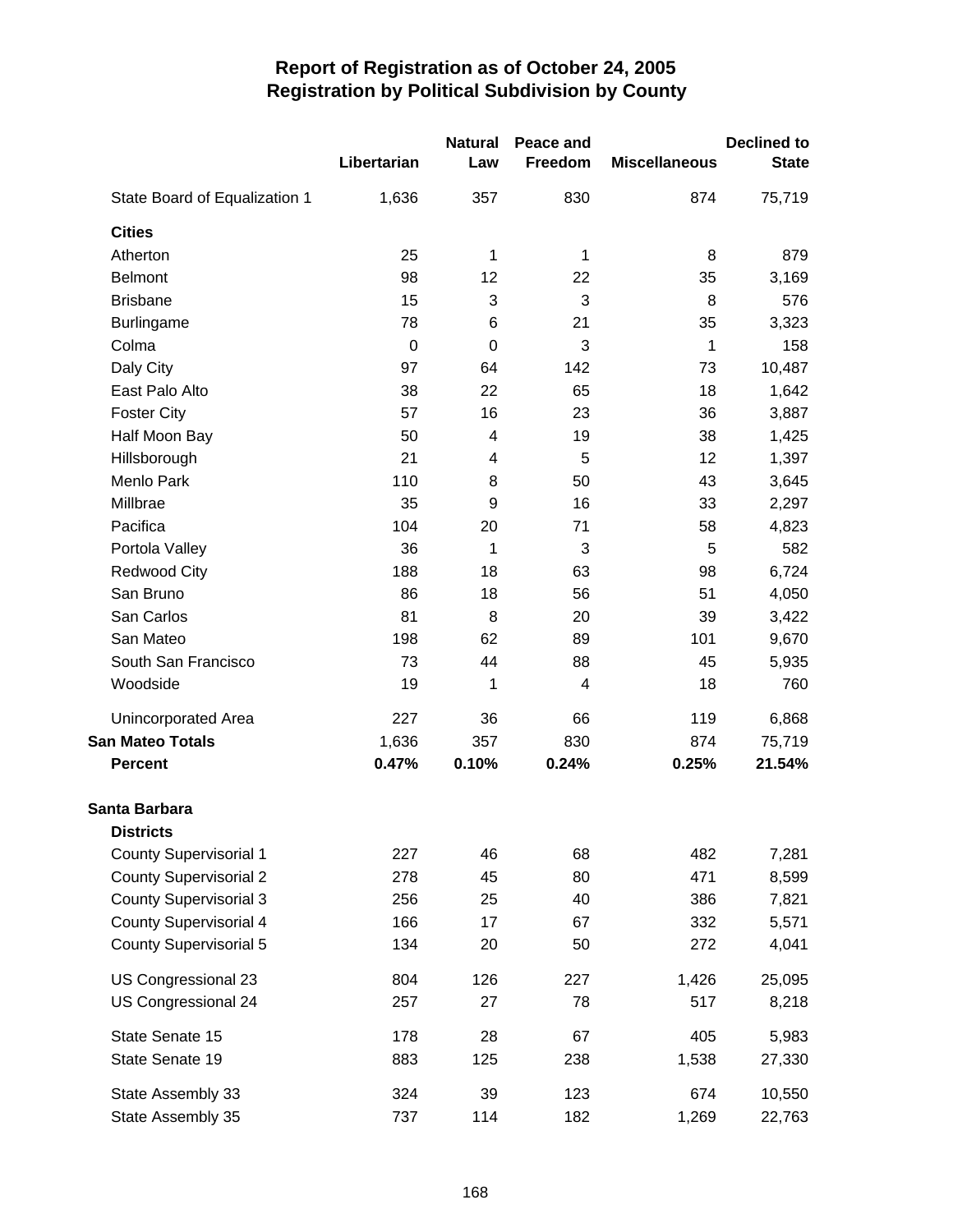|                               | <b>Total</b>      |                   |            | <b>American</b> |                |
|-------------------------------|-------------------|-------------------|------------|-----------------|----------------|
|                               | <b>Registered</b> | <b>Democratic</b> | Republican | Independent     | Green          |
| State Board of Equalization 1 | 98,081            | 45,060            | 28,415     | 1,894           | 1,669          |
| State Board of Equalization 2 | 87,476            | 30,216            | 38,952     | 1,776           | 800            |
| <b>Cities</b>                 |                   |                   |            |                 |                |
| <b>Buellton</b>               | 2,389             | 767               | 1,106      | 52              | 15             |
| Carpinteria                   | 6,147             | 2,793             | 1,945      | 126             | 105            |
| Goleta                        | 15,301            | 6,363             | 5,005      | 258             | 225            |
| Guadalupe                     | 1,832             | 1,101             | 373        | 32              | $\overline{7}$ |
| Lompoc                        | 13,977            | 5,438             | 5,422      | 394             | 64             |
| Santa Barbara                 | 44,670            | 21,909            | 11,015     | 835             | 1,062          |
| Santa Maria                   | 25,892            | 10,806            | 10,127     | 505             | 102            |
| Solvang                       | 3,040             | 862               | 1,647      | 53              | 17             |
| Unincorporated Area           | 72,309            | 25,237            | 30,727     | 1,415           | 872            |
| <b>Santa Barbara Totals</b>   | 185,557           | 75,276            | 67,367     | 3,670           | 2,469          |
| <b>Percent</b>                |                   | 40.57%            | 36.31%     | 1.98%           | 1.33%          |
| <b>Santa Clara</b>            |                   |                   |            |                 |                |
| <b>Districts</b>              |                   |                   |            |                 |                |
| <b>County Supervisorial 1</b> | 170,875           | 72,057            | 57,449     | 3,456           | 1,149          |
| <b>County Supervisorial 2</b> | 108,689           | 57,418            | 21,151     | 2,206           | 964            |
| <b>County Supervisorial 3</b> | 138,460           | 61,443            | 34,007     | 2,594           | 795            |
| <b>County Supervisorial 4</b> | 158,680           | 73,277            | 44,810     | 3,263           | 1,372          |
| <b>County Supervisorial 5</b> | 185,847           | 79,022            | 52,947     | 2,376           | 1,931          |
| US Congressional 11           | 20,914            | 8,262             | 7,939      | 471             | 122            |
| US Congressional 14           | 187,261           | 82,569            | 52,582     | 2,565           | 2,038          |
| US Congressional 15           | 290,566           | 126,620           | 82,094     | 5,587           | 2,112          |
| US Congressional 16           | 263,810           | 125,766           | 67,749     | 5,272           | 1,939          |
| State Senate 10               | 59,628            | 25,079            | 14,694     | 1,142           | 308            |
| State Senate 11               | 264,712           | 117,733           | 77,087     | 4,670           | 2,383          |
| State Senate 13               | 325,785           | 158,715           | 75,016     | 6,198           | 2,803          |
| State Senate 15               | 112,426           | 41,690            | 43,567     | 1,885           | 717            |
| State Assembly 20             | 25,869            | 10,679            | 6,557      | 502             | 96             |
| State Assembly 21             | 128,480           | 54,984            | 41,463     | 1,737           | 1,305          |
| State Assembly 22             | 182,612           | 79,584            | 46,527     | 3,118           | 1,657          |
| State Assembly 23             | 145,983           | 73,282            | 31,585     | 2,986           | 1,054          |
| State Assembly 24             | 216,091           | 97,272            | 63,873     | 4,271           | 1,766          |
| State Assembly 27             | 25,759            | 10,150            | 9,790      | 589             | 159            |
| State Assembly 28             | 37,757            | 17,266            | 10,569     | 692             | 174            |
| State Board of Equalization 1 | 762,551           | 343,217           | 210,364    | 13,895          | 6,211          |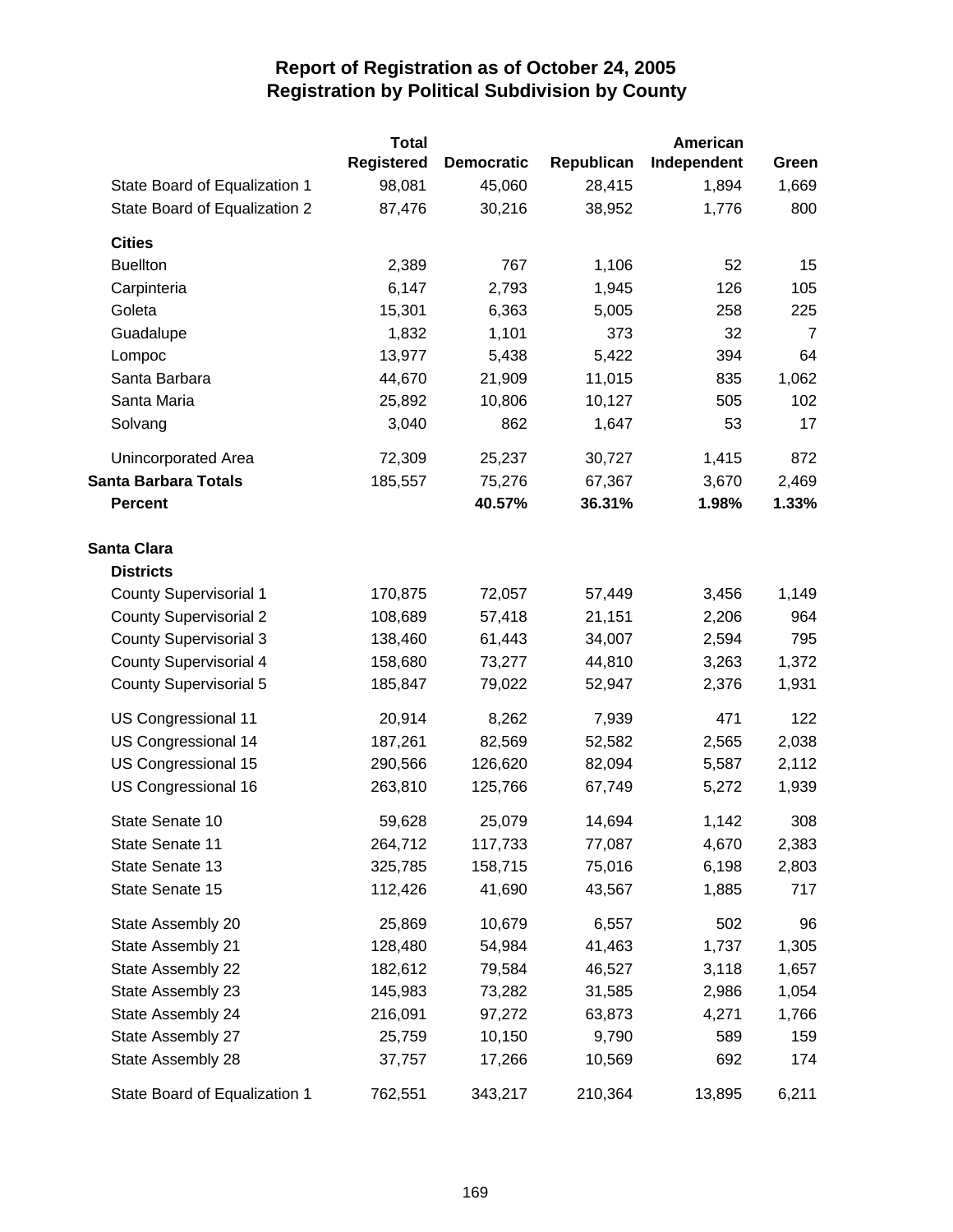|                               |             | <b>Natural</b> | Peace and |                      | <b>Declined to</b> |
|-------------------------------|-------------|----------------|-----------|----------------------|--------------------|
|                               | Libertarian | Law            | Freedom   | <b>Miscellaneous</b> | <b>State</b>       |
| State Board of Equalization 1 | 641         | 97             | 172       | 1,067                | 19,066             |
| State Board of Equalization 2 | 420         | 56             | 133       | 876                  | 14,247             |
| <b>Cities</b>                 |             |                |           |                      |                    |
| <b>Buellton</b>               | 14          | $\overline{2}$ | 4         | 26                   | 403                |
| Carpinteria                   | 28          | 3              | 8         | 77                   | 1,062              |
| Goleta                        | 102         | 13             | 16        | 160                  | 3,159              |
| Guadalupe                     | 11          | 1              | 6         | 16                   | 285                |
| Lompoc                        | 71          | 6              | 45        | 128                  | 2,409              |
| Santa Barbara                 | 295         | 62             | 79        | 537                  | 8,876              |
| Santa Maria                   | 125         | 20             | 50        | 265                  | 3,892              |
| Solvang                       | 11          | 4              | 1         | 29                   | 416                |
| Unincorporated Area           | 404         | 42             | 96        | 705                  | 12,811             |
| <b>Santa Barbara Totals</b>   | 1,061       | 153            | 305       | 1,943                | 33,313             |
| <b>Percent</b>                | 0.57%       | 0.08%          | 0.16%     | 1.05%                | 17.95%             |
| <b>Santa Clara</b>            |             |                |           |                      |                    |
| <b>Districts</b>              |             |                |           |                      |                    |
| <b>County Supervisorial 1</b> | 923         | 128            | 394       | 388                  | 34,931             |
| <b>County Supervisorial 2</b> | 679         | 135            | 482       | 245                  | 25,409             |
| <b>County Supervisorial 3</b> | 710         | 128            | 448       | 348                  | 37,987             |
| <b>County Supervisorial 4</b> | 1,098       | 133            | 406       | 450                  | 33,871             |
| County Supervisorial 5        | 1,145       | 141            | 341       | 469                  | 47,475             |
| US Congressional 11           | 106         | 13             | 39        | 46                   | 3,916              |
| US Congressional 14           | 1,219       | 157            | 370       | 485                  | 45,276             |
| US Congressional 15           | 1,754       | 232            | 755       | 752                  | 70,660             |
| US Congressional 16           | 1,476       | 263            | 907       | 617                  | 59,821             |
| State Senate 10               | 284         | 55             | 199       | 158                  | 17,709             |
| State Senate 11               | 1,648       | 224            | 564       | 660                  | 59,743             |
| State Senate 13               | 2,055       | 329            | 1,116     | 801                  | 78,752             |
| State Senate 15               | 568         | 57             | 192       | 281                  | 23,469             |
| State Assembly 20             | 108         | 21             | 90        | 62                   | 7,754              |
| State Assembly 21             | 721         | 85             | 197       | 283                  | 27,705             |
| State Assembly 22             | 1,270       | 148            | 467       | 505                  | 49,336             |
| State Assembly 23             | 776         | 173            | 641       | 331                  | 35,155             |
| State Assembly 24             | 1,351       | 182            | 546       | 591                  | 46,239             |
| State Assembly 27             | 135         | 17             | 45        | 64                   | 4,810              |
| State Assembly 28             | 194         | 39             | 85        | 64                   | 8,674              |
| State Board of Equalization 1 | 4,555       | 665            | 2,071     | 1,900                | 179,673            |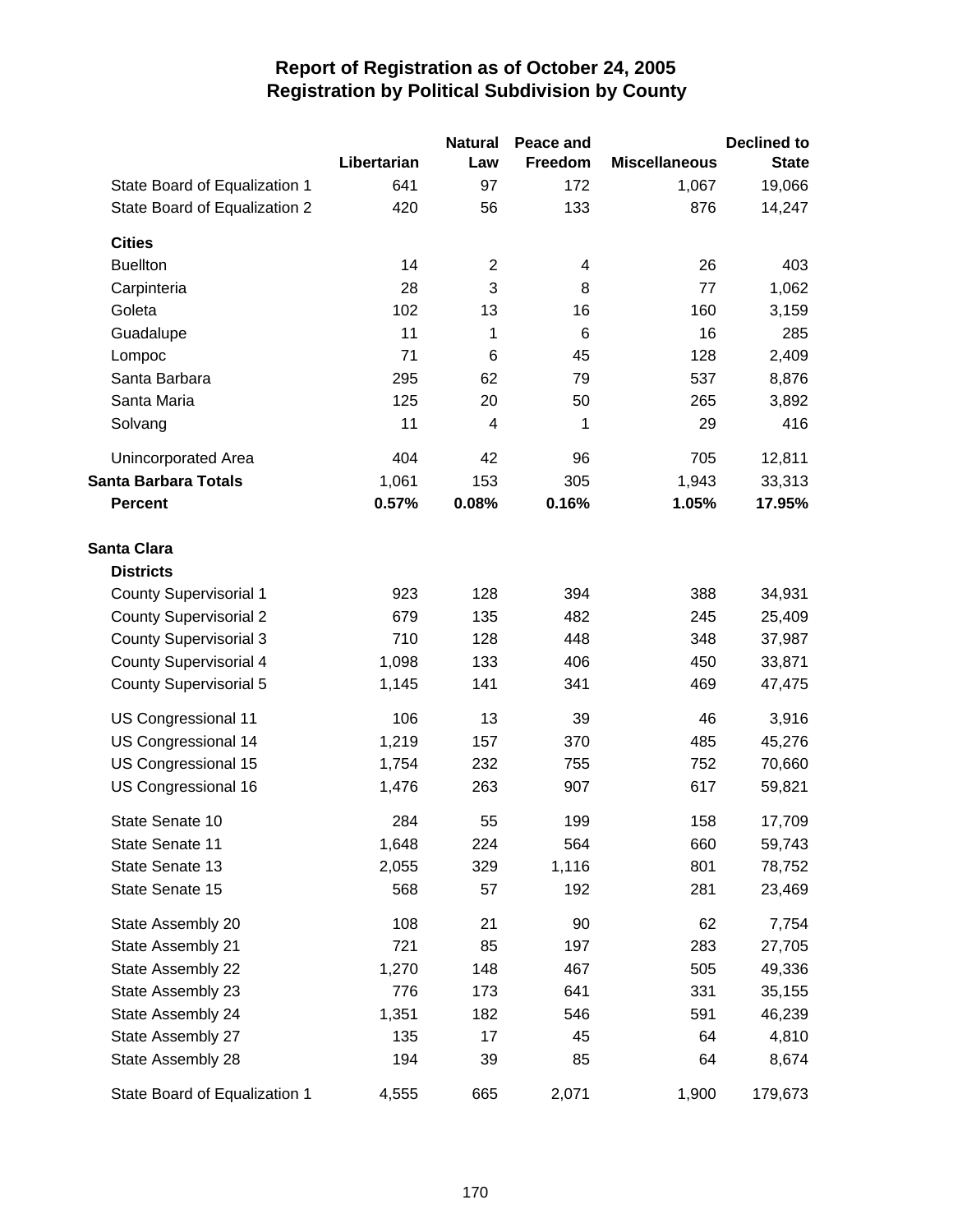|                               | <b>Total</b>      |                   |            | American    |       |
|-------------------------------|-------------------|-------------------|------------|-------------|-------|
|                               | <b>Registered</b> | <b>Democratic</b> | Republican | Independent | Green |
| <b>Cities</b>                 |                   |                   |            |             |       |
| Campbell                      | 18,390            | 8,195             | 5,353      | 406         | 178   |
| Cupertino                     | 25,421            | 9,423             | 7,144      | 342         | 167   |
| Gilroy                        | 16,965            | 8,223             | 4,940      | 330         | 92    |
| Los Altos                     | 18,611            | 7,293             | 7,094      | 210         | 147   |
| Los Altos Hills               | 5,602             | 1,786             | 2,340      | 65          | 37    |
| Los Gatos                     | 18,376            | 7,267             | 7,031      | 325         | 145   |
| <b>Milpitas</b>               | 23,905            | 9,922             | 5,947      | 470         | 90    |
| Monte Sereno                  | 2,323             | 836               | 1,058      | 28          | 10    |
| Morgan Hill                   | 16,562            | 6,591             | 6,129      | 387         | 97    |
| <b>Mountain View</b>          | 33,019            | 15,851            | 7,156      | 526         | 499   |
| Palo Alto                     | 37,998            | 19,417            | 8,061      | 400         | 602   |
| San Jose                      | 379,228           | 175,324           | 99,730     | 7,530       | 2,764 |
| Santa Clara                   | 45,122            | 21,174            | 11,469     | 934         | 372   |
| Saratoga                      | 19,340            | 6,201             | 7,877      | 216         | 121   |
| Sunnyvale                     | 55,102            | 24,458            | 14,607     | 897         | 462   |
| Unincorporated Area           | 46,587            | 21,256            | 14,428     | 829         | 428   |
| <b>Santa Clara Totals</b>     | 762,551           | 343,217           | 210,364    | 13,895      | 6,211 |
| <b>Percent</b>                |                   | 45.01%            | 27.59%     | 1.82%       | 0.81% |
| <b>Santa Cruz</b>             |                   |                   |            |             |       |
| <b>Districts</b>              |                   |                   |            |             |       |
| <b>County Supervisorial 1</b> | 30,851            | 15,987            | 6,788      | 546         | 976   |
| <b>County Supervisorial 2</b> | 31,582            | 15,958            | 8,207      | 568         | 683   |
| <b>County Supervisorial 3</b> | 31,549            | 18,634            | 3,713      | 466         | 1,777 |
| <b>County Supervisorial 4</b> | 16,670            | 10,150            | 3,209      | 252         | 159   |
| <b>County Supervisorial 5</b> | 32,237            | 15,139            | 8,133      | 672         | 1,147 |
| US Congressional 14           | 44,735            | 20,871            | 12,006     | 867         | 1,422 |
| US Congressional 17           | 98,154            | 54,997            | 18,044     | 1,637       | 3,320 |
| State Senate 11               | 85,981            | 47,176            | 14,605     | 1,557       | 3,730 |
| State Senate 15               | 56,908            | 28,692            | 15,445     | 947         | 1,012 |
| State Assembly 27             | 123,450           | 64,011            | 26,320     | 2,199       | 4,554 |
| State Assembly 28             | 19,439            | 11,857            | 3,730      | 305         | 188   |
| State Board of Equalization 1 | 142,889           | 75,868            | 30,050     | 2,504       | 4,742 |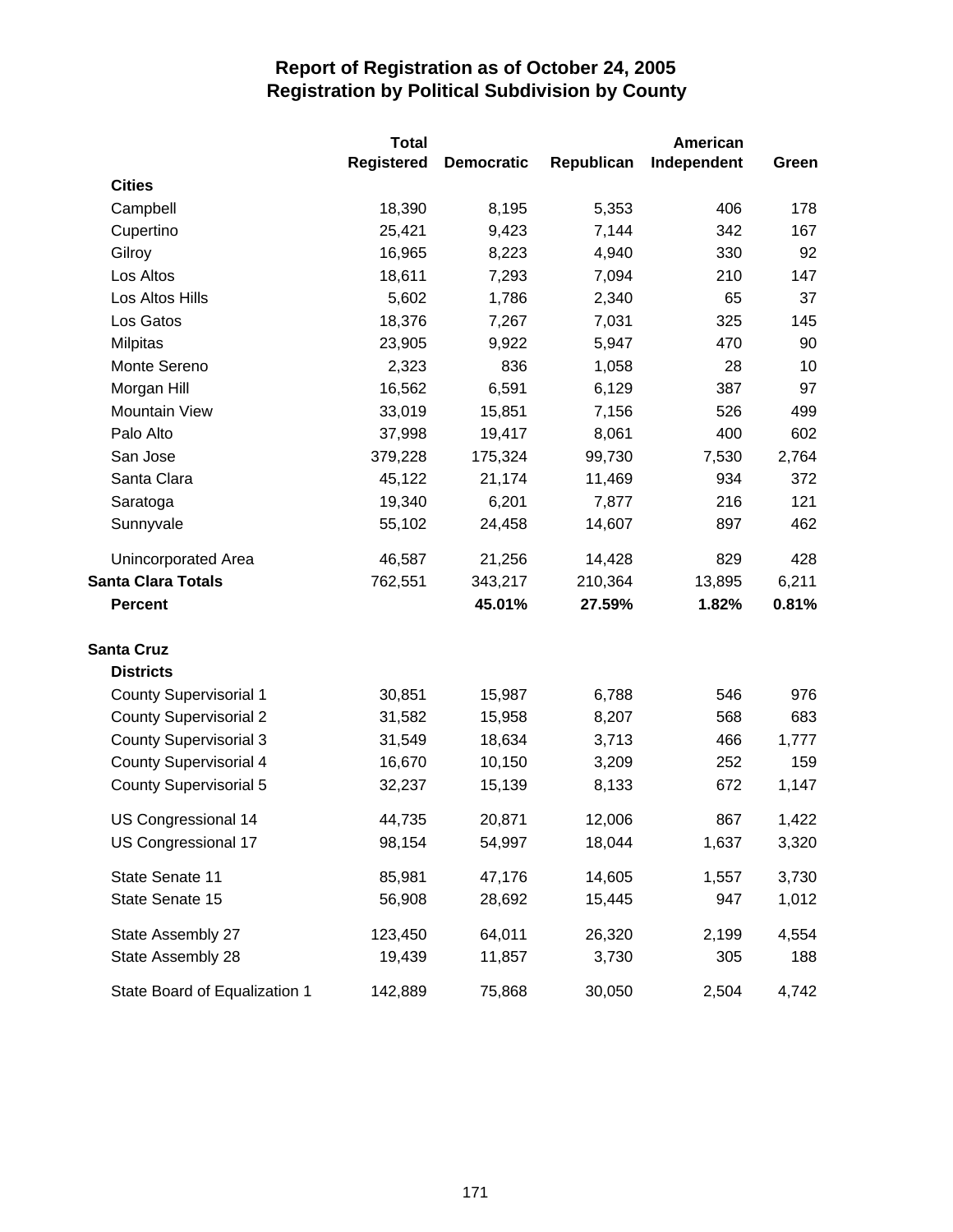|                               |             | <b>Natural</b> | Peace and |                      | <b>Declined to</b> |
|-------------------------------|-------------|----------------|-----------|----------------------|--------------------|
|                               | Libertarian | Law            | Freedom   | <b>Miscellaneous</b> | <b>State</b>       |
| <b>Cities</b>                 |             |                |           |                      |                    |
| Campbell                      | 178         | 18             | 54        | 69                   | 3,939              |
| Cupertino                     | 134         | 14             | 47        | 73                   | 8,077              |
| Gilroy                        | 93          | 16             | 24        | 26                   | 3,221              |
| Los Altos                     | 94          | 13             | 17        | 59                   | 3,684              |
| Los Altos Hills               | 31          | 1              | 5         | 15                   | 1,322              |
| Los Gatos                     | 114         | 5              | 41        | 47                   | 3,401              |
| <b>Milpitas</b>               | 102         | 21             | 81        | 54                   | 7,218              |
| Monte Sereno                  | 10          | $\mathbf 0$    | 4         | 6                    | 371                |
| Morgan Hill                   | 87          | 12             | 29        | 34                   | 3,196              |
| <b>Mountain View</b>          | 295         | 41             | 125       | 70                   | 8,456              |
| Palo Alto                     | 228         | 40             | 53        | 68                   | 9,129              |
| San Jose                      | 2,165       | 361            | 1,231     | 895                  | 89,228             |
| Santa Clara                   | 278         | 36             | 115       | 126                  | 10,618             |
| Saratoga                      | 85          | 13             | 19        | 55                   | 4,753              |
| Sunnyvale                     | 382         | 38             | 122       | 178                  | 13,958             |
| Unincorporated Area           | 279         | 36             | 104       | 125                  | 9,102              |
| <b>Santa Clara Totals</b>     | 4,555       | 665            | 2,071     | 1,900                | 179,673            |
| <b>Percent</b>                | 0.60%       | 0.09%          | 0.27%     | 0.25%                | 23.56%             |
| <b>Santa Cruz</b>             |             |                |           |                      |                    |
| <b>Districts</b>              |             |                |           |                      |                    |
| <b>County Supervisorial 1</b> | 260         | 33             | 95        | 279                  | 5,887              |
| <b>County Supervisorial 2</b> | 241         | 33             | 96        | 231                  | 5,565              |
| <b>County Supervisorial 3</b> | 269         | 36             | 109       | 251                  | 6,294              |
| <b>County Supervisorial 4</b> | 57          | 19             | 91        | 72                   | 2,661              |
| <b>County Supervisorial 5</b> | 403         | 34             | 91        | 297                  | 6,321              |
| US Congressional 14           | 527         | 52             | 128       | 411                  | 8,451              |
| US Congressional 17           | 703         | 103            | 354       | 719                  | 18,277             |
| State Senate 11               | 830         | 96             | 300       | 730                  | 16,957             |
| State Senate 15               | 400         | 59             | 182       | 400                  | 9,771              |
| State Assembly 27             | 1,164       | 134            | 376       | 1,045                | 23,647             |
| State Assembly 28             | 66          | 21             | 106       | 85                   | 3,081              |
| State Board of Equalization 1 | 1,230       | 155            | 482       | 1,130                | 26,728             |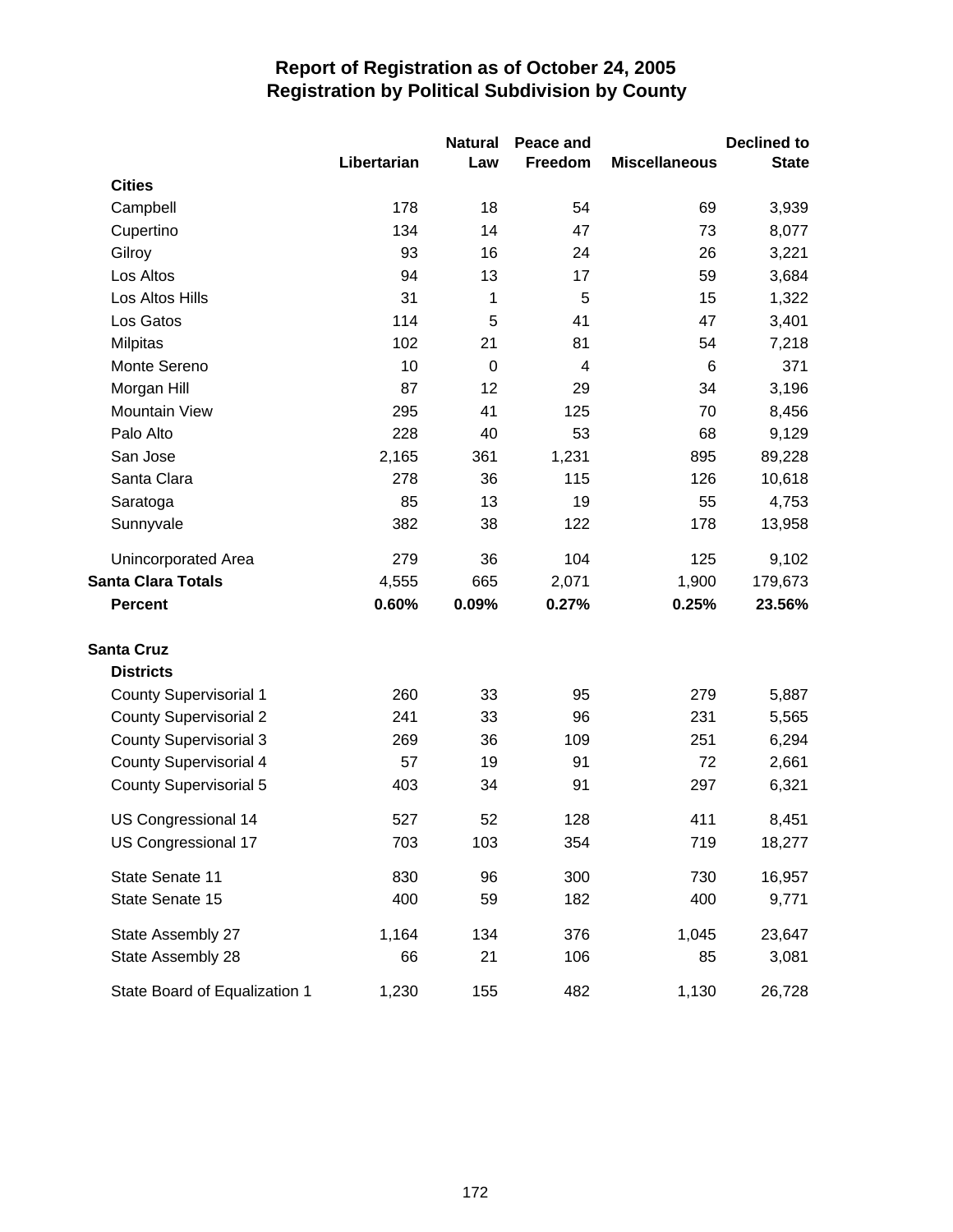|                               | <b>Total</b>      |                   |            | <b>American</b> |                         |
|-------------------------------|-------------------|-------------------|------------|-----------------|-------------------------|
|                               | <b>Registered</b> | <b>Democratic</b> | Republican | Independent     | Green                   |
| <b>Cities</b>                 |                   |                   |            |                 |                         |
| Capitola                      | 6,256             | 3,217             | 1,326      | 143             | 153                     |
| Santa Cruz                    | 33,882            | 19,960            | 4,090      | 520             | 1,861                   |
| <b>Scotts Valley</b>          | 7,253             | 2,922             | 2,689      | 147             | 100                     |
| Watsonville                   | 13,926            | 8,724             | 2,502      | 214             | 100                     |
| Unincorporated Area           | 81,572            | 41,045            | 19,443     | 1,480           | 2,528                   |
| <b>Santa Cruz Totals</b>      | 142,889           | 75,868            | 30,050     | 2,504           | 4,742                   |
| <b>Percent</b>                |                   | 53.10%            | 21.03%     | 1.75%           | 3.32%                   |
| <b>Shasta</b>                 |                   |                   |            |                 |                         |
| <b>Districts</b>              |                   |                   |            |                 |                         |
| <b>County Supervisorial 1</b> | 18,250            | 5,701             | 8,761      | 486             | 155                     |
| <b>County Supervisorial 2</b> | 18,269            | 5,695             | 8,834      | 514             | 124                     |
| <b>County Supervisorial 3</b> | 17,555            | 5,145             | 8,901      | 484             | 86                      |
| <b>County Supervisorial 4</b> | 18,304            | 5,530             | 9,006      | 490             | 104                     |
| <b>County Supervisorial 5</b> | 18,923            | 5,622             | 9,715      | 513             | 81                      |
| US Congressional 2            | 91,301            | 27,693            | 45,217     | 2,487           | 550                     |
| State Senate 4                | 91,301            | 27,693            | 45,217     | 2,487           | 550                     |
| State Assembly 2              | 91,301            | 27,693            | 45,217     | 2,487           | 550                     |
| State Board of Equalization 2 | 91,301            | 27,693            | 45,217     | 2,487           | 550                     |
| <b>Cities</b>                 |                   |                   |            |                 |                         |
| Anderson                      | 3,890             | 1,421             | 1,600      | 119             | 12                      |
| Redding                       | 44,389            | 13,072            | 22,420     | 1,092           | 304                     |
| Shasta Lake                   | 4,697             | 1,696             | 1,922      | 157             | 24                      |
| Unincorporated Area           | 38,325            | 11,504            | 19,275     | 1,119           | 210                     |
| <b>Shasta Totals</b>          | 91,301            | 27,693            | 45,217     | 2,487           | 550                     |
| <b>Percent</b>                |                   | 30.33%            | 49.53%     | 2.72%           | 0.60%                   |
| <b>Sierra</b>                 |                   |                   |            |                 |                         |
| <b>Districts</b>              |                   |                   |            |                 |                         |
| <b>County Supervisorial 1</b> | 545               | 154               | 219        | 22              | 8                       |
| <b>County Supervisorial 2</b> | 432               | 150               | 178        | 17              | $\boldsymbol{2}$        |
| <b>County Supervisorial 3</b> | 461               | 129               | 226        | 15              | 4                       |
| <b>County Supervisorial 4</b> | 367               | 132               | 152        | 17              | $\overline{\mathbf{c}}$ |
| <b>County Supervisorial 5</b> | 409               | 134               | 167        | 17              | 5                       |
| US Congressional 4            | 2,214             | 699               | 942        | 88              | 21                      |
| State Senate 1                | 2,214             | 699               | 942        | 88              | 21                      |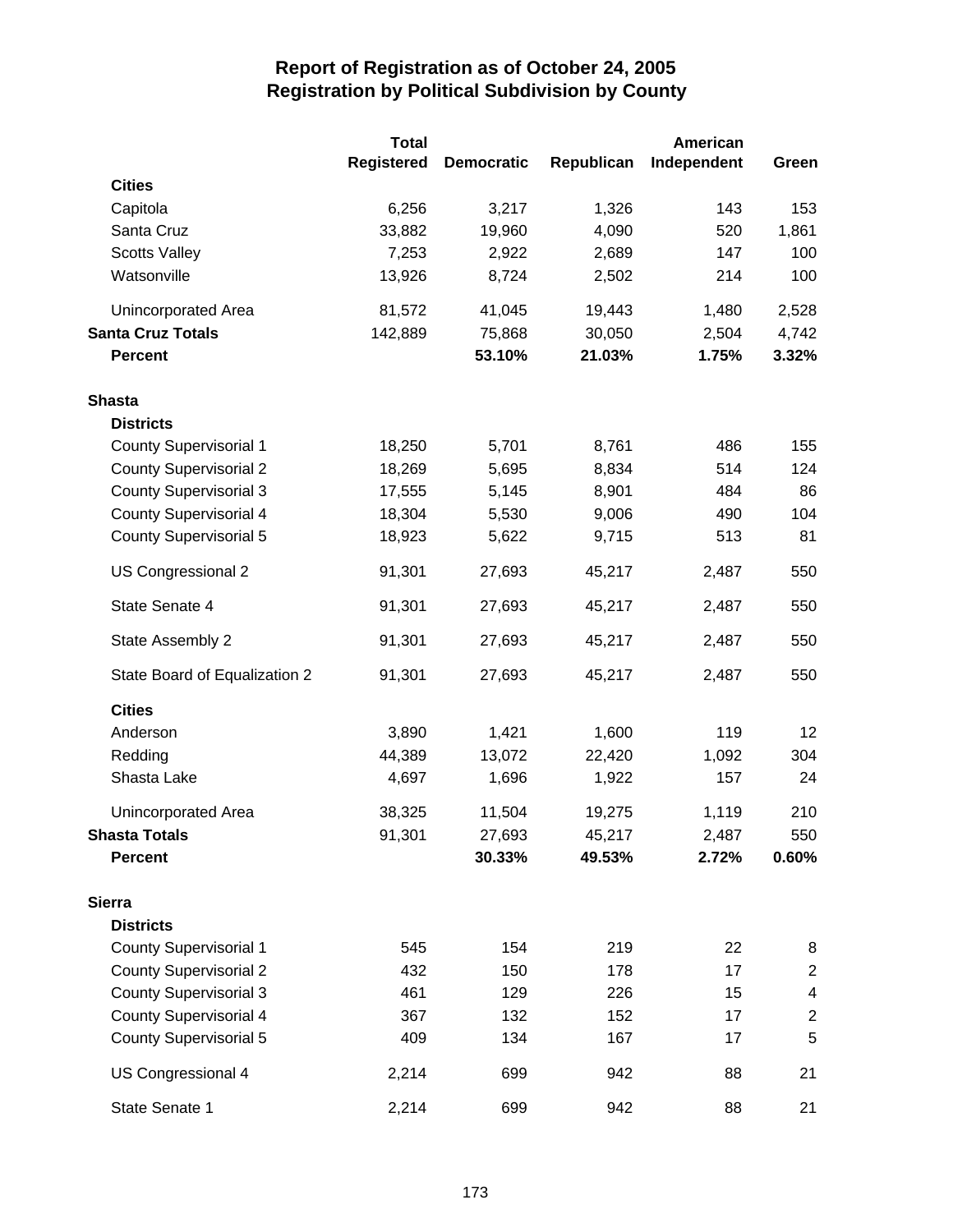|                               |                         | <b>Natural</b>   | Peace and      |                      | <b>Declined to</b> |
|-------------------------------|-------------------------|------------------|----------------|----------------------|--------------------|
|                               | Libertarian             | Law              | Freedom        | <b>Miscellaneous</b> | <b>State</b>       |
| <b>Cities</b>                 |                         |                  |                |                      |                    |
| Capitola                      | 48                      | 6                | 25             | 57                   | 1,281              |
| Santa Cruz                    | 251                     | 33               | 116            | 258                  | 6,793              |
| <b>Scotts Valley</b>          | 43                      | $9$              | 5              | 61                   | 1,277              |
| Watsonville                   | 48                      | 12               | 69             | 57                   | 2,200              |
| Unincorporated Area           | 840                     | 95               | 267            | 697                  | 15,177             |
| <b>Santa Cruz Totals</b>      | 1,230                   | 155              | 482            | 1,130                | 26,728             |
| <b>Percent</b>                | 0.86%                   | 0.11%            | 0.34%          | 0.79%                | 18.71%             |
| <b>Shasta</b>                 |                         |                  |                |                      |                    |
| <b>Districts</b>              |                         |                  |                |                      |                    |
| County Supervisorial 1        | 117                     | 15               | 40             | 40                   | 2,935              |
| <b>County Supervisorial 2</b> | 127                     | 13               | 33             | 41                   | 2,888              |
| <b>County Supervisorial 3</b> | 86                      | 6                | 43             | 51                   | 2,753              |
| <b>County Supervisorial 4</b> | 114                     | $\overline{7}$   | 49             | 41                   | 2,963              |
| <b>County Supervisorial 5</b> | 133                     | 9                | 32             | 48                   | 2,770              |
| US Congressional 2            | 577                     | 50               | 197            | 221                  | 14,309             |
| State Senate 4                | 577                     | 50               | 197            | 221                  | 14,309             |
| State Assembly 2              | 577                     | 50               | 197            | 221                  | 14,309             |
| State Board of Equalization 2 | 577                     | 50               | 197            | 221                  | 14,309             |
| <b>Cities</b>                 |                         |                  |                |                      |                    |
| Anderson                      | 35                      | 4                | 11             | 11                   | 677                |
| Redding                       | 269                     | 30               | 98             | 86                   | 7,018              |
| Shasta Lake                   | 20                      | 3                | 17             | 12                   | 846                |
| <b>Unincorporated Area</b>    | 253                     | 13               | 71             | 112                  | 5,768              |
| <b>Shasta Totals</b>          | 577                     | 50               | 197            | 221                  | 14,309             |
| <b>Percent</b>                | 0.63%                   | 0.05%            | 0.22%          | 0.24%                | 15.67%             |
| <b>Sierra</b>                 |                         |                  |                |                      |                    |
| <b>Districts</b>              |                         |                  |                |                      |                    |
| <b>County Supervisorial 1</b> | 10                      | 0                | 1              | 10                   | 121                |
| <b>County Supervisorial 2</b> | 6                       | $\mathbf 0$      | 0              | 5                    | 74                 |
| <b>County Supervisorial 3</b> | 5                       | 0                | 3              | 8                    | 71                 |
| <b>County Supervisorial 4</b> | $\overline{\mathbf{c}}$ | $\boldsymbol{0}$ | 0              | $\mathbf 2$          | 60                 |
| <b>County Supervisorial 5</b> | 5                       | 0                | $\overline{2}$ | 5                    | 74                 |
| US Congressional 4            | 28                      | $\pmb{0}$        | 6              | 30                   | 400                |
| State Senate 1                | 28                      | $\pmb{0}$        | 6              | 30                   | 400                |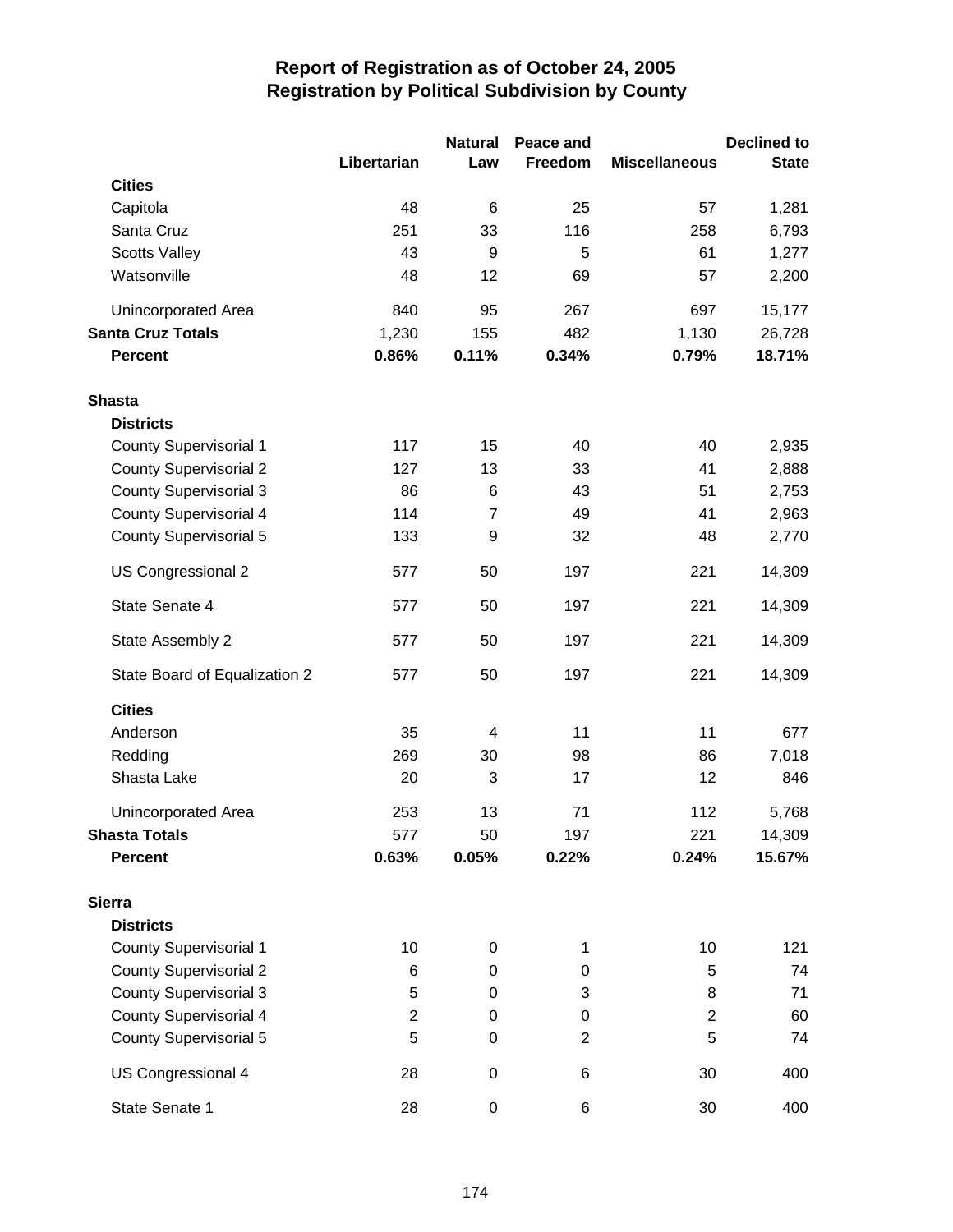|                               | <b>Total</b>      |                   |            | American    |             |
|-------------------------------|-------------------|-------------------|------------|-------------|-------------|
|                               | <b>Registered</b> | <b>Democratic</b> | Republican | Independent | Green       |
| State Assembly 3              | 2,214             | 699               | 942        | 88          | 21          |
| State Board of Equalization 2 | 2,214             | 699               | 942        | 88          | 21          |
| <b>Cities</b>                 |                   |                   |            |             |             |
| Loyalton                      | 449               | 177               | 169        | 17          | 3           |
| Unincorporated Area           | 1,765             | 522               | 773        | 71          | 18          |
| <b>Sierra Totals</b>          | 2,214             | 699               | 942        | 88          | 21          |
| <b>Percent</b>                |                   | 31.57%            | 42.55%     | 3.97%       | 0.95%       |
| Siskiyou                      |                   |                   |            |             |             |
| <b>Districts</b>              |                   |                   |            |             |             |
| <b>County Supervisorial 1</b> | 4,539             | 1,480             | 2,127      | 156         | 23          |
| <b>County Supervisorial 2</b> | 5,583             | 2,386             | 1,791      | 153         | 114         |
| <b>County Supervisorial 3</b> | 5,241             | 2,078             | 2,027      | 143         | 47          |
| <b>County Supervisorial 4</b> | 5,423             | 1,762             | 2,571      | 155         | 20          |
| <b>County Supervisorial 5</b> | 5,252             | 1,564             | 2,493      | 156         | 57          |
| US Congressional 2            | 26,038            | 9,270             | 11,009     | 763         | 261         |
| State Senate 4                | 26,038            | 9,270             | 11,009     | 763         | 261         |
| State Assembly 2              | 26,038            | 9,270             | 11,009     | 763         | 261         |
| State Board of Equalization 2 | 26,038            | 9,270             | 11,009     | 763         | 261         |
| <b>Cities</b>                 |                   |                   |            |             |             |
| Dorris                        | 399               | 139               | 175        | 15          | 0           |
| Dunsmuir                      | 1,000             | 496               | 250        | 28          | 20          |
| Etna                          | 464               | 162               | 220        | 16          | $\mathbf 1$ |
| Fort Jones                    | 399               | 123               | 188        | 6           | $\pmb{0}$   |
| Montague                      | 708               | 218               | 313        | 30          | 3           |
| Mt. Shasta                    | 2,135             | 948               | 585        | 55          | 50          |
| Tulelake                      | 312               | 90                | 170        | 12          | 1           |
| Weed                          | 1,406             | 720               | 358        | 53          | 9           |
| Yreka                         | 4,212             | 1,439             | 1,893      | 124         | 17          |
| Unincorporated Area           | 15,003            | 4,935             | 6,857      | 424         | 160         |
| <b>Siskiyou Totals</b>        | 26,038            | 9,270             | 11,009     | 763         | 261         |
| <b>Percent</b>                |                   | 35.60%            | 42.28%     | 2.93%       | 1.00%       |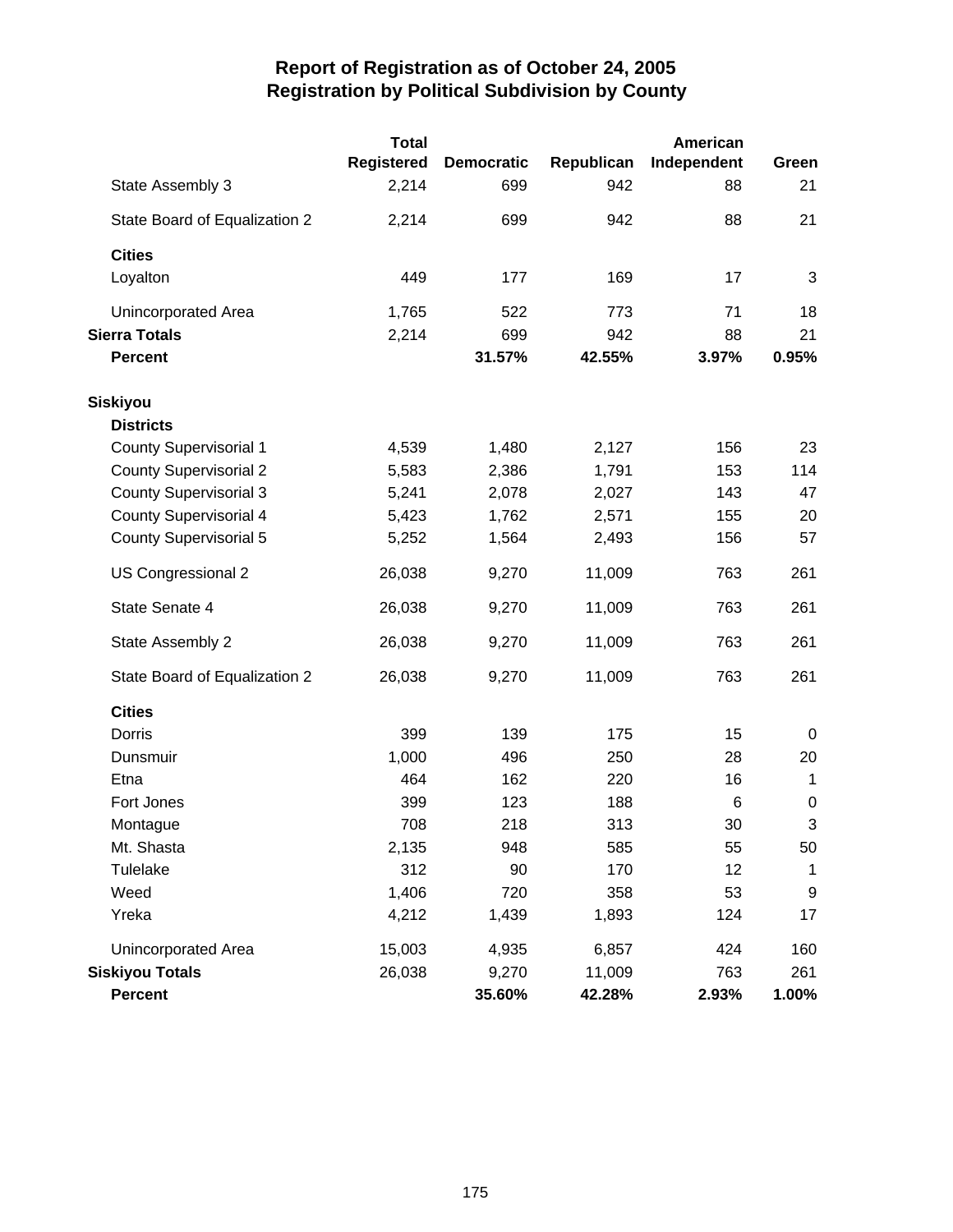|                               | Libertarian | <b>Natural</b><br>Law | Peace and<br>Freedom | <b>Miscellaneous</b>    | <b>Declined to</b><br><b>State</b> |
|-------------------------------|-------------|-----------------------|----------------------|-------------------------|------------------------------------|
| State Assembly 3              | 28          | 0                     | 6                    | 30                      | 400                                |
| State Board of Equalization 2 | 28          | 0                     | 6                    | 30                      | 400                                |
| <b>Cities</b>                 |             |                       |                      |                         |                                    |
| Loyalton                      | 4           | $\pmb{0}$             | 0                    | 4                       | 75                                 |
| Unincorporated Area           | 24          | 0                     | 6                    | 26                      | 325                                |
| <b>Sierra Totals</b>          | 28          | $\mathbf 0$           | 6                    | 30                      | 400                                |
| <b>Percent</b>                | 1.26%       | 0.00%                 | 0.27%                | 1.36%                   | 18.07%                             |
| <b>Siskiyou</b>               |             |                       |                      |                         |                                    |
| <b>Districts</b>              |             |                       |                      |                         |                                    |
| <b>County Supervisorial 1</b> | 48          | 3                     | 8                    | 10                      | 684                                |
| <b>County Supervisorial 2</b> | 51          | 33                    | 22                   | 5                       | 1,028                              |
| <b>County Supervisorial 3</b> | 41          | 14                    | 13                   | $\overline{7}$          | 871                                |
| <b>County Supervisorial 4</b> | 46          | 4                     | 9                    | $\overline{7}$          | 849                                |
| <b>County Supervisorial 5</b> | 81          | 4                     | 11                   | 10                      | 876                                |
| US Congressional 2            | 267         | 58                    | 63                   | 39                      | 4,308                              |
| State Senate 4                | 267         | 58                    | 63                   | 39                      | 4,308                              |
| State Assembly 2              | 267         | 58                    | 63                   | 39                      | 4,308                              |
| State Board of Equalization 2 | 267         | 58                    | 63                   | 39                      | 4,308                              |
| <b>Cities</b>                 |             |                       |                      |                         |                                    |
| Dorris                        | 5           | 0                     | 0                    | 1                       | 64                                 |
| Dunsmuir                      | 14          | 5                     | 6                    | 1                       | 180                                |
| Etna                          | 1           | 0                     | 0                    | 0                       | 64                                 |
| Fort Jones                    | 5           | 0                     | 0                    | 0                       | 77                                 |
| Montague                      | 11          | 0                     | 3                    | $\overline{2}$          | 128                                |
| Mt. Shasta                    | 15          | 13                    | 6                    | 3                       | 460                                |
| Tulelake                      | $\pmb{0}$   | $\pmb{0}$             | 1                    | $\overline{c}$          | 36                                 |
| Weed                          | 12          | $\overline{c}$        | $\overline{7}$       | $\overline{\mathbf{c}}$ | 243                                |
| Yreka                         | 41          | 4                     | 9                    | $\overline{7}$          | 678                                |
| Unincorporated Area           | 163         | 34                    | 31                   | 21                      | 2,378                              |
| <b>Siskiyou Totals</b>        | 267         | 58                    | 63                   | 39                      | 4,308                              |
| <b>Percent</b>                | 1.03%       | 0.22%                 | 0.24%                | 0.15%                   | 16.55%                             |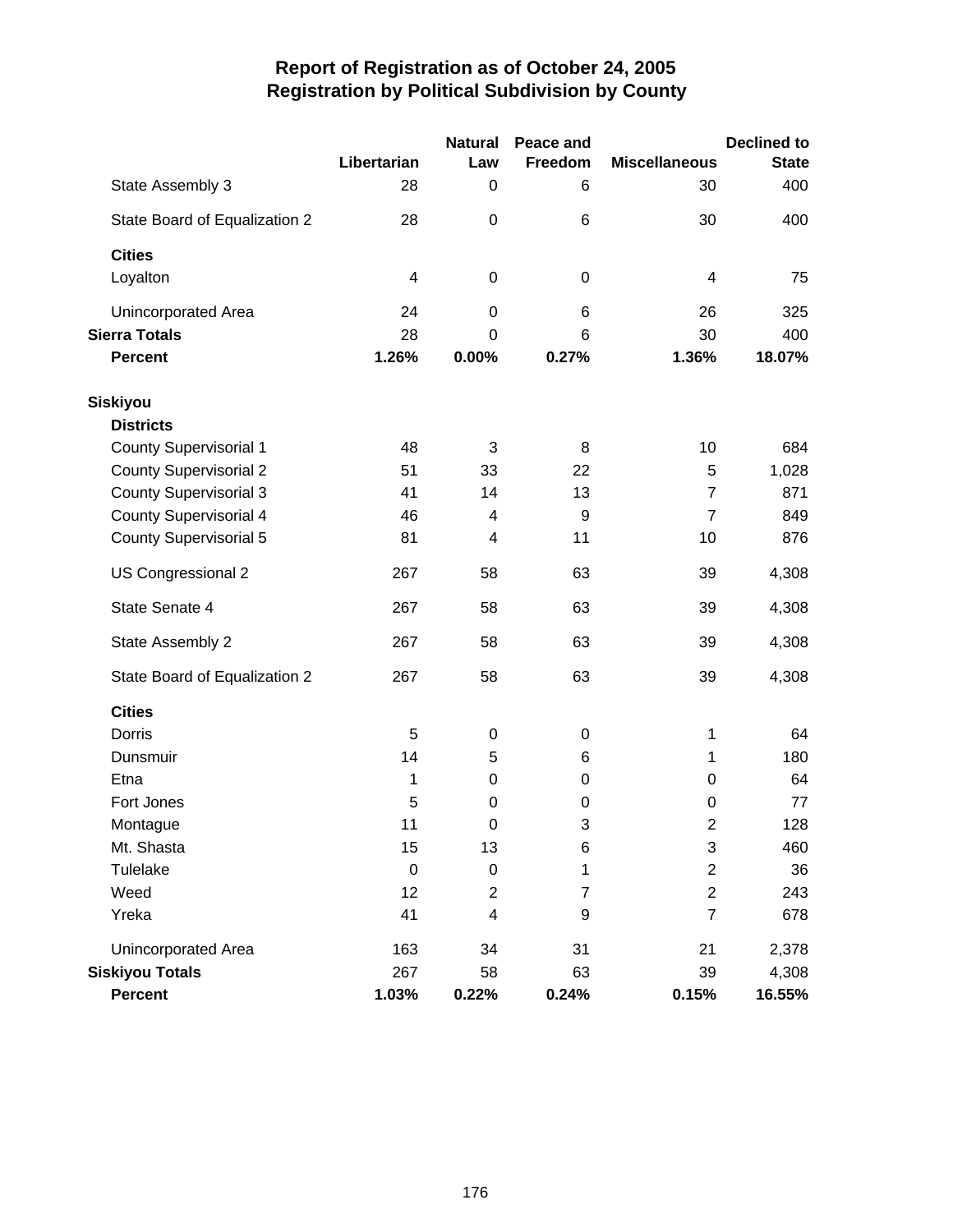|                               | <b>Total</b>      |                   |            | <b>American</b> |       |
|-------------------------------|-------------------|-------------------|------------|-----------------|-------|
|                               | <b>Registered</b> | <b>Democratic</b> | Republican | Independent     | Green |
| Solano                        |                   |                   |            |                 |       |
| <b>Districts</b>              |                   |                   |            |                 |       |
| <b>County Supervisorial 1</b> | 30,771            | 18,862            | 5,541      | 520             | 203   |
| <b>County Supervisorial 2</b> | 37,763            | 19,687            | 9,830      | 703             | 304   |
| <b>County Supervisorial 3</b> | 30,687            | 15,027            | 8,777      | 586             | 114   |
| <b>County Supervisorial 4</b> | 31,293            | 12,855            | 11,794     | 657             | 145   |
| <b>County Supervisorial 5</b> | 38,045            | 15,578            | 14,254     | 754             | 155   |
| US Congressional 3            | 7,135             | 2,785             | 3,056      | 148             | 42    |
| US Congressional 7            | 103,281           | 52,136            | 29,026     | 1,974           | 651   |
| US Congressional 10           | 58,143            | 27,088            | 18,114     | 1,098           | 228   |
| State Senate 2                | 73,074            | 39,892            | 17,998     | 1,328           | 542   |
| State Senate 5                | 95,485            | 42,117            | 32,198     | 1,892           | 379   |
| State Assembly 7              | 52,157            | 30,318            | 11,147     | 873             | 346   |
| State Assembly 8              | 116,402           | 51,691            | 39,049     | 2,347           | 575   |
| State Board of Equalization 1 | 168,559           | 82,009            | 50,196     | 3,220           | 921   |
| <b>Cities</b>                 |                   |                   |            |                 |       |
| Benicia                       | 15,482            | 7,343             | 4,622      | 333             | 173   |
| Dixon                         | 7,222             | 2,768             | 2,956      | 132             | 36    |
| Fairfield                     | 38,244            | 17,984            | 11,735     | 722             | 152   |
| Rio Vista                     | 3,688             | 1,609             | 1,439      | 75              | 14    |
| Suisun City                   | 10,373            | 5,456             | 2,475      | 194             | 30    |
| Vacaville                     | 38,180            | 15,374            | 14,401     | 814             | 154   |
| Vallejo                       | 45,825            | 27,932            | 8,370      | 771             | 296   |
| Unincorporated Area           | 9,545             | 3,543             | 4,198      | 179             | 66    |
| <b>Solano Totals</b>          | 168,559           | 82,009            | 50,196     | 3,220           | 921   |
| <b>Percent</b>                |                   | 48.65%            | 29.78%     | 1.91%           | 0.55% |
| Sonoma                        |                   |                   |            |                 |       |
| <b>Districts</b>              |                   |                   |            |                 |       |
| <b>County Supervisorial 1</b> | 55,395            | 26,858            | 16,687     | 1,040           | 1,110 |
| <b>County Supervisorial 2</b> | 48,472            | 24,165            | 12,517     | 1,013           | 1,273 |
| <b>County Supervisorial 3</b> | 43,582            | 21,847            | 10,548     | 967             | 1,207 |
| <b>County Supervisorial 4</b> | 46,881            | 22,260            | 14,320     | 967             | 875   |
| County Supervisorial 5        | 46,696            | 25,299            | 9,190      | 842             | 2,191 |
| US Congressional 1            | 37,766            | 18,058            | 11,418     | 770             | 765   |
| US Congressional 6            | 203,260           | 102,371           | 51,844     | 4,059           | 5,891 |
| State Senate 2                | 153,695           | 77,632            | 39,827     | 2,992           | 4,413 |
| State Senate 3                | 87,331            | 42,797            | 23,435     | 1,837           | 2,243 |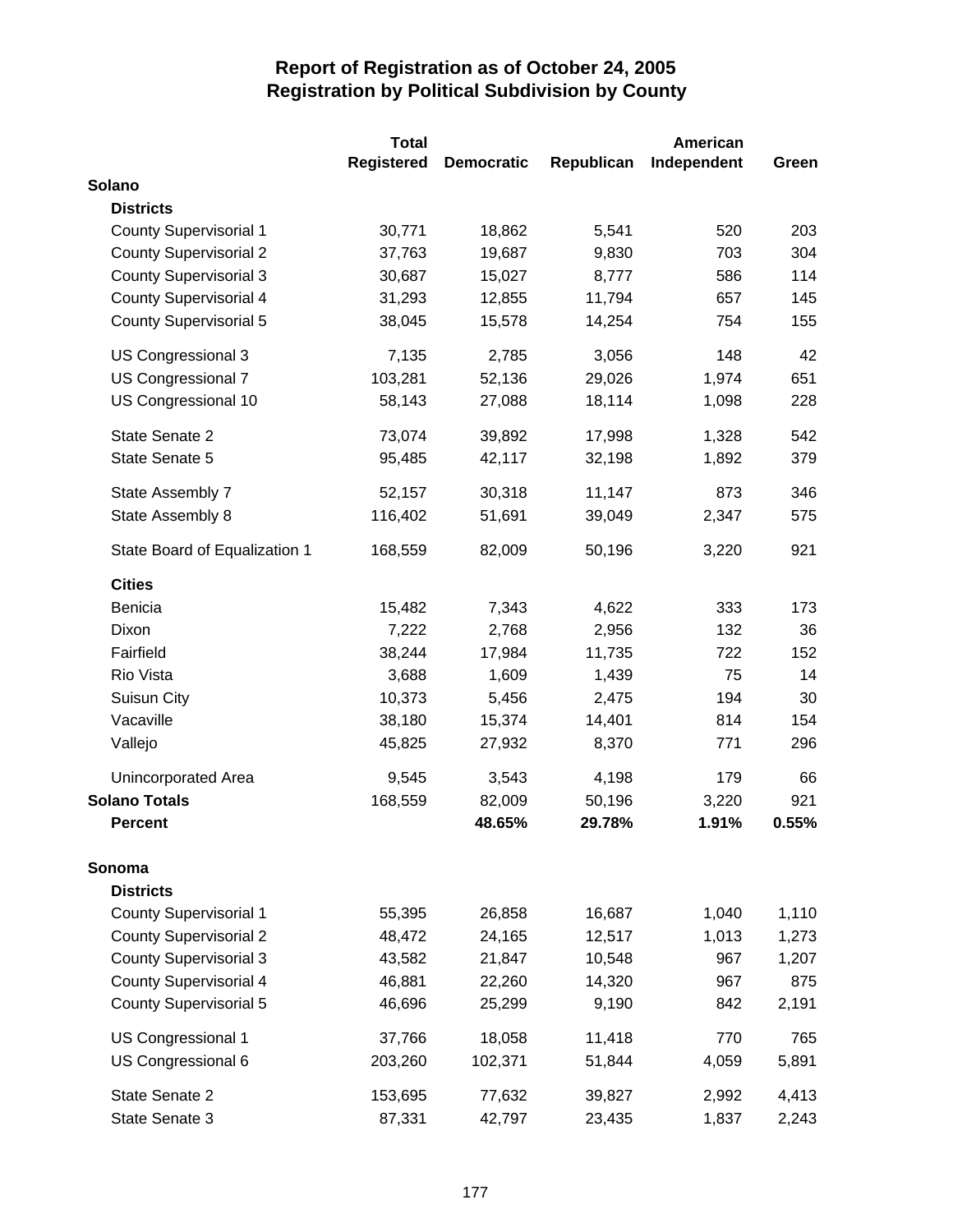|                               |             | <b>Natural</b>  | Peace and |                      | <b>Declined to</b> |
|-------------------------------|-------------|-----------------|-----------|----------------------|--------------------|
|                               | Libertarian | Law             | Freedom   | <b>Miscellaneous</b> | <b>State</b>       |
| Solano                        |             |                 |           |                      |                    |
| <b>Districts</b>              |             |                 |           |                      |                    |
| <b>County Supervisorial 1</b> | 94          | 22              | 65        | 169                  | 5,295              |
| <b>County Supervisorial 2</b> | 186         | 33              | 94        | 231                  | 6,695              |
| <b>County Supervisorial 3</b> | 130         | 21              | 57        | 187                  | 5,788              |
| <b>County Supervisorial 4</b> | 129         | 11              | 46        | 158                  | 5,498              |
| <b>County Supervisorial 5</b> | 147         | 10              | 62        | 189                  | 6,896              |
| US Congressional 3            | 34          | 3               | 14        | 31                   | 1,022              |
| US Congressional 7            | 420         | 61              | 205       | 559                  | 18,249             |
| US Congressional 10           | 232         | 33              | 105       | 344                  | 10,901             |
| State Senate 2                | 310         | 55              | 165       | 428                  | 12,356             |
| State Senate 5                | 376         | 42              | 159       | 506                  | 17,816             |
| State Assembly 7              | 189         | 36              | 119       | 300                  | 8,829              |
| State Assembly 8              | 497         | 61              | 205       | 634                  | 21,343             |
| State Board of Equalization 1 | 686         | 97              | 324       | 934                  | 30,172             |
| <b>Cities</b>                 |             |                 |           |                      |                    |
| Benicia                       | 94          | 18              | 41        | 99                   | 2,759              |
| Dixon                         | 32          | $\overline{2}$  | 19        | 32                   | 1,245              |
| Fairfield                     | 148         | 26              | 55        | 220                  | 7,202              |
| Rio Vista                     | 18          | 1               | 4         | 17                   | 511                |
| Suisun City                   | 40          | 3               | 22        | 72                   | 2,081              |
| Vacaville                     | 145         | 9               | 50        | 173                  | 7,060              |
| Vallejo                       | 159         | 32              | 104       | 256                  | 7,905              |
| Unincorporated Area           | 50          | $6\phantom{1}6$ | 29        | 65                   | 1,409              |
| <b>Solano Totals</b>          | 686         | 97              | 324       | 934                  | 30,172             |
| <b>Percent</b>                | 0.41%       | 0.06%           | 0.19%     | 0.55%                | 17.90%             |
| Sonoma                        |             |                 |           |                      |                    |
| <b>Districts</b>              |             |                 |           |                      |                    |
| <b>County Supervisorial 1</b> | 316         | 36              | 117       | 372                  | 8,859              |
| <b>County Supervisorial 2</b> | 298         | 27              | 115       | 319                  | 8,745              |
| <b>County Supervisorial 3</b> | 284         | 38              | 155       | 281                  | 8,255              |
| <b>County Supervisorial 4</b> | 291         | 35              | 114       | 246                  | 7,773              |
| <b>County Supervisorial 5</b> | 351         | 64              | 208       | 313                  | 8,238              |
| US Congressional 1            | 234         | 25              | 87        | 178                  | 6,231              |
| US Congressional 6            | 1,306       | 175             | 622       | 1,353                | 35,639             |
| State Senate 2                | 1,018       | 140             | 475       | 939                  | 26,259             |
| State Senate 3                | 522         | 60              | 234       | 592                  | 15,611             |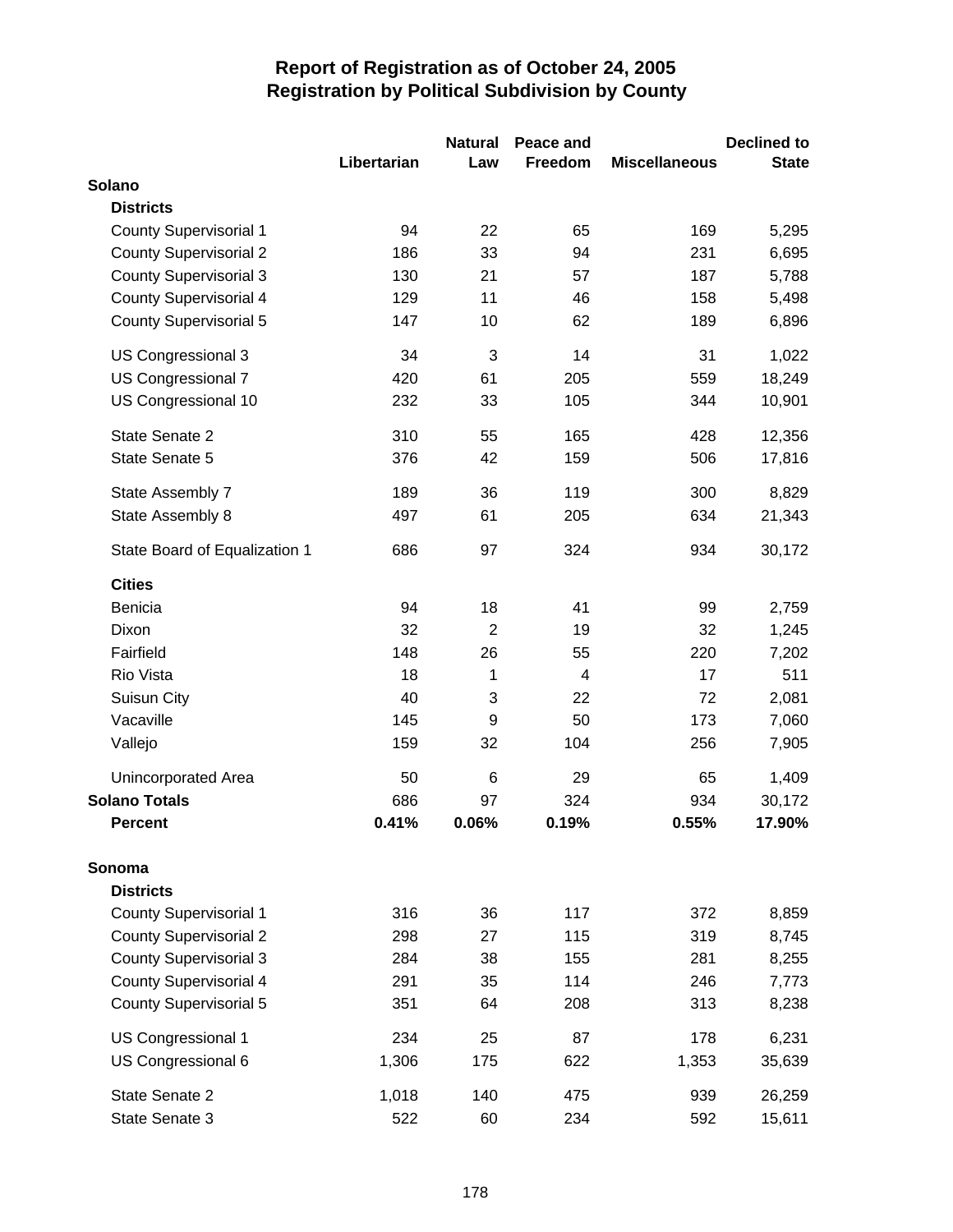|                               | <b>Total</b> |                   |            | <b>American</b> |       |
|-------------------------------|--------------|-------------------|------------|-----------------|-------|
|                               | Registered   | <b>Democratic</b> | Republican | Independent     | Green |
| State Assembly 1              | 63,876       | 32,156            | 16,452     | 1,176           | 2,348 |
| State Assembly 6              | 90,502       | 45,138            | 23,334     | 1,928           | 2,365 |
| State Assembly 7              | 86,648       | 43,135            | 23,476     | 1,725           | 1,943 |
| State Board of Equalization 1 | 241,026      | 120,429           | 63,262     | 4,829           | 6,656 |
| <b>Cities</b>                 |              |                   |            |                 |       |
| Cloverdale                    | 3,957        | 1,903             | 1,175      | 81              | 80    |
| Cotati                        | 3,787        | 1,977             | 790        | 86              | 131   |
| Healdsburg                    | 5,903        | 2,964             | 1,604      | 95              | 155   |
| Petaluma                      | 28,729       | 14,585            | 7,243      | 619             | 662   |
| <b>Rohnert Park</b>           | 18,671       | 8,978             | 4,849      | 446             | 398   |
| Santa Rosa                    | 75,939       | 37,922            | 20,421     | 1,498           | 1,694 |
| Sebastopol                    | 4,573        | 2,611             | 728        | 66              | 337   |
| Sonoma                        | 6,158        | 3,164             | 1,643      | 140             | 136   |
| Windsor                       | 12,434       | 5,805             | 3,966      | 274             | 154   |
| Unincorporated Area           | 80,875       | 40,520            | 20,843     | 1,524           | 2,909 |
| <b>Sonoma Totals</b>          | 241,026      | 120,429           | 63,262     | 4,829           | 6,656 |
| <b>Percent</b>                |              | 49.97%            | 26.25%     | 2.00%           | 2.76% |
| <b>Stanislaus</b>             |              |                   |            |                 |       |
| <b>Districts</b>              |              |                   |            |                 |       |
| <b>County Supervisorial 1</b> | 48,295       | 18,248            | 21,801     | 1,028           | 173   |
| <b>County Supervisorial 2</b> | 45,732       | 17,450            | 20,782     | 888             | 199   |
| <b>County Supervisorial 3</b> | 40,094       | 17,241            | 16,303     | 793             | 133   |
| <b>County Supervisorial 4</b> | 50,765       | 20,425            | 22,009     | 1,080           | 269   |
| <b>County Supervisorial 5</b> | 35,311       | 16,727            | 12,915     | 706             | 105   |
| US Congressional 18           | 101,459      | 46,246            | 38,646     | 2,176           | 452   |
| US Congressional 19           | 118,738      | 43,845            | 55,164     | 2,319           | 427   |
| State Senate 12               | 143,291      | 62,673            | 57,179     | 2,960           | 624   |
| State Senate 14               | 76,906       | 27,418            | 36,631     | 1,535           | 255   |
| State Assembly 17             | 4,576        | 2,056             | 1,660      | 113             | 18    |
| State Assembly 25             | 130,088      | 50,664            | 57,727     | 2,712           | 526   |
| State Assembly 26             | 85,533       | 37,371            | 34,423     | 1,670           | 335   |
| State Board of Equalization 2 | 220,197      | 90,091            | 93,810     | 4,495           | 879   |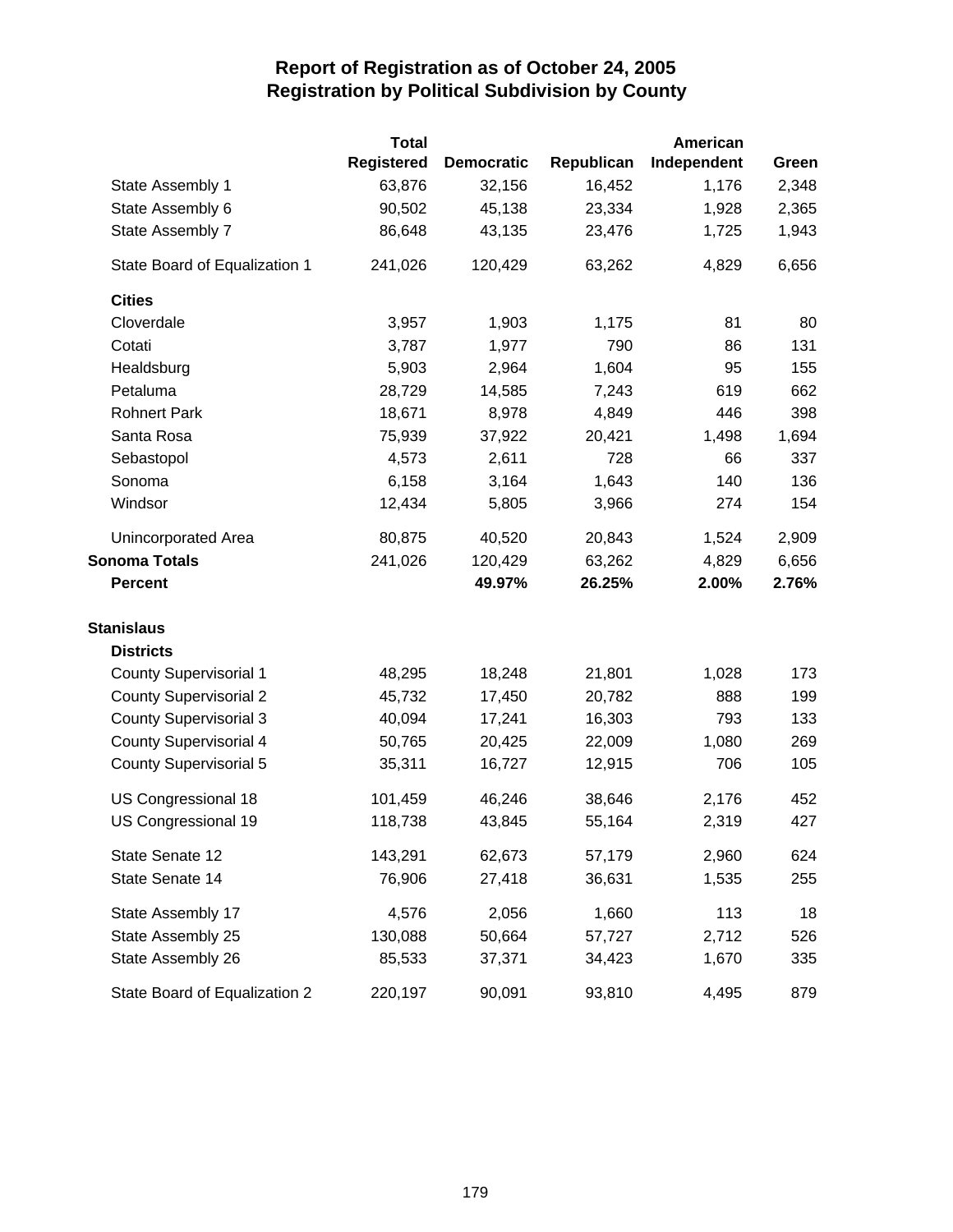|                               |             | <b>Natural</b> | Peace and |                      | <b>Declined to</b> |
|-------------------------------|-------------|----------------|-----------|----------------------|--------------------|
|                               | Libertarian | Law            | Freedom   | <b>Miscellaneous</b> | <b>State</b>       |
| State Assembly 1              | 444         | 64             | 223       | 386                  | 10,627             |
| State Assembly 6              | 552         | 61             | 244       | 600                  | 16,280             |
| State Assembly 7              | 544         | 75             | 242       | 545                  | 14,963             |
| State Board of Equalization 1 | 1,540       | 200            | 709       | 1,531                | 41,870             |
| <b>Cities</b>                 |             |                |           |                      |                    |
| Cloverdale                    | 25          | 3              | 8         | 12                   | 670                |
| Cotati                        | 32          | 5              | 11        | 21                   | 734                |
| Healdsburg                    | 45          | $\mathbf 0$    | 17        | 33                   | 990                |
| Petaluma                      | 166         | 15             | 70        | 188                  | 5,181              |
| <b>Rohnert Park</b>           | 98          | 13             | 53        | 151                  | 3,685              |
| Santa Rosa                    | 480         | 63             | 206       | 473                  | 13,182             |
| Sebastopol                    | 33          | 6              | 21        | 26                   | 745                |
| Sonoma                        | 26          | 3              | 8         | 29                   | 1,009              |
| Windsor                       | 69          | 9              | 30        | 60                   | 2,067              |
| Unincorporated Area           | 566         | 83             | 285       | 538                  | 13,607             |
| <b>Sonoma Totals</b>          | 1,540       | 200            | 709       | 1,531                | 41,870             |
| <b>Percent</b>                | 0.64%       | 0.08%          | 0.29%     | 0.64%                | 17.37%             |
| <b>Stanislaus</b>             |             |                |           |                      |                    |
| <b>Districts</b>              |             |                |           |                      |                    |
| <b>County Supervisorial 1</b> | 165         | 29             | 210       | 451                  | 6,190              |
| <b>County Supervisorial 2</b> | 159         | 35             | 162       | 343                  | 5,714              |
| <b>County Supervisorial 3</b> | 143         | 35             | 266       | 308                  | 4,872              |
| County Supervisorial 4        | 219         | 23             | 255       | 473                  | 6,012              |
| <b>County Supervisorial 5</b> | 146         | 27             | 256       | 253                  | 4,176              |
| US Congressional 18           | 404         | 67             | 709       | 840                  | 11,919             |
| US Congressional 19           | 428         | 82             | 440       | 988                  | 15,045             |
| State Senate 12               | 566         | 100            | 862       | 1,171                | 17,156             |
| State Senate 14               | 266         | 49             | 287       | 657                  | 9,808              |
| State Assembly 17             | 26          | 3              | 31        | 30                   | 639                |
| State Assembly 25             | 499         | 76             | 594       | 1,139                | 16,151             |
| State Assembly 26             | 307         | 70             | 524       | 659                  | 10,174             |
| State Board of Equalization 2 | 832         | 149            | 1,149     | 1,828                | 26,964             |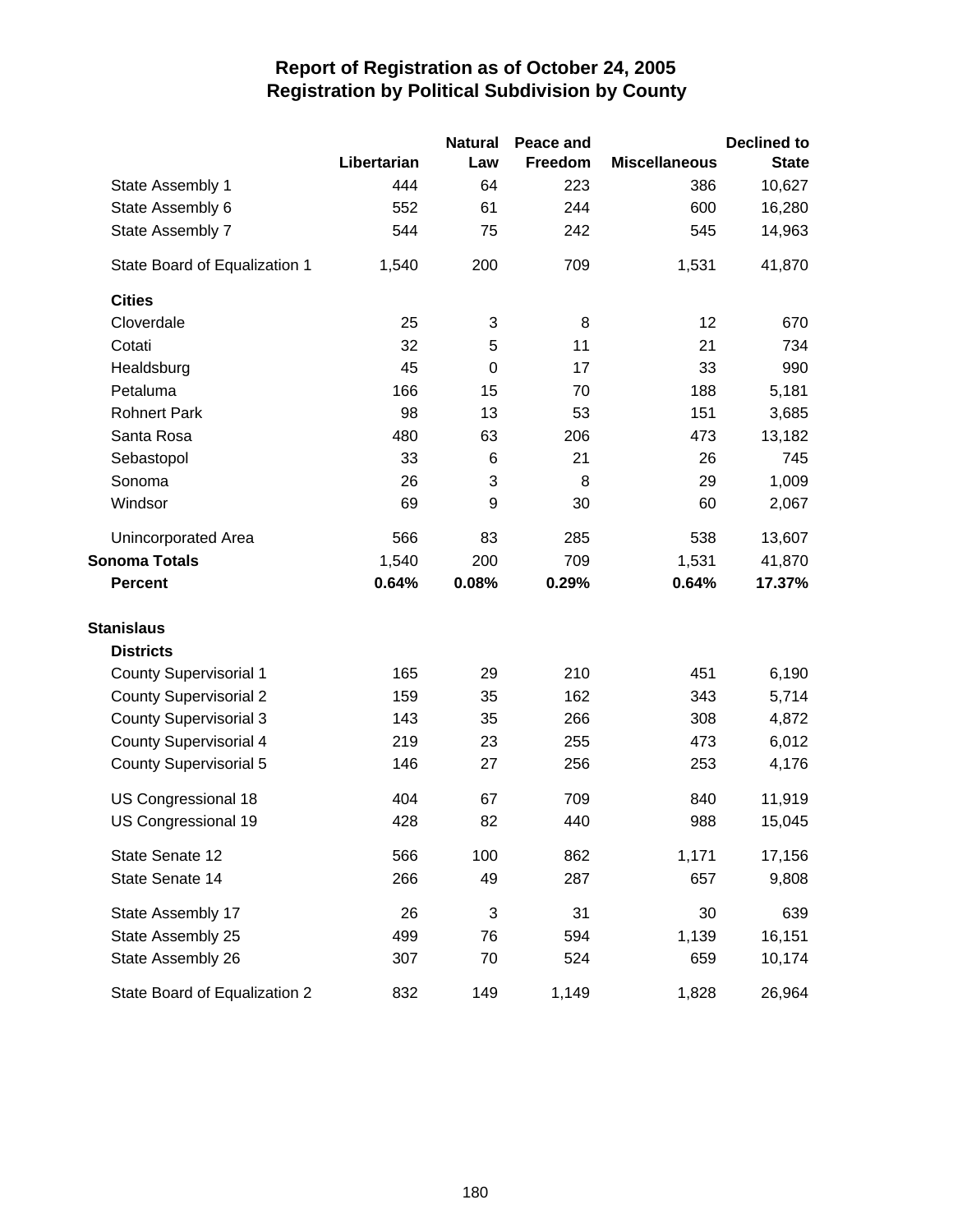|                               | <b>Total</b>      |                   |            | American    |                |
|-------------------------------|-------------------|-------------------|------------|-------------|----------------|
|                               | <b>Registered</b> | <b>Democratic</b> | Republican | Independent | Green          |
| <b>Cities</b>                 |                   |                   |            |             |                |
| Ceres                         | 16,378            | 7,569             | 6,259      | 336         | 42             |
| Hughson                       | 2,867             | 1,027             | 1,365      | 57          | $\overline{7}$ |
| Modesto                       | 97,079            | 40,470            | 40,511     | 1,995       | 431            |
| Newman                        | 3,160             | 1,425             | 1,083      | 90          | 10             |
| Oakdale                       | 8,267             | 2,895             | 3,837      | 209         | 33             |
| Patterson                     | 5,494             | 2,713             | 1,830      | 106         | 21             |
| Riverbank                     | 7,623             | 3,212             | 3,063      | 163         | 22             |
| Turlock                       | 29,147            | 11,246            | 12,917     | 553         | 141            |
| Waterford                     | 2,973             | 1,100             | 1,268      | 84          | 8              |
| <b>Unincorporated Area</b>    | 47,209            | 18,434            | 21,677     | 902         | 164            |
| <b>Stanislaus Totals</b>      | 220,197           | 90,091            | 93,810     | 4,495       | 879            |
| <b>Percent</b>                |                   | 40.91%            | 42.60%     | 2.04%       | 0.40%          |
| <b>Sutter</b>                 |                   |                   |            |             |                |
| <b>Districts</b>              |                   |                   |            |             |                |
| <b>County Supervisorial 1</b> | 7,472             | 2,714             | 3,365      | 190         | 29             |
| <b>County Supervisorial 2</b> | 5,775             | 2,129             | 2,375      | 183         | 21             |
| <b>County Supervisorial 3</b> | 10,194            | 2,875             | 5,665      | 206         | 39             |
| <b>County Supervisorial 4</b> | 9,420             | 3,141             | 4,579      | 211         | 25             |
| <b>County Supervisorial 5</b> | 9,527             | 2,766             | 5,059      | 198         | 28             |
| US Congressional 2            | 42,388            | 13,625            | 21,043     | 988         | 142            |
| State Senate 4                | 42,388            | 13,625            | 21,043     | 988         | 142            |
| State Assembly 2              | 42,388            | 13,625            | 21,043     | 988         | 142            |
| State Board of Equalization 2 | 42,388            | 13,625            | 21,043     | 988         | 142            |
| <b>Cities</b>                 |                   |                   |            |             |                |
| Live Oak                      | 2,403             | 1,089             | 822        | 71          | 10             |
| <b>Yuba City</b>              | 27,071            | 8,949             | 12,959     | 643         | 85             |
| Unincorporated Area           | 12,914            | 3,587             | 7,262      | 274         | 47             |
| <b>Sutter Totals</b>          | 42,388            | 13,625            | 21,043     | 988         | 142            |
| <b>Percent</b>                |                   | 32.14%            | 49.64%     | 2.33%       | 0.34%          |
| Tehama                        |                   |                   |            |             |                |
| <b>Districts</b>              |                   |                   |            |             |                |
| County Supervisorial 1        | 6,946             | 2,213             | 3,370      | 214         | 30             |
| <b>County Supervisorial 2</b> | 5,748             | 2,050             | 2,464      | 251         | 16             |
| <b>County Supervisorial 3</b> | 6,210             | 2,005             | 2,941      | 233         | 26             |
| <b>County Supervisorial 4</b> | 5,125             | 1,790             | 2,252      | 212         | 32             |
| <b>County Supervisorial 5</b> | 5,785             | 2,110             | 2,484      | 222         | 28             |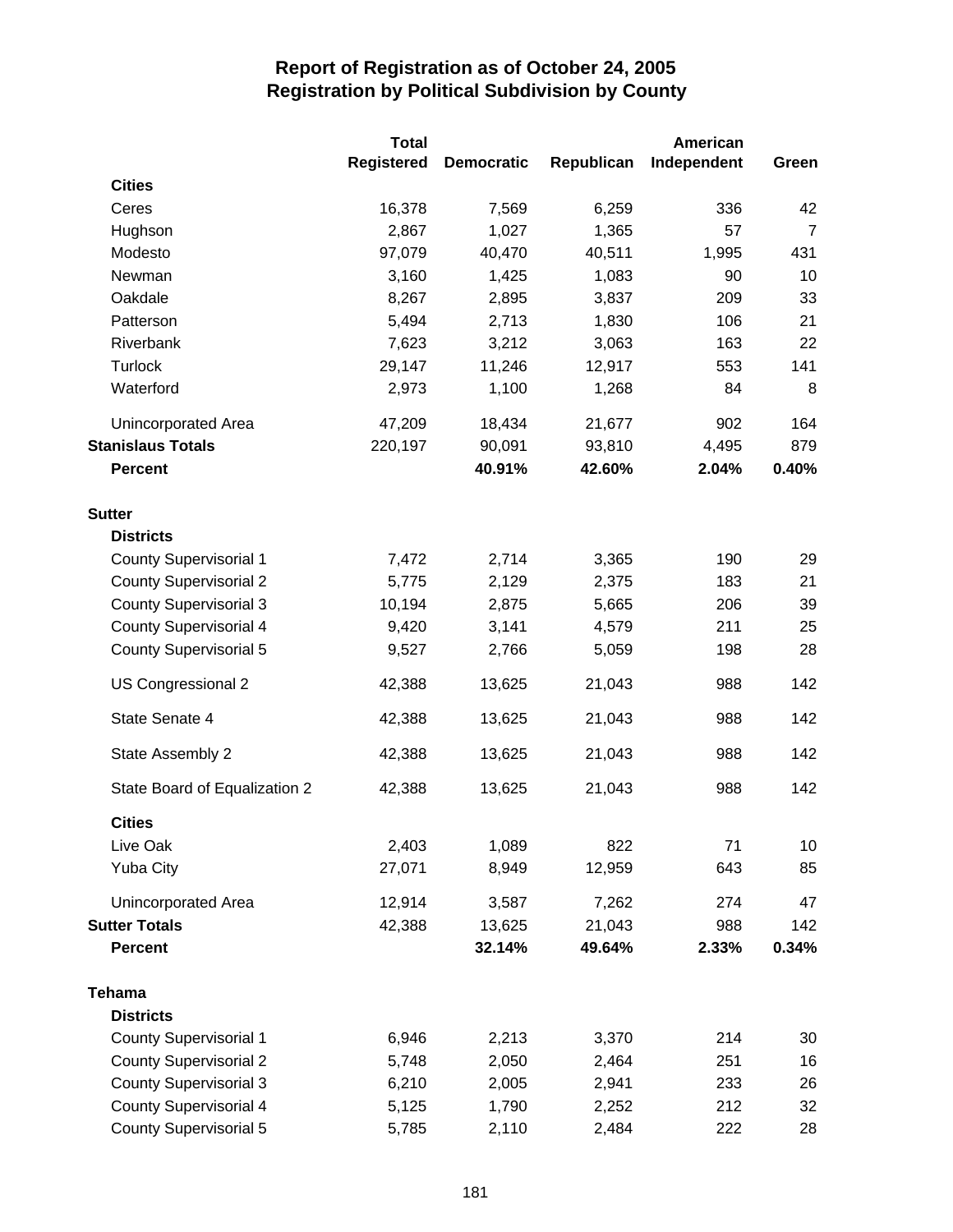|                               |             | <b>Natural</b>          | Peace and |                      | <b>Declined to</b> |
|-------------------------------|-------------|-------------------------|-----------|----------------------|--------------------|
|                               | Libertarian | Law                     | Freedom   | <b>Miscellaneous</b> | <b>State</b>       |
| <b>Cities</b>                 |             |                         |           |                      |                    |
| Ceres                         | 52          | 10                      | 108       | 118                  | 1,884              |
| Hughson                       | 9           | $\overline{2}$          | 8         | 14                   | 378                |
| Modesto                       | 404         | 58                      | 553       | 856                  | 11,801             |
| Newman                        | 16          | 3                       | 24        | 25                   | 484                |
| Oakdale                       | 40          | 9                       | 32        | 82                   | 1,130              |
| Patterson                     | 20          | 1                       | 20        | 44                   | 739                |
| Riverbank                     | 15          | 5                       | 37        | 72                   | 1,034              |
| <b>Turlock</b>                | 104         | 28                      | 99        | 234                  | 3,825              |
| Waterford                     | 17          | $\overline{2}$          | 19        | 25                   | 450                |
| Unincorporated Area           | 155         | 31                      | 249       | 358                  | 5,239              |
| <b>Stanislaus Totals</b>      | 832         | 149                     | 1,149     | 1,828                | 26,964             |
| <b>Percent</b>                | 0.38%       | 0.07%                   | 0.52%     | 0.83%                | 12.25%             |
| <b>Sutter</b>                 |             |                         |           |                      |                    |
| <b>Districts</b>              |             |                         |           |                      |                    |
| <b>County Supervisorial 1</b> | 39          | $\overline{2}$          | 27        | 229                  | 877                |
| <b>County Supervisorial 2</b> | 48          | 6                       | 28        | 191                  | 794                |
| <b>County Supervisorial 3</b> | 39          | $\overline{c}$          | 19        | 242                  | 1,107              |
| <b>County Supervisorial 4</b> | 32          | 5                       | 30        | 281                  | 1,116              |
| <b>County Supervisorial 5</b> | 38          | 6                       | 32        | 249                  | 1,151              |
| US Congressional 2            | 196         | 21                      | 136       | 1,192                | 5,045              |
| State Senate 4                | 196         | 21                      | 136       | 1,192                | 5,045              |
| State Assembly 2              | 196         | 21                      | 136       | 1,192                | 5,045              |
| State Board of Equalization 2 | 196         | 21                      | 136       | 1,192                | 5,045              |
| <b>Cities</b>                 |             |                         |           |                      |                    |
| Live Oak                      | 15          | 1                       | 18        | 86                   | 291                |
| <b>Yuba City</b>              | 116         | 16                      | 91        | 764                  | 3,448              |
| Unincorporated Area           | 65          | 4                       | 27        | 342                  | 1,306              |
| <b>Sutter Totals</b>          | 196         | 21                      | 136       | 1,192                | 5,045              |
| <b>Percent</b>                | 0.46%       | 0.05%                   | 0.32%     | 2.81%                | 11.90%             |
| <b>Tehama</b>                 |             |                         |           |                      |                    |
| <b>Districts</b>              |             |                         |           |                      |                    |
| County Supervisorial 1        | 37          | $\overline{c}$          | 20        | 31                   | 1,029              |
| <b>County Supervisorial 2</b> | 45          | $\mathbf{2}$            | 13        | 31                   | 876                |
| <b>County Supervisorial 3</b> | 42          | 3                       | 13        | 22                   | 925                |
| <b>County Supervisorial 4</b> | 36          | $\overline{c}$          | 20        | 28                   | 753                |
| <b>County Supervisorial 5</b> | 49          | $\overline{\mathbf{c}}$ | 20        | 31                   | 839                |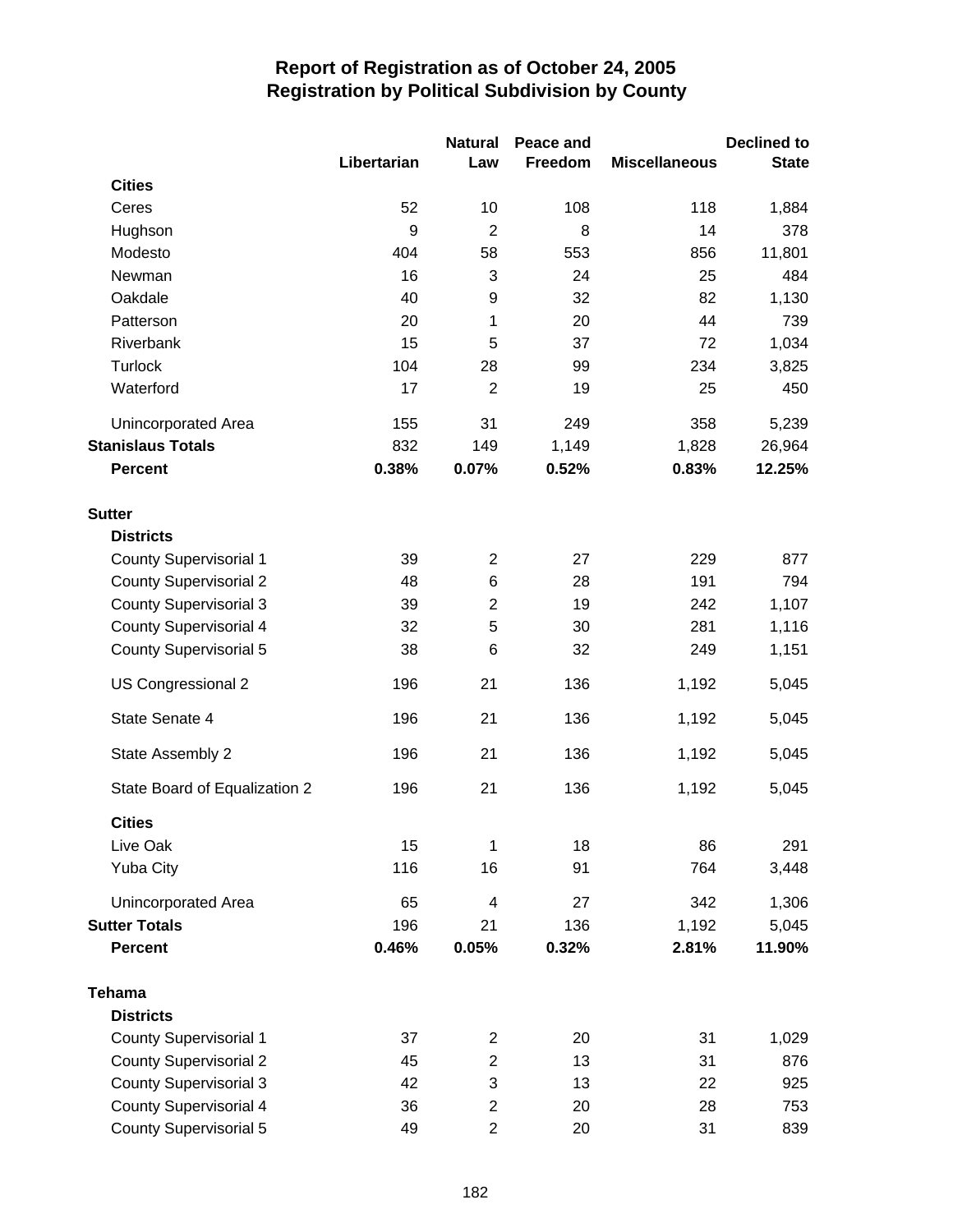|                               | <b>Total</b><br><b>Registered</b> | <b>Democratic</b> | Republican | American<br>Independent | Green          |
|-------------------------------|-----------------------------------|-------------------|------------|-------------------------|----------------|
| US Congressional 2            | 29,814                            | 10,168            | 13,511     | 1,132                   | 132            |
| State Senate 4                | 29,814                            | 10,168            | 13,511     | 1,132                   | 132            |
| State Assembly 2              | 29,814                            | 10,168            | 13,511     | 1,132                   | 132            |
| State Board of Equalization 2 | 29,814                            | 10,168            | 13,511     | 1,132                   | 132            |
| <b>Cities</b>                 |                                   |                   |            |                         |                |
| Corning                       | 2,515                             | 932               | 988        | 112                     | 13             |
| <b>Red Bluff</b>              | 5,887                             | 2,232             | 2,327      | 235                     | 27             |
| Tehama                        | 244                               | 83                | 95         | 10                      | $\overline{2}$ |
| Unincorporated Area           | 21,168                            | 6,921             | 10,101     | 775                     | 90             |
| <b>Tehama Totals</b>          | 29,814                            | 10,168            | 13,511     | 1,132                   | 132            |
| <b>Percent</b>                |                                   | 34.10%            | 45.32%     | 3.80%                   | 0.44%          |
| <b>Trinity</b>                |                                   |                   |            |                         |                |
| <b>Districts</b>              |                                   |                   |            |                         |                |
| <b>County Supervisorial 1</b> | 1,629                             | 577               | 725        | 47                      | 18             |
| <b>County Supervisorial 2</b> | 1,546                             | 515               | 665        | 69                      | 16             |
| <b>County Supervisorial 3</b> | 1,423                             | 555               | 526        | 51                      | 30             |
| <b>County Supervisorial 4</b> | 1,548                             | 584               | 599        | 48                      | 40             |
| <b>County Supervisorial 5</b> | 1,400                             | 520               | 510        | 30                      | 34             |
| US Congressional 2            | 7,546                             | 2,751             | 3,025      | 245                     | 138            |
| State Senate 4                | 7,546                             | 2,751             | 3,025      | 245                     | 138            |
| State Assembly 1              | 7,546                             | 2,751             | 3,025      | 245                     | 138            |
| State Board of Equalization 1 | 7,546                             | 2,751             | 3,025      | 245                     | 138            |
| <b>Cities</b>                 |                                   |                   |            |                         |                |
| Unincorporated Area           | 7,546                             | 2,751             | 3,025      | 245                     | 138            |
| <b>Trinity Totals</b>         | 7,546                             | 2,751             | 3,025      | 245                     | 138            |
| <b>Percent</b>                |                                   | 36.46%            | 40.09%     | 3.25%                   | 1.83%          |
| <b>Tulare</b>                 |                                   |                   |            |                         |                |
| <b>Districts</b>              |                                   |                   |            |                         |                |
| <b>County Supervisorial 1</b> | 27,907                            | 8,853             | 14,183     | 658                     | 143            |
| <b>County Supervisorial 2</b> | 23,831                            | 9,524             | 10,603     | 538                     | 63             |
| <b>County Supervisorial 3</b> | 36,948                            | 10,883            | 20,143     | 712                     | 174            |
| <b>County Supervisorial 4</b> | 19,306                            | 7,943             | 8,498      | 335                     | 44             |
| <b>County Supervisorial 5</b> | 24,607                            | 8,583             | 11,536     | 716                     | 98             |
| US Congressional 21           | 132,599                           | 45,786            | 64,963     | 2,959                   | 522            |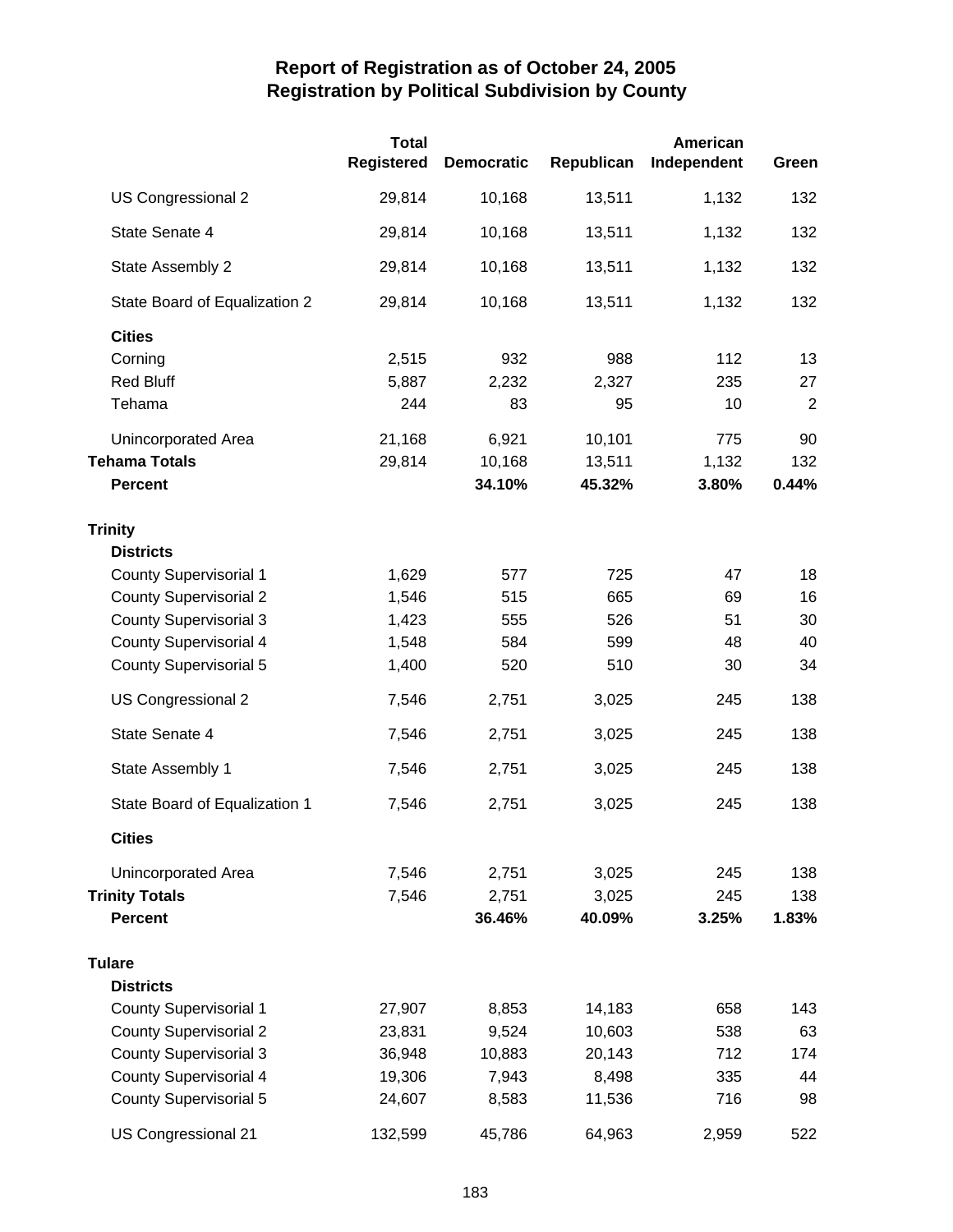|                               | Libertarian | <b>Natural</b><br>Law | Peace and<br>Freedom | <b>Miscellaneous</b> | <b>Declined to</b><br><b>State</b> |
|-------------------------------|-------------|-----------------------|----------------------|----------------------|------------------------------------|
| US Congressional 2            | 209         | 11                    | 86                   | 143                  | 4,422                              |
| State Senate 4                | 209         | 11                    | 86                   | 143                  | 4,422                              |
| State Assembly 2              | 209         | 11                    | 86                   | 143                  | 4,422                              |
| State Board of Equalization 2 | 209         | 11                    | 86                   | 143                  | 4,422                              |
| <b>Cities</b>                 |             |                       |                      |                      |                                    |
| Corning                       | 24          | $\overline{2}$        | 15                   | 10                   | 419                                |
| <b>Red Bluff</b>              | 41          | $\overline{2}$        | 23                   | 22                   | 978                                |
| Tehama                        | $\mathbf 0$ | $\mathbf 0$           | $\mathbf 0$          | 3                    | 51                                 |
| Unincorporated Area           | 144         | $\overline{7}$        | 48                   | 108                  | 2,974                              |
| <b>Tehama Totals</b>          | 209         | 11                    | 86                   | 143                  | 4,422                              |
| <b>Percent</b>                | 0.70%       | 0.04%                 | 0.29%                | 0.48%                | 14.83%                             |
| <b>Trinity</b>                |             |                       |                      |                      |                                    |
| <b>Districts</b>              |             |                       |                      |                      |                                    |
| County Supervisorial 1        | 15          | 3                     | 8                    | 23                   | 213                                |
| <b>County Supervisorial 2</b> | 13          | 1                     | 5                    | 18                   | 244                                |
| <b>County Supervisorial 3</b> | 15          | 4                     | $\overline{7}$       | 15                   | 220                                |
| <b>County Supervisorial 4</b> | 16          | $\overline{2}$        | 5                    | 17                   | 237                                |
| <b>County Supervisorial 5</b> | 19          | $\overline{2}$        | 6                    | 25                   | 254                                |
| US Congressional 2            | 78          | 12                    | 31                   | 98                   | 1,168                              |
| State Senate 4                | 78          | 12                    | 31                   | 98                   | 1,168                              |
| State Assembly 1              | 78          | 12                    | 31                   | 98                   | 1,168                              |
| State Board of Equalization 1 | 78          | 12                    | 31                   | 98                   | 1,168                              |
| <b>Cities</b>                 |             |                       |                      |                      |                                    |
| Unincorporated Area           | 78          | 12                    | 31                   | 98                   | 1,168                              |
| <b>Trinity Totals</b>         | 78          | 12                    | 31                   | 98                   | 1,168                              |
| <b>Percent</b>                | 1.03%       | 0.16%                 | 0.41%                | 1.30%                | 15.48%                             |
| <b>Tulare</b>                 |             |                       |                      |                      |                                    |
| <b>Districts</b>              |             |                       |                      |                      |                                    |
| <b>County Supervisorial 1</b> | 110         | 34                    | 57                   | 63                   | 3,806                              |
| <b>County Supervisorial 2</b> | 63          | 19                    | 53                   | 50                   | 2,918                              |
| <b>County Supervisorial 3</b> | 157         | 14                    | 47                   | 65                   | 4,753                              |
| <b>County Supervisorial 4</b> | 62          | 18                    | 39                   | 25                   | 2,342                              |
| <b>County Supervisorial 5</b> | 104         | 38                    | 70                   | 66                   | 3,396                              |
| US Congressional 21           | 496         | 123                   | 266                  | 269                  | 17,215                             |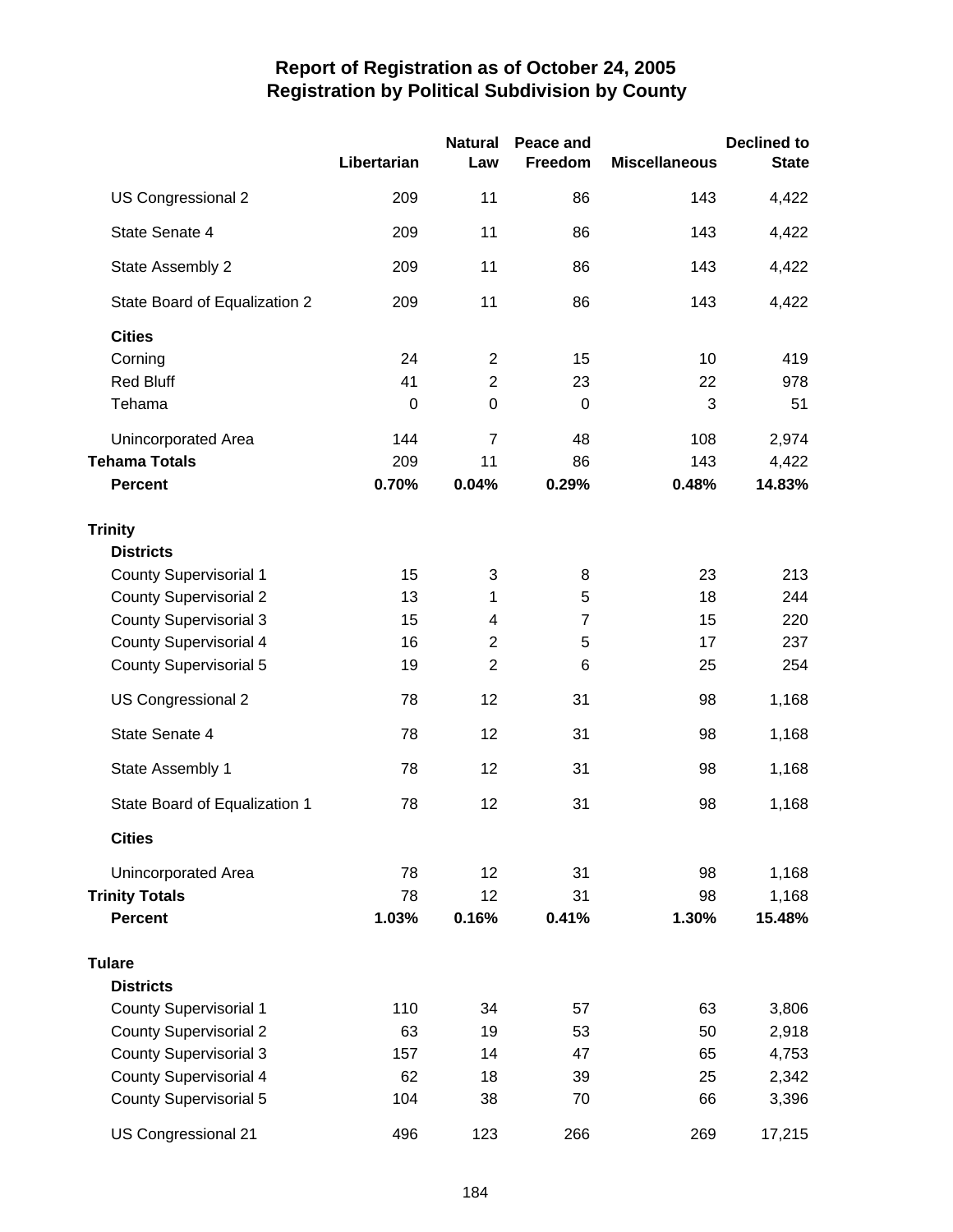|                               | <b>Total</b>      |                   |            | American    |                  |
|-------------------------------|-------------------|-------------------|------------|-------------|------------------|
|                               | <b>Registered</b> | <b>Democratic</b> | Republican | Independent | Green            |
| State Senate 16               | 24,624            | 11,083            | 9,847      | 458         | 49               |
| State Senate 18               | 107,975           | 34,703            | 55,116     | 2,501       | 473              |
| State Assembly 29             | 0                 | $\mathbf 0$       | 0          | 0           | $\mathbf 0$      |
| State Assembly 30             | 9,316             | 4,060             | 3,932      | 187         | 15               |
| State Assembly 31             | 8,320             | 3,913             | 3,268      | 130         | 15               |
| State Assembly 34             | 114,963           | 37,813            | 57,763     | 2,642       | 492              |
| State Board of Equalization 2 | 132,599           | 45,786            | 64,963     | 2,959       | 522              |
| <b>Cities</b>                 |                   |                   |            |             |                  |
| Dinuba                        | 5,139             | 2,424             | 2,018      | 92          | 8                |
| Exeter                        | 3,850             | 1,079             | 2,122      | 103         | 17               |
| Farmersville                  | 2,540             | 1,164             | 781        | 102         | 5                |
| Lindsay                       | 2,184             | 1,065             | 716        | 50          | $\boldsymbol{9}$ |
| Porterville                   | 13,408            | 4,870             | 6,022      | 383         | 51               |
| Tulare                        | 15,604            | 5,948             | 7,106      | 353         | 49               |
| Visalia                       | 44,188            | 13,319            | 23,646     | 855         | 210              |
| Woodlake                      | 1,496             | 793               | 442        | 21          | 4                |
| Unincorporated Area           | 44,190            | 15,124            | 22,110     | 1,000       | 169              |
| <b>Tulare Totals</b>          | 132,599           | 45,786            | 64,963     | 2,959       | 522              |
| <b>Percent</b>                |                   | 34.53%            | 48.99%     | 2.23%       | 0.39%            |
| <b>Tuolumne</b>               |                   |                   |            |             |                  |
| <b>Districts</b>              |                   |                   |            |             |                  |
| <b>County Supervisorial 1</b> | 6,546             | 2,457             | 2,828      | 138         | 81               |
| <b>County Supervisorial 2</b> | 6,745             | 2,416             | 3,008      | 184         | 71               |
| <b>County Supervisorial 3</b> | 6,159             | 2,189             | 2,733      | 194         | 59               |
| <b>County Supervisorial 4</b> | 6,502             | 2,249             | 3,037      | 199         | 54               |
| <b>County Supervisorial 5</b> | 6,964             | 2,695             | 2,911      | 215         | 51               |
| US Congressional 19           | 32,916            | 12,006            | 14,517     | 930         | 316              |
| State Senate 14               | 32,916            | 12,006            | 14,517     | 930         | 316              |
| State Assembly 25             | 32,916            | 12,006            | 14,517     | 930         | 316              |
| State Board of Equalization 2 | 32,916            | 12,006            | 14,517     | 930         | 316              |
| <b>Cities</b>                 |                   |                   |            |             |                  |
| Sonora                        | 2,559             | 1,017             | 971        | 58          | 40               |
| Unincorporated Area           | 30,357            | 10,989            | 13,546     | 872         | 276              |
| <b>Tuolumne Totals</b>        | 32,916            | 12,006            | 14,517     | 930         | 316              |
| <b>Percent</b>                |                   | 36.47%            | 44.10%     | 2.83%       | 0.96%            |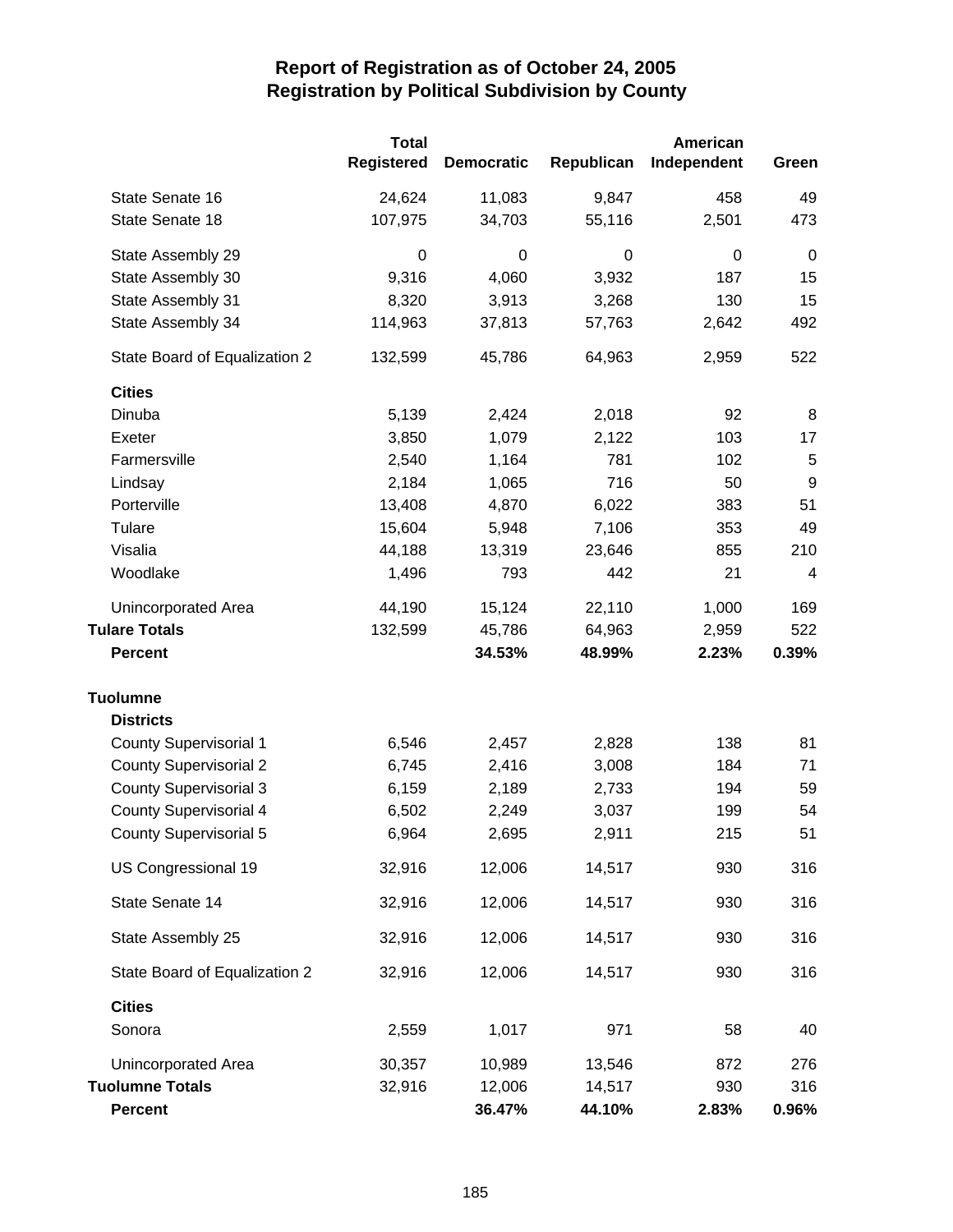|                               |             | <b>Natural</b>   | Peace and      |                      | <b>Declined to</b> |
|-------------------------------|-------------|------------------|----------------|----------------------|--------------------|
|                               | Libertarian | Law              | Freedom        | <b>Miscellaneous</b> | <b>State</b>       |
| State Senate 16               | 75          | 30               | 68             | 33                   | 2,981              |
| State Senate 18               | 421         | 93               | 198            | 236                  | 14,234             |
| State Assembly 29             | $\mathbf 0$ | 0                | $\mathbf 0$    | $\mathbf 0$          | 0                  |
| State Assembly 30             | 32          | 13               | 36             | 14                   | 1,027              |
| State Assembly 31             | 18          | 6                | 17             | 12                   | 941                |
| State Assembly 34             | 446         | 104              | 213            | 243                  | 15,247             |
| State Board of Equalization 2 | 496         | 123              | 266            | 269                  | 17,215             |
| <b>Cities</b>                 |             |                  |                |                      |                    |
| Dinuba                        | 13          | 4                | 9              | 9                    | 562                |
| Exeter                        | 20          | 3                | 3              | 9                    | 494                |
| Farmersville                  | 12          | 4                | $\overline{7}$ | 6                    | 459                |
| Lindsay                       | 9           | 5                | 6              | 3                    | 321                |
| Porterville                   | 48          | 24               | 44             | 33                   | 1,933              |
| Tulare                        | 40          | 11               | 27             | 37                   | 2,033              |
| Visalia                       | 182         | 26               | 68             | 78                   | 5,804              |
| Woodlake                      | 4           | $\overline{2}$   | $\overline{2}$ | 1                    | 227                |
| Unincorporated Area           | 168         | 44               | 100            | 93                   | 5,382              |
| <b>Tulare Totals</b>          | 496         | 123              | 266            | 269                  | 17,215             |
| <b>Percent</b>                | 0.37%       | 0.09%            | 0.20%          | 0.20%                | 12.98%             |
| <b>Tuolumne</b>               |             |                  |                |                      |                    |
| <b>Districts</b>              |             |                  |                |                      |                    |
| <b>County Supervisorial 1</b> | 40          | 6                | 14             | 16                   | 966                |
| <b>County Supervisorial 2</b> | 41          | $\boldsymbol{0}$ | 18             | 22                   | 985                |
| <b>County Supervisorial 3</b> | 49          | 4                | 12             | 25                   | 894                |
| <b>County Supervisorial 4</b> | 34          | $\overline{c}$   | 15             | 32                   | 880                |
| <b>County Supervisorial 5</b> | 47          | 5                | 23             | 28                   | 989                |
| US Congressional 19           | 211         | 17               | 82             | 123                  | 4,714              |
| State Senate 14               | 211         | 17               | 82             | 123                  | 4,714              |
| State Assembly 25             | 211         | 17               | 82             | 123                  | 4,714              |
| State Board of Equalization 2 | 211         | 17               | 82             | 123                  | 4,714              |
| <b>Cities</b>                 |             |                  |                |                      |                    |
| Sonora                        | 18          | $\overline{2}$   | 8              | $\boldsymbol{7}$     | 438                |
| Unincorporated Area           | 193         | 15               | 74             | 116                  | 4,276              |
| <b>Tuolumne Totals</b>        | 211         | 17               | 82             | 123                  | 4,714              |
| Percent                       | 0.64%       | 0.05%            | 0.25%          | 0.37%                | 14.32%             |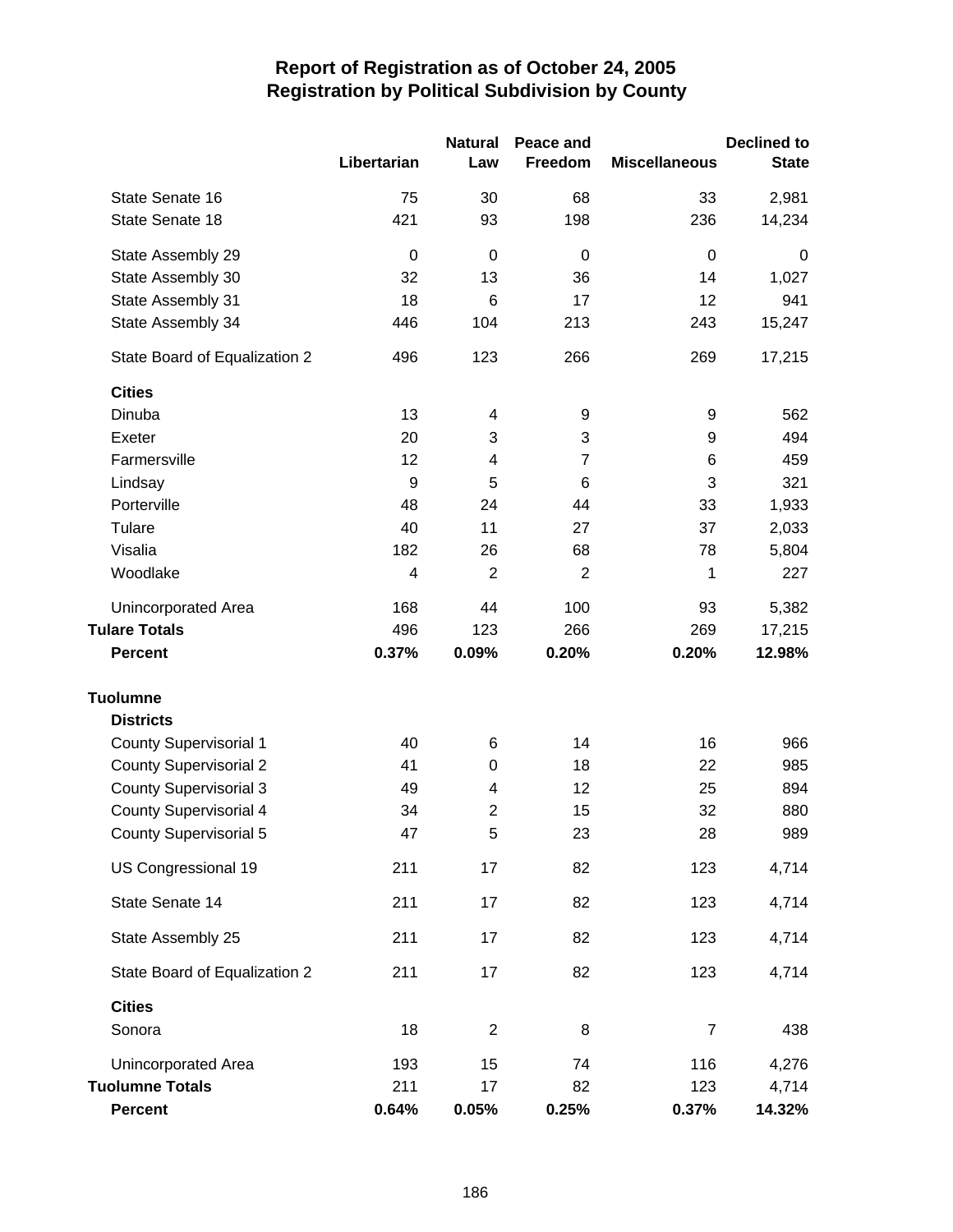|                               | <b>Total</b> |                   |            | <b>American</b> |       |
|-------------------------------|--------------|-------------------|------------|-----------------|-------|
|                               | Registered   | <b>Democratic</b> | Republican | Independent     | Green |
| Ventura                       |              |                   |            |                 |       |
| <b>Districts</b>              |              |                   |            |                 |       |
| <b>County Supervisorial 1</b> | 86,675       | 36,422            | 31,920     | 1,802           | 1,370 |
| <b>County Supervisorial 2</b> | 87,884       | 27,588            | 41,293     | 1,556           | 528   |
| <b>County Supervisorial 3</b> | 71,809       | 28,436            | 29,437     | 1,418           | 445   |
| <b>County Supervisorial 4</b> | 81,773       | 24,957            | 39,182     | 1,822           | 424   |
| <b>County Supervisorial 5</b> | 50,530       | 26,735            | 13,115     | 873             | 277   |
| US Congressional 23           | 83,300       | 41,746            | 23,689     | 1,578           | 654   |
| US Congressional 24           | 295,371      | 102,392           | 131,258    | 5,893           | 2,390 |
| State Senate 17               | 19,946       | 9,936             | 6,158      | 392             | 176   |
| State Senate 19               | 289,949      | 99,429            | 129,370    | 5,805           | 2,460 |
| State Senate 23               | 68,776       | 34,773            | 19,419     | 1,274           | 408   |
| State Assembly 35             | 91,883       | 43,110            | 29,994     | 1,714           | 985   |
| State Assembly 37             | 197,647      | 66,497            | 89,786     | 3,900           | 1,508 |
| State Assembly 38             | 38,775       | 12,008            | 18,373     | 893             | 209   |
| State Assembly 41             | 50,366       | 22,523            | 16,794     | 964             | 342   |
| State Board of Equalization 2 | 378,671      | 144,138           | 154,947    | 7,471           | 3,044 |
| <b>Cities</b>                 |              |                   |            |                 |       |
| Camarillo                     | 35,663       | 11,598            | 17,265     | 717             | 199   |
| Fillmore                      | 5,523        | 2,572             | 1,828      | 114             | 32    |
| Moorpark                      | 16,411       | 5,304             | 7,505      | 357             | 77    |
| Ojai                          | 4,698        | 2,027             | 1,596      | 99              | 128   |
| Oxnard                        | 58,287       | 30,366            | 15,847     | 1,022           | 301   |
| Port Hueneme                  | 8,427        | 3,796             | 2,760      | 196             | 62    |
| San Buenaventura              | 58,648       | 24,676            | 21,827     | 1,171           | 827   |
| Santa Paula                   | 10,038       | 5,503             | 2,741      | 186             | 63    |
| Simi Valley                   | 61,015       | 18,356            | 29,551     | 1,377           | 303   |
| <b>Thousand Oaks</b>          | 70,954       | 21,964            | 33,501     | 1,257           | 440   |
| Unincorporated Area           | 49,007       | 17,976            | 20,526     | 975             | 612   |
| <b>Ventura Totals</b>         | 378,671      | 144,138           | 154,947    | 7,471           | 3,044 |
| <b>Percent</b>                |              | 38.06%            | 40.92%     | 1.97%           | 0.80% |
| Yolo                          |              |                   |            |                 |       |
| <b>Districts</b>              |              |                   |            |                 |       |
| <b>County Supervisorial 1</b> | 18,719       | 8,666             | 5,570      | 454             | 169   |
| <b>County Supervisorial 2</b> | 18,323       | 9,340             | 3,183      | 288             | 660   |
| <b>County Supervisorial 3</b> | 15,536       | 6,909             | 5,345      | 357             | 158   |
| <b>County Supervisorial 4</b> | 21,666       | 10,571            | 4,873      | 309             | 586   |
| <b>County Supervisorial 5</b> | 16,783       | 6,748             | 6,635      | 423             | 146   |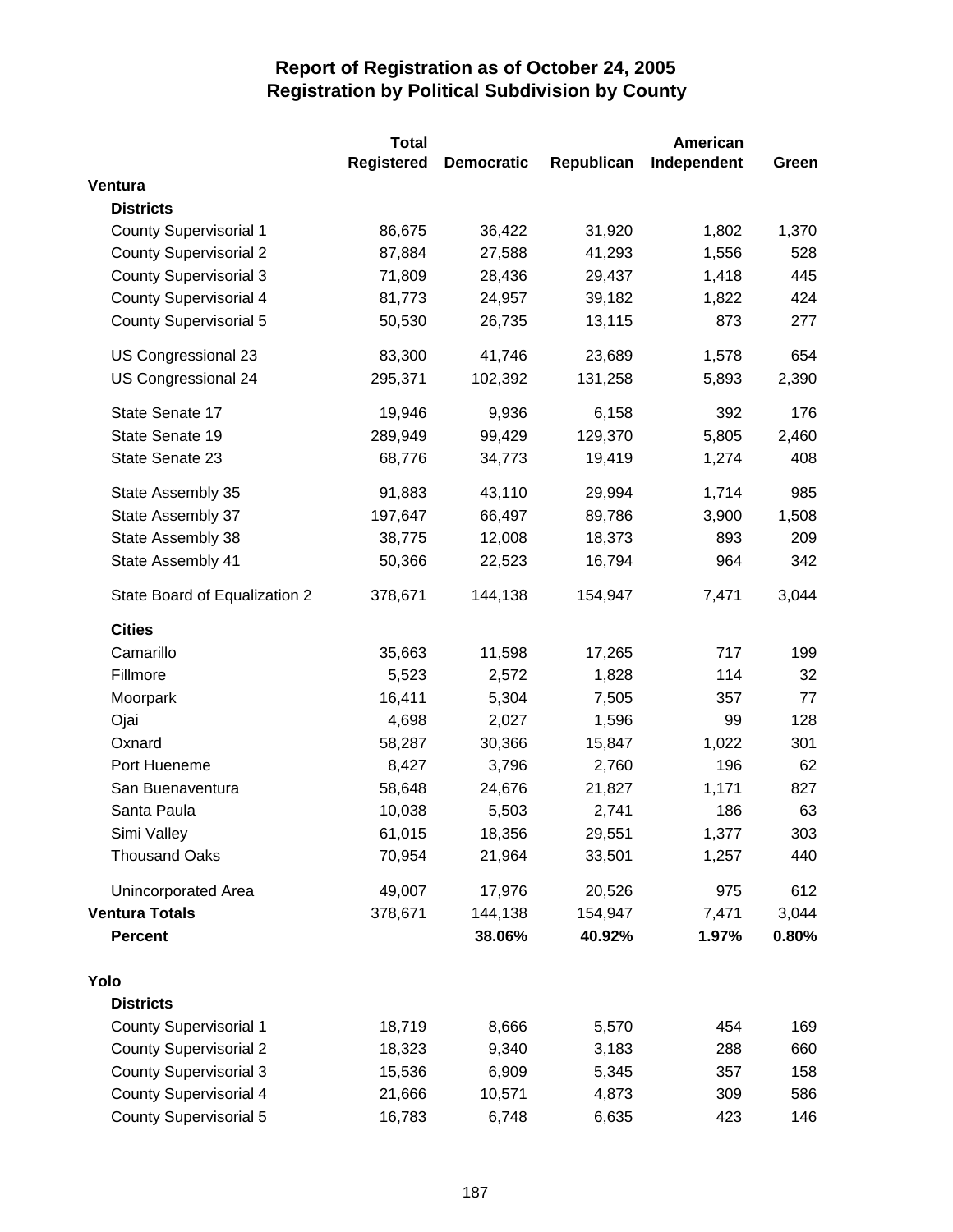|                               |             | <b>Natural</b> | Peace and |                      | <b>Declined to</b> |
|-------------------------------|-------------|----------------|-----------|----------------------|--------------------|
|                               | Libertarian | Law            | Freedom   | <b>Miscellaneous</b> | <b>State</b>       |
| Ventura                       |             |                |           |                      |                    |
| <b>Districts</b>              |             |                |           |                      |                    |
| <b>County Supervisorial 1</b> | 539         | 113            | 180       | 902                  | 13,427             |
| <b>County Supervisorial 2</b> | 480         | 45             | 106       | 843                  | 15,445             |
| <b>County Supervisorial 3</b> | 330         | 93             | 148       | 555                  | 10,947             |
| <b>County Supervisorial 4</b> | 474         | 78             | 157       | 649                  | 14,030             |
| <b>County Supervisorial 5</b> | 207         | 66             | 191       | 371                  | 8,695              |
| US Congressional 23           | 377         | 118            | 270       | 681                  | 14,187             |
| US Congressional 24           | 1,653       | 277            | 512       | 2,639                | 48,357             |
| State Senate 17               | 116         | 42             | 55        | 153                  | 2,918              |
| State Senate 19               | 1,640       | 253            | 494       | 2,643                | 47,855             |
| State Senate 23               | 274         | 100            | 233       | 524                  | 11,771             |
| State Assembly 35             | 475         | 115            | 237       | 844                  | 14,409             |
| State Assembly 37             | 1,069       | 188            | 324       | 1,766                | 32,609             |
| State Assembly 38             | 253         | 34             | 78        | 287                  | 6,640              |
| State Assembly 41             | 233         | 58             | 143       | 423                  | 8,886              |
| State Board of Equalization 2 | 2,030       | 395            | 782       | 3,320                | 62,544             |
| <b>Cities</b>                 |             |                |           |                      |                    |
| Camarillo                     | 157         | 30             | 55        | 271                  | 5,371              |
| Fillmore                      | 30          | 18             | 19        | 36                   | 874                |
| Moorpark                      | 73          | 13             | 36        | 125                  | 2,921              |
| Ojai                          | 26          | $\overline{7}$ | 4         | 53                   | 758                |
| Oxnard                        | 208         | 84             | 204       | 419                  | 9,836              |
| Port Hueneme                  | 34          | 12             | 23        | 82                   | 1,462              |
| San Buenaventura              | 357         | 68             | 123       | 622                  | 8,977              |
| Santa Paula                   | 49          | 10             | 26        | 72                   | 1,388              |
| Simi Valley                   | 370         | 61             | 117       | 478                  | 10,402             |
| <b>Thousand Oaks</b>          | 380         | 38             | 89        | 703                  | 12,582             |
| Unincorporated Area           | 346         | 54             | 86        | 459                  | 7,973              |
| <b>Ventura Totals</b>         | 2,030       | 395            | 782       | 3,320                | 62,544             |
| <b>Percent</b>                | 0.54%       | 0.10%          | 0.21%     | 0.88%                | 16.52%             |
| Yolo                          |             |                |           |                      |                    |
| <b>Districts</b>              |             |                |           |                      |                    |
| <b>County Supervisorial 1</b> | 81          | 25             | 167       | 206                  | 3,381              |
| <b>County Supervisorial 2</b> | 89          | 11             | 39        | 147                  | 4,566              |
| <b>County Supervisorial 3</b> | 65          | 12             | 43        | 91                   | 2,556              |
| <b>County Supervisorial 4</b> | 107         | 15             | 44        | 202                  | 4,959              |
| <b>County Supervisorial 5</b> | 78          | 16             | 50        | 121                  | 2,566              |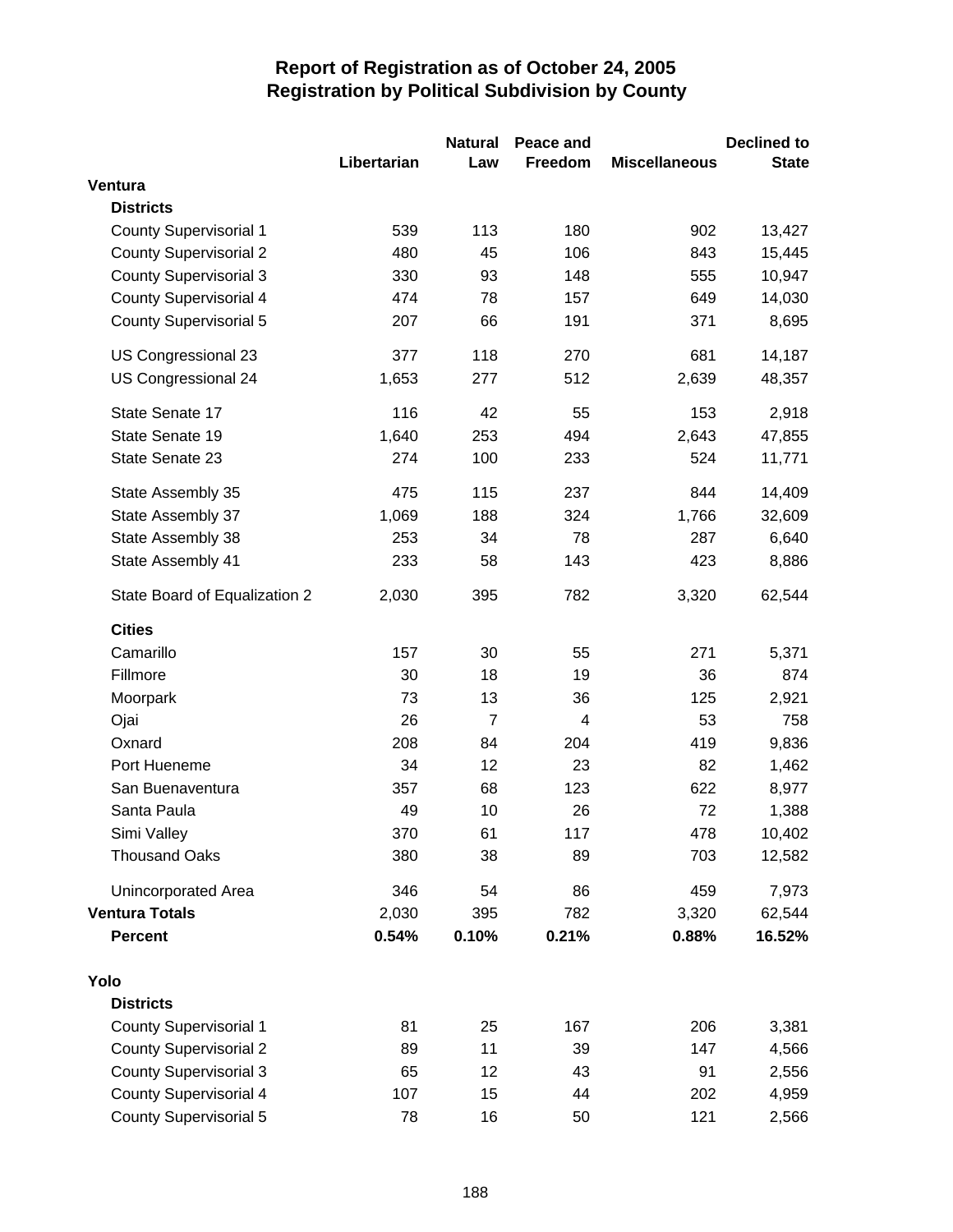|                               | <b>Total</b>      |                   |            | <b>American</b> |                 |
|-------------------------------|-------------------|-------------------|------------|-----------------|-----------------|
|                               | <b>Registered</b> | <b>Democratic</b> | Republican | Independent     | Green           |
| <b>US Congressional 1</b>     | 80,085            | 38,182            | 20,618     | 1,570           | 1,644           |
| US Congressional 2            | 10,942            | 4,052             | 4,988      | 261             | 75              |
| State Senate 5                | 91,027            | 42,234            | 25,606     | 1,831           | 1,719           |
| State Assembly 2              | 5,890             | 2,268             | 2,510      | 132             | 51              |
| State Assembly 8              | 85,137            | 39,966            | 23,096     | 1,699           | 1,668           |
| State Board of Equalization 1 | 91,027            | 42,234            | 25,606     | 1,831           | 1,719           |
| <b>Cities</b>                 |                   |                   |            |                 |                 |
| Davis                         | 36,658            | 18,583            | 7,052      | 544             | 1,170           |
| <b>West Sacramento</b>        | 17,967            | 8,421             | 5,180      | 436             | 166             |
| Winters                       | 3,031             | 1,335             | 968        | 71              | 37              |
| Woodland                      | 23,105            | 9,976             | 8,353      | 565             | 213             |
| Unincorporated Area           | 10,266            | 3,919             | 4,053      | 215             | 133             |
| <b>Yolo Totals</b>            | 91,027            | 42,234            | 25,606     | 1,831           | 1,719           |
| <b>Percent</b>                |                   | 46.40%            | 28.13%     | 2.01%           | 1.89%           |
| Yuba                          |                   |                   |            |                 |                 |
| <b>Districts</b>              |                   |                   |            |                 |                 |
| <b>County Supervisorial 1</b> | 4,263             | 1,636             | 1,538      | 220             | 19              |
| <b>County Supervisorial 2</b> | 5,870             | 2,139             | 2,489      | 192             | 39              |
| <b>County Supervisorial 3</b> | 5,808             | 2,270             | 2,143      | 230             | 24              |
| <b>County Supervisorial 4</b> | 5,483             | 1,594             | 2,741      | 194             | 23              |
| <b>County Supervisorial 5</b> | 6,873             | 1,978             | 3,297      | 248             | 85              |
| US Congressional 2            | 28,297            | 9,617             | 12,208     | 1,084           | 190             |
| State Senate 4                | 28,297            | 9,617             | 12,208     | 1,084           | 190             |
| State Assembly 3              | 28,297            | 9,617             | 12,208     | 1,084           | 190             |
| State Board of Equalization 2 | 28,297            | 9,617             | 12,208     | 1,084           | 190             |
| <b>Cities</b>                 |                   |                   |            |                 |                 |
| Marysville                    | 5,870             | 2,139             | 2,489      | 192             | 39              |
| Wheatland                     | 1,688             | 494               | 852        | 59              | $6\phantom{1}6$ |
| Unincorporated Area           | 20,739            | 6,984             | 8,867      | 833             | 145             |
| <b>Yuba Totals</b>            | 28,297            | 9,617             | 12,208     | 1,084           | 190             |
| <b>Percent</b>                |                   | 33.99%            | 43.14%     | 3.83%           | 0.67%           |
| <b>Incorporated Total</b>     | 12,838,862        | 5,617,868         | 4,272,739  | 244,427         | 115,728         |
| <b>Unincorporated Total</b>   | 3,052,620         | 1,167,320         | 1,251,870  | 67,623          | 31,137          |
| <b>State Total</b>            | 15,891,482        | 6,785,188         | 5,524,609  | 312,050         | 146,865         |